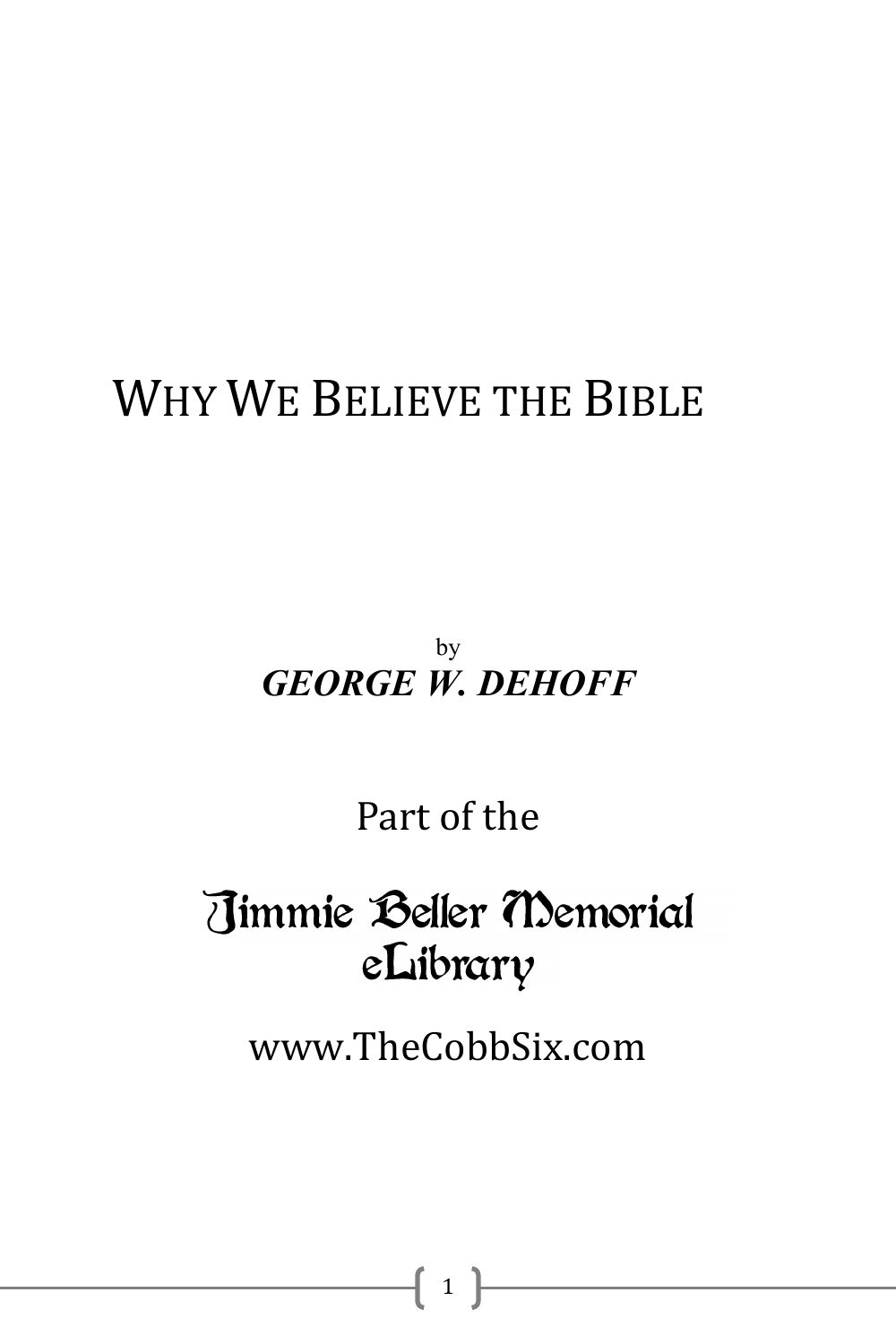### CHANGES MADE IN THIS EDITION

- 1. Spelling (outside of quotations of Scripture) has been updated to modern usage. For example, words like "realise" are now spelled "realize." This is also true for much of the Old English spelling, which has also been updated to modern spelling. For example, instead of "minde," we now read "mind."
- 2. Because of the change in page size and text type, the page numbering will not match with the original printed version.
- 3. Quotations have been set off by indenting the entire quotation.
- 4. Lists which appear in paragraphs have been set apart in a numbered list like the one which appears on this page.
- 5. **Bold** font has been added to headings and lists to make them stand apart.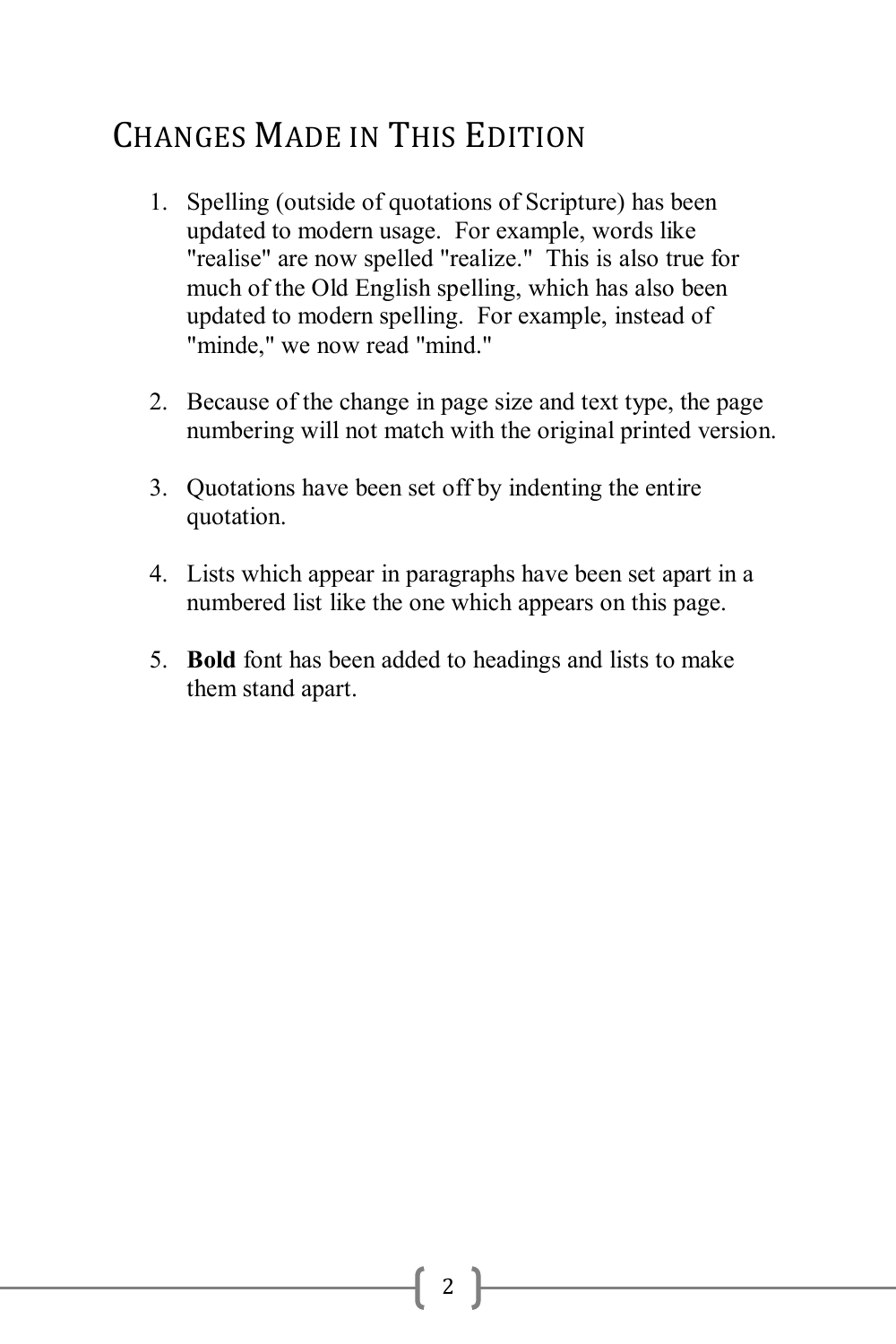This 2012 electronic edition has been formatted, edited (in the ways stated above), and converted to this .pdf format by Bradley Cobb, and made available by:

[GravelHillchurchofChrist.com](http://www.gravelhillchurchofchrist.com/)

and

[TheCobbSix.com](http://www.thecobbsix.com/)

This book is also available in e-Sword format at the above website.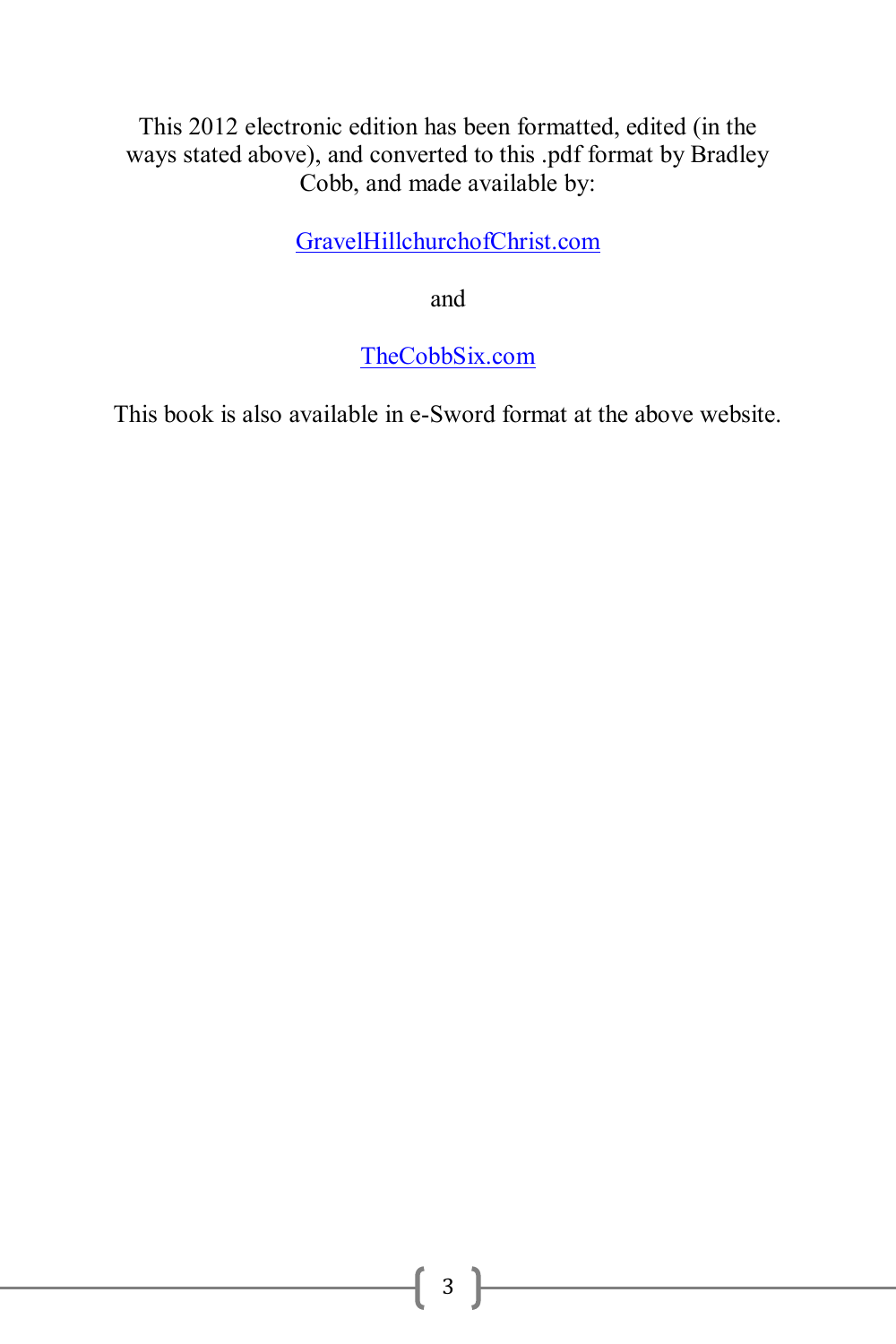# TABLE OF CONTENTS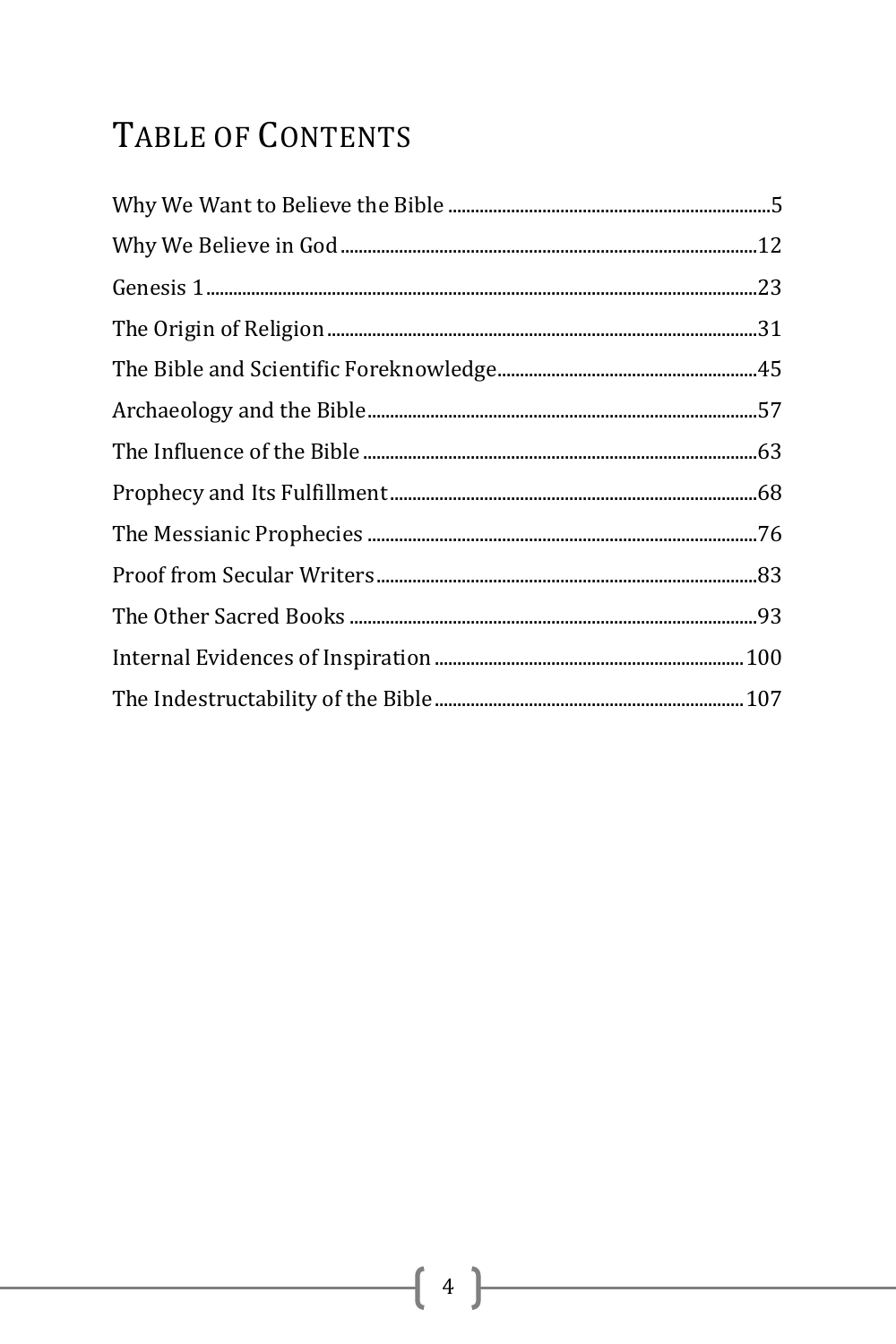## <span id="page-4-0"></span>Why We Want to Believe the Bible

Recently, I asked a college friend if he believed the Bible. "Why should a fellow want to believe the Bible?" he answered. "What difference does it make anyway?" This, I am persuaded, is the attitude of many, so I give attention to his question.

#### *1. I want to believe the Bible because it teaches that I will live after death.*

With other books death is the end of man. With the Bible it is a beginning. Millions of books are in the great libraries of the world. None save the Bible teach that man as the same conscious personality the same individual lives after death. Others have said that man's goodness lives on, or that his spirit is reincarnated and becomes a rock, an insect, a cow or a donkey but the Bible alone advances the idea that the same individual lives again (Jno. 5:28- 29).

Every sane individual wants to live beyond death. No man wants to go down into the darkness of the tomb to come up no more. Therefore, every normal individual should want to believe the Bible.

#### *2. I want to believe the Bible because I want to go to a better home than this.*

Many books have told of utopias. Only one book has ever seriously told man that he might dwell at last in an ideal abode. That book is the Bible.

We live in a wonderful world. Its joys and friendships grow sweeter as the years go drifting by. Yet, who has not seen poverty, crime, sin, suffering and distress on every hand? Who has not wished that he might dwell where all such is banished?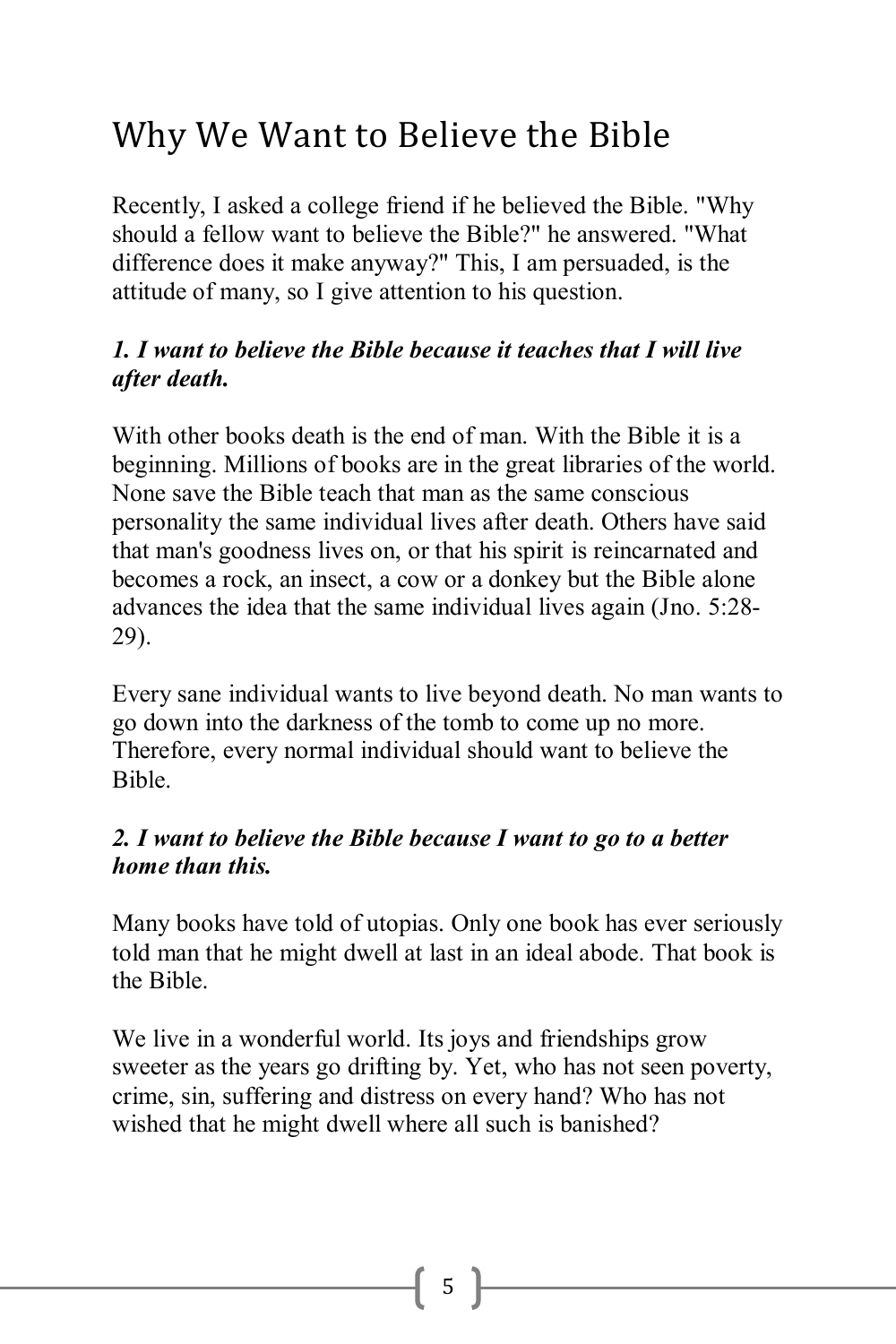The Bible teaches that in that fairest of summerlands there will be no death, no pain and no sorrow for "the former things are passed away."

Yes, I want to believe the Bible!

#### *3. I want to believe the Bible because I want to meet my friends who've gone before.*

I have known and loved some of earth's finest friends. Some have passed on. I would like to see them again. To me, seeing them again is no more unreasonable than meeting them the first time. I want to see again the friendly smile and clasp again the friendly hand. The Bible is the one book that teaches I may do this.

Ah yes, I want to believe the Bible. It does make a difference!

#### *4. I want to believe the Bible because I have always been taught that it is the truth.*

One should not believe something just because he has always been taught that it is the truth. Yet, when one has been taught something so long and so earnestly that it has become a part of his very being, he should not give it up without good and sufficient reason. I have always believed that the Bible is God's word. I have found neither good nor sufficient reason for giving up that faith.

#### *5. I want to believe the Bible because the greatest scientists, outstanding philosophers and best men of all ages past have accepted it as God's word.*

By the preponderance of evidence we determine the validity of questioned legal documents, settle disputed dates, and ascertain the facts of science. Should we use this method in dealing with the Bible, we would be driven to the irresistible conclusion that it is God's word.

A few notable examples will show us what others have thought of the Bible: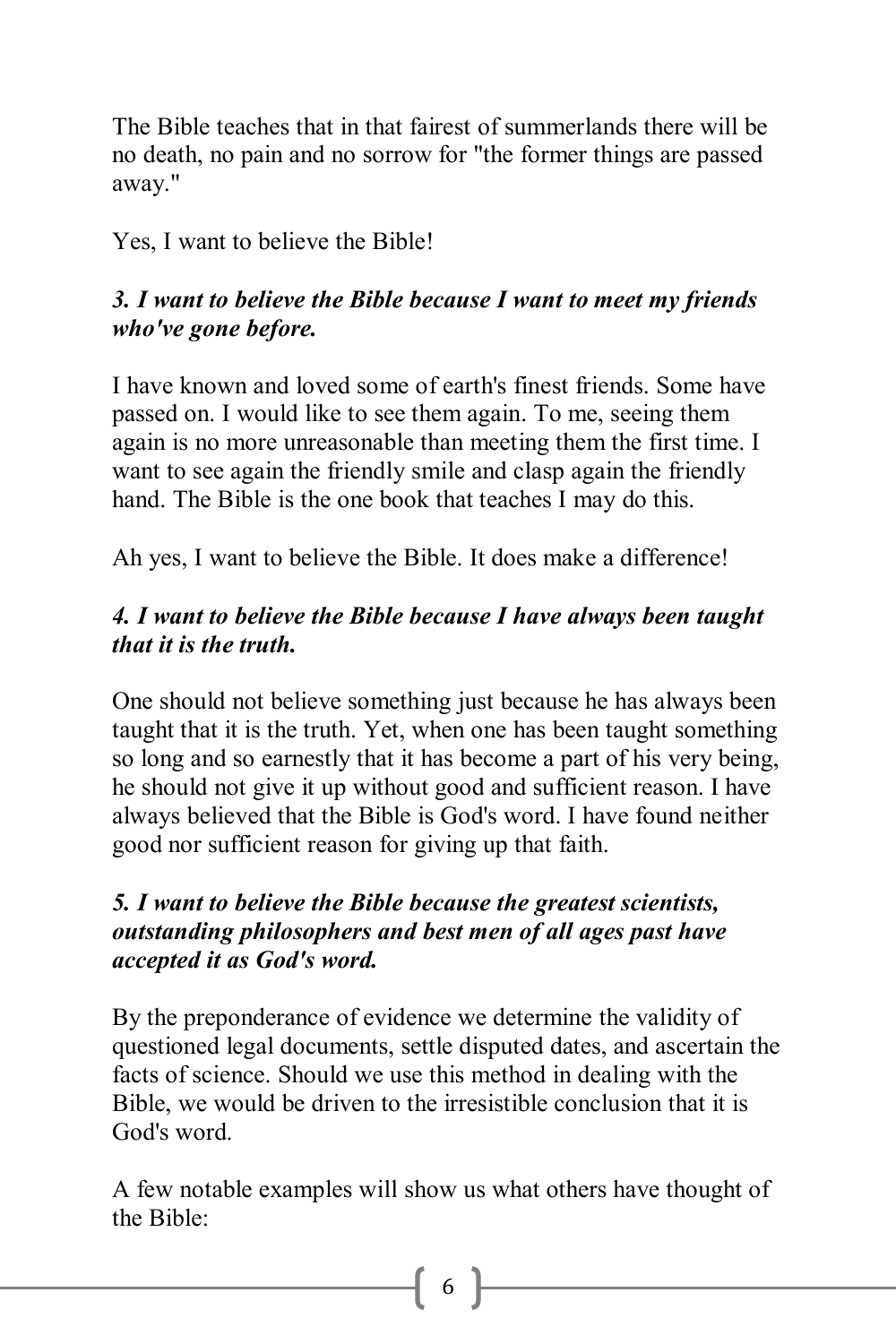Dr. William Lyon Phelps, noted educator,

"...I thoroughly believe in a university education for both men and women; but I believe a knowledge of the Bible without a college education is more valuable than a college course without the Bible."

Sir Walter Scott, on his deathbed, "Bring me the Book!" When asked what book he replied, "There is but one Book!"

Dr. Schurman, President of Cornell University,

"The Bible is the most valuable document in English literature. No man can be called an uneducated man who knows his Bible and no man can be called an educated man who does not know his Bible."

Andrew Jackson,

"That Book is the rock on which this republic rests."

Thomas Jefferson,

"I have always said, and will always say, that the studious perusal of the sacred volume will make better homes, better citizens, better fathers, and better husbands."

Abraham Lincoln,

"I am profitably engaged in reading the Bible. Take all of this book upon reason that you can and the balance by faith, and you will live and die a better man.

John Quincy Adams,

'The first and almost the only book deserving of universal distinction is the Bible. I speak as a man of the world to the men of the world and I say to you, 'Search the Scriptures'."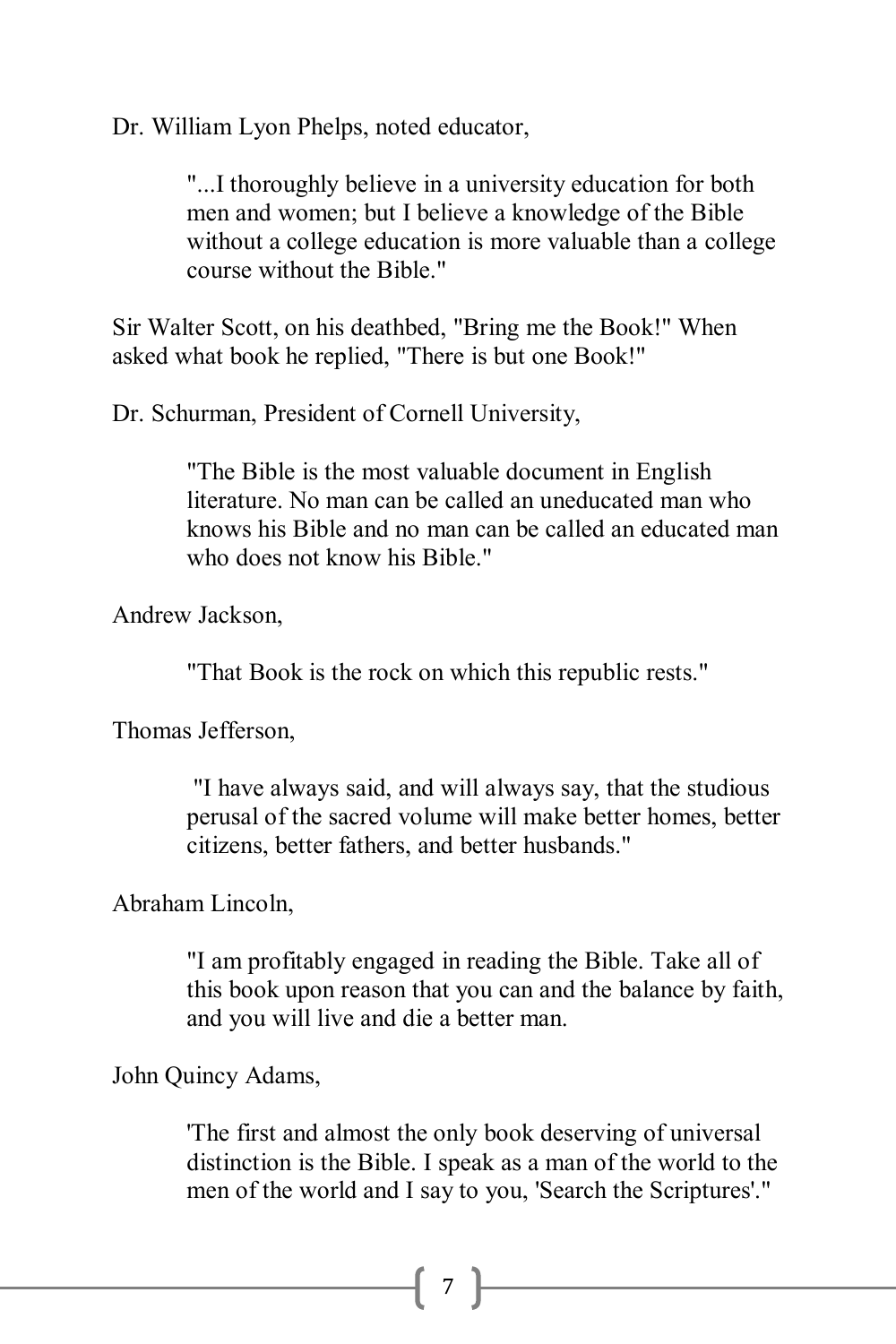Daniel Webster,

"If we abide by the principles taught in the Bible our country will go on prospering, but if we and our posterity neglect its instruction and authority, no man can tell how sudden a catastrophe may overwhelm us and bury us and our glory in profound obscurity."

Theodore Roosevelt,

"Almost every man who has by his life work added to the sum of human achievements of which the race is proud, almost every such man has based his life work largely upon the teachings of the Bible."

Woodrow Wilson,

"A man has deprived himself of the best there is in the world who has deprived himself of a knowledge of the Bible."

Napoleon Bonaparte, Emperor of France,

"Behold it upon the table. I never fail to read it, and every day with the same pleasure....Not only is one's mind absorbed, it is controlled and the same can never go astray with this book for its guide."

Lord Roberts,

"You will find in this book guidance when you are in health, comfort when you are in sickness and strength when you are in adversity."

Isaac Walton, English author,

"Every hour I read you it kills a sin or lets a virtue in to fight it."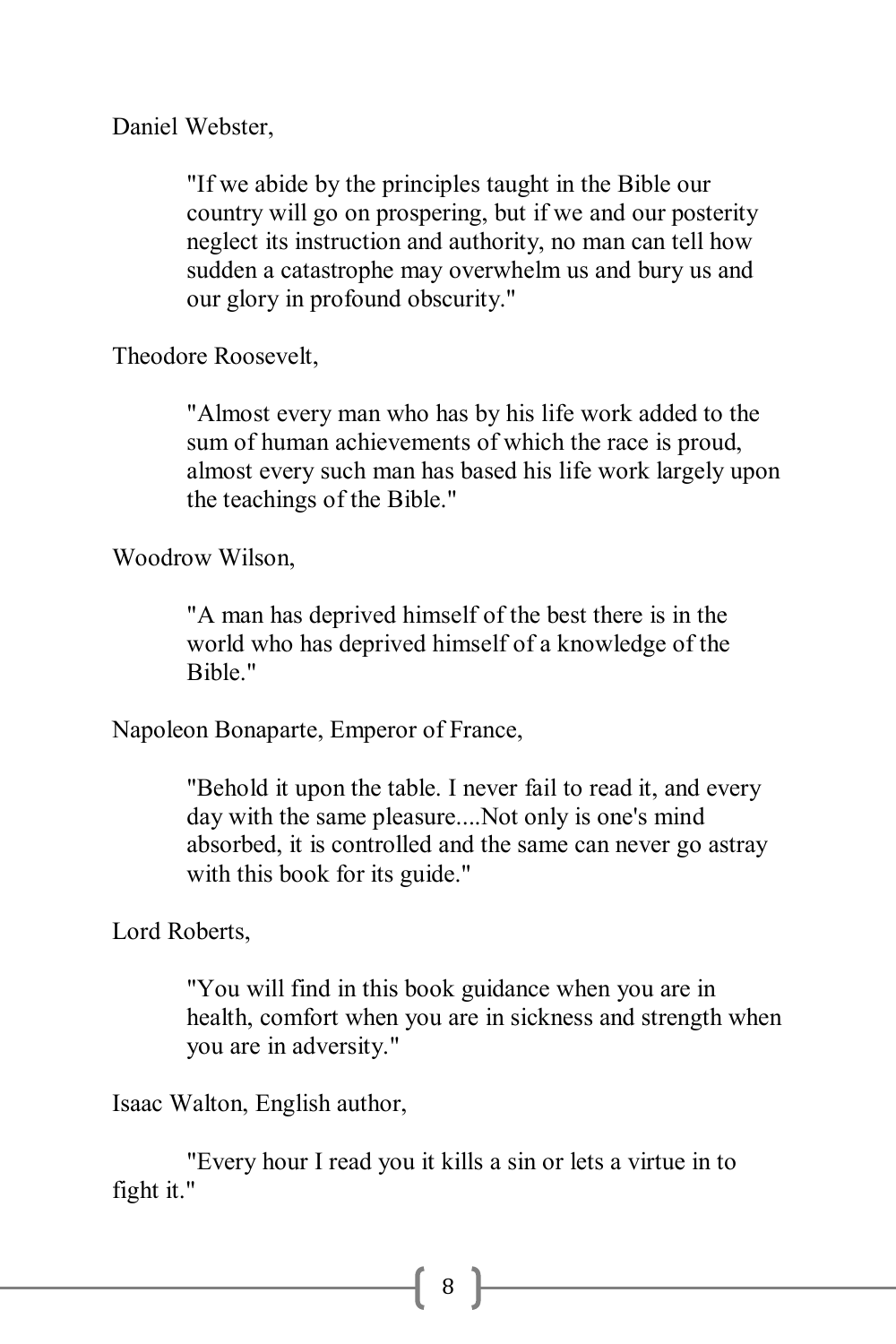Jean Jacques Rousseau, French philosopher and author,

"I must confess to you that the majesty of the scriptures astonishes me;...if it had been the invention of man, the invention would have been greater than the greatest heroes."

Charles A. Dana, American journalist,

"Of all books the most indispensable and the most useful, the one whose knowledge is the most effective is the Bible. There is no book like the Bible. In every controversy the Bible contains the right answer and pleads for the right policy."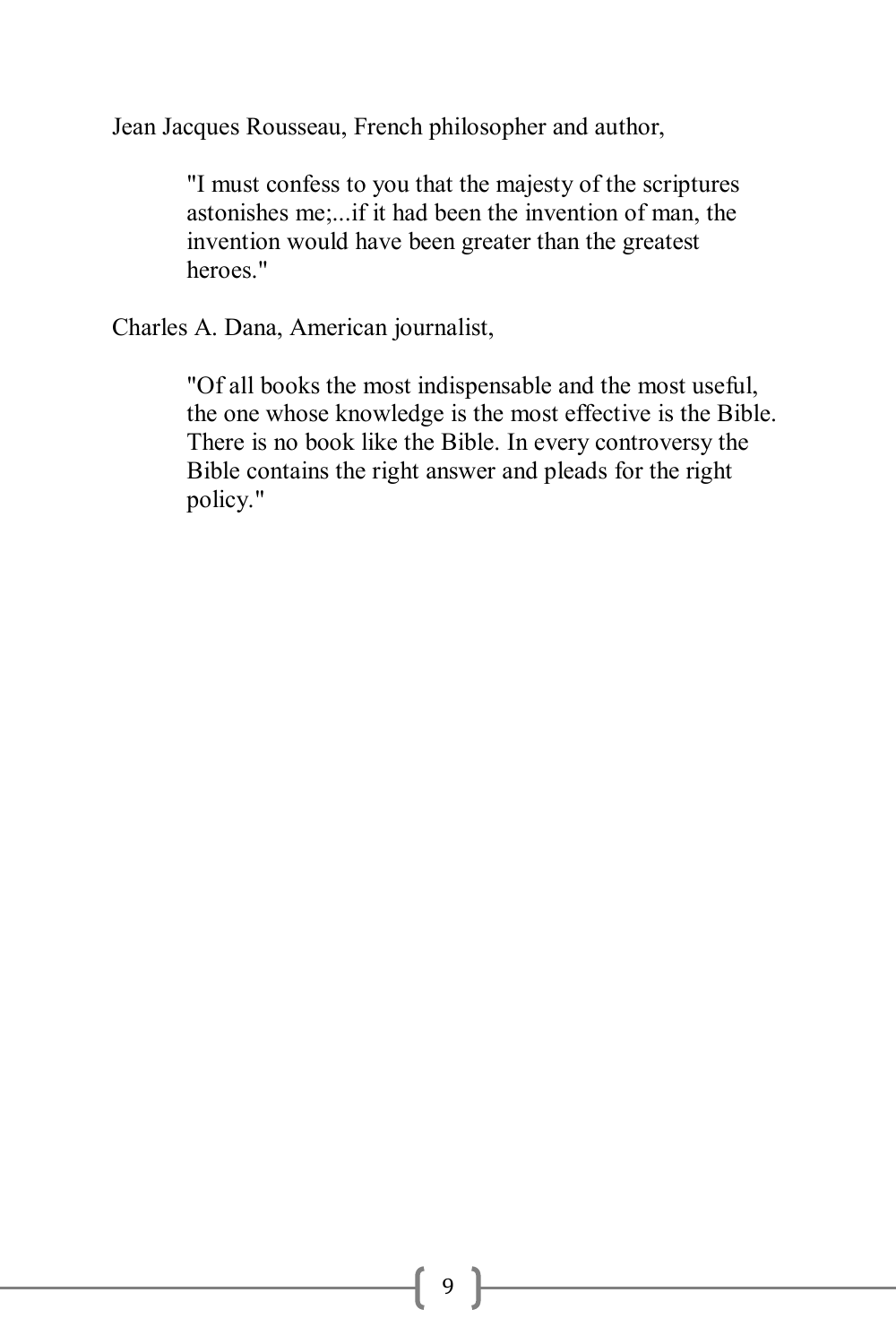John Ruskin,

"Read your Bible. Make it your daily business to obey it in all you understand. To my early knowledge of the Bible I owe the best part of my tests for literature."

Immanuel Kant, German metaphysician,

"The existence of the Bible as a book for the people is the greatest benefit which the human race has ever experienced."

David J. Brewer, U.S. Supreme Court,

"This American nation from its first settlement at Jamestown to this hour is based on and permeated by the principles of the Bible."

Thomas Henry Huxley, English biologist,

"The Bible has been the Magna Charta of the poor and oppressed; down to modern times no state has a constitution in which the interests of the people are so largely taken into account; in which the duties so much more than the privileges of the rulers are insisted on....Nowhere is the fundamental truth that the welfare of the state in the lone rim depends on the welfare of the citizens so strongly laid down."

Isaac Newton,

"I account the scriptures of God the most sublime philosophy."

Patrick Henry,

"There is a Book worth all other books in the world!"

1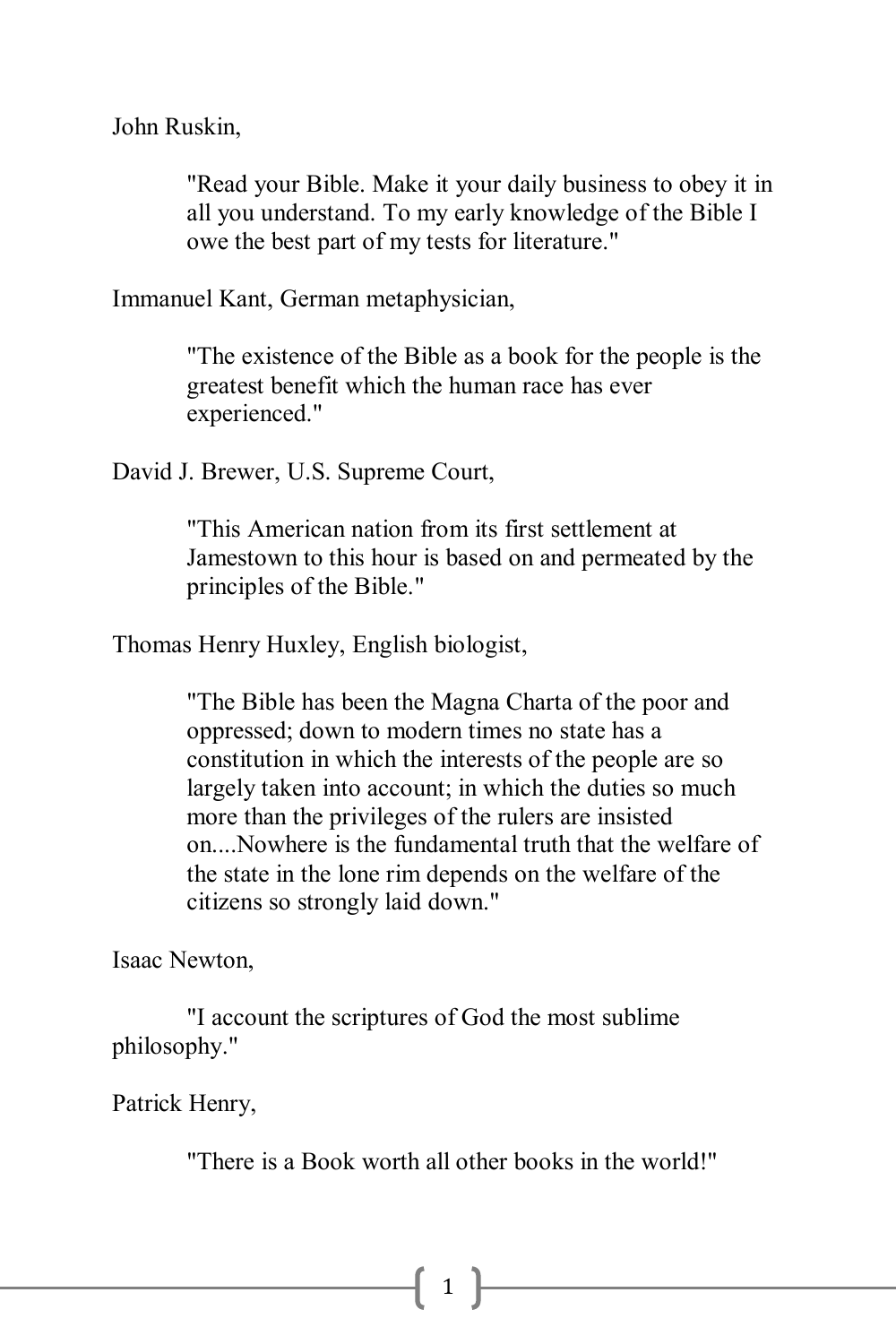I want to agree with the great and good men who have said, "The Bible is God's word." The human mind is so constituted that it believes only when sufficient evidence is brought to bear upon it. We must, therefore, have some reason for believing the Bible, some evidence upon which to base our faith. As we search for that evidence much will depend on whether we do it with a proreligious bias, an irreligious bias, or with an open mind. To be open-minded does not mean to open the doors and windows of your mind so that all of the trash in the country may blow in. It does mean to examine carefully the evidence found.

There is abundant reason why one should want to believe the Bible. Let us search, therefore, for evidence which will lead us to believe it.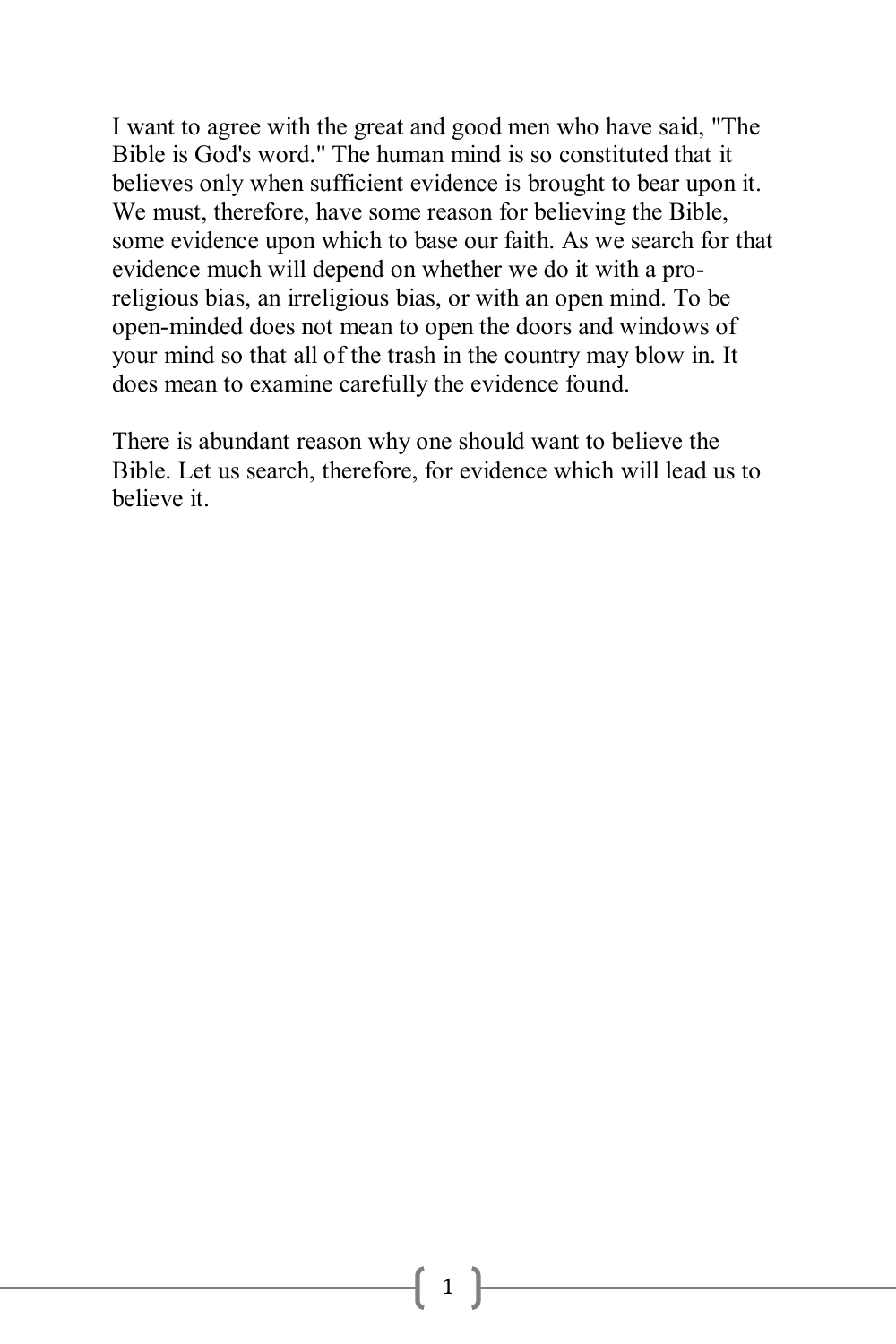## <span id="page-11-0"></span>WHY WE BELIEVE IN GOD

Can we prove the existence of God? Not to a man who does not want to see nor to one who is incapable of seeing, but can we demonstrate to the fully developed, studious man standing in the light of this age arguments which will lead him to believe in the existence of God?

#### *1. We believe in God because Atheism, the only other alternative, cannot be proved.*

Every atheist occupies a forced position. Over him will always hang the possibility that there is a God. He alone claims to believe he has no maker, no creator. Before one can proclaim "There is no God" he ought to have made extensive explorations in heaven and earth, in the material world and the spiritual world, in time and eternity. Before a man can know there is no God he would himself have to become one--he would have to be omniscient or the one thing he did not know might be that God exists.

#### *2. We believe in God because it is reasonable to believe that the eternal existence is God--not matter.*

A skeptic recently told me not to be guided by the Bible when seeking to learn of the eternal existence but to be guided by reason. It did not occur to him that the Bible might be reasonable or that perfect reason cannot be manifested by man who has always demonstrated his imperfection. Nevertheless, let us take his advice and see what reason teaches us.

Something is, therefore something always was. Had there ever been a time when nothing existed then nothing could have existed at any time for something cannot come from nothing. Had nothing existed, there could have been no event for there would have been no cause. These statements are axiomatic. Something has existed from all eternity.

1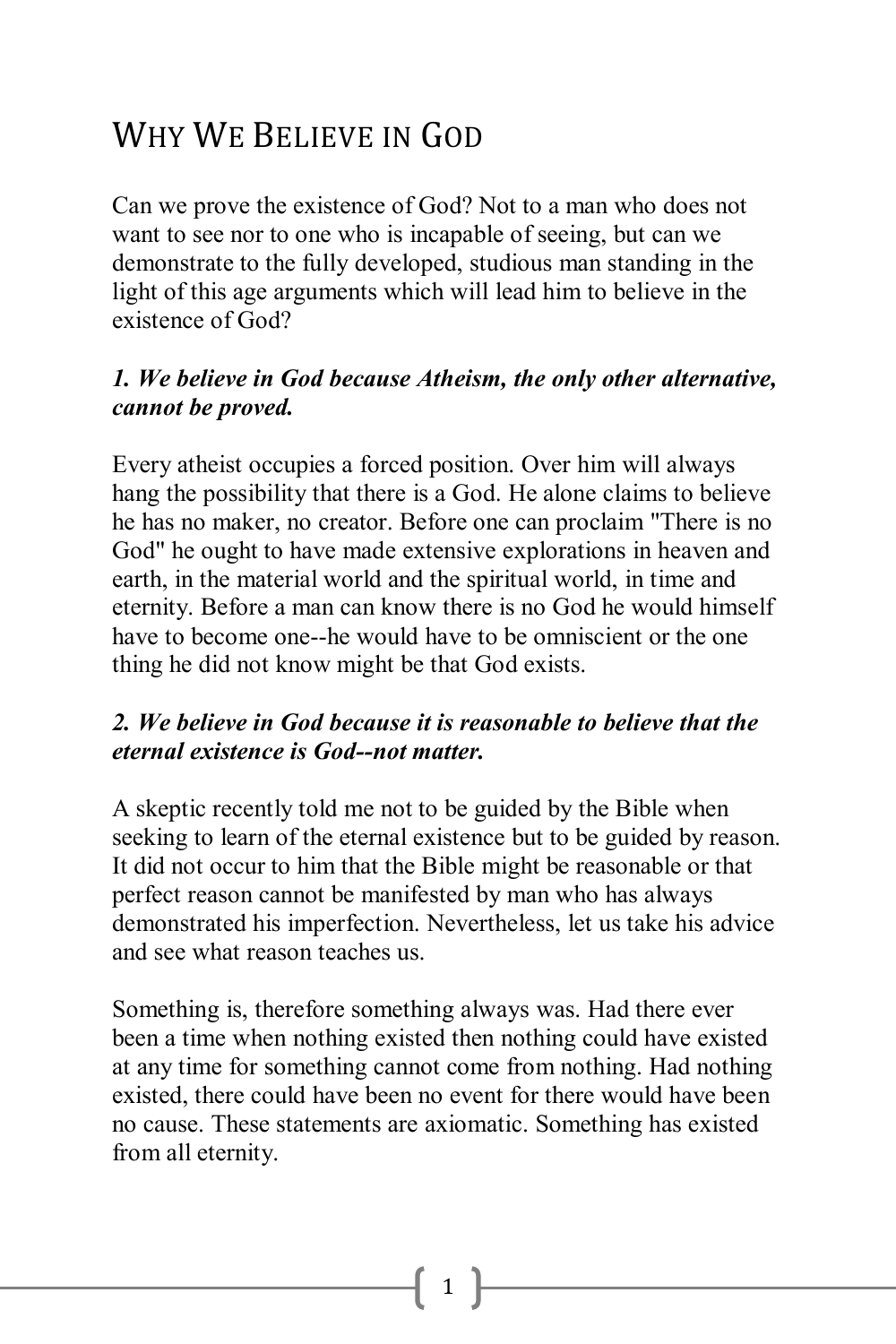There are but two things in existence--mind and matter. (Force is not an entity but the energy manifested by one or the other.) As to the eternal existence but three things can be supposed: Dualism, which says both mind and matter are eternal; Materialism, which says that matter is eternal and mind is a result of certain combinations and properties of matter; and Theism, which affirms that mind is eternal and that matter is a creation of mind.

Dualism is unscientific. To suppose two eternal existences would solve no difficulty and would give us all the difficulties of Atheism and Theism. The great majority of thinkers have discarded Dualism and divided themselves into two groups. One group supposes that matter is eternal and has created mind, intellect and life; the other group supposes that mind--Almighty God--has existed from all eternity and has created the material universe. Which position is the more reasonable?

It is reasonable to believe that this eternal force was mind, not matter.

> (1) Mind is superior to matter. Mind knows but matter is the object known. Mind moves and modifies matter. Matter is the servant of mind. The chemist is greater than the chemicals which he handles and the mind is greater than the body which it guides and perhaps destroys.

> (2) That which existed from all eternity has spontaneity and force. Without spontaneity it would have remained dormant, without force it would have caused no event. Mind possesses these qualities. It can move bodies and cause events. Matter is destitute of these qualities. Matter remains in the condition in which it is, whether of rest or motion, until something from without changes it. Matter could have produced no change in its eternal state of rest or motion. If we are free to entertain a theory as to the eternal existence why entertain the one least likely to be the truth

(3) The one original existence must have had of her attributes which mind possesses but which matter does not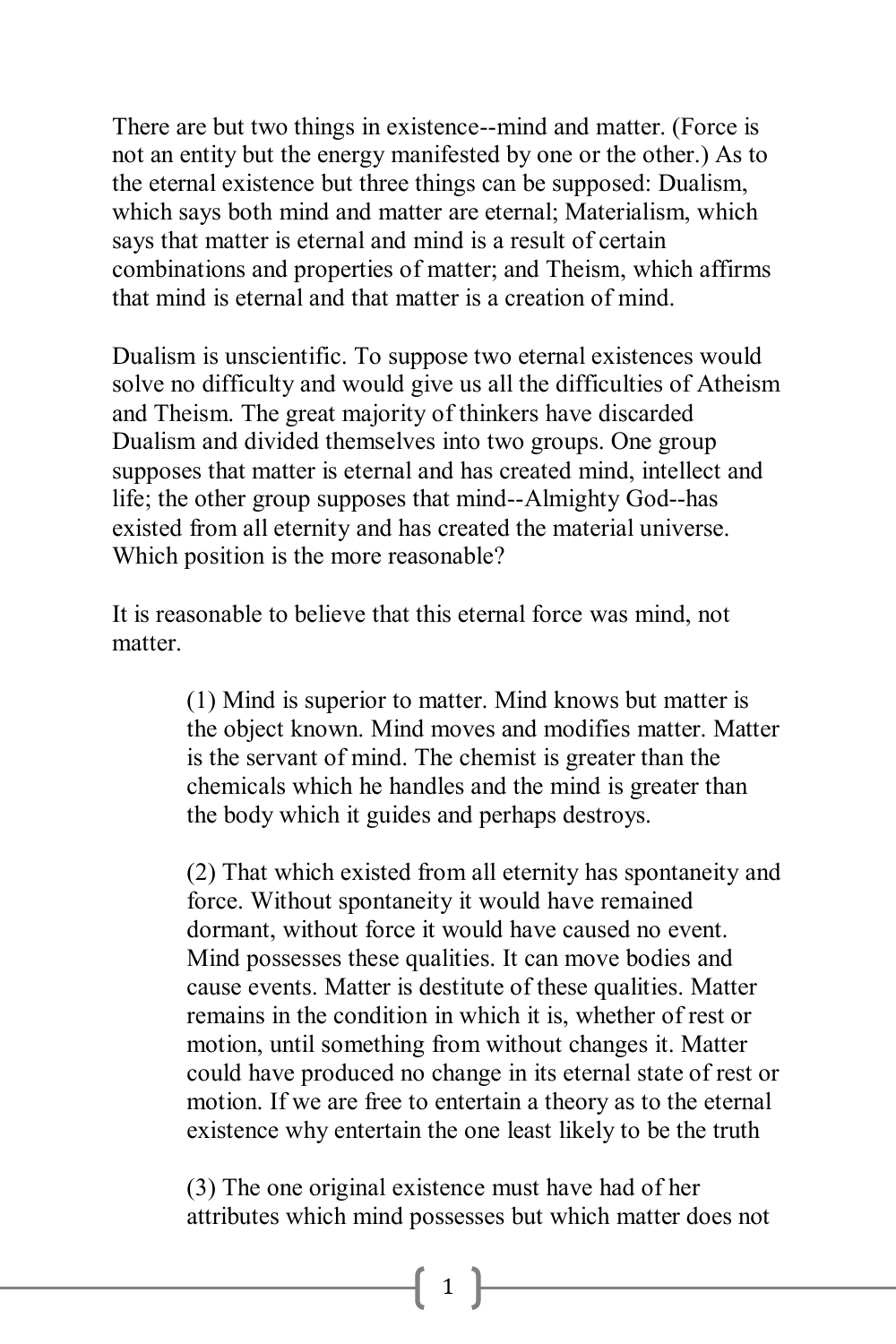possess. There must have been in this original being all that is developed and manifested in the universe. It possessed the power to think, plan and feel. It had the capacity to love and to hate, to make moral distinctions, to choose between right and wrong. It cannot be proved that matter possesses these attributes in any degree. These powers do inhere in mind. Mind, therefore, was eternal and not matter. (The principal objection to this line of reasoning has been the childish suggestion that we do not know the difference between mind and matter. Certainly we do not know all about either but we do know something about both. They have some attributes in common as do all things which exist. The fact of existence is one point in common. Matter is known by its qualities, mind by its activities; consciousness reveals the one, the senses the other; one is dead, the other alive; one is senseless, the other full of thought and feeling; one is passive, the other active; one is amenable to physical law, the other to intellectual and moral law. It is as reasonable to question the existence of matter as to question the existence of mind. Indeed, some philosophers have insisted that matter exists only as phenomena revealed in the mind.)

#### *3. We believe in God because be universe exhibits marks of intelligent causation.*

All the works of man are examples of causation. We see a house and we know it has a builder. "Every house is builded by some man," and though we never find the builder, yet we will know he exists. I look at my watch. It had an intelligent maker. He possessed power. These things are self-evident. Though I never see that watchmaker, yet I know he existed and I know something about him from the product he made. In the same way, we may know that God exists and we may know something about Him by seeing the things which He has made.

Did the electric system of your city and of the nation have a maker? Then what of man's brain and spinal cord with nerves running to every part of the body? Did the telescope "just happen,"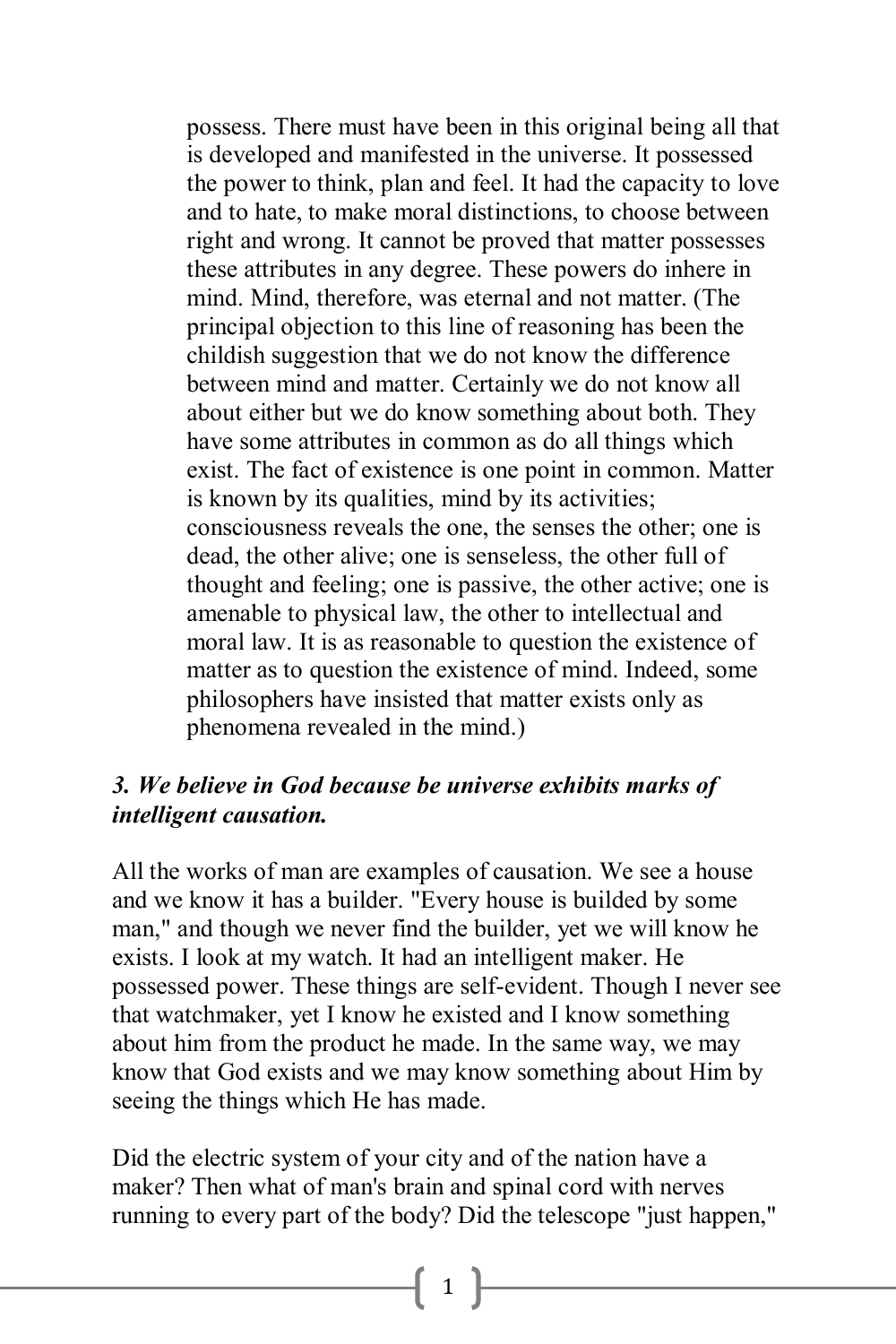did it "just make itself'? If not, how could the human eye make itself? Is there an intelligent cause for the water system running to all parts of the city? Then what of the system of veins and arteries throughout the body?

Look into the sky. In the day there is the proud monarch of the sky who shakes off the sleep of night and makes his journey through space. He operates with mathematical precision. At night with the naked eye one may see as many as six thousand stars. With the telescope one may see millions of stars and suns flaming like archangels on the frontiers of stellar space. They do not run into one another. They do not go by chance. Men may judge planetary movement of the future by that of the past. Our closest neighbor among the starry host is twenty-five trillion miles away. The light which left this star (Alpha) five years ago is just now reaching the earth having been travelling all this time at the rate of 186,000 miles per second. Pollux, the brighter star of the twins, is thirtytwo light years from the earth, a distance of 192,000,000,000,000 miles! Astronomers by present methods of calculation are able to measure a distance of 15,000 light years or 100,000,000,000,000,000 miles out into space. An astronomy teacher once said, "This shows that there is not a great God watching over one little planet called the earth." To which I replied, "On the contrary, it shows how great God is to create and direct so many more things than men formerly supposed." David said, "When I consider thy heavens, the works of thy fingers, the moon and the stars which thou hast ordained; what is man that thou art mindful of him? And the son of man that thou visitest him?" (Psalm 8).

It is said that Benjamin Franklin, while in Paris, made a model planetary system showing the earth and the planets nearest it. Many astronomers copied it to use in their studies. One day an atheist friend saw it and asked, "Who made it?" "No one made it," answered Franklin. "It made itself, it just happened." "What," cried the man, "you're joking." "And so is the man who says the universe just happened," replied Franklin.

1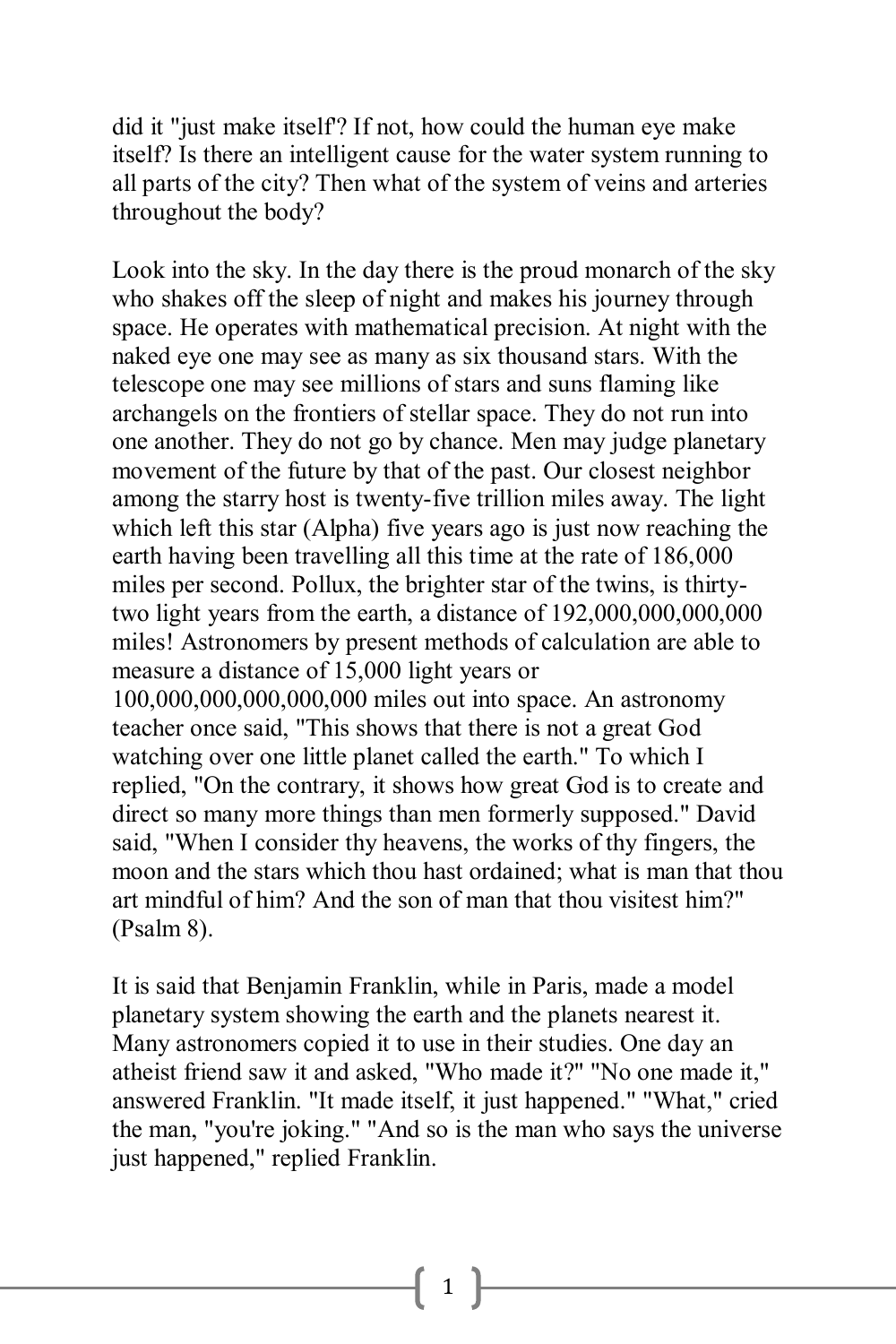Two friends slept in their tent on the desert. One put his head out the following morning and said, "Some camels passed here last night." "How do you know, did you see them?" his friend asked. "Oh no, but I see their tracks," he replied. If we do not see God we see His handiwork and we know He has been here.

An atheist once said, "Show me your God. Let me see, hear, feel, smell or taste him and I will believe." To which a Christian replied, "Show me your brains--let me see, hear, feel, smell or taste them and I will believe." We cannot see life. A man waves his hand and we see the effect of life. We do not hear life. As we speak we hear only the effect of life. We do not feel life. We may feel the pulse of man but that is only the effect of life. Life cannot be demonstrated to the senses. Yet we know men live by the way they behave--and perhaps misbehave. There is life back of the action and though it cannot be demonstrated to the senses yet we believe it exists. In the same way, we know God exists because of the way the universe behaves. There is power back of the orderly arrangement, the evident design and precise operation of the universe.

If the universe exhibits design, there must be a great Designer; if it shows thought, there must be a great Thinker; if it is run by the laws of nature, there must be a great Lawgiver; if it operates with mathematical precision, there must be a great Mathematician; if the universe gives us important chemical combinations, there must be a great Chemist. Thomas A. Edison said that the universe is such an engineering feat, "There must be a Great Engineer" From these conclusions time is no escape. God exists.

> "I do not have to open the Bible to learn that. (The existence of God.) It is enough that I open my eyes and turn them on that great book of nature, where it is legibly written, clearly revealed on every page. 'God'--that word may be read in the stars and on the face of the sun, it is painted on every flower, traced on every leaf, engraven on every rock; it is whispered by the winds, sounded forth by the billows of oceans, and may he heard by the dullest ear in the long-rolling thunder. I believe in the existence of a God, but not in the existence of an atheist, or that any man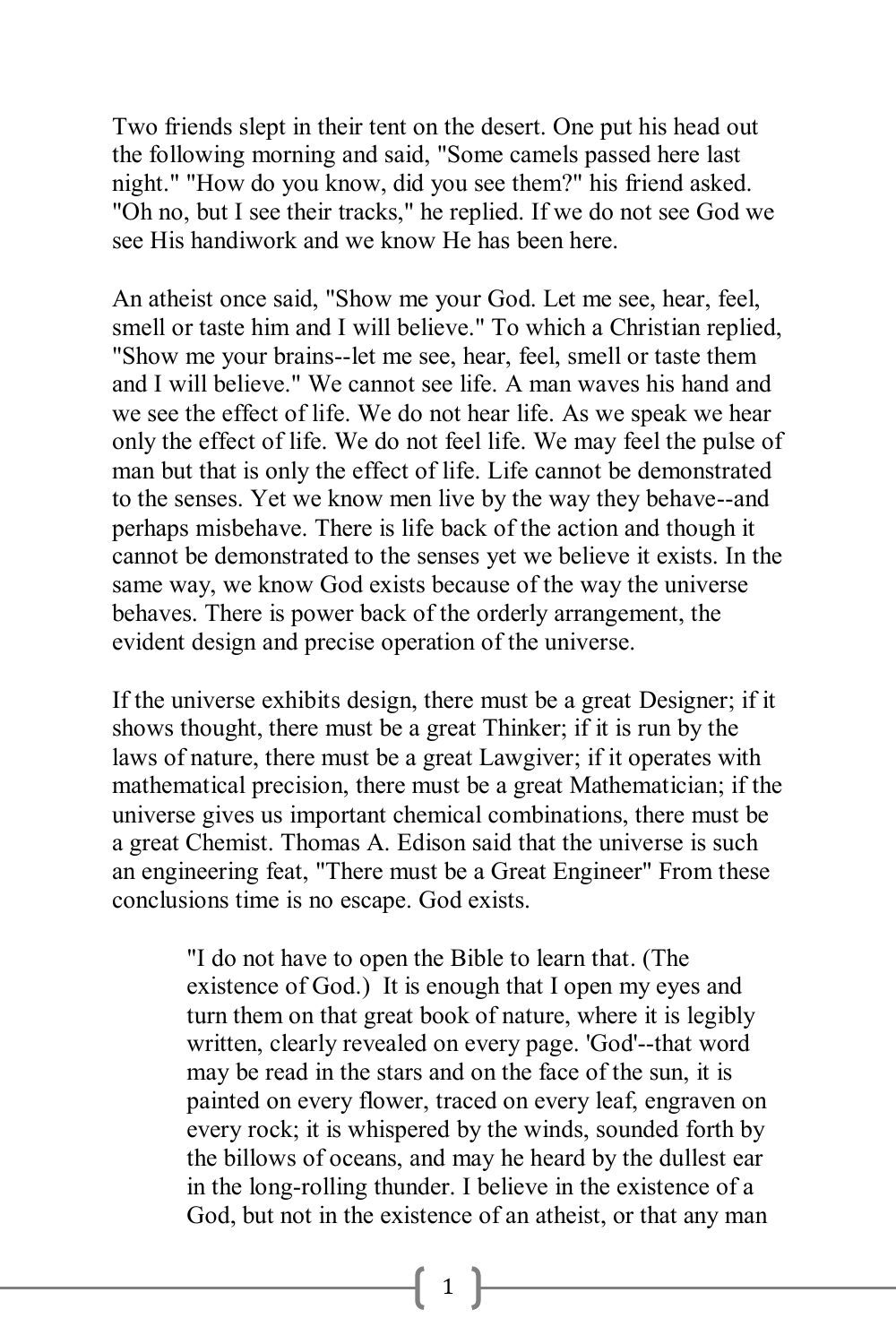is so who can be considered in his sound and sober senses. What should we think of one who attempts to account for any other works of beauty and evident design, as he professes to do for those of God? Here is a classic: temple; here stands a statue, designed with such taste and executed with such skill that one almost expects the marble to leap from its pedestal; here bangs a painting of some dead beloved one, so life-like as to most our tears; here, in 'Iliad' or 'Aeneid' or Paradise Lost', is a noble poem of the grandest thoughts, and clothed in sublimest imagery here is a piece of most delicate, intricate, and ingenious mechanism. Well, let a man tell me gravely that these were the work of chance; tell me, when I ask who made them, that nobody made them; tell me that the arrangement of letters in this poem, and of the colors in that picture, of the features in the statue, was a matter of mere chance; how should I stare at him? and conclude, without a moment's hesitation, that I had fallen into the company of some drivelling idiot. Turning away from such atheistic ravings about the infinitely more glorious works of God, with what delight does reason echo the closing words of the seraphim's hymn, The whole earth is full of His glory'!" (Guthrie).

#### *4. We believe in God because the moral government of the world implies a moral governor.*

Man is a subject of moral government. His conscience tells him there is a right and a wrong and that he ought to do the right. In his heart man believes justice will be done. Since nature knows nothing of justice, there must be One above who will finally mete out justice to all. All guilty men fear the day of retribution. Martyrs to truth and righteousness in every age have committed their cases to a Higher Court. To destroy the belief that right will triumph, that there is a great Moral Ruler who will see that truth does prevail, is to remove the very foundations of moral and social rectitude.

Our faith in God gives promise of victory to those who labor for that which is good; it lets us know that our efforts can never be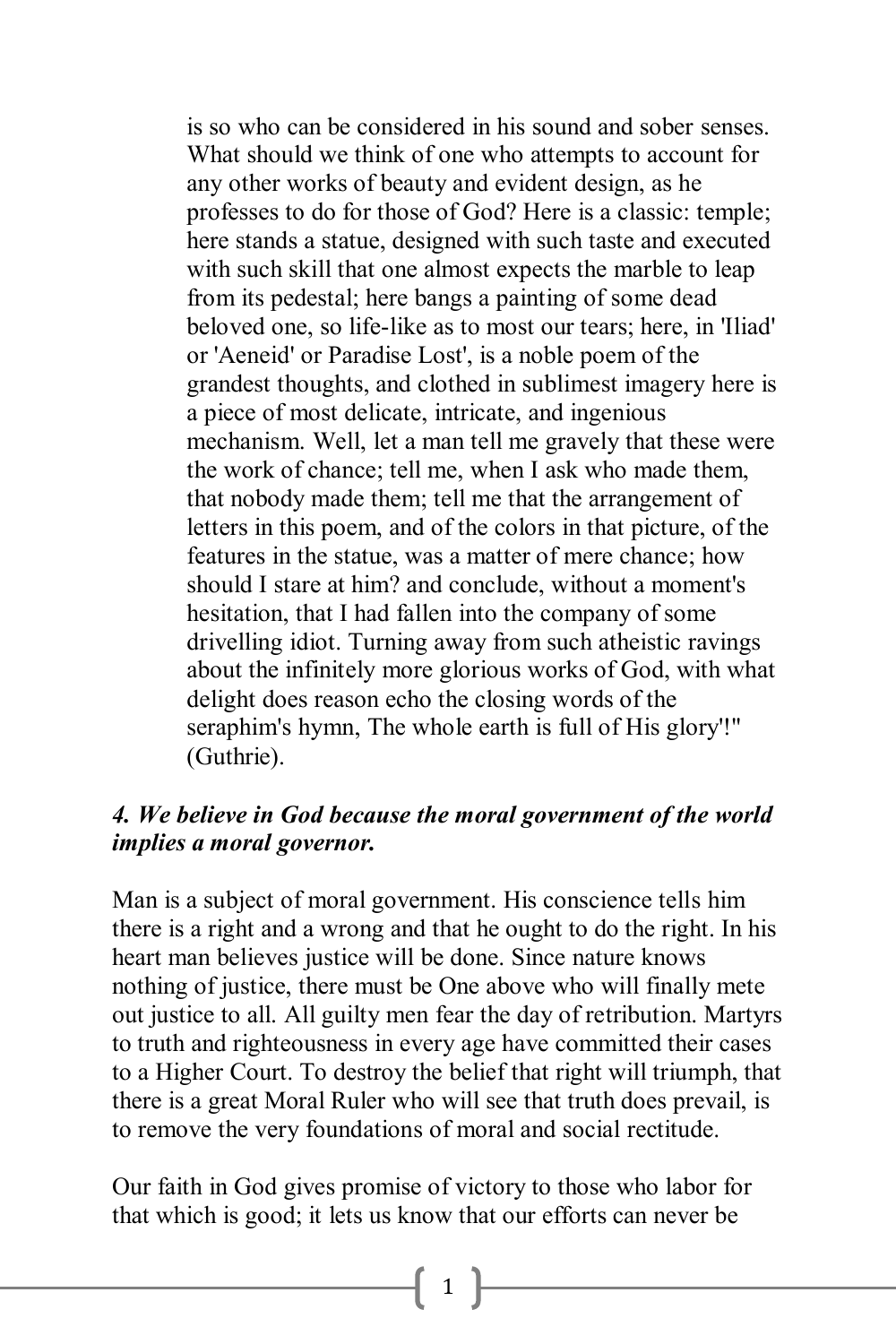futile when they are for truth and righteousness; it means that in every storm we can harbor a great tranquility within our souls. Our belief in God means that we will face life optimistically for "this is the victory that overcometh the world, even our faith."

#### *5. We believe in God because the majority of scientific men and philosophers in all ages have believed in God.*

Few indeed have been the great thinkers who did not believe in God. Socrates held that the Supreme Being is the immaterial, infinite Governor of all, that the world bears the stamp of His intelligence, that He is the author and vindicator of moral law. Aristotle believed in God, he said, for three reasons: the Ontological, founded on our necessary idea of an eternal existence; the Cosmological, based on the fact that for every effect there must be a cause, back of all harmony there must be intelligence; and the moral argument which has already been given. Copernicus and Galileo believed in God and believed the Bible also. Sir Isaac Newton, who discovered the law of gravity; Joseph Priestley (a preacher) who was co-discoverer of oxygen; Michael Faraday and Lord Kelvin, the great British scientists; Jenner, who discovered the principle of vaccination; our own Robert A. Millikan, who isolated the electron, as well as thousands of other outstanding scientists and philosophers of all time have expressed firm faith in God. Darwin said, "The question of whether there is a creator and leader of the universe has been answered in the affirmative by the greatest spirits that ever lived." lie also said he could not conceive of the origin of life unless God had created it. Thomas A. Edison said, "There is a great directing head of things, a Supreme Being, who looks after the destinies of the world." Sir Charles Lyell, a great geologist, said, "In whatever direction we may turn our investigations, everywhere we are met by the clearest proofs of a creating Intelligence." Such testimonies could be multiplied without limit. We do not seek by sheer authority to prove the existence of God but simply to show that the multitude of common people, all Christian scholars, and all others with only an exception here and there have believed in the existence of God. The man who does not believe in God should be able to show that he has made a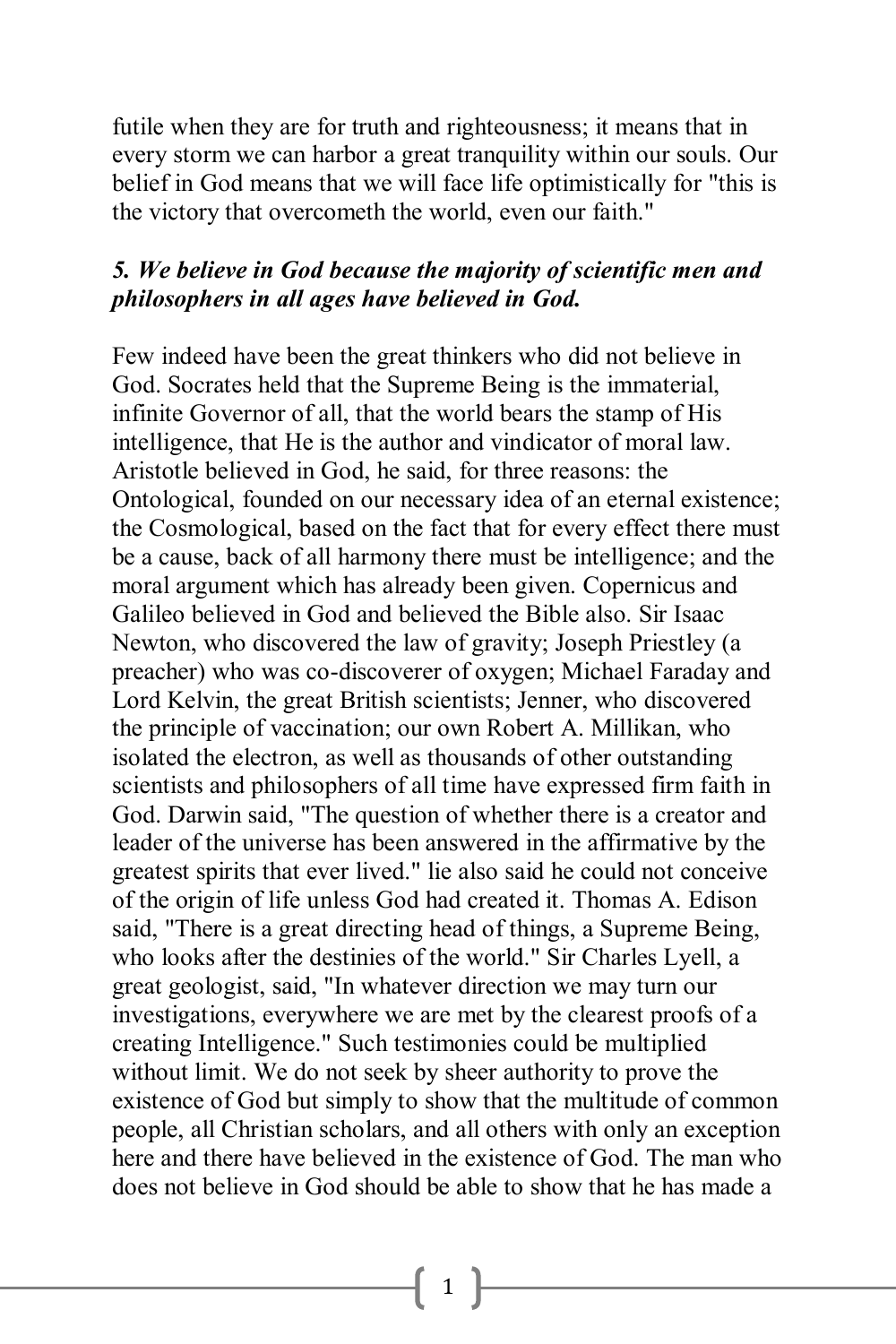more profound study of the evidence than have these men, else, how does he expect to impeach their testimony?

#### *6. We believe in God because of the abundance of the evidence.*

Most people believe in God for reasons the sufficiency of which they have never had occasion to question. Yet, the questioning mind can find almost an unlimited number of reasons for believing in God. We decide other questions by the preponderance of evidence. Why not this one? Suggestive of the lines of proof which might be developed, a friend of mine writes that he believes in God for these reasons: Intuitional, Ontological, Cosmological, Geological, Astronomical, Physio-Theological, Psychological, Historical, Providential, and Ethical. Yet skeptics claim they cannot find any line of proof to indicate the existence of God! Shall we say they cannot or will not?

#### *7. We believe in God because all the objections to believing in God lie with equal force against Atheism.*

Atheists have objected to a belief in God because, they say, we seek to rise from the finite to the infinite; that from finite reasoning we seek to draw an infinite conclusion. We do, of course, seek to pass from the finite to the infinite in our reasoning. Just as the limited suggests the unlimited; as finite time suggests infinite time and finite space suggests infinite space, so finite intelligence suggests Infinite Intelligence. But the Atheist, since he claims to know that there is no God, believes that matter is eternal, selfexistent and infinite. Something is infinite in eternal existence. The Atheist believes it is matter; the Christian believes it is God

Atheists have said that the conception of an intelligent First Cause proves nothing as the First Cause would then need to be accounted for. We do not need to account for the first cause because it is the first cause and there could be no cause back of it. Since we cannot go back of the first cause it is more reasonable to stop at mind than matter. If this be a difficulty, however, Atheism is likewise beset with it, for if matter is the eternal existence what was before it? Matter gives no evidence of self-existence.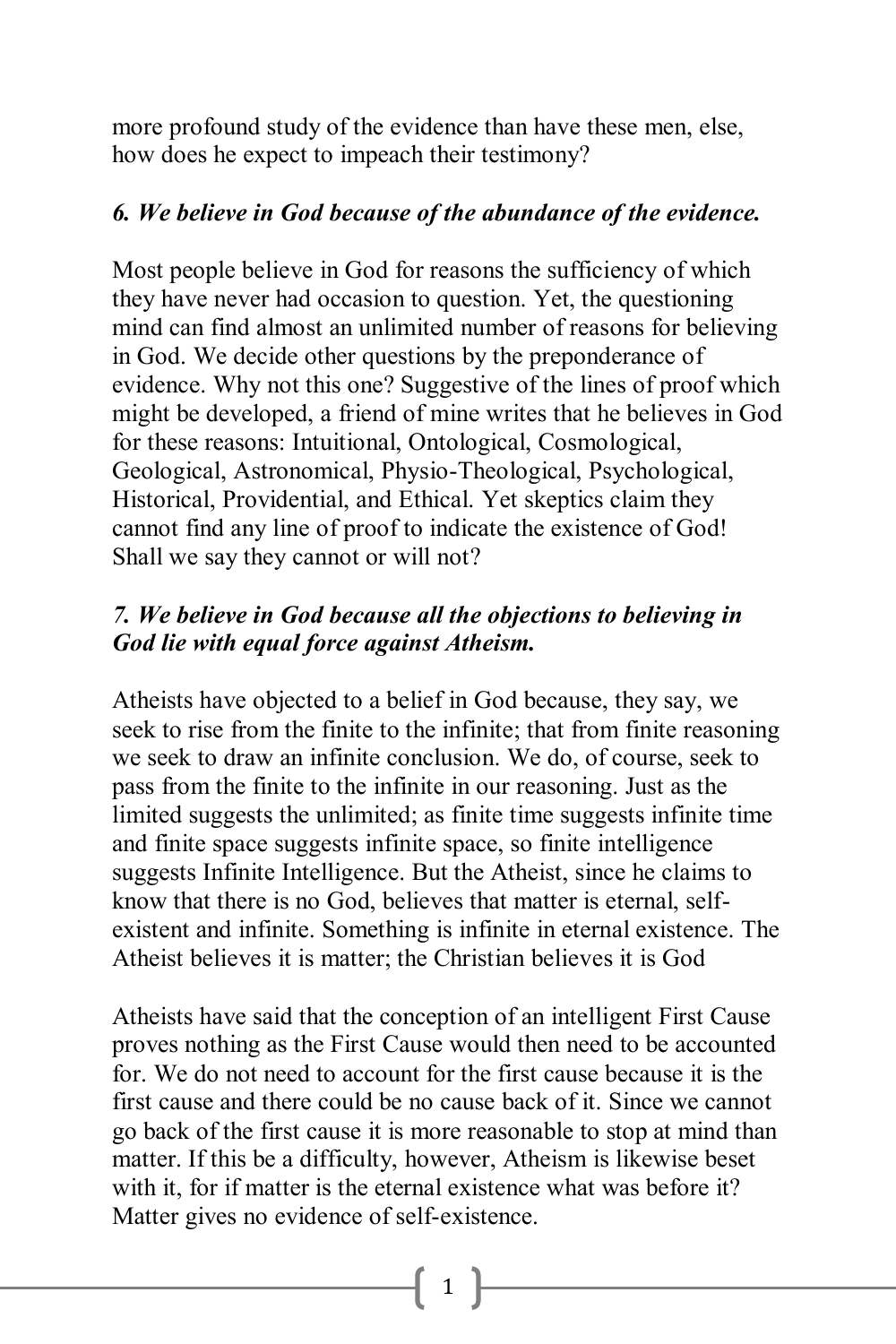Skeptics have objected that we do not know God perfectly. Indeed, we know nothing perfectly. If we knew God perfectly, we would then be gods ourselves. However, matter in none of its forms is known perfectly. If we must know a thing perfectly before we can know it exists, then we cannot know that matter exists. Probably no one will ever understand a being of greater measure than himself. Some men cannot understand how others can be noble, unselfish and sacrificing. They do not have any standards by which to measure them.

Every Objection which an Atheist can make against the existence of God can be made against his belief in the eternal existence of matter.

#### *8. We believe in God because Atheism has insuperable difficulties of its own*

The Atheist criticizes the Christian for assuming that God exists. He then assumes the eternal existence of matter, that the forces of this world are self-active, that the laws of the universe are eternal, and that nature continually repeats the same cycle of changes (else it would run its course and have become inactive long ago). Atheism assumes that nature exhibits no thought, no design, no plan. Bold indeed are these assumptions and not one of them can be proved.

Atheism assigns an inadequate cause of the universe. Matter does not possess the qualities of thinking, feeling, and volition which we see in the universe. It is, therefore, an inadequate cause of the universe.

Atheism assumes that life came from dead material without outside stimuli. This would be a greater miracle than the resurrection of the dead.

Atheism maintains the absurd position that all things exist as the result of chance. Theists believe in design. The opposite of design is chance, sheer chance. A watch cannot by chance bring itself into existence, neither can a universe. If the pieces of a watch were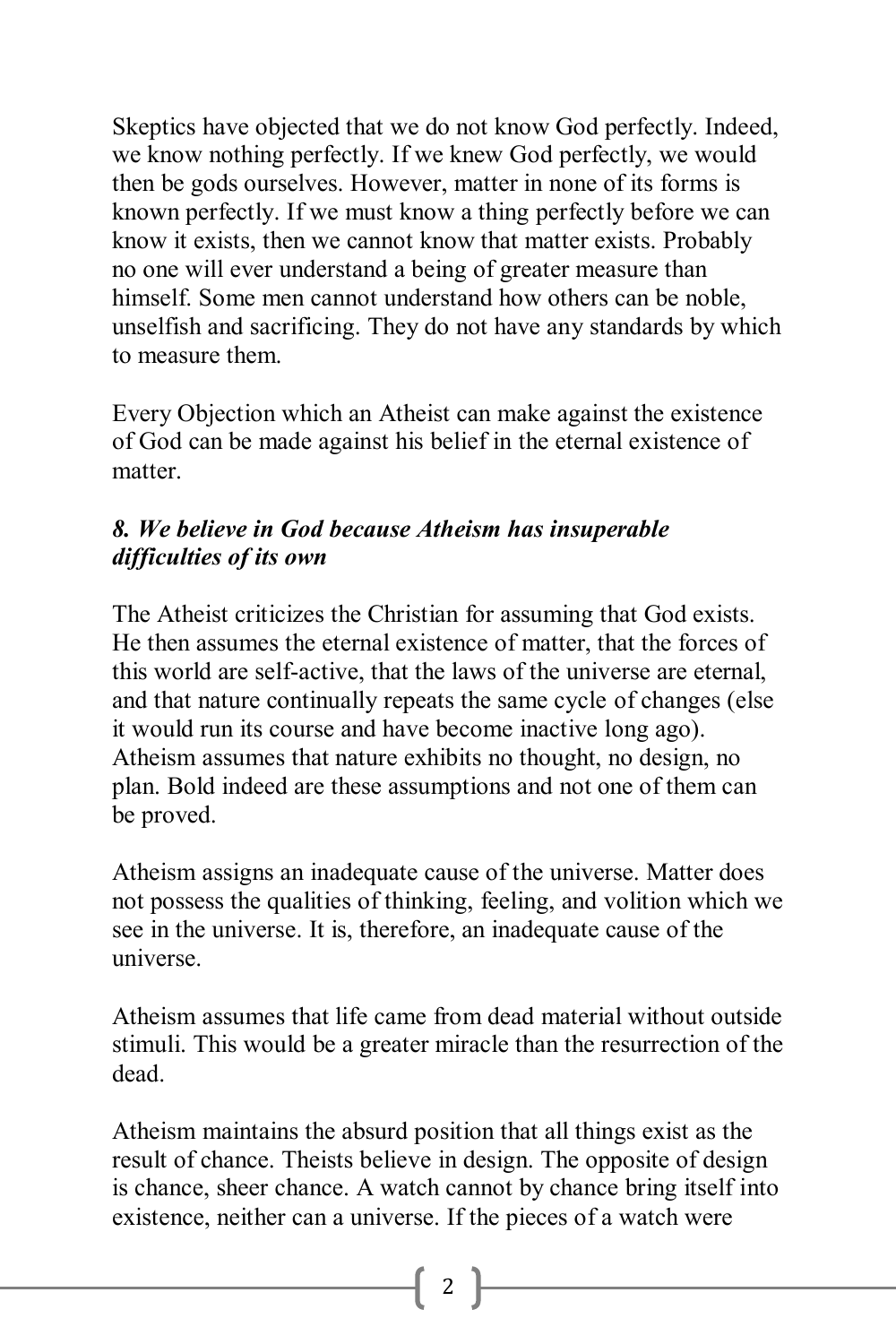placed together in a box and shaken for a million years they would not arrange themselves into a watch. The organs of the human body could not have arranged themselves by chance; the design of nature did not just happen, in fact, nothing runs by chance. We are justified, therefore, in believing in an Eternal Mind and in discarding chance (whatever that may be).

#### *9. Intelligent causation and design is always associated with personality. God must, therefore, be a Personality, a divine Being.*

There is nothing in nature, there is no known fact, principle or law which disproves the existence of God. Atheism is without foundation. "No syllogism can be formed that will prove it, no experiment performed that will certify it." All we know of intelligent causation and design is associated with a person. We have no knowledge of abstract intelligence. We are, therefore, justified in concluding that God is a divine Personality, a divine Being and not an abstract idea or fact. There is strong resemblance in the design of nature and the design of man. Man looks at the movable joints of his hand and makes a wrench. He observes the valves of the heart and the pulley of the eye and models his invention after them. He sees the great mountains with broad bases and the low center of gravity, and models his pyramids and tall buildings after them. We conclude that as these things are the result of deliberate planning on man's part, the universe is a result of deliberate planning on God's part.

Man must believe in God or in Atheism. These are the two positions challenging our attention. Thomas Jefferson, the one of our Presidents who was inclined to be skeptical, considered the evidence and wrote his friend, John Adams, "An Atheist I can never be." It is more logical to believe in God than not to believe. It is difficult to believe sometimes but far more difficult not to believe. Shall we say, "In the beginning matter created all things" or "In the beginning Eternal Nothing created all things" or shall we say, "In the beginning God created the heavens and the earth"?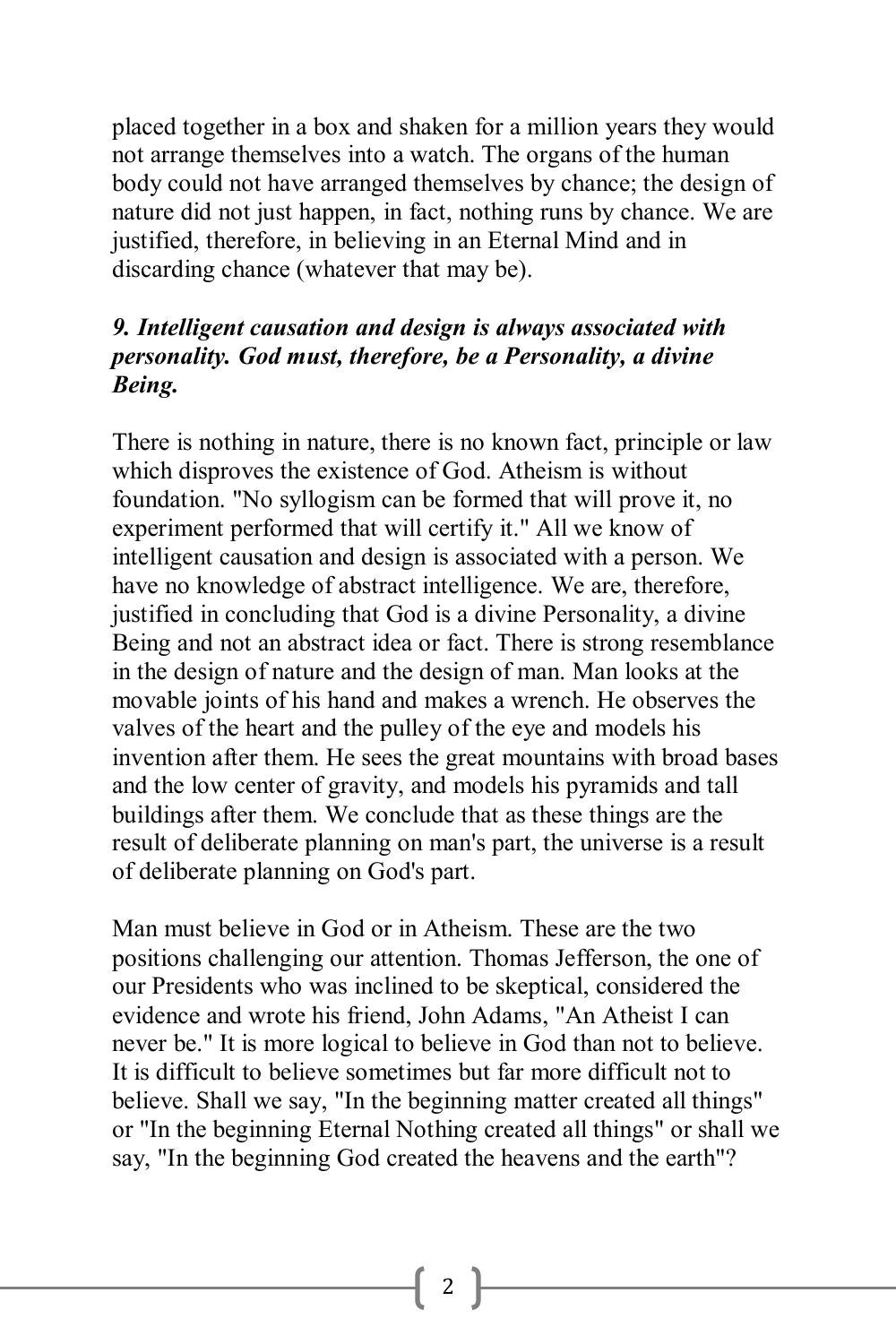(For some of the material in this chapter I am indebted to the works of H. W. Everest, principally his book, The Divine Demonstration.)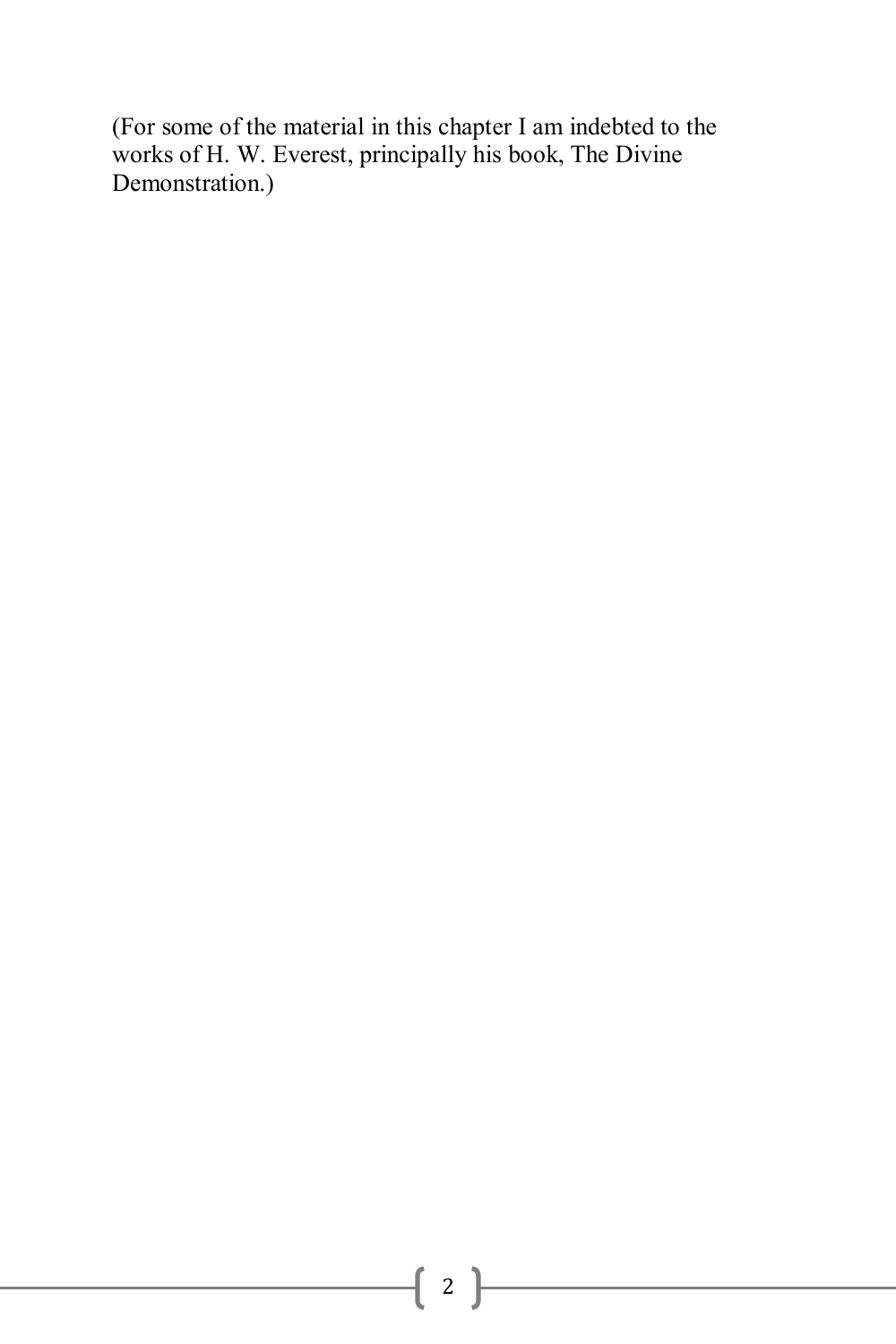### <span id="page-22-0"></span>Genesis 1

#### AGE OF THE EARTH.

THE AGE of the earth is a profound secret hidden in 1. the depth of the eternal ages and known only to Almighty God. The Bible does not give the date of creation nor does it suggest anything which will enable us to ascertain this date. Some have erroneously stated, "The first chapter of Genesis says the earth was created about six or seven thousand ,years ago," while the first chapter of Genesis says no such thing. Granting that the events of the six days of Genesis 1 occurred six thousand years ago, we are still face to face with the fact that the heavens and the earth were not created on the first--nor any other--of these days. The heavens and the earth were created before the first day. "In the beginning God created the heavens and the earth" (Gen. 1:1). How long this was before the first day which begins in Genesis 1:3 no one knows. Do some suppose that the earth had existed for millions of years? Certainly it did not exist before the beginning and that is when Moses said it was created. If it took millions of years for beds of coal to form and if our crude oil has been "mellowed 100 million years," Genesis 1 is still correct. It should be borne in mind, however, that God could have created these things instantly and He may have done so. No man knows whether the earth was created a billion years before the first day of Genesis 1 or whether it was created ten seconds before. We do know that "IN THE BEGINNING GOD CREATED the heavens and the earth." "He spake and it was done; He commanded and it stood fast" (Psalms 33:9).

#### FIRST CONDITION OF THE EARTH.

Moses tells us (Genesis 1:2) that "the earth was without form and void and darkness was upon the face of the deep." This is evidently not its original condition but its condition just before God "made," reconstituted or renewed the earth and prepared it as a dwelling place for man during the six days of Genesis 1.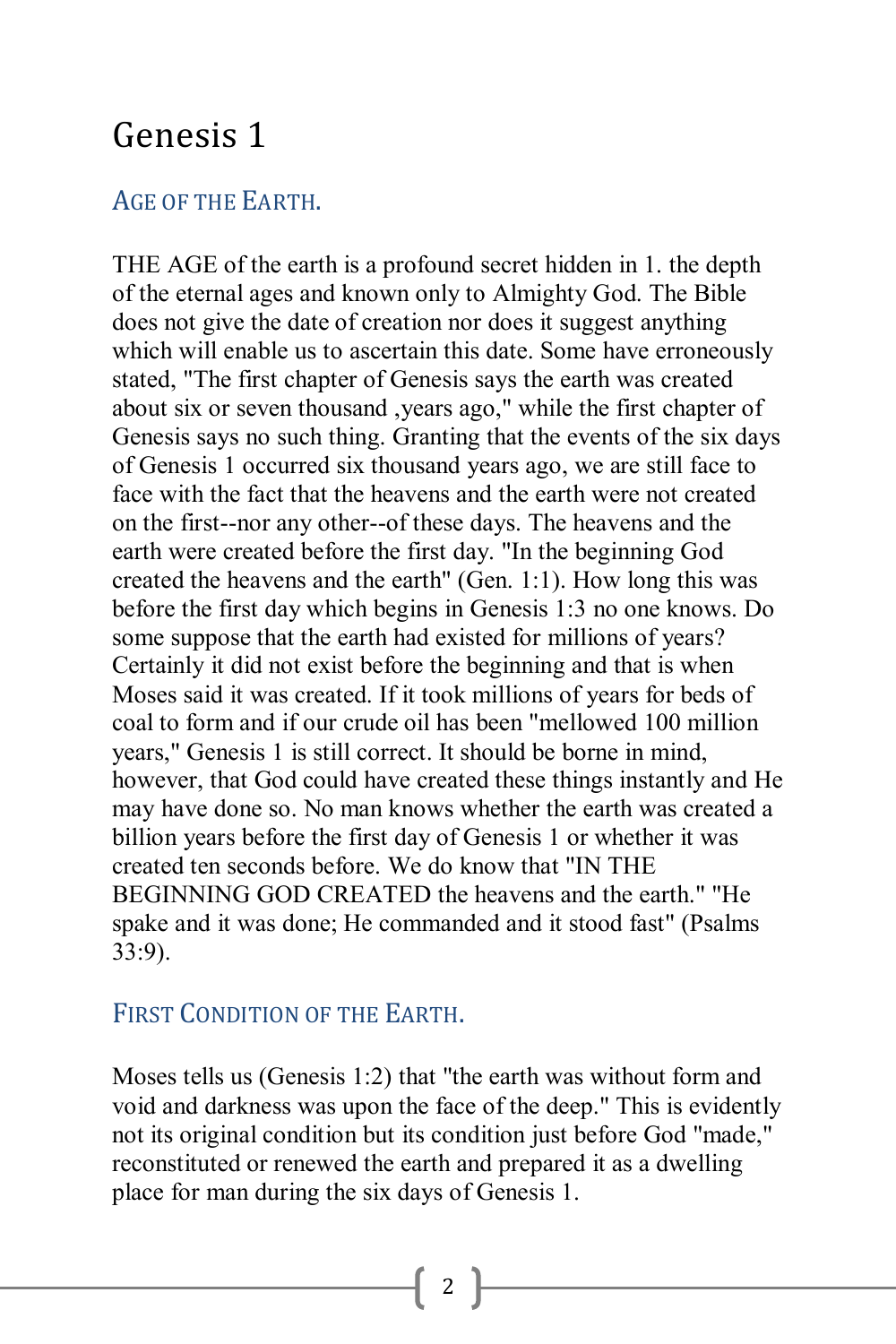"As to what the condition of the earth was when it was first created, what were its inhabitants, if any, during that remote period, the Bible furnishes but little information, as such matters have necessarily only an indirect bearing upon God's revelation to man." (Sidney Collet, All About the Bible, p. 250.)

Robert Milligan says,

"When this beginning (of Genesis 1) was, or how long it occurred before the Adamic epoch, we have no means of ascertaining with any high degree of certainty. But geology makes it quite probable, if not indeed absolutely certain, that it occurred many ages previous to the historic period; and moreover, that during these intervening ages, many distinct orders of vegetables and animals were created and destroyed at the beginning and close of each geological formation But these matters have no direct connection with the Scheme of Redemption. And hence it is that Moses passes over them all in silence, and simply notices in the second verse of his narrative, the chaotic state of the earth after the last great cataclysm that occurred shortly before the first day of the Adamic era." (Scheme of Redemption, pp. 24-25.)

Some verses of scriptures indicate that the earth was created fair and beautiful beyond our highest imagination. Isa. 45:18 says, "Thus saith the Lord that created the heavens, God himself that formed the earth, He created it not in vain." The word translated "in vain" is exactly the same as that translated "without form" in Genesis 1:2 and the Revised Version translates it "waste" in both places; hence God created the earth "not in vain," "not waste," "not void."

Job 38:4-7 tells us that when God first laid "the foundations of the earth" conditions were such that "the morning stars sang together and all the sons of God shouted for joy" indicating the perfection and completeness of the work of creation. Some have suggested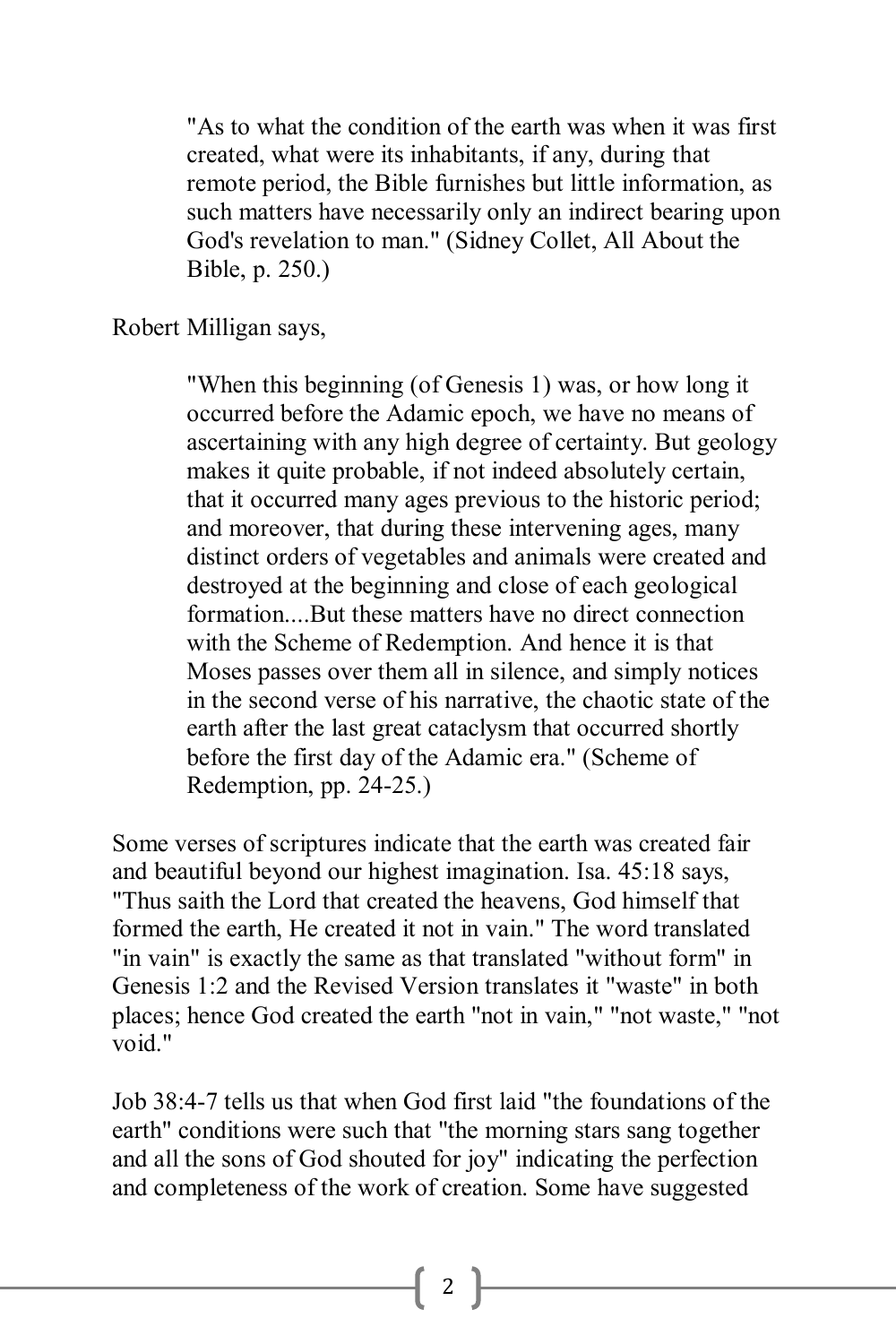that the Hebrew word for creation "implies that the creation was a perfect work, in perfect and beautiful order."

The words translated "The earth was without form and void" (Gen. 1:2) might equally well be translated "The earth became waste and void" implying as stated in Isaiah 45:18 that it had not always been that way, just as we read in Genesis 19:26 Lot's wife "became a pillar of salt". The words are the same in the original. Rotherham's Emphasized Bible translates the passage "Now the earth had become waste..." The Authorized Version says, "without form and void"; the American Revised, "waste and void"; the Chaldee Version, "But the earth had become desert and empty"; the Aramaic, "And the earth had become ruined and uninhabited"; and the Vulgate says, "dreary and empty."

#### FIRST INHABITANTS OF THE EARTH.

The length of the period (or periods) before the first day of Genesis 1 and the inhabitants of the earth (if any) is largely a matter of conjecture. These matters can have no bearing on the scheme of redemption as presented in the Bible, hence its writers do not discuss them.

There are scriptures which have led some to conclude that our earth was once the abode of Satan and his angels in their unfallen condition; that they had bodies of some sort and were fair to behold but that Satan led a rebellion against God and His power and God destroyed the earth until it "was waste and void and darkness was upon the face of the deep," that these angels of Satan were cast down and "reserved in chains until judgment."

The scriptures used to support this theory are given here. The expressions translated "waste" and "void" in Genesis 1:2 occur together in only two other places in the Bible Isa. 34:11 translated "confusion" and "emptiness" and Jer. 4:23--and in both places they are used in connection with the judgment of God on account of sin.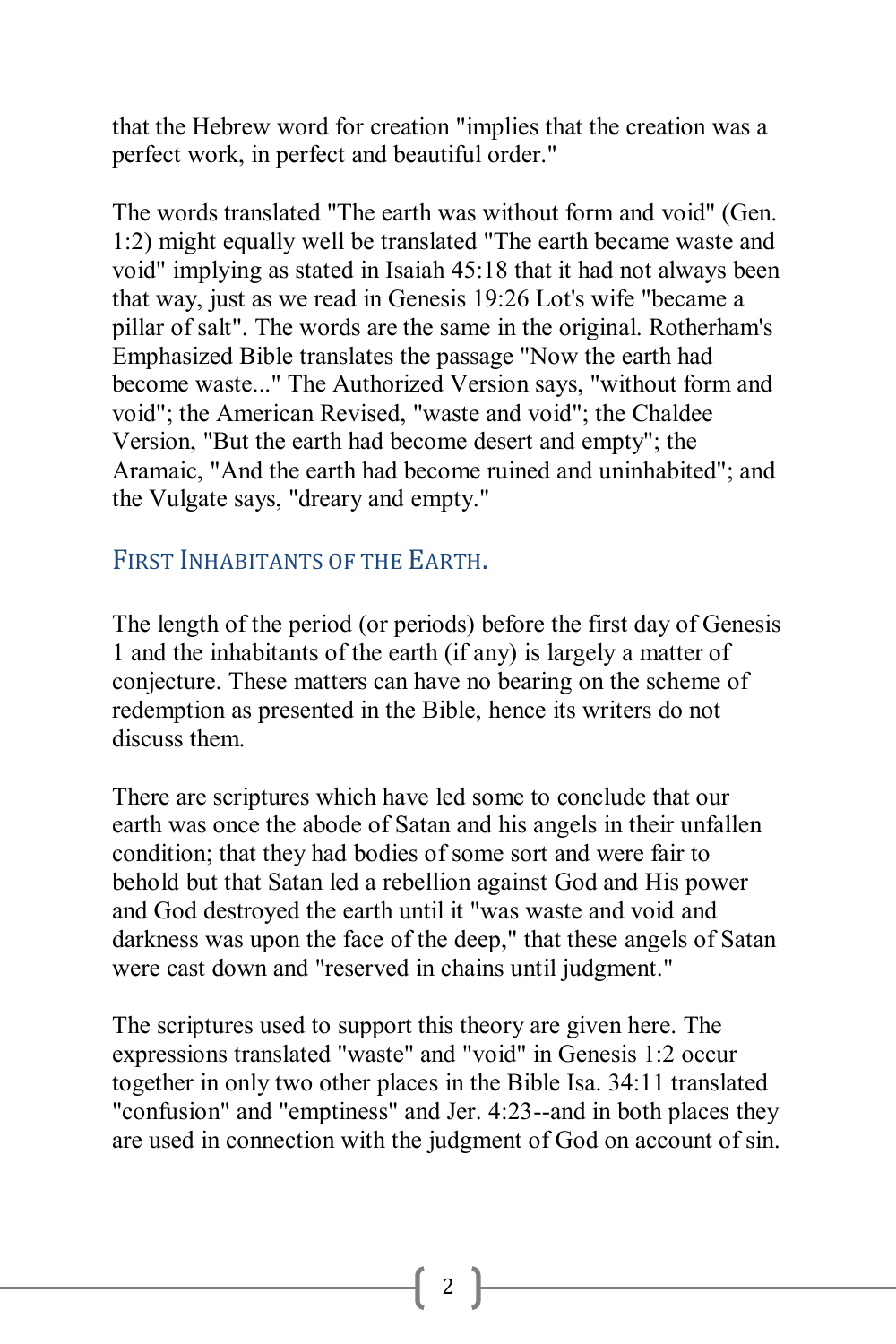Satan is called "the god of this world" (2 Cor. 4:4), "the prince of this world" (Jno. 12:31), "the prince of the power of the air," (Eph. 2:2), and in tempting Christ he laid claim to the kingdoms of this world (Luke 4:5-8). The prophecy of Ezekiel 28:12-19 may be a glimpse of Satan under the titles of "King of Tyrus" (ver. 12) and "the anointed cherub" (ver. 14) when he in his pristine glory was set upon "the holy mountain of God" "full of wisdom and perfect in beauty" (ver. 12). These words would hardly be applied to any man. Afterward in his "iniquity" (ver. 15) "slander" and "pride" (ver. 17) he was "cast out" (ver. 16). The expression "cast out" was frequently used in connection with evil spirits. "How art thou fallen from heaven O Lucifer, son of the morning!" (Isa. 14:12)

If this be the meaning of that prophecy, then it is clear why the sin of pride, haughtiness and arrogance is especially detestable in the sight of God. "Pride, arrogancy and the evil way--do I hate." (Prov. 8:13). Pride is especially called "the condemnation of the devil" (1 Timothy 3:6). Again, "Pride goeth before destruction and an haughty spirit before a fall" (Prov. 16:18).

The pre-Adamic destruction of the earth and heavenly bodies seems to be vividly described in Job 9:4-7, "He is wise in heart, and mighty in strength; who hath hardened himself against Him and hath prospered? Which removeth the mountains and they know not: which overturneth them in His anger. Which shaketh the earth out of her place, and the pillars thereof tremble. Which commandeth the sun, and it riseth not; and sealeth up the stars."

If the sun "riseth not" and the stars are sealed up, then naturally the earth "became waste and void and darkness was upon the face of the deep." The withdrawal of the light of the sun would, within two days, bring down every atom of moisture from the air in deluges of rain and piles of snow. A universal frost would cover the earth and the temperature would reach two or three hundred degrees below zero. All life and probably even that within the germs of seeds would quickly be destroyed. This seems to have been the condition of the earth when we have it first presented to us in Genesis 1. It was "waste and void," perhaps a great ice age gripped it and "darkness was upon the face of the deep.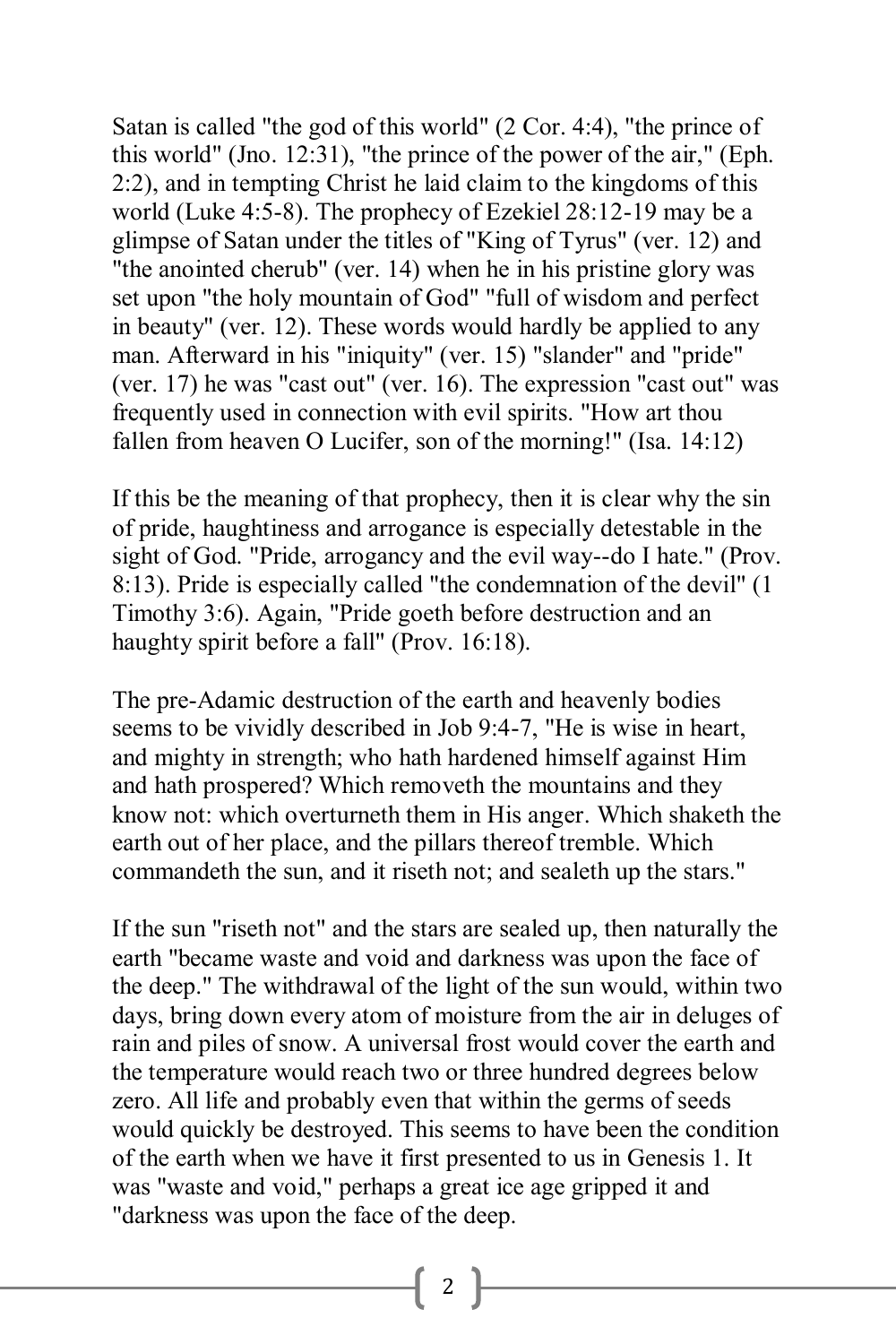#### THE EARTH PREPARED FOR MAN.

At the end of Genesis 1:2 the reconstitution (erroneously called the creation) of the earth begins. Man and all living creatures were created (Gen. 1:21) but the earth, created perhaps ages before, was now renewed as we read in Psalms 104:30, "Thou sendest forth thy spirit, and they (all living creatures) are created; and Thou renewest the face of the earth."

There is a vast difference between the words "create" and "make." "To create" is to make something which did not previously exist while "to make" implies the forming from existing materials. A tailor makes a coat but he does not create the coat. The Hebrew word "bahrah" means absolute creation while the Hebrew word "ahsah" simply means to make from something already in existence. These are the words used in Genesis 1. "In the beginning God created (bahrah) the heavens and the earth" (Gen. 1:1). "In six days the Lord made (ahsah) heaven and earth" (Exodus 20:11). In Genesis 2:2 we read "On the seventh day God ended His work which He had made (ahsah) and He rested from His work which He had made (ahsah) and He rested on the seventh day from His work which He had made (ahsah)." On the fourth day God caused the sun, moon and stars to appear in the heavens and made (ahsah) them our timekeepers. There is nothing in the text to indicate that they were just then created. Doubtless they had existed from the beginning as had the earth but were just now made to be our chronometers.

No statement of this matter can be more conclusive than Genesis 2:3 where we read, "God blessed the seventh day and sanctified it; because that in it He had rested from all His work which God created and made." Here we have both words in the same verse.

All the arguments against and attacks on the scriptures based on the time required for the formation of coal and the fossil remains of animals which may have lived on the earth in pre-Adamic times mean nothing even if we accept as correct the far-fetched guesses of pseudo-scientists who sometimes differ as much as a hundred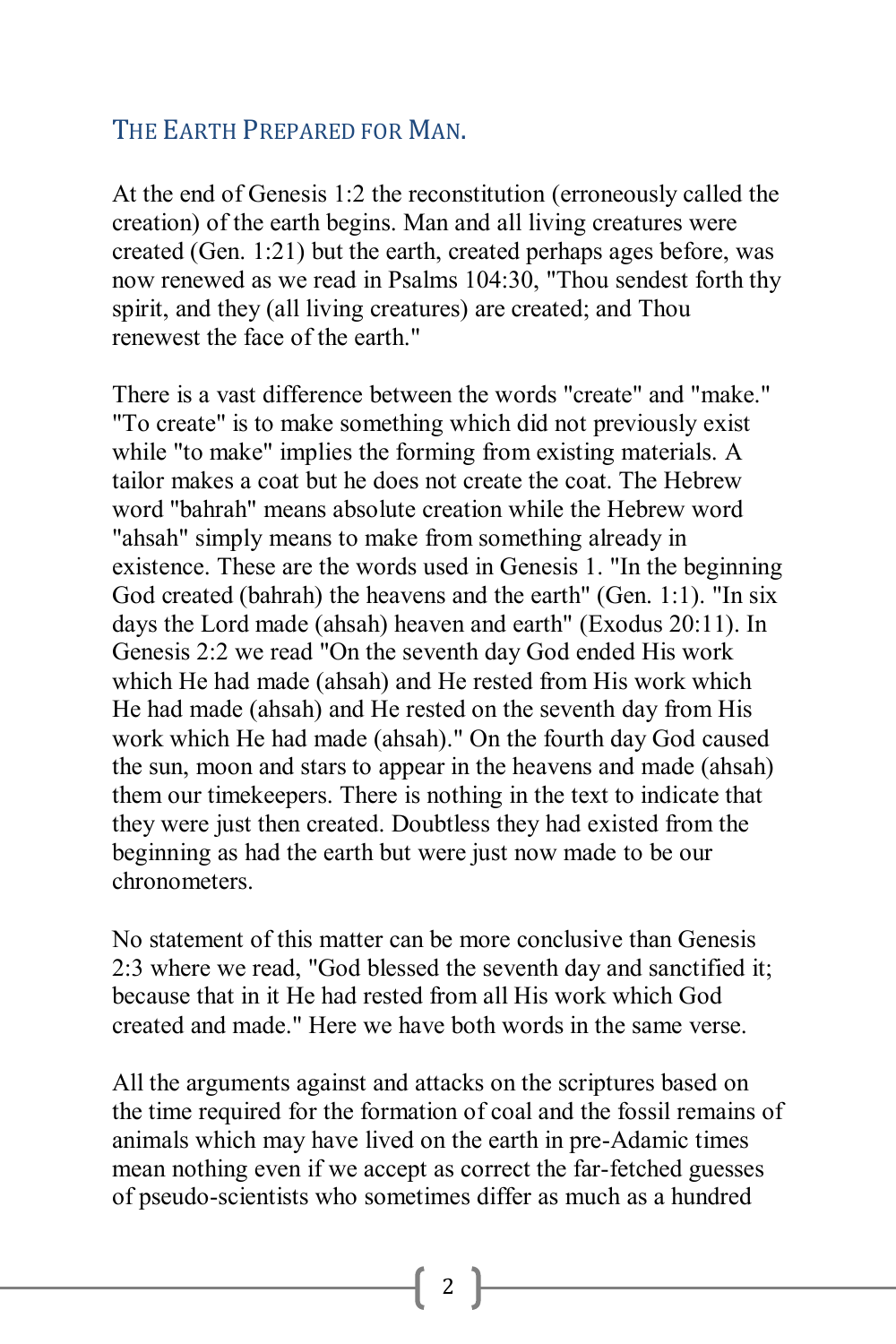million years about the age of some particular fossil which has been dug up.

It should also be borne continually in mind that an Almighty God who could create Adam full-grown could instantly create a fullgrown bed of coal. The Christ who turned water into wine (John 2) and provided bread for the people in a moment (john 6) also created all things (John 1:1) and He could have done it instantly.

### THE "DAYS" OF GENESIS 1.

The seven days mentioned in Genesis 1: Were they natural solar days of twenty-four hours each or were they long periods corresponding to millions of years of our time?

The word "day" is sometimes used to mean a period of time as "In the day that the Lord made the earth and the heavens" (Gen. 2:4) and "The day of temptation in the wilderness" (Ps. 95:8). We speak of the day of prosperity.

The Hebrew word for "day" is "yom" and in the Authorized Version of the English Bible is translated more than 1100 times as "day", 67 times as "time", 30 times as "today", 18 times as "forever", 10 times as "continually", 6 times as "age", 4 times as "life", and 2 times as "perpetually". From this it appears that no one would be able to tell from the word "day" (yom) itself how long Moses intended to say each period was.

That the days mentioned by Moses were ordinary solar days of approximately twenty-four hours each is obvious for many reasons. In the first place, these days were half darkness and half light. What other kind of days have ever been thus? (Let it not be objected that the sun and moon were not made until the fourth day as light was brought into existence on the first day and may exist quite independently of the sun.)

When a definite number precedes the word "yom" or "day" in scripture a solar day is always meant--never a long period. There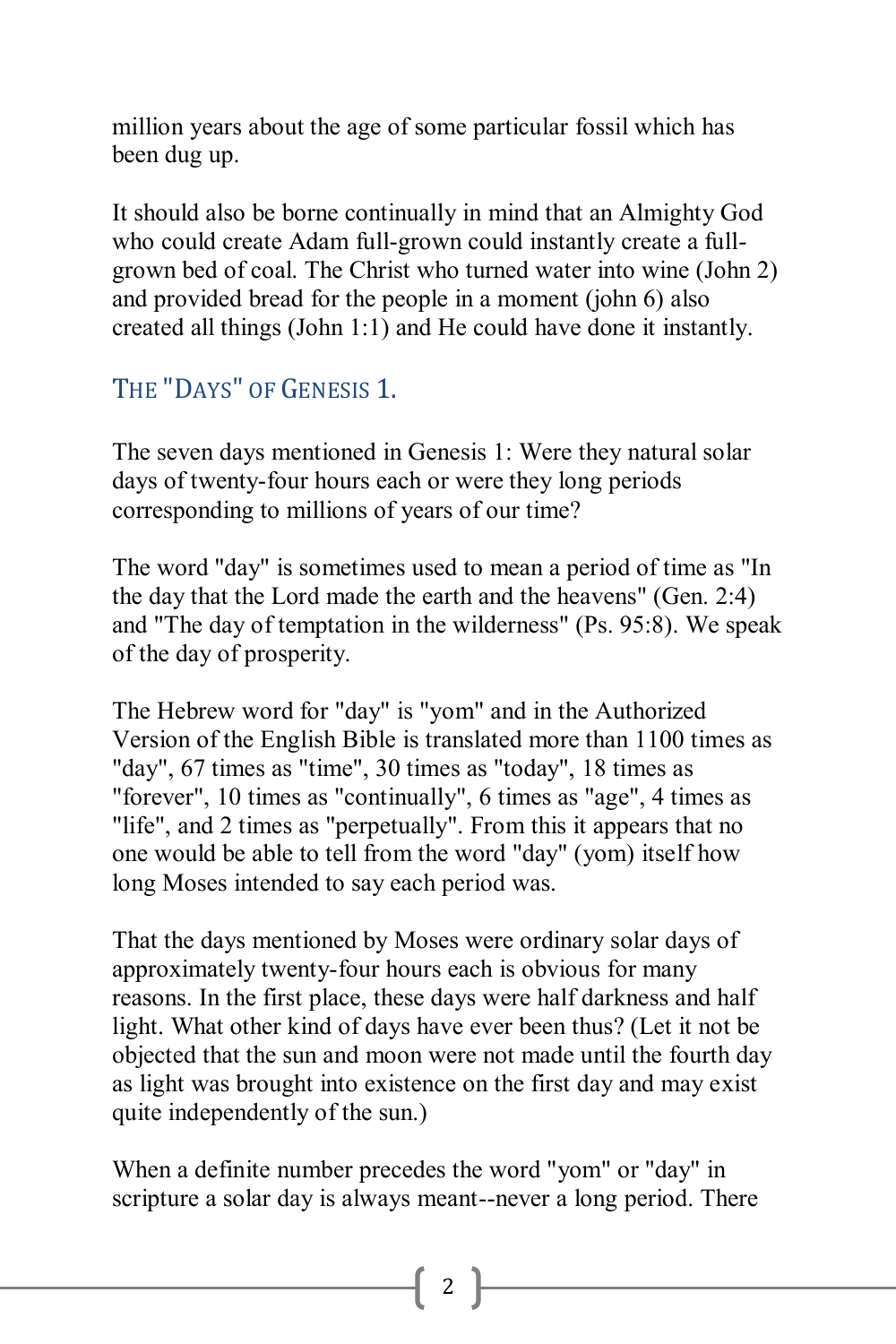were one hundred and fifty days of the flood (Gen. 8:3), forty days the spies were gone (Number 13:25) three days Jonah was in the belly of the fish (Jonah 1:17), and our Lord was seen after His resurrection forty days (Acts 1:3), and the Lord made heaven and earth in six days (Ex. 20:11).

On the third day of Genesis the grass, trees and shrubs were created. If this day was a "long period, perhaps millions of years" how do these things live in darkness for half that period?

God himself settles this question in Exodus 20:8-11, "Remember the Sabbath day to keep it holy. Six days shalt thou labor and do thy work but the seventh is a sabbath unto Jehovah thy God...for in six days the Lord made heaven and earth, and the sea, and all that in them is, and rested the seventh day; wherefore Jehovah blessed the sabbath day and hallowed it." God gave the Jews the seventh day to keep as a sabbath; the original sabbath on which God rested was typical of this, hence both were twenty-four hour days.

(The objection is brought that "God is still resting in His sabbath" but Jesus said, "My Father worketh hitherto and I work (John 5:17). That God "rested" did not imply that He was tired but that He finished the work of Genesis 1 and hence "rested" from it. "God rested on the seventh day" (Gen. 2:2). "God blessed the seventh day and sanctified it, because that in it He had rested" (Gen. 2:3). "God did rest the seventh day" (Heb. 4:4). God's period of rest on the seventh day had already closed when He blessed that day and gave it to Israel as a sabbath.)

The day mentioned in Genesis 1 had "evening and morning". The Jews still count time after this fashion, the day beginning at six in the evening, hence each day consists of "evening and morning".

Finally, whoever thought in the first place that it was necessary for God to have long periods of time to do the work which Moses says He did in six days? It seems clear to me that the days of Genesis 1 were solar days of approximately twenty-four hours each.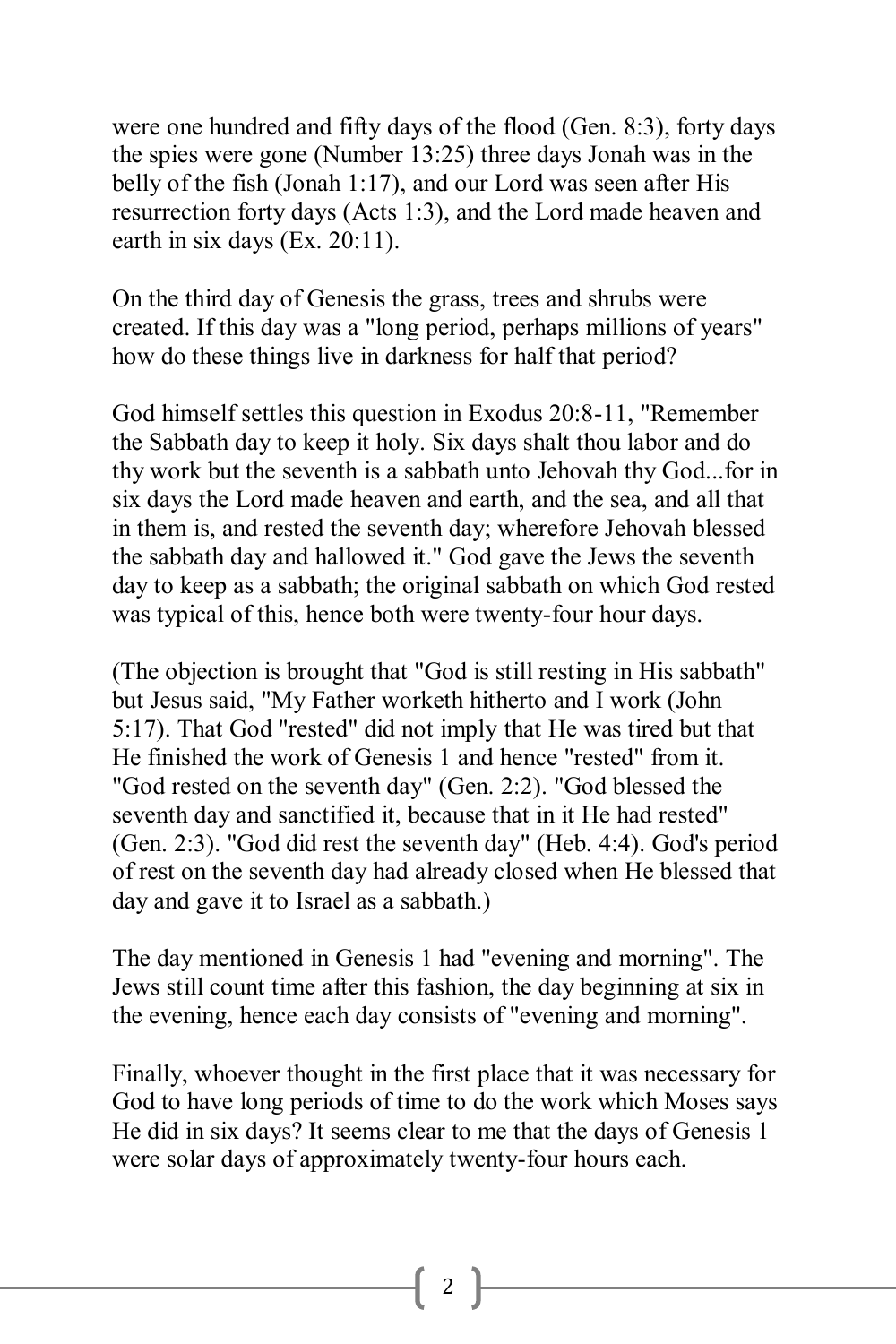### CONCLUSION.

From this brief study we are led to conclude that Genesis 1 is scientifically accurate and, therefore, ought to be accepted as God's word.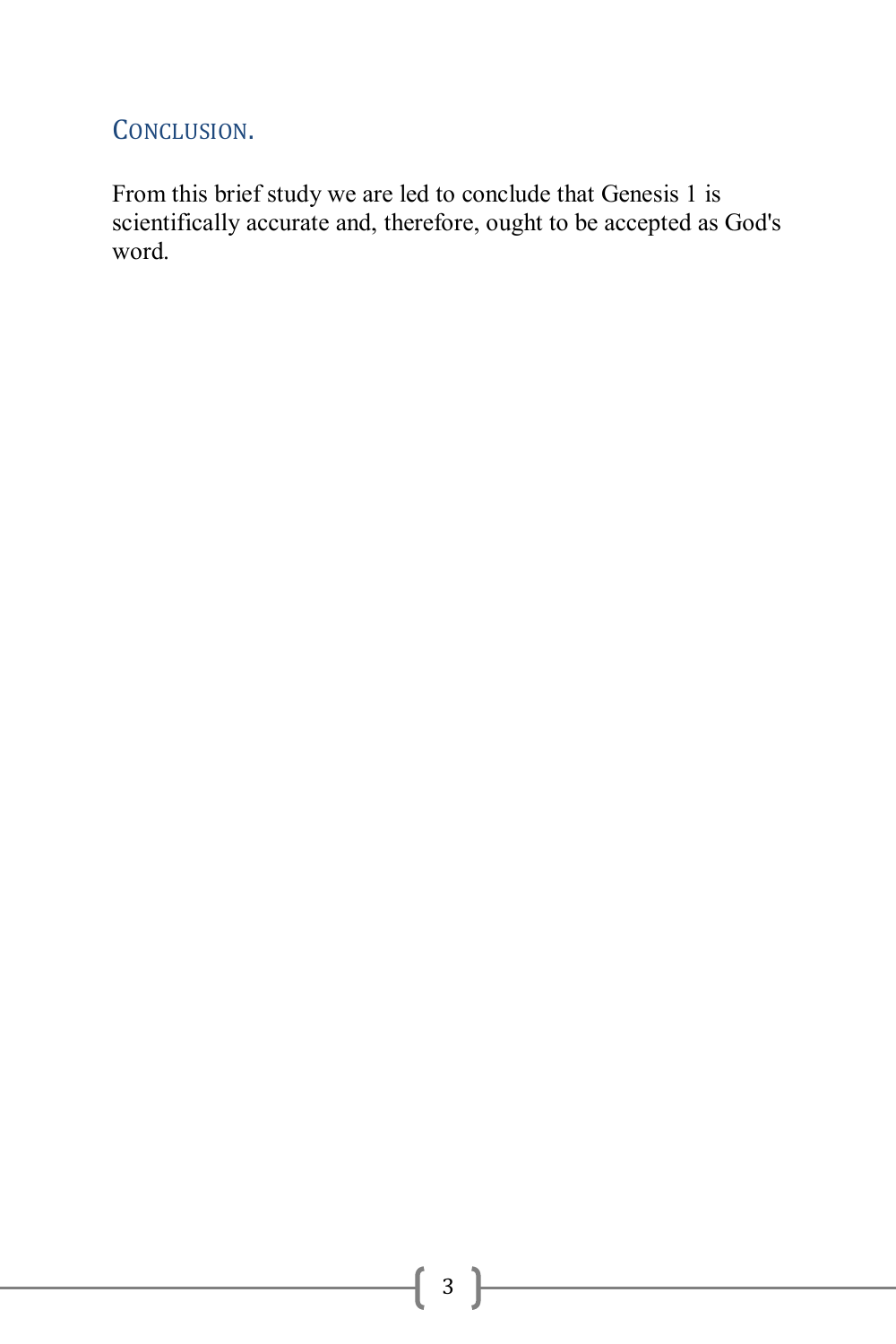### <span id="page-30-0"></span>THE ORIGIN OF RELIGION

There is an all-wise God. He is the eternal, self-existent, vitalizing force of the universe; a Personality Who has created and intelligently directs all things. He did not come from anywhere; He has always existed. He is life inherent--the first cause. After bringing order out of chaos and preparing the earth for man, God created man, "male and female created He them".

After man's creation, God revealed to him true religion. He gave man information concerning the character of God and what He wanted man to do; God gave moral laws to govern man's action toward his fellows and positive laws to cause him to retain his faith in God. These laws were so universally planted in the hearts of all people that it has been impossible for the ravages of time and sin to obliterate them. Revealed to the first people who ever lived on earth, they yet live in the heart of man. Later when man was exceedingly corrupt, God spoke to Moses and other prophets revealing additional truth. God dealt with man not as man should have been but as man was, hence these laws had severe penalties attached to them. When it had been thoroughly demonstrated that man could not think his way out of his own troubles nor keep even those laws which a benevolent Heavenly Father had given, God sent His Son into the world to abrogate the old laws and their penalties and to place man under a system of mercy and grace the New Testament law. This is the origin of true religion.

#### THE DEVOLUTION OF RELIGION.

How could mankind forget a pure religion after it had been revealed?

> "This is what I now try to explain. That degeneration I would account for by the attractions which animism, when once developed, possessed for the naughty natural man, 'the Old Adam'. A moral Creator in need of no gifts, and opposed to lust and mischief, will not help a man with love-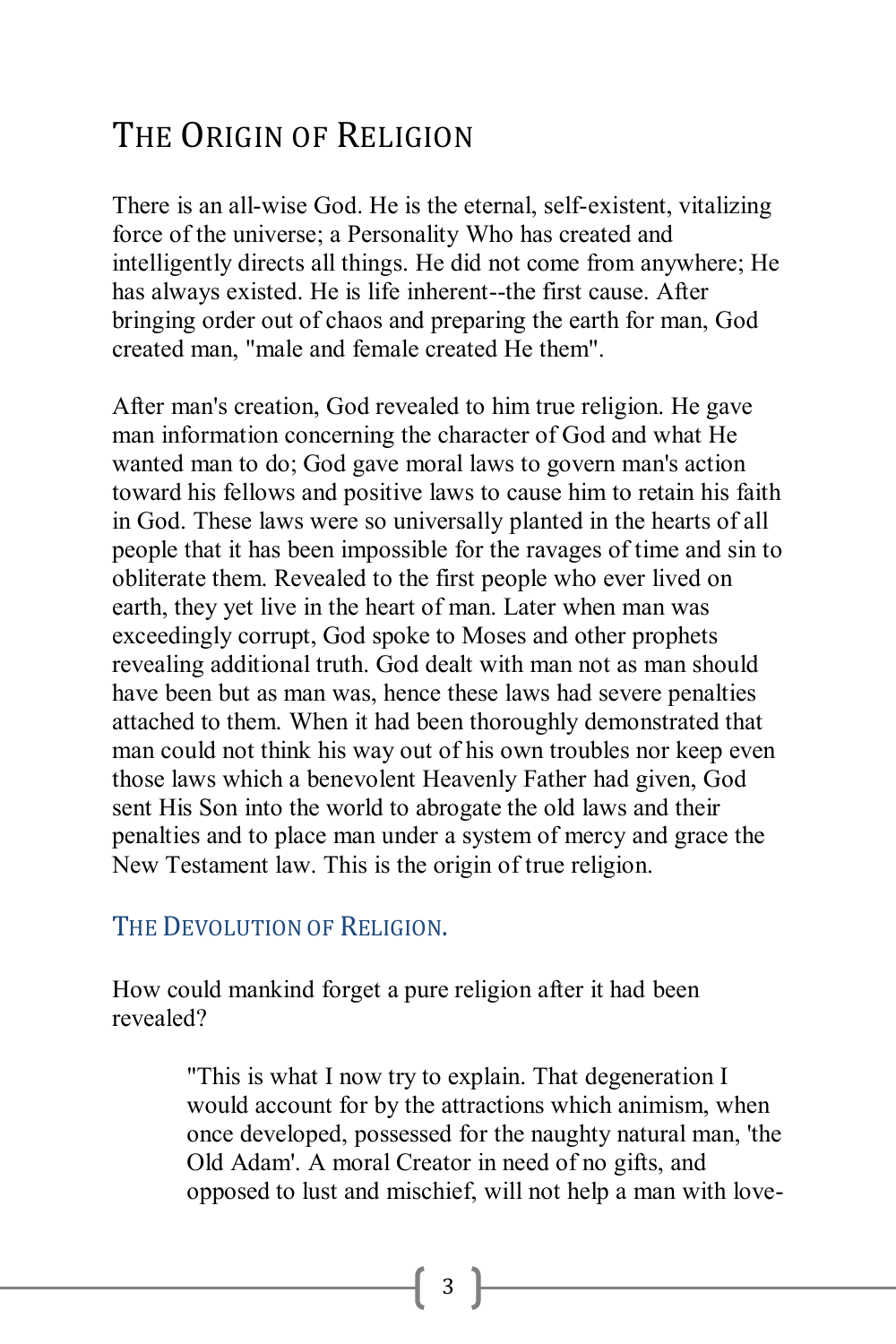spells, or with malevolent 'sending' of disease by witchcraft; will not favor one man above his neighbor, or one tribe above its rivals, as a reward for sacrifice which he does not accept, or as constrained by charms which do not touch his omnipotence. Ghosts, and ghost-gods, on the other hand, in need of food and blood, afraid of spells and binding charms, are corrupt, but, to man, a useful constituency. Man being what he is, man was certain to 'go a whoring' after practically useful ghosts, ghost-gods, and fetishes which he could keep in his wallet or 'medicine bag'. For these he was sure, in the long run, first to neglect his idea of his Creator; next, perhaps, to reckon Him as only one, if the highest, of the venal rabble of spirits or deities, and to sacrifice to Him as to them. And this is exactly what happened! If we are not to call it 'degeneration', what are we to call it? It may be an old theory but facts 'winna ding', and are on the side of an old theory. Meanwhile, on the material plane, culture kept advancing, the crafts and the arts arose; departments arose, each needing a god....But at this stage of culture, the luck of the state, and the interests of a rich and powerful clergy, were involved in the maintenance of the old, animistic, relatively non-moral system, as in Cuzco, Greece and Rome. That popular and political regard for the luck of state, that priestly selfinterest (quite natural), could only be swept away by the moral monotheism of Christianity or Islamism. Nothing else could do it. In the case of Christianity the central and most potent of many combined influences, apart from the life and death of our Lord, was the moral monotheism of the Hebrew religion of Jehovah." (Andrew Lang, The Making of Religion, pp. 237-258)

"Every step taken in religion by man since Adam, if it was not in the right line of monotheism, must have been away from the truth of revealed religion; the only evolution, the evolution of error. Man's imagination, when once it abandons the one guide, becomes the prey of all sorts of perversions, of the monstrous customs of heathendom, which it is useless to trace, as they lead only away from the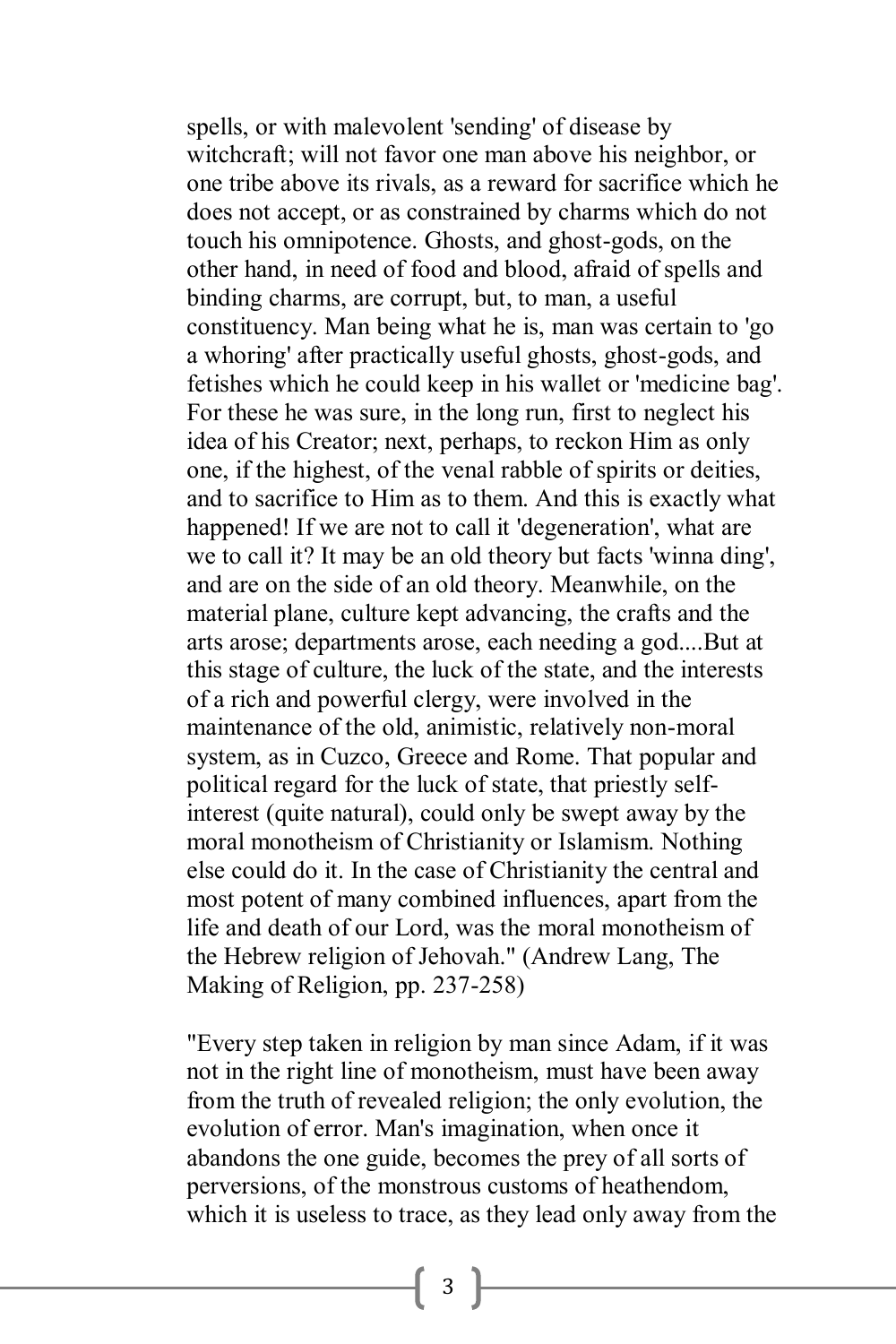truth. and are as irrational and as little to be heeded as the ravings of a mind distraught." (Frank Byron Jevons, An Introduction to the History of Religion, pp. 4-5.)

This devolution continued for hundreds and perhaps thousands of years. Some people, however, did not descend into ignorance and superstition. They retained a knowledge of the original revelation to man. Noah called upon God when the hearts of others imagined only evil and Abraham worshipped one God when others in the Ur of Chaldees called upon their idols. The more enlightened, civilized and intelligent men were, the closer they remained to the original idea of religion. The more ignorant and immoral they became, the more they corrupted this religion with superstition and fancy. It is not to be supposed that all heathen peoples reached the same depths of depravity nor that all people even in one such nation descended to the same depth. Neither should it be thought that each nation started from the same place in thought nor the same time in history. Some peoples learned only of the original patriarchal religion and their present heathen condition is a corruption of that system. Others learned not only of this system but the additional truth taught by Moses. In their present heathen systems are traces of these early revelations. Others in their heathen systems show that they have borrowed ideas also from the religion of Christ and have corrupted them. Thus at different times and places men have left the truth and started down the path to heathenism. The speed with which they travelled and the depth to which they went depended on their ignorance, immorality and hardness of heart.

#### THE BIBLE ACCOUNT OF DEVOLUTION.

"God made man upright but they have sought out many inventions" (Eccl. 7:29).

"Because that, when they knew not God, they glorified him not as God, neither were thankful, but became vain in their imaginations, and their foolish heart was darkened; professing themselves to be wise, they became fools, and changed the glory of the incorruptible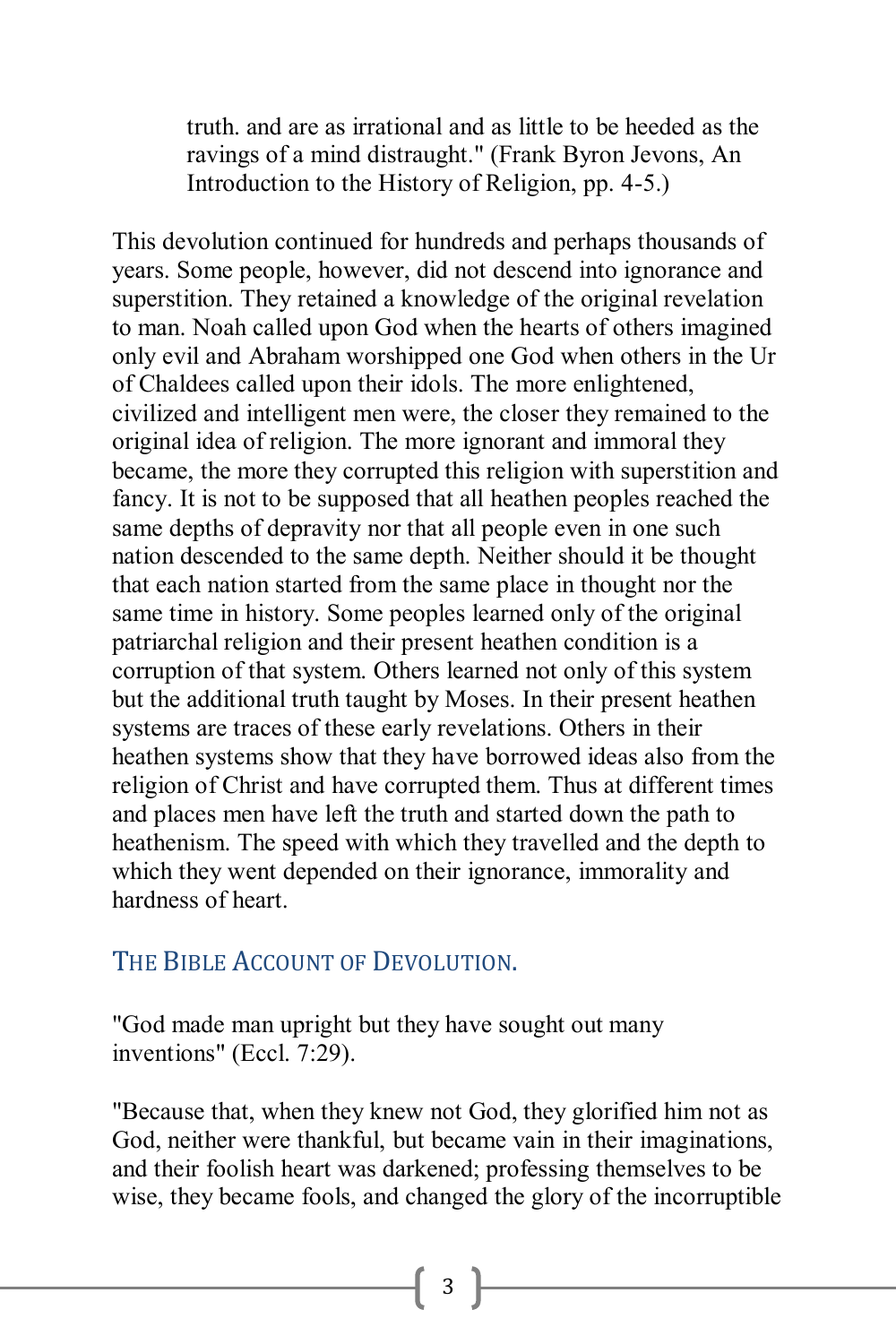God into an image made like unto corruptible man and birds, and four-footed beasts and creeping things. Wherefore God also gave them up to uncleanness through the lusts of their own hearts, to dishonor their own bodies between themselves; who changed the truth of God into a lie, and worshipped and served the creature more than the Creator who is blessed forever" (Rom. 1:21-25).

According to Paul, the Divine alone is real, all else is error. A society or a nation is progressive in so far as it hears the Divine Voice--all else is degeneration.

> "Nowadays we are all devotees of the theory of development: it is no longer a theory, it has become the basis and guiding principle of our thought and mind: we must see development everywhere. But it is necessary to be very sure first of all that we have got hold of the right law of development in history; and we are sometimes too hasty. We can easily arrange religions in a series from the lowest to the highest, and we are wont to assume that this series represents the historical development of religion from the most primitive to the most advanced. The fetish, the totem and the sacred animals, and so on up step by step to Jehovah and the Ark of the Covenant. Is that the true line?

> "You observe that the assumptions here are very serious. Is the modern savage really primitive? Paul would have said that he represents the last stage of degeneration, that he is the end and not the beginning, that he has lost almost everything that is really primitive, that he has fallen so completely from the ancient harmony with the order of nature and sympathy with the Divine as to be on the verge of death, and an outrage on the world and on human nature. (p. 16.)

"Who is right, Paul or the moderns? For my own part, I confess that my experience and reading show nothing to confirm the modern assumptions in religious history, and a great deal to confirm Paul. (Italics mine. G.W.D.) Whatever evidence exists, with the rarest exceptions, the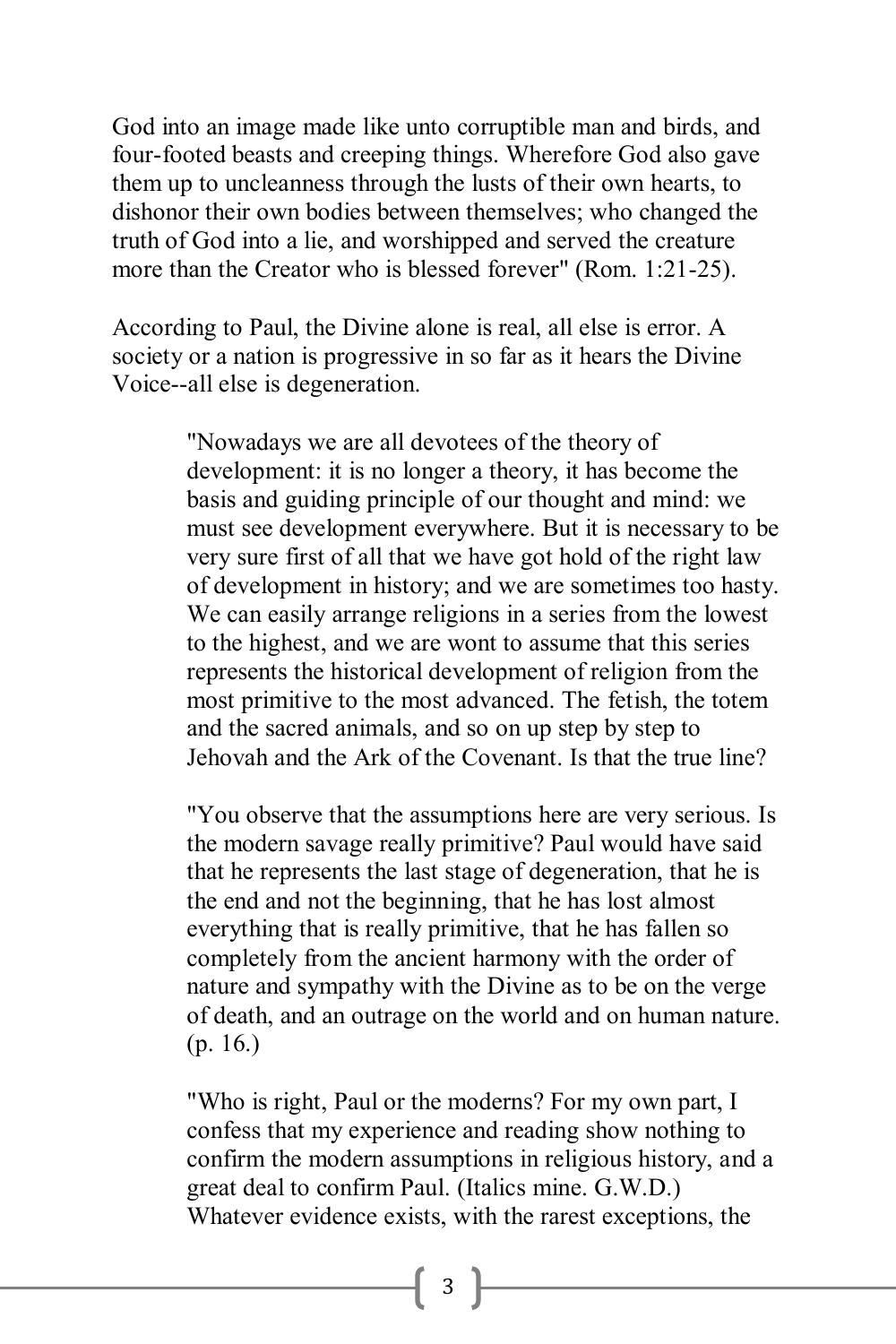history of religion among men is a history of degeneration; and the development of a few Western nations in invention...should not blind us to the fact that among the vast majority of nations the history of manners and civilization is a story of degeneration....Is it not the fact of human history that man, standing alone, degenerates; and that he progresses only where there is in him so much sympathy with and devotion to the Divine Life as to keep the social body pure and sweet and healthy? (p. 17.)

"Beginning the study of Greek Religion as a follower of Robertson Smith and M'Lennan, and accepting the Totemist theory as the key of truth, I was forced by the evidence to the view that degeneration is the outstanding fact of religious history, and that the modern theory often takes the last products of degeneracy as the facts of primitive religion." (p. 29.) (William Ramsey, Cities of St. Paul.)

#### EVOLUTIONISTIC THEORIES OF THE ORIGIN OF RELIGION.

"From the older evolutionist times there are many theories about the origin of sacrifice. There is that of Tylor and Wilkens, who derive it from the present made to the chief, the ghosts, or the spirits; there is also that of Hubert and Mauss, going back to that of Tylor; further there is that of Robertson Smith, deriving sacrifice from the totemic communion. W. Wundt makes it proceed from magical action and A. Loisy from a combination of magic presents to ghosts. (pp. 11:12.)

"Now if the most favorable view of all these theories is taken, they afford only possibilities...but none of them any scientific certitude whatever. The reason for this lies in the fact that none of them has seriously asked the question regarding the ethnological age of the tribes and peoples from which they take their proofs.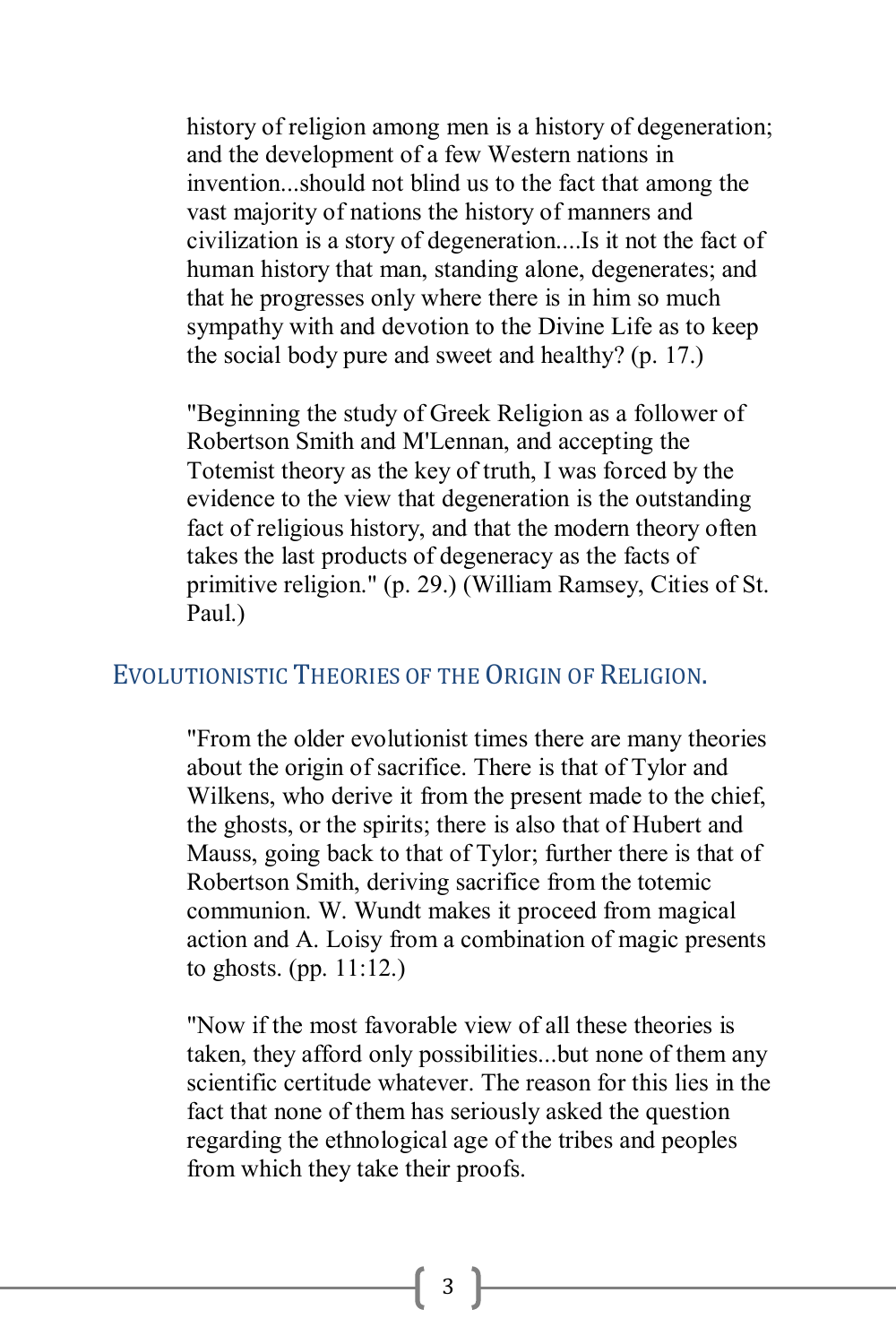"But if this important question is raised, the following facts result from it with full certitude; the peoples ethnologically oldest knew neither feeding of ghosts, nor giving of presents to spirits, nor totemic communion, nor totemism in general, not magic rites of a kind from which sacrifices could be derived...(p. 12.)

"Now the religion of the oldest culture, of which we have a tolerably good knowledge, emphasizes in a quite special degree the creative power of the Supreme Being, and His complete right of ownership over the whole world...the belief of these oldest religions is that the Supreme Being has given these things to man for man's use; not to be wasted, but to be treated with respect." (p. 13) (W. Schmidt, High God's in North America.)

Primitive man, therefore, recognized that all things come from God, that without God's help he could not secure even food and drink, hence within his heart there was a natural desire to offer sacrifices to God.

Lewis Browne, once a rabbi, in a book, This Believing World, says that man's religion is a product of an evolutionary process; that it is man's attempt to lift himself by his bootstraps out of savagery. (p. 22.) He lists the origin of religions after this fashion: Animism, Shamanism, Fetishism, Tabooism and Sacerdotalism. Unfortunately for all who hold this idea, it does not agree with the facts. Experience and history both teach that man, if left to his own devices and resources will go backward spiritually rather than forward; that the only true incentive to moral and spiritual progress is not a pushing power from within but a pulling power from without. My friend, James D. Bales, has well said, "The only thing in which man is self-sufficient is in sinning".

Socrates gave his philosophy, and its essence is that we should seek Self-knowledge. But self-knowledge only reveals to the candid and thoughtful person the depravity of man and his need of a Saviour. Kant's philosophy called for man to be guided by Reason. But pure reason exists only with perfect personality and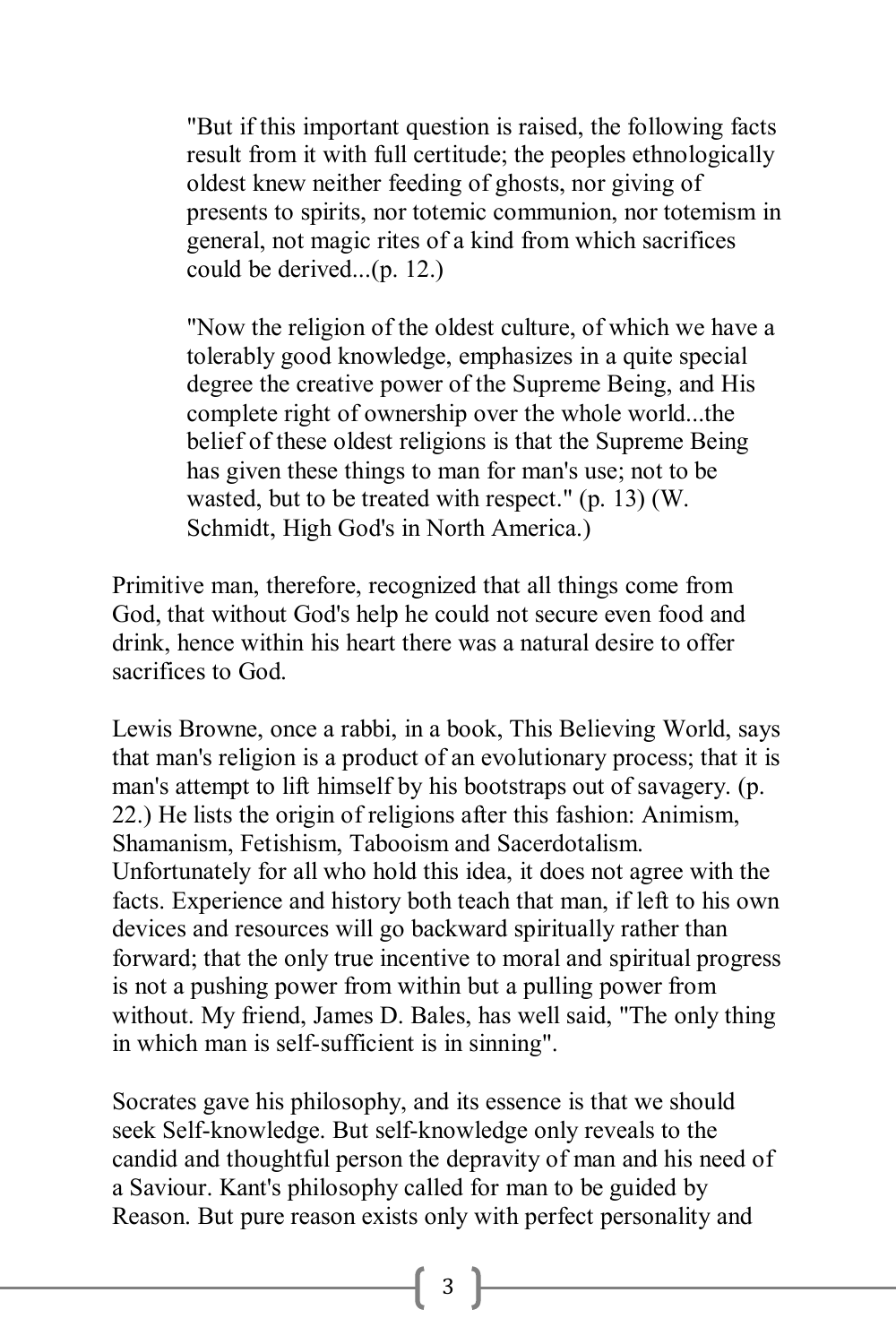man has never demonstrated his imperfection. Reason may lead one man to do one thing and another to take an entirely different course. Man's failures and troubles demonstrate that he does not possess and hence cannot be guided by pure reason. Schopenhauer and Nietzsche, the German philosophers, glorify Will under such terms as the "will to power", "the will to live", etc. This is a philosophy of force which has resulted in the heartless military machine of central Europe.

The philosophies of man have proved themselves futile and inadequate. Indeed, someone has said, philosophy is a blind man in a dark cellar trying to catch a black cat which isn't there. La Rochefoucauld said, "Philosophers can easily triumph over the evils that have already passed and the future evils but present evils triumph over the philosophers."

Christ gave His philosophy to the world. This philosophy of Christ calls for Love of God which, if practiced, would banish worldliness, idolatry, blasphemy, profanity, covetousness and such like; it calls for Love of One Another which, if practiced, would eradicate jealousy, divisions, factions, murder, fornication, adultery, theft, enmities, war and such like. This philosophy of Christ is also spiritual. It teaches that the death of Christ is our atonement and makes possible our reconciliation. It presents simple commandments and items of devotion which are applicable to and understood by all classes of mankind.

### THE VOICE OF HISTORY.

History teaches us that the earliest forms of heathen religions were purer than the later forms. No nation or tribe has been found which did not believe in a Supreme Being of some kind and practice religion in some form. In every heathen system, especially the oldest ones, may be found traces of a once pure monotheism.

Professor Fairburn of Oxford said,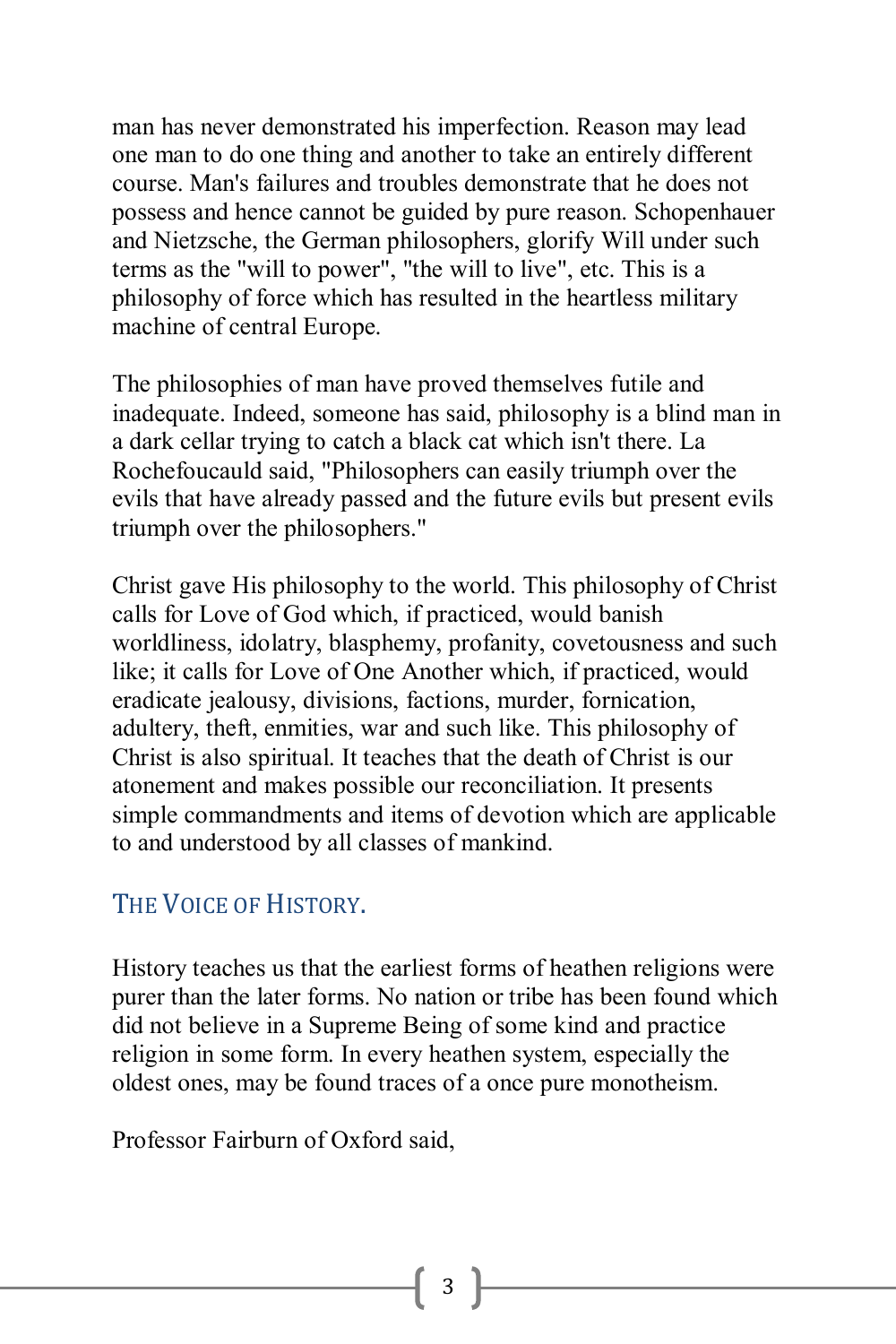"The younger the polytheism, the fewer its gods." (Studies in the Philosophy of Religion, p. 22.)

Dr. James Orr, Professor of Apologetics and Systematic Theology, United Free Church College, Glasgow, having quoted the above, adds,

> "Man's earliest ideas of God were not, as is commonly assumed, his poorest.--No savage tribes are found who do not seem to have higher ideas of God along with their superstitions. Man does not creep up from fetishism, through polytheism, to monotheism, but polytheism represents rather the refraction of an original undifferentiated sense or consciousness, or perception of the divine.--In theism we find a monotheistic background." (The Problem of the Old Testament, p. 496.)

Dr. E. W. Hopkins, Ph.D., LL.D., professor of Sanskrit and Comparative Philology, Yale University, says,

> "That all religions may trace back to one primordial religion is not wholly a narrow 'orthodox' view. In this form, however, it is still held by both the Hindu and the Christian of every conservative type. For example, about two thousand years ago, Manu, the Hindu law-giver, declared, what is still believed by orthodox Brahmans, that one true religion was revealed to man in the beginning and that all later types of religion have been vain divergencies from this divine model." (The History of Religions, p. 12.)

Dr. William Matthew Petrie, LL.D., Ph.D., etc., Professor of Egyptology, University College, London, says,

> "Were the conception of a god only an evolution from such spirit worship we should find the worship of many gods preceding the worship of one god, polytheism would precede monotheism in each tribe and race. What we actually find is the contrary of this, monotheism is the first stage traceable in history. Wherever we can trace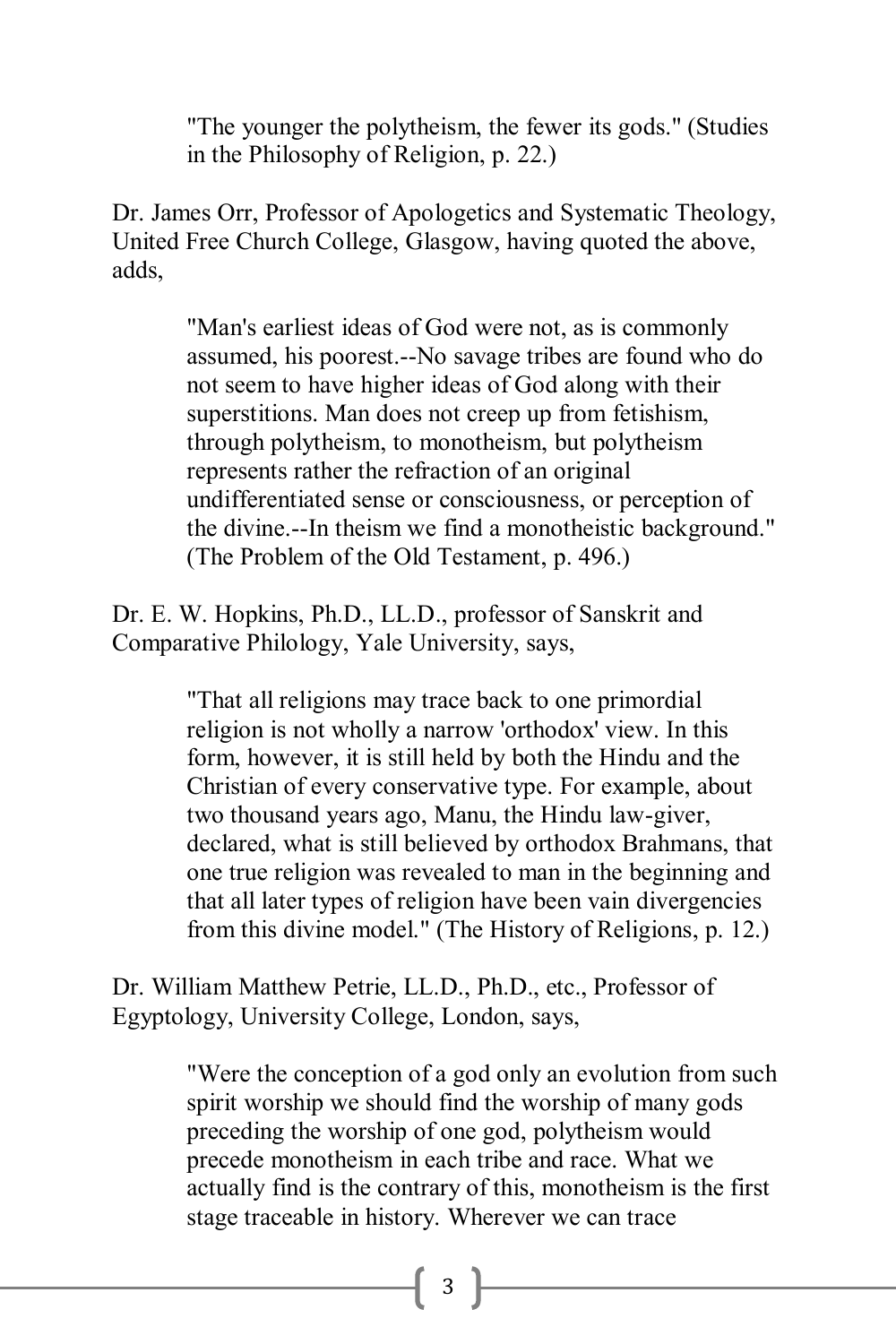polytheism to its earliest stages we find that it results from combinations of monotheism." (The Religion of Ancient Egypt, pp. 3-4.)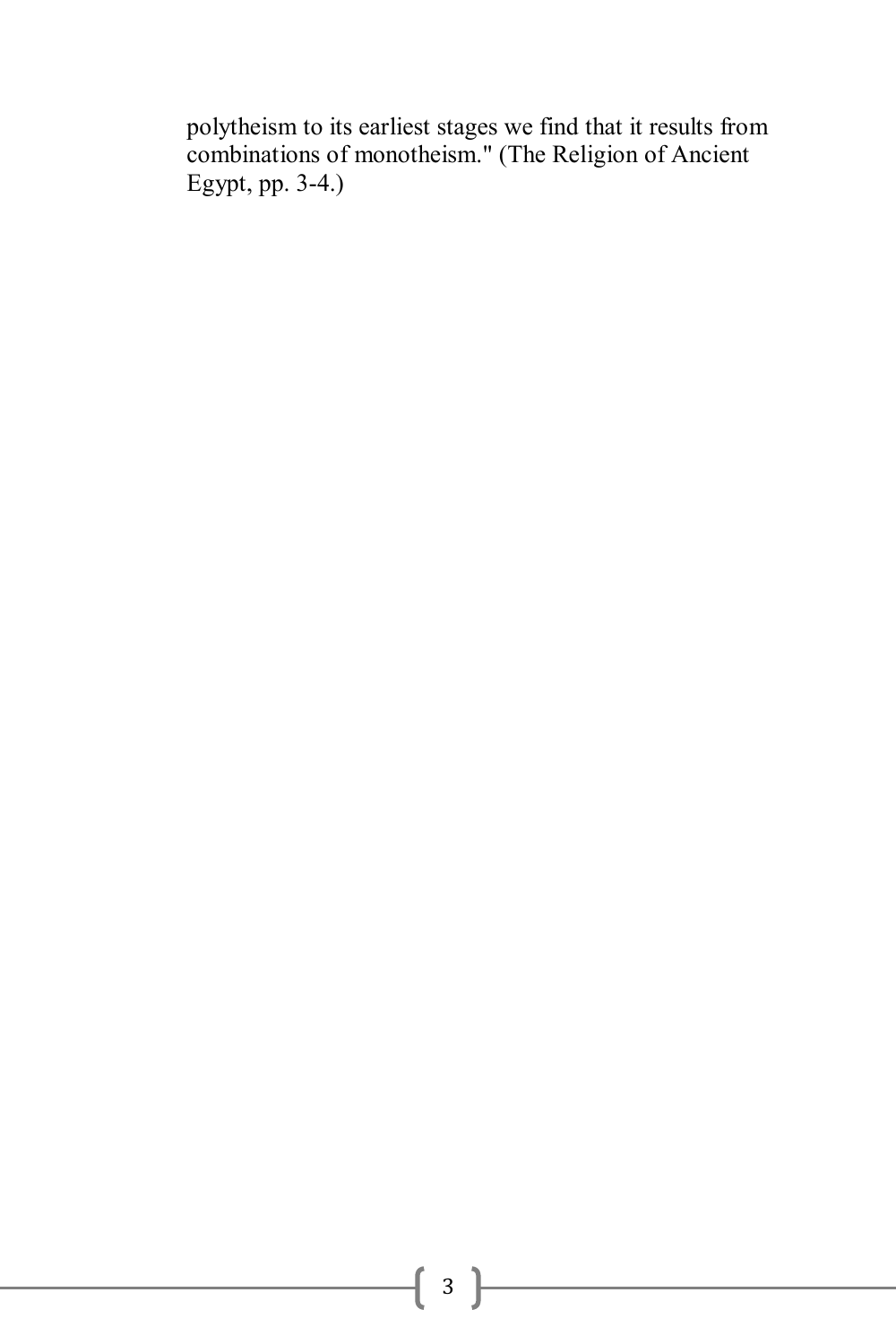Dr. Hopkins quotes from R. H. Nassau,

"All religions had but one source and that a pure one. From it have grown perversions varying in their proportions of truth and error." (Fetishism in West Africa, p. 23.)

Dr. William A. P. Martin of Peking University discusses the evolutionary theory of the origin of religion and adds this significant comment:

> "This theory has the merit of verisimilitude. It indicates what might be the process if man were left free to make his own religion; but it has the misfortune to be at variance with the facts. A wide survey of the history of civilized nations (and the history of others is beyond reach) shows that the actual process undergone is precisely opposite to that which this theory supposes; in a word, that man was not left to construct his own creed, but that his blundering logic has always been active in its attempts to corrupt and obscure a divine original." (The Chinese, pp. 163-164.)

Professor Max Muller, famous Oxford Professor, said,

"Whenever we can trace back a religion to its first beginnings we find it free from many of the blemishes that offend us in its later phases." (Chips from a German Workshop, Vol. 1, p. 23.)

**EGYPT**. Dr. Budge, keeper of the Egyptian and Assyrian antiques in the British Museum, says that as late as the Fourth Dynasty only about two hundred gods were worshipped in Egypt. In the Nineteenth Dynasty Thebes alone had about twelve hundred gods and there were hundreds of local gods in other religious centers. Dr. Budge said,

> "The sublimer portions are demonstrably ancient; and the last state of the Egyptian religion, that which was known to the Greek or Latin writers, heathen and Christian, was by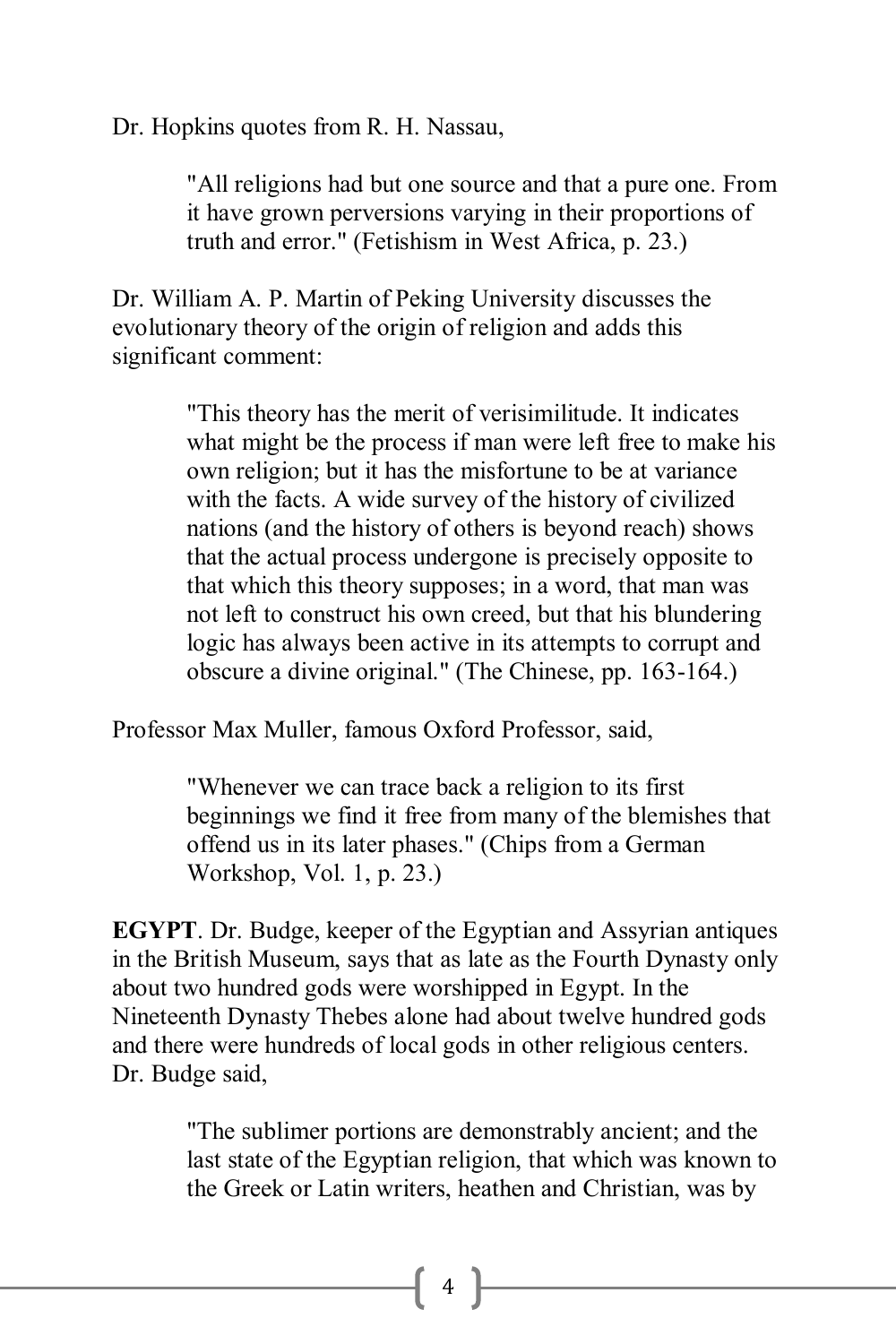far the grossest and most corrupt." (Quoted by Renouf in Hibbard Lectures, p. 91.)

**INDIA**. The Rig-Veda contains the most ancient hymns of India. It shows that the early inhabitants of India believed in one God. A translation of the 129th hymn of the tenth book reads thus:

> "In the beginning there was neither naught nor aught Then there was neither atmosphere nor sky above, There was neither death nor immortality, There was neither day nor night, nor light, nor darkness, Only the EXISTENT ONE breathed calmly self-contained, Naught else but He was there, naught else above, beyond."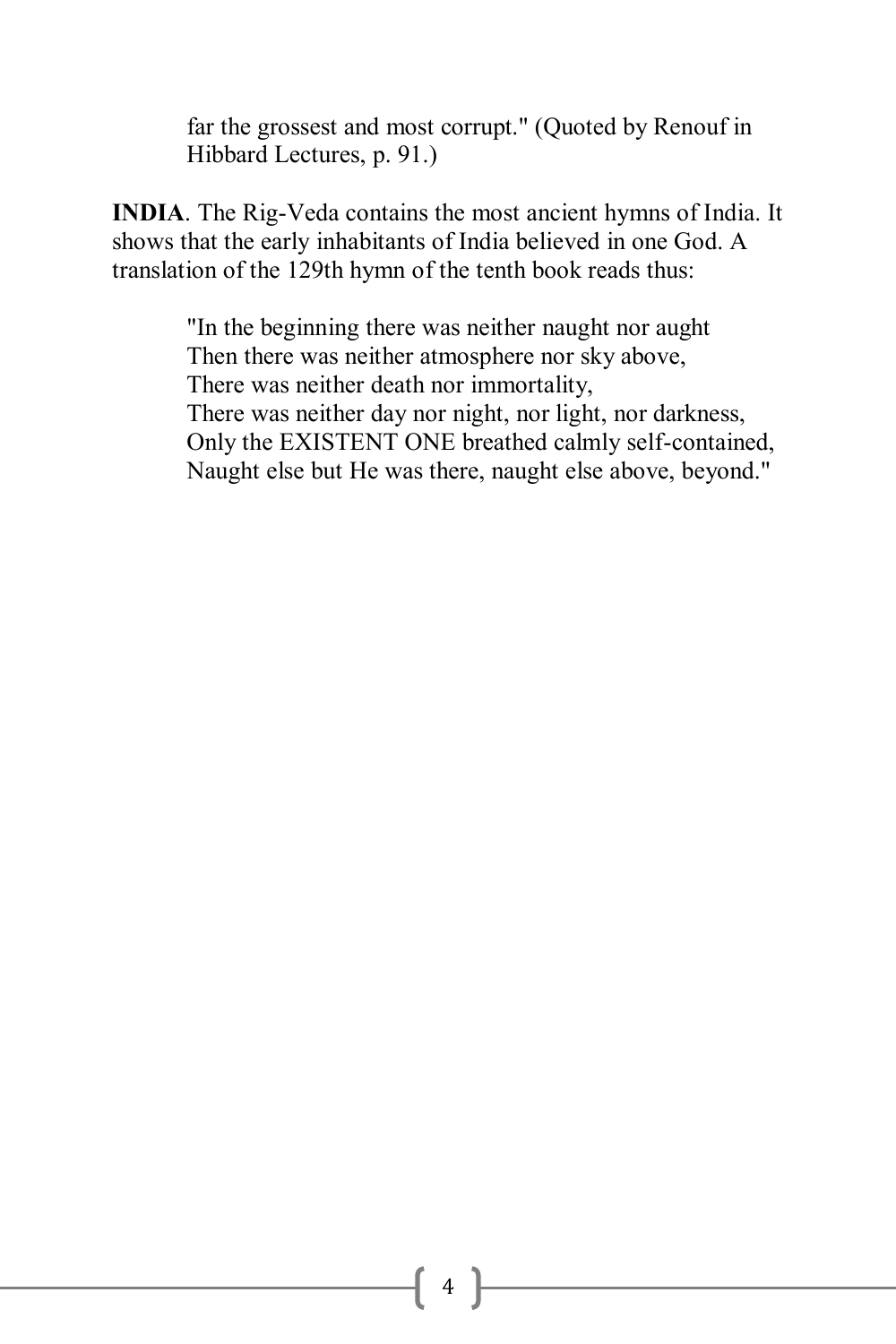#### **BABYLON.**

"There are many, nay numberless gods; but they are only revelation forms of the One Great Divine Might." (Dr. Winkler as quoted by On, Problems of the Old Testament, p. 409.)

#### **GREECE.**

"The Orphic hymns, long before the advent of the popular divinities, celebrated the Pantheos, the Universal God." (Dr. Martin, quoted by Dr. Ellinwood, Oriental Religions and Christianity, p. 228.)

**CHINA.** Professor Legge of Oxford says,

"Five thousand years ago the Chinese were monotheists- not henotheists but monotheists." (The Religions of China, p. 16.)

**AUSTRALIA.** Andrew Lange, speaking of the early aborigines of Australia, said,

> "They believe in a Supreme Being whose abode is in the heavens, and who observes and rewards conduct." (The Making of Religion, p. 189.)

#### **NORTH AMERICA.**

"The oldest tribes of North America: North-Central Californians, Algonquins, Selish...Now it is precisely among these three oldest primitive peoples of North America that we find a clear and firmly established belief in a High God. a belief which, especially in the oldest of them, the North-Central Californians and the Algonquins, is of quite a particular character by virtue of the high importance attributed to the idea of creation. (p. 19.)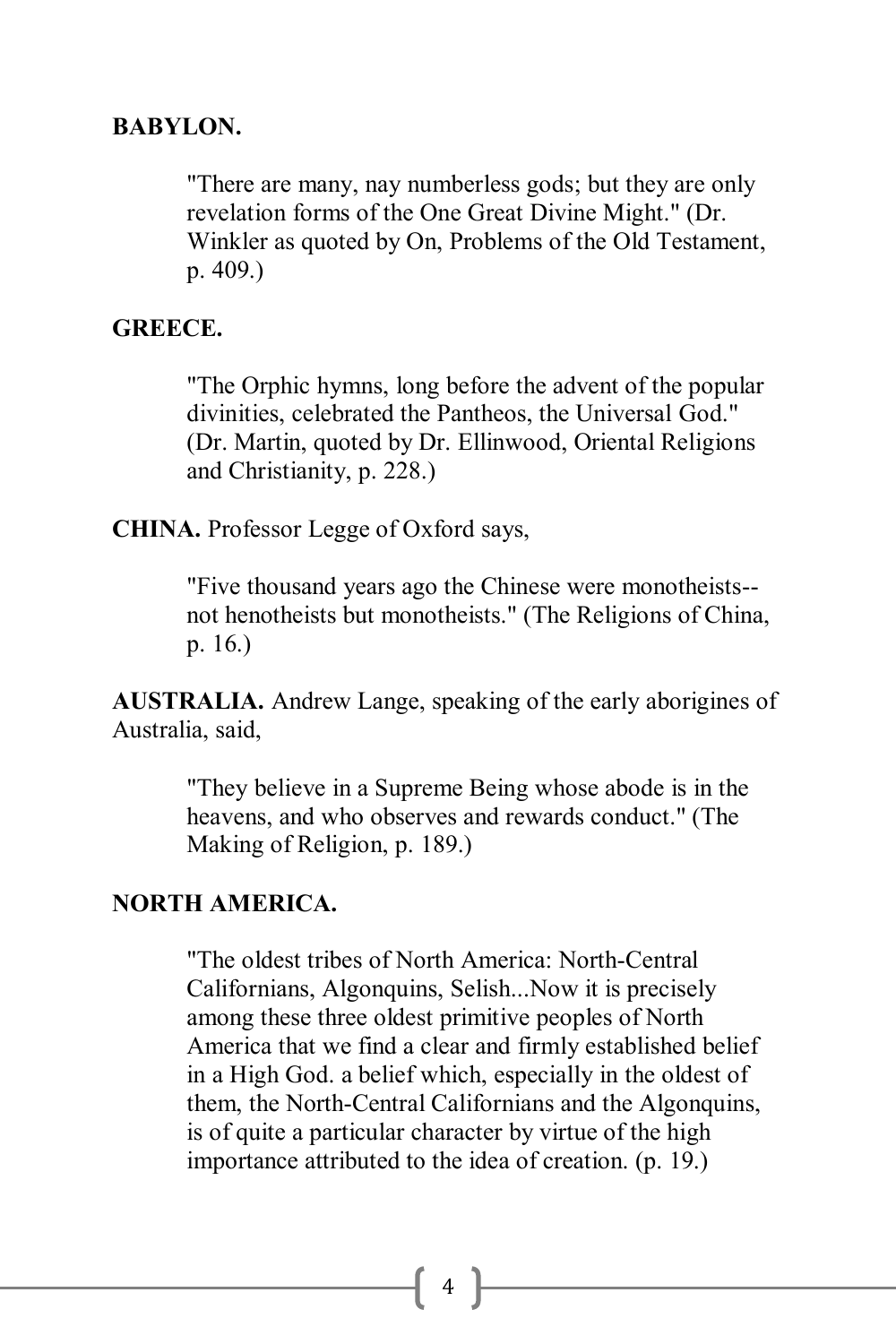"The Supreme Being of the old Maidu religion bears the names Wonomi ('immortal, no death'), Kodo-yapeu ('World-Creator'), Kodo-yanpe ('World-namer'), Kodoyeponi (World-chief'). He and only he is creator of the whole world. He is the creator of men, whom he forms from the clay: a pair of beings, man and wife, whom he animates. He is more powerful than any other being. It is true that he yields to Coyote his adversary; but it is not because the adversary is stronger, but because, as be expressly says, men have followed him and not the Creator. The Creator is exceedingly bountiful and intended to make human life easy and agreeable and death an unknown thing. He is the author warden and judge of human morality. (p. 33.)

"There is also the belief that after a long time this world will fall down, all the dead will return to life, and then the World-Creator will also return and renew all things. (p. 34.) in each of these religions there exists a true High God: nay, I do not hesitate to employ a more decided phrase and say: these people worship One God." (p. 129) (W. Schmidt, High Gods in North America).

"By this method we have established the weighty fact that the very first men who migrated into this continent, the first true discoverers of America, when they passed on from north-east Asia to north-west America over what is now Bering Strait, then a continuous land route, bore with them in their hearts the belief of one great God, creator of heaven and earth and man..." (W. Schmidt, High Gods in North America, p. 133).

Peoples of every land originally believed in One God.

"Look in what continent we please, we shall find the myth of a Creation or a primeval construction, of a Deluge, or a destruction and of an expected restoration." (Daniel C. Brinton, Professor of American Archaeology and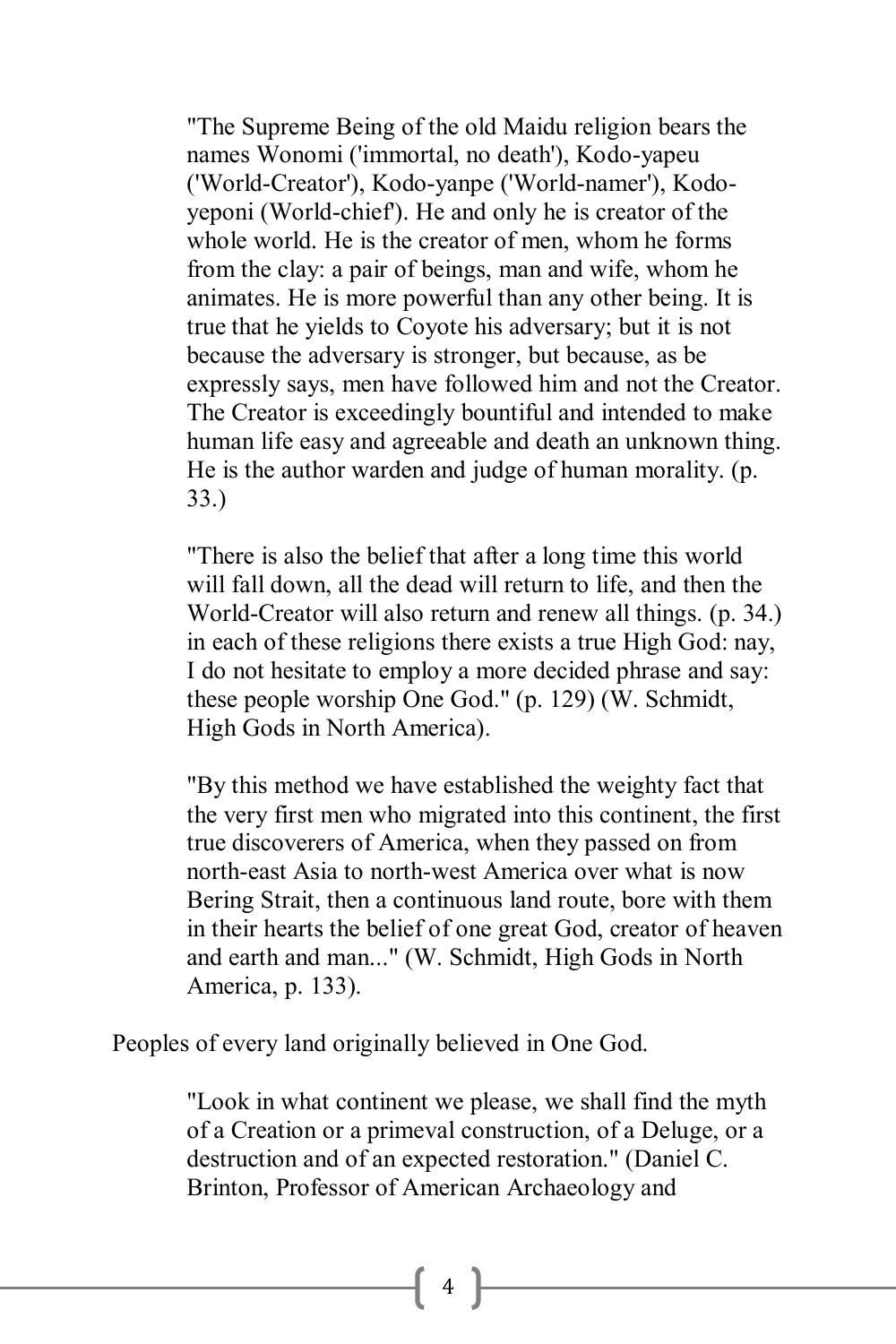Linguistics, University of Pennsylvania, in Religions of Primitive Peoples, p. 122)

#### CONCLUSION.

From these facts we must conclude that the Supreme Being, God, revealed His will to man when man was first created and the religions of earth are but corruptions of this original revelation.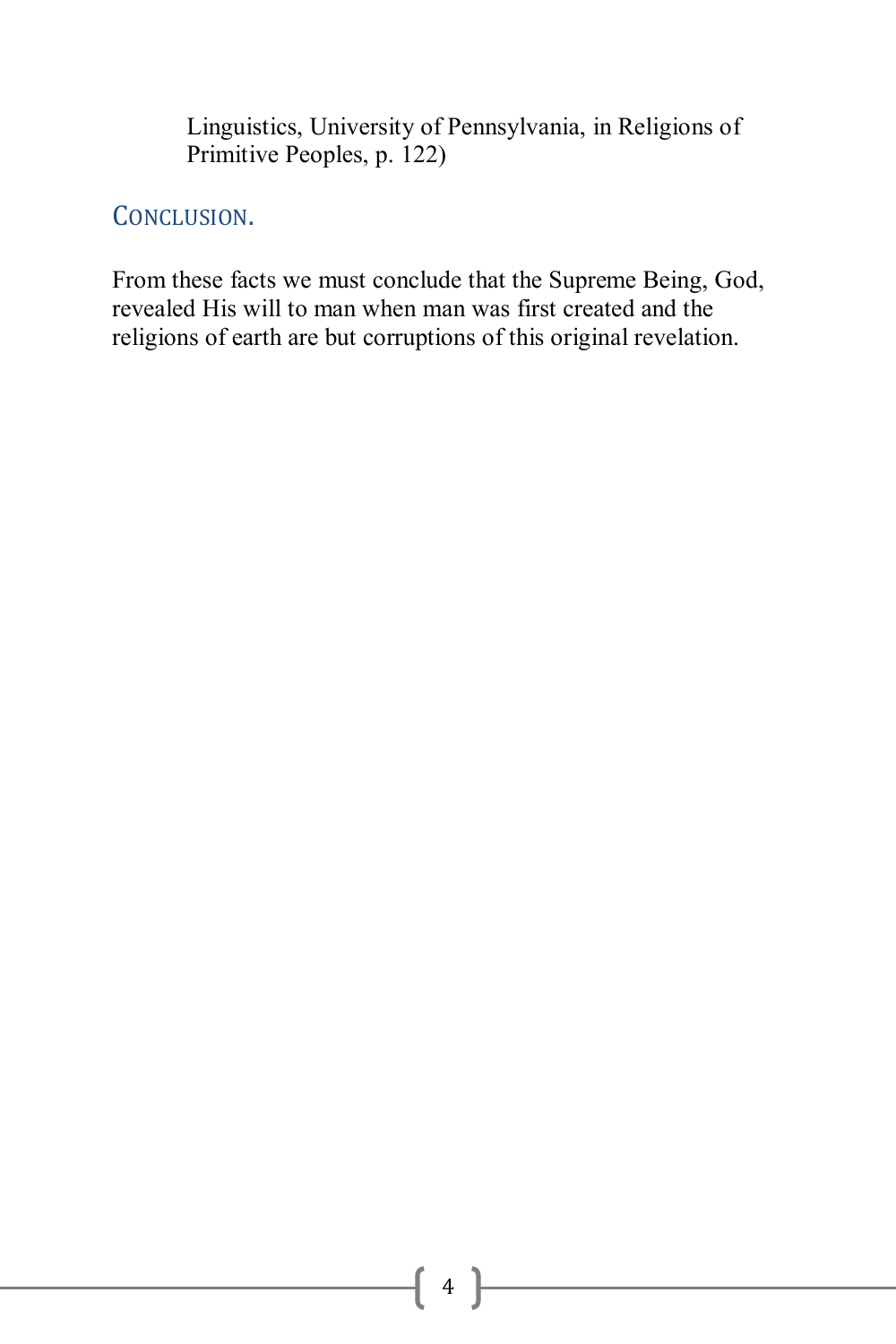# THE BIBLE AND SCIENTIFIC FOREKNOWLEDGE

The Bible is not a textbook on material science. It is a textbook on religion the science of correct living. It was written hundreds of years before modern science was originated, yet it is scientifically accurate. Modern science has never disproved any statement in the Bible but has proved and demonstrated the truthfulness of hundreds of things which the Bible anticipated. The Mind which directed the writing of the Bible put into it many truths which were beyond the range of human comprehension and human knowledge at the time they were written.

#### SCIENTIFIC PRINCIPLES.

Herbert Spencer (1820-1903) first announced that there are only five "manifestations of the unknowable" in existence--time, force, action, space and matter and that all else is based on these fundamentals. This was hailed as a great announcement but when God had that great scientist, Moses, write the very first verse in the Bible, He said, "Moses, 3,400 years from now men will think they have discovered everything so you just put it all in Genesis 1:1 and we will begin with everything man can discover." Moses wrote: "In the beginning", time: "God", force; created", action; "the heavens", space; "and the earth", matter. Thus Moses put all five scientific fundamentals in the first verse of Genesis and they are in the same order as announced by Herbert Spencer. How could Moses do this? The answer must be that God told Moses what to write.

#### LIGHT BEFORE THE SUN.

All men once held with Sir Isaac Newton the idea that light is an emanation from the sun and other luminous bodies, but in recent years men think they have proved that light existed before the sun. There are many theories concerning light but all scientists are apparently agreed that light existed before the sun was made its governor. Since this was discovered, many pseudo-scientists have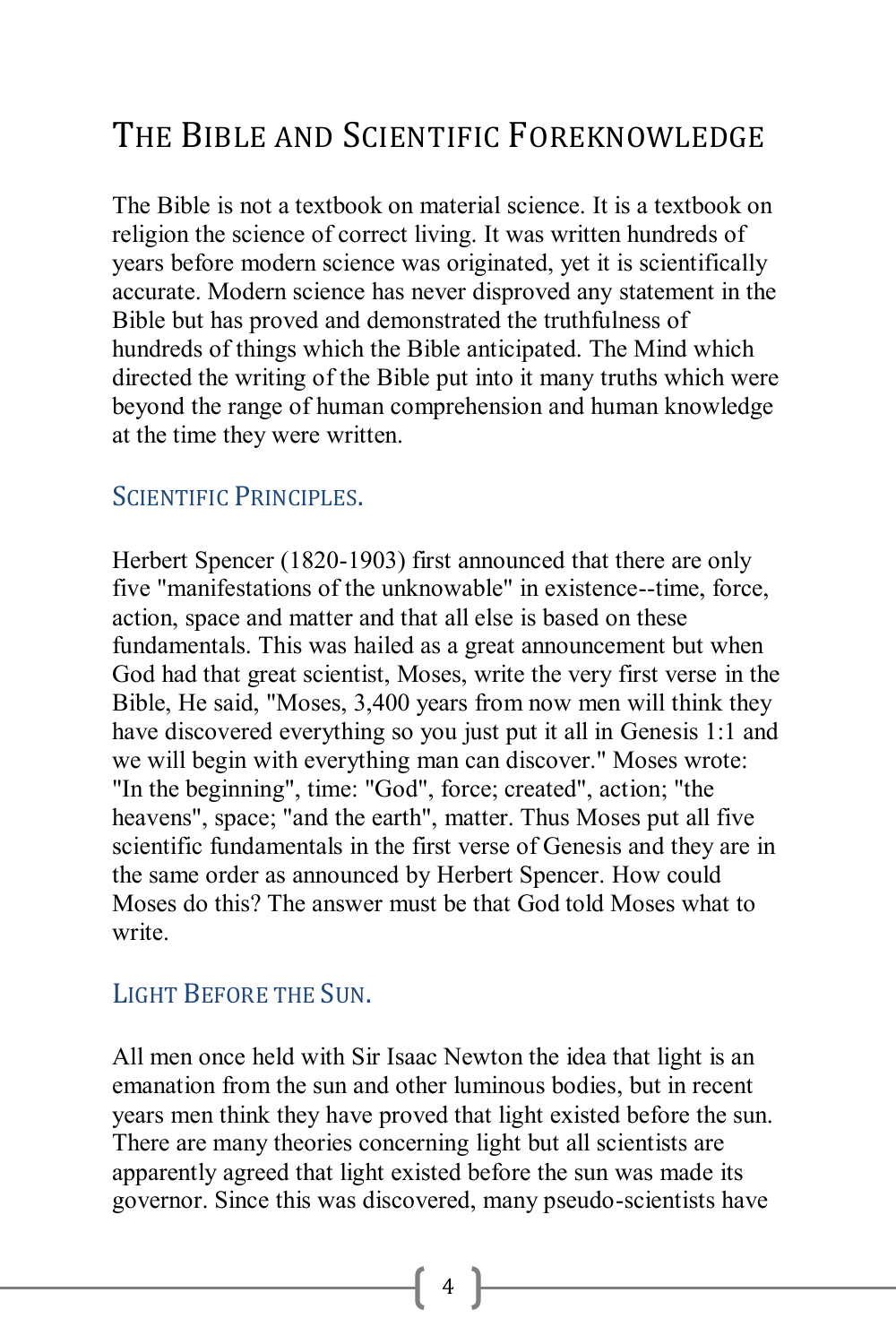ridiculed the "old Bible idea that light comes from the sun." While an undergraduate in college one of my professors explained his favorite theory of light and ended by saying, "Well, this completely upsets the old Bible idea that light comes from the sun. In fact it just proves that book to be out of date." "Doctor Blank, where does the Bible say that light comes from the sun?" I asked. "Oh, I don't know," he replied. "Everybody knows it's there." At my insistence a Bible was brought and the professor read from the first chapter of Genesis: 'In the beginning God created the heavens and the earth and the earth was without form and void and darkness was upon the face of the deep; and God said, Let there be light and there was light..." He read on to verses 17 and 1S where God later made the sun, moon and stars to control this light and to act as our chronometers. Seeing that Moses was perfectly scientific, the learned doctor said, "Well, that makes a donkey out of me." I agreed with him heartily but doubted the expediency of saying so at the time.

How did Moses know this important scientific fact thousands of years before others discovered it?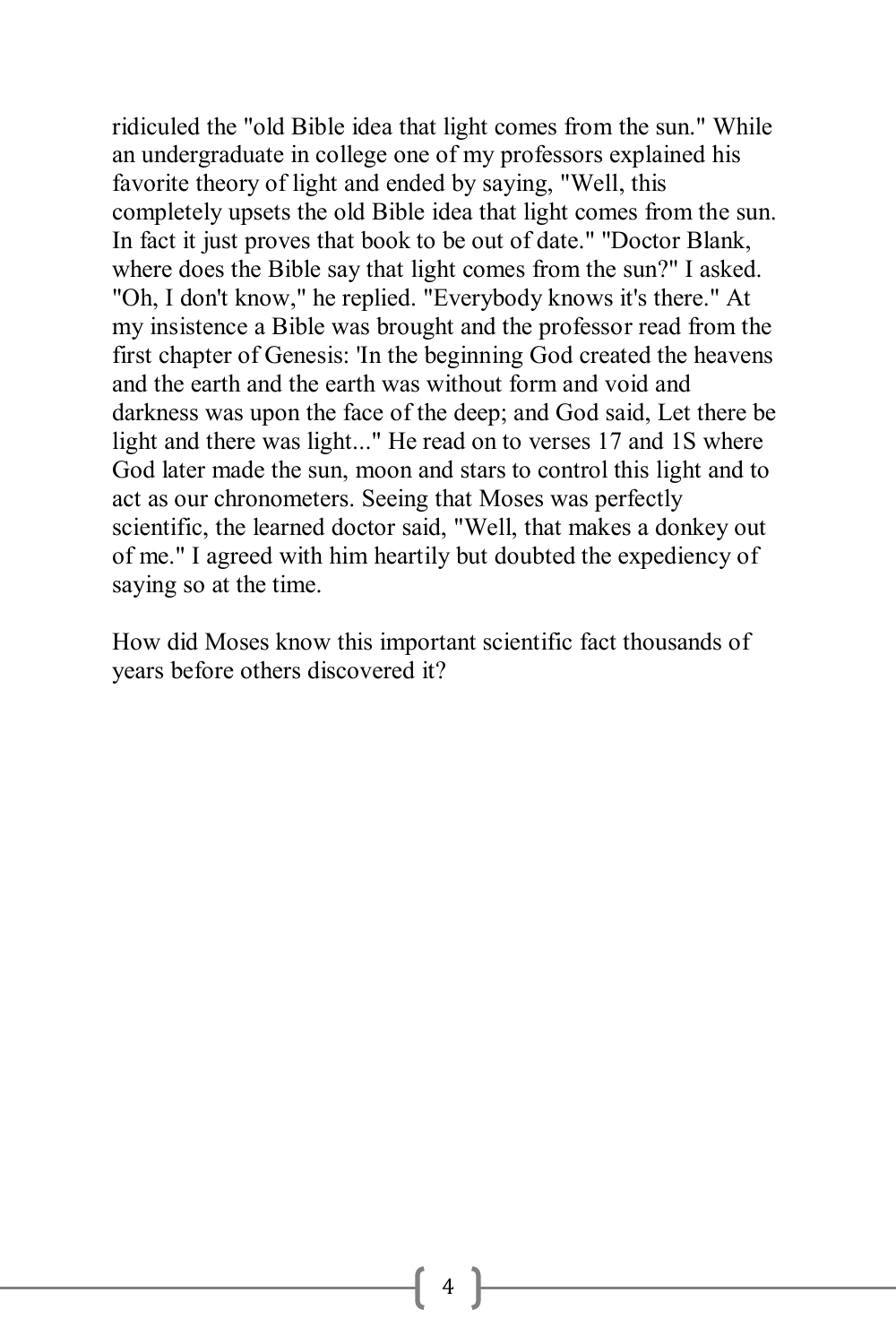## THE THREE KINGDOMS.

Scientists now teach that there are three great kingdoms mineral, vegetable and animal. This scientific division is a comparatively recent innovation. Neither the cuneiform records of Babylon and Assyria nor the hieroglyphics of Egypt reveal that the ancients knew of such a division. It is thought that Linnaeus was the first to recognize these three kingdoms and he made his announcement in A.D. 1735 while Moses wrote in 1500 B.C. In the first chapter of Genesis Moses used the first ten verses telling about the mineral material kingdom, the next nine verses telling about the vegetable kingdom and the rest of the chapter telling of the animal kingdom.

How was Moses able to make this division?

## ROTUNDITY OF THE EARTH.

When the Bible was written it was universally believed that the earth was flat. It was argued that should one go too far toward the edge he would fall off. The early Grecians as well as Toscanelli, an Italian, suggested the rotundity of the earth. Columbus and others believed them. Finally, Magellan and his men sailed around the earth and thus proved it to be spherical in shape. But of the shape of the earth the Author of the Bible was not in ignorance for we read in Isaiah 40:22, "It is God that sitteth upon the circle of the earth," and in Proverbs 8:27, "He setteth a circle upon the face of the deep." We read that Christ is coming in the daytime and that He is coming at night it will be day on one side the earth and night on the other when he comes (Luke 17). That the writers of the Bible wrote of the rotundity of the earth cannot be questioned. They could have learned of this only from God. No other being in the universe could have given the information.

### SUSPENSION OF THE EARTH.

The ancient Greeks and Romans were the most advanced peoples of their time, yet they believed that the earth was held in place by poles or by the neck of Atlas. Others believed that Atlas had the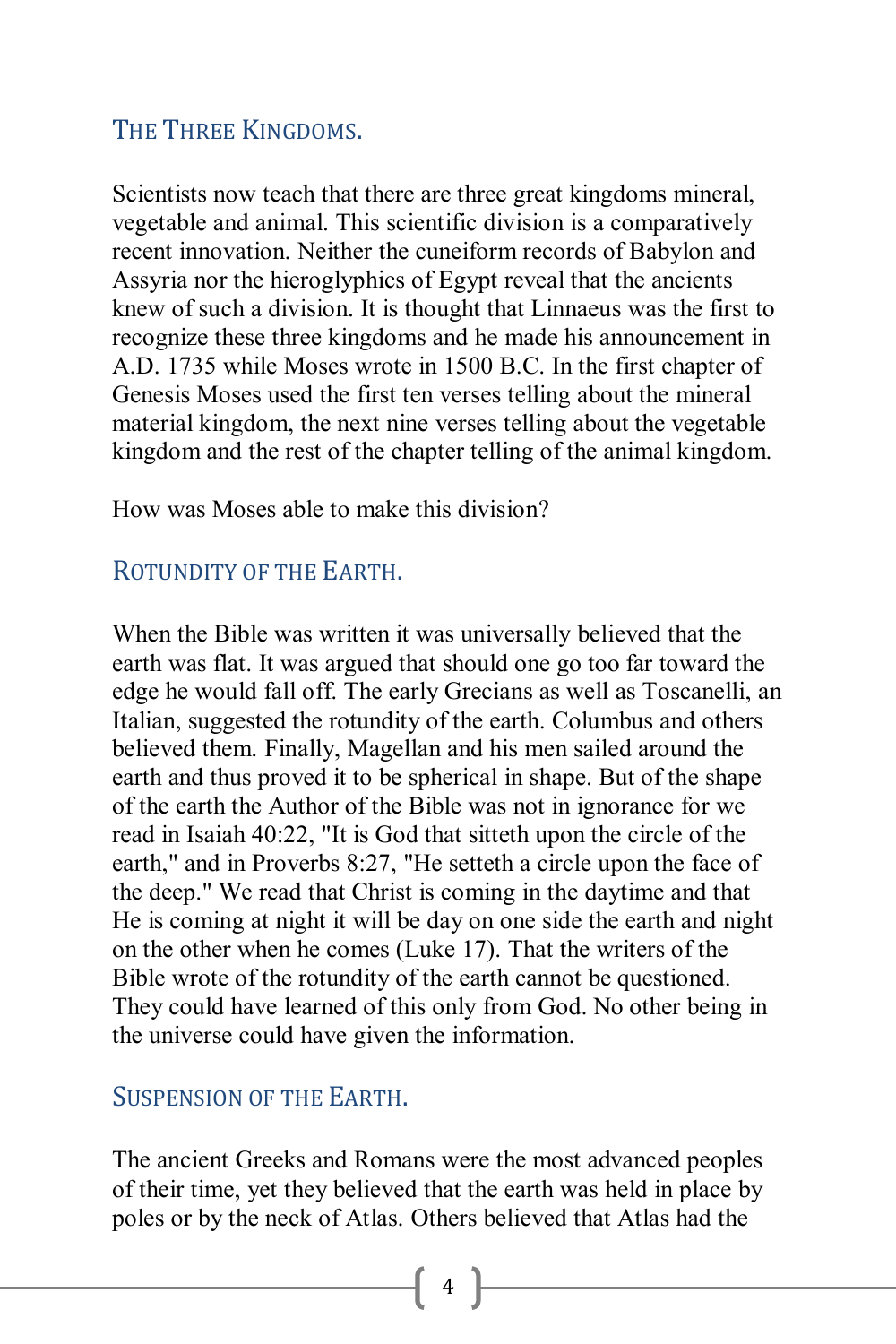earth on his shoulders. Some said that the earth floated on water and should one go too far out on the sea he would surely perish. When men sailed around the earth, they discovered that it touches nothing--that nothing visible holds it in place. Then it was that the statement "...he...hangeth the earth upon nothing" (Job 28:7) was understood. The ancient book of Job is absolutely scientific. Indeed so, God told Job what to write. If not, how did he find out these things?

### EMPTY SPACE IN NORTH.

Astronomers have discovered that there is a great empty space in the North. It contains no moving planets and shining stars. By turning their telescopes to the South, the East and the West, men may behold countless millions of stars invisible to the naked eye but when the telescope is set exactly to the North there is a great empty space. For this astronomers have been unable to account. They did not know until recently that there was such an empty space, yet Job declared, "He stretcheth out the North over the empty places and hangeth the earth upon nothing." (Job 26:7.)

Job could not have written by guess. It must be that he wrote by inspiration of God.

### MOVEMENT OF PLANETS.

The theory of the movement of the planets was first advanced by Copernicus in 1543. Calico was severely punished for believing and championing this theory, yet Job 38:31-32 clearly teaches that the planets move. The conditions mentioned in Luke 17:31-36 could be brought about only by the rotation of the earth upon its axis. The law of gravity is certainly announced in Job 26:7.

#### FORMATION OF STATIC ELECTRICITY.

The Greeks and Romans with all of their intellectual development thought that a thunderstorm consisted of Jupiter with a handful of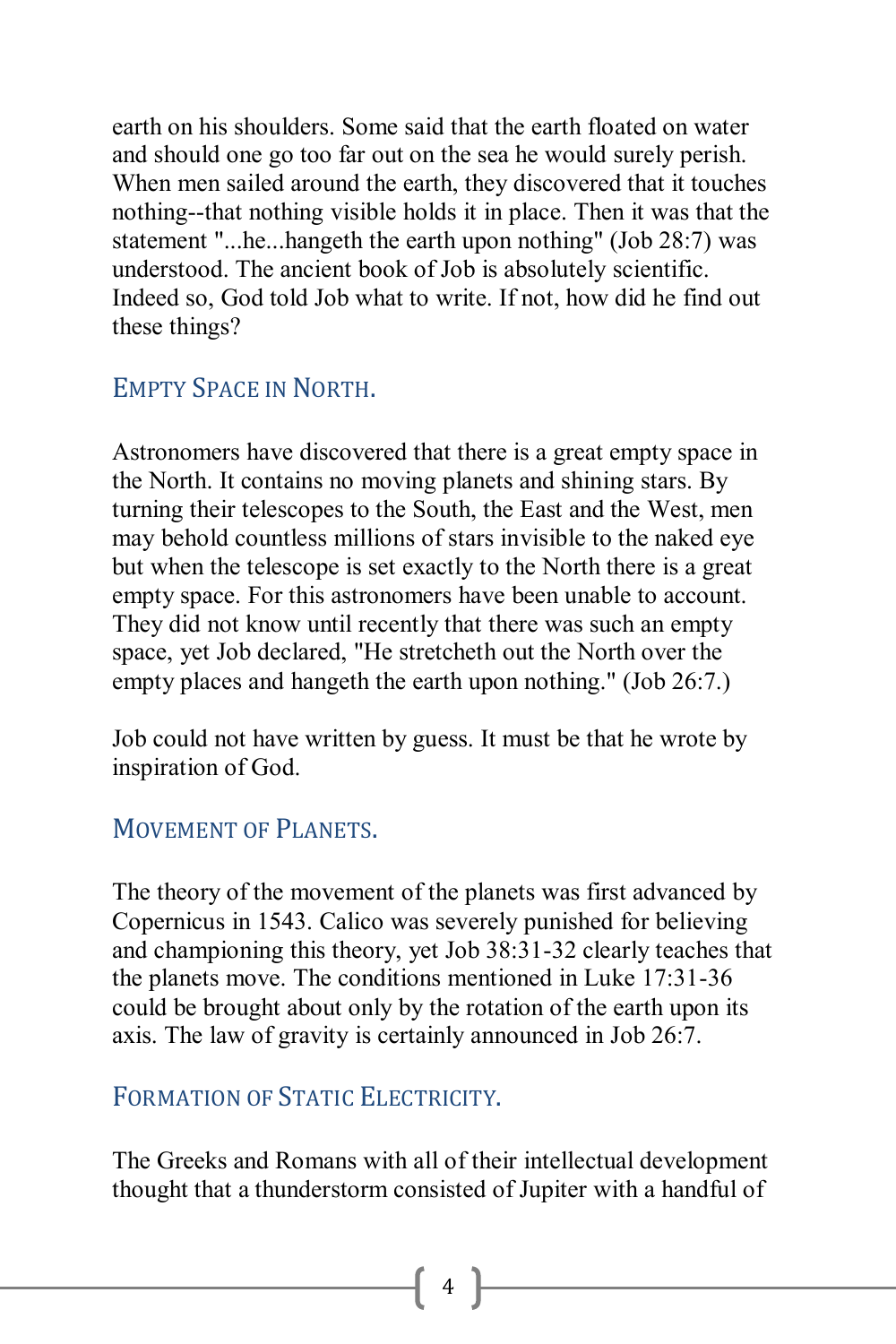thunderbolts hurling them at the earth and its peoples. Yet they might have informed themselves by reading Jeremiah 10:13, "He (God) maketh lightnings with rain." Benjamin Franklin, Thomas A. Edison and others have discovered that static electricity may be formed by condensing water, yet Jeremiah knew of this thousands of years before. How?

## SCIENTIFIC PROPORTIONS OF THE ARK.

In March, 1919, the government of the United States launched its first concrete ship at San Francisco. The dimensions were 300 feet, by 50 feet, by 30 feet. This is the same proportion as the ark which Noah built. Even with all our modern development in shipbuilding we still hold to approximately the same proportions as those used by Noah in building his boat. Who taught Noah how to build ships? How did he know what proportions to make his ark?

The ark was built of gopher wood. If Noah had used some other sort of wood, the material would have perished before he finished the boat, but God, who made the laws of nature, was also the architect of the boat which Noah built.

## LIGHT IS VOCAL.

The writers of the Bible knew that light is vocal. We read of "the way where light dwelleth" (Job 38:19). Job speaks not of the place where light dwells but the way. Light does not dwell in a place but is due to rapid vibrations of waves in the ether travelling at the rate of 186,000 miles each second.

Wherever there is light there is sound even if our ears are not attuned to hear it. We read that the "morning stars sang together". Light has a definite tonal value. Light, color and sound are fundamentally the same. Waves rush through space; some reach the eyes as light, some as color and some reach the ears as sound. There are rays of color (from the infrared clown) so slow and so long that our eyes cannot see them. There are rays of color (from the ultraviolet up) so short and so fast that we cannot see them.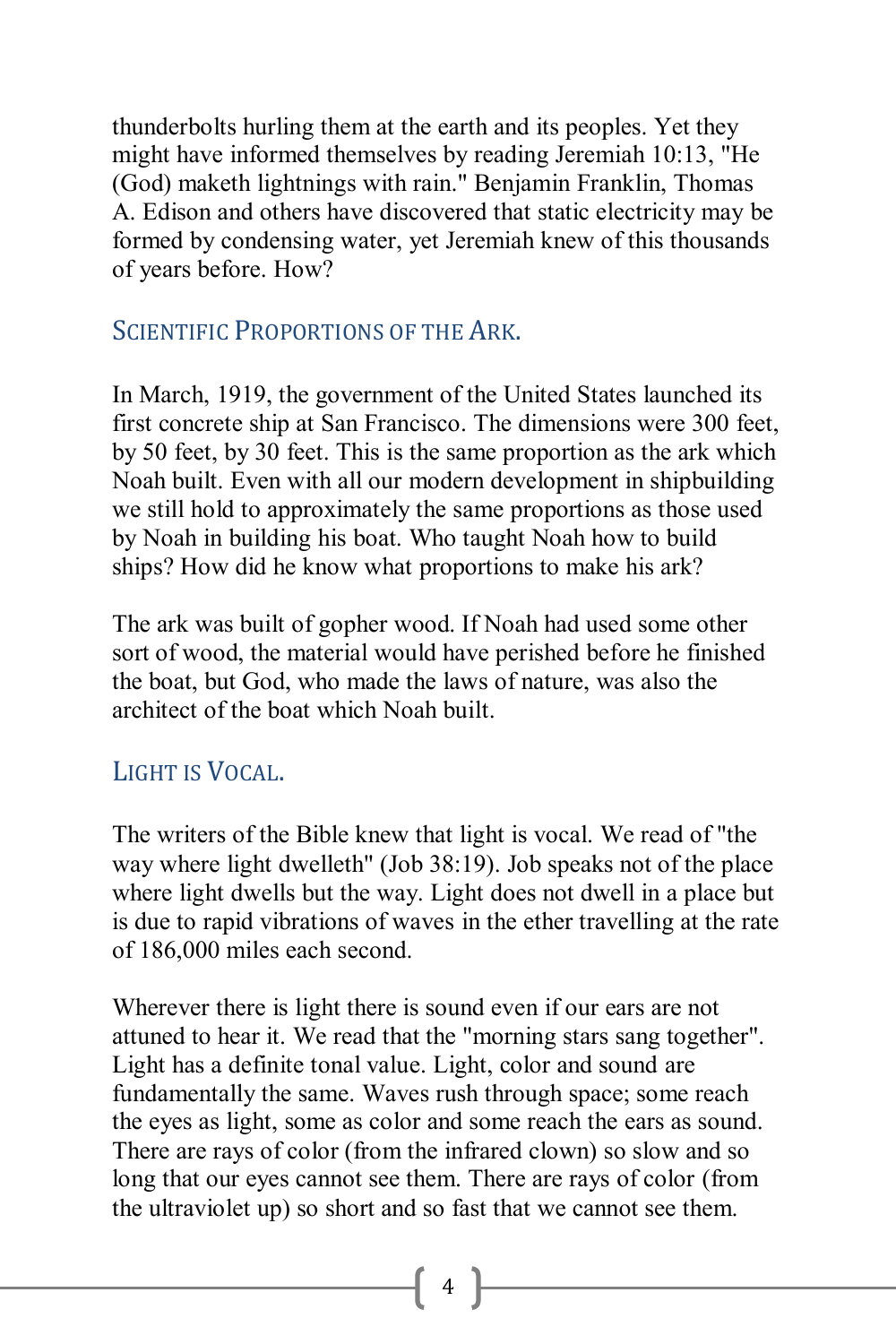Every light and color likewise has its sound value and if our ears were turned to hear we too could hear the "morning stars sing together". Everyone is familiar with the talking film. Beside the film there is a sound track. Light is passed through this sound track and then transmuted into sound. Through its light value we hear the music and speaking of those in far off places! Job did not understand these things, yet he wrote of them. Christians, therefore, conclude that God directed Job as he wrote.

#### GEOGRAPHY OF THE BIBLE.

Geography is a comparatively modern science. Not many years ago the maps of much of the world were mostly blank and the mistakes in geography books must be corrected every generation. The Bible was written before the modern science of geography was ever heard of and though it abounds in geographic references, it is correct in every instance. No one has to revise it and bring it up to date. It was free of error from the beginning because the Architect of the universe is the Author of the Bible. When the Bible says, "They went up to Jerusalem" it is literally uphill. When we read "...down to Jericho" we may know it is downhill. The cities, towns, plains, deserts, hills and mountains mentioned in the Bible have been found exactly where the Bible locates them. If the Bible were a human production it would be filled with geographical errors. Since there are no such errors we conclude it is a super-human product.

#### PATHS OF THE SEA.

Matthew Fontaine Maury, "the pathfinder of the seas", and the founder of the science of Oceanography, was a firm believer in and a close student of the Bible. His teaching caused the Annapolis Academy to be founded and his memory is honored and respected throughout the world. On monument row in Richmond, Virginia, is a statue of the great scientist sitting with the Bible in one hand and his charts of the sea in the other. Behind him is a globe of the earth which he helped to explore.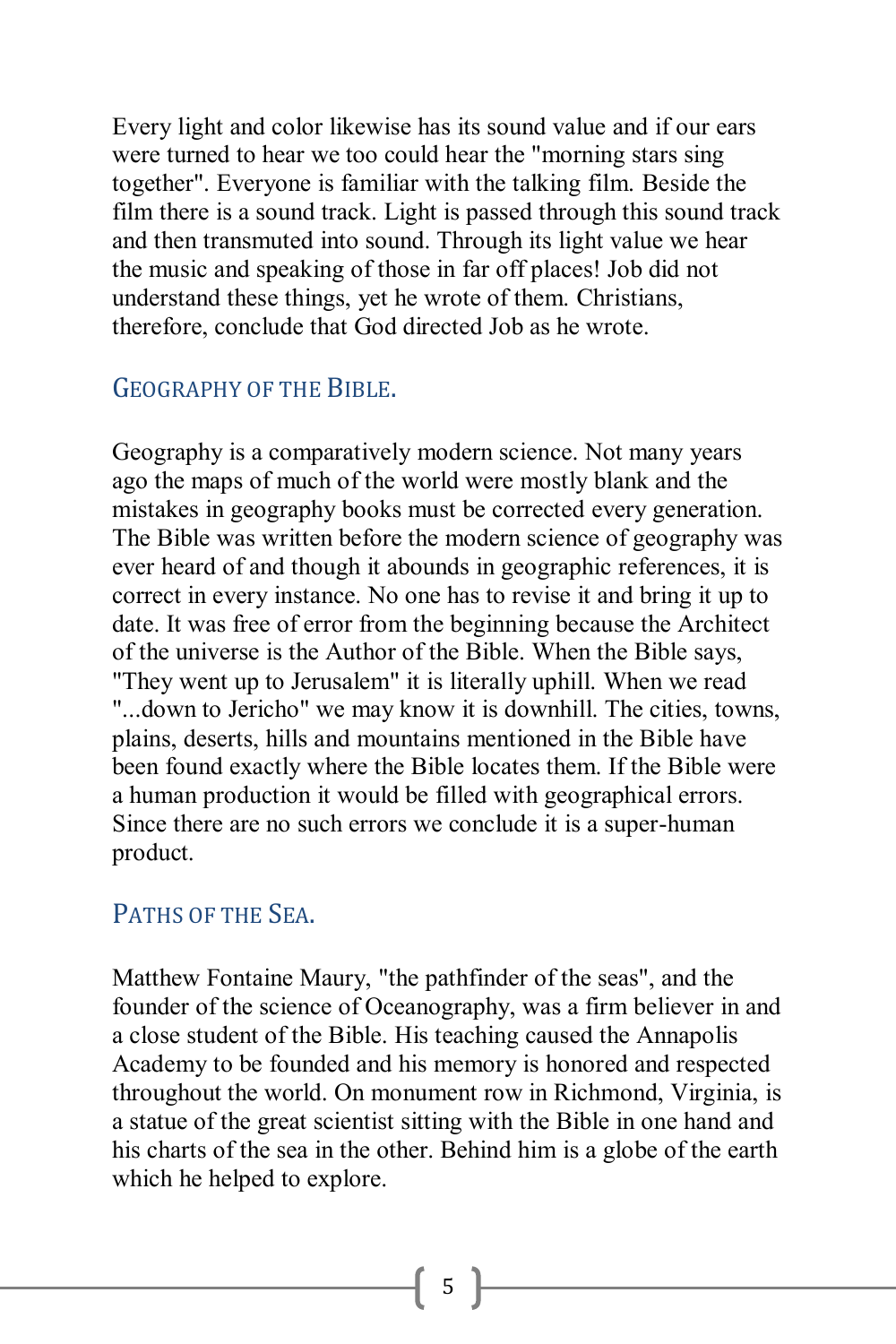Before Matthew Fontaine Maury lived there were no sailing lanes and no charts of the sea. One day, when he was ill, his son read to him from the eighth Psalm. He read that God put under man "...the fowls of the air, the fish of the sea, and whatsoever passeth through the paths of the sea." "Read that again," he said. Upon hearing it the second time, the venerable scientist said, "If the Word of God says there are paths in the sea, they must be there. I will find them." Within a few years he had charted the principal lanes or paths of the sea and these are followed by oceangoing vessels to this day. How did David know of these paths of the sea?

## THE "SEAS" IN THEIR "PLACE"

Moses tells us in Genesis 1:10 that the "gathering together of the water called he seas". How did Moses know that there are several seas? He had not seen them. Then notice that God said, "Let the waters under the heavens be gathered together unto one place and it was so." It is literally true that the oceans are connected and thus have one bed. In the days of Moses men believed that there was one small ocean but Moses knew not only of the seas but that they have one bed. It must be that the Supreme Power of the Universe inspired Moses and guided him as he wrote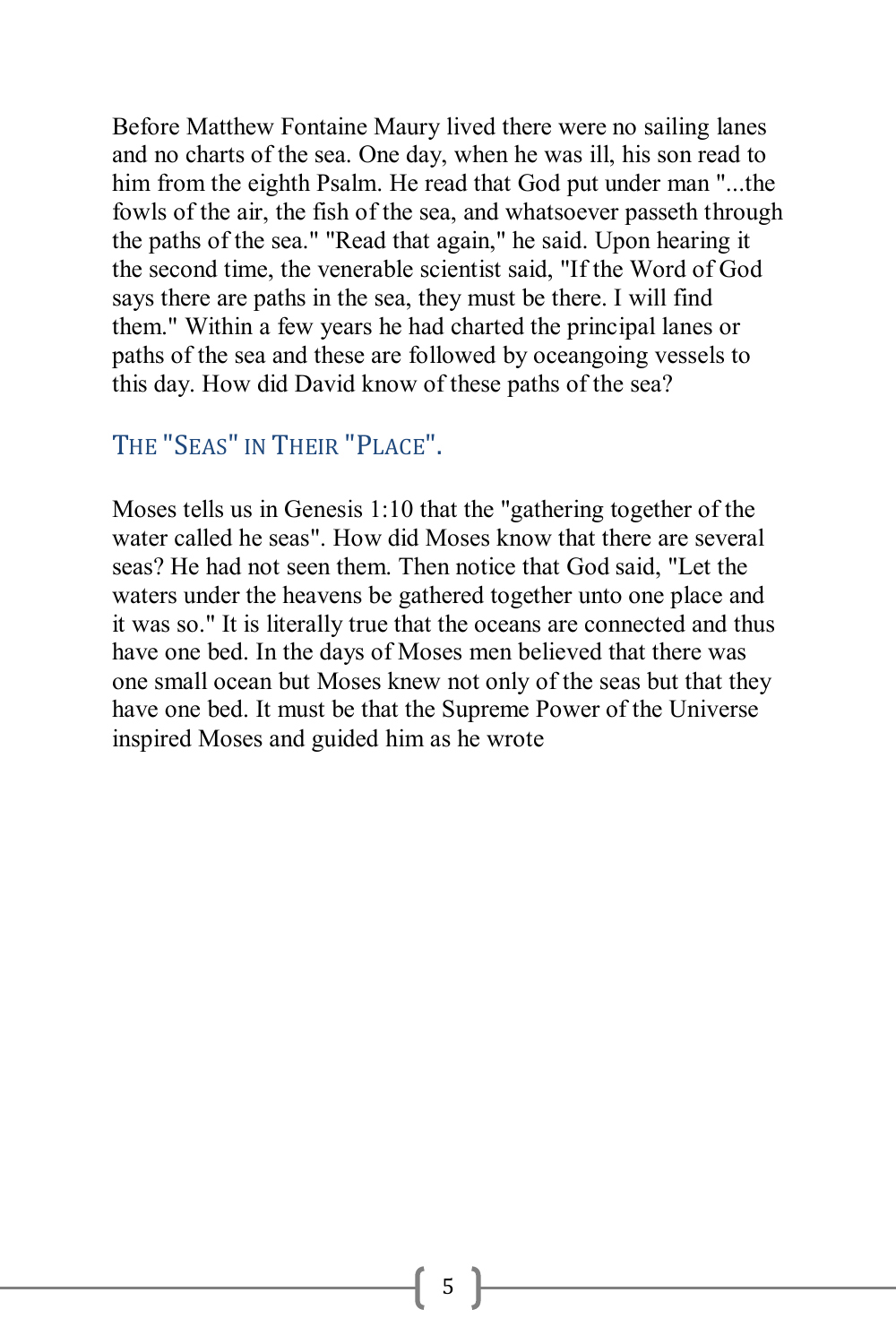## GOD QUESTIONS JOB.

After the vicissitudes and experiences of life had borne heavily upon his shoulders and he had argued with men on many questions, the ancient patriarch Job said, "Oh that I knew where I might find Him, that I might even come to His feet. I would order my cause before Him and fill my mouth with arguments. I would know the words wherewith He would say unto me." In other words Job wanted to argue with God. Many men who think they are very wise today would apparently like to argue their case with God. But first let them look at the result of Job's examination. God asked Job forty questions and Job could not answer a single one. Centuries have rolled by and the combined wisdom of the world today can answer only three or four of them. Scientists today know much that Job never dreamed of but there are forty anticipations of physical science in Job thirty-eight which are marvelous questions even for today.

God said, "Job, gird up now thy loins like a man for 1 will demand of thee, and answer thou me." God then begins the questioning: "Where wast thou when I laid the foundations of the earth?" Job could not answer. We do not know the answer today. We remember when we were small children. Parents and friends remember when we were born. Textbooks tell us something of embryology. Back of that we cannot go. We only know that life came from God. We cannot answer the question.

God then asked Job, 'Who has laid the measure thereof?" Scientists have recently pointed out that if the size of the earth were reduced it would retain less heat and would become an icy, barren waste suitable only for very low forms of life; or if its size were increased it would become a hot, tropical jungle unfit for man to live upon. (Dr. A. B. Wallace, Man's Place in the Universe, pp. 201-202). Job could not answer the question about the size of the earth. In fact no one in Job's day knew that the size of the earth had anything to do with its temperature and atmosphere.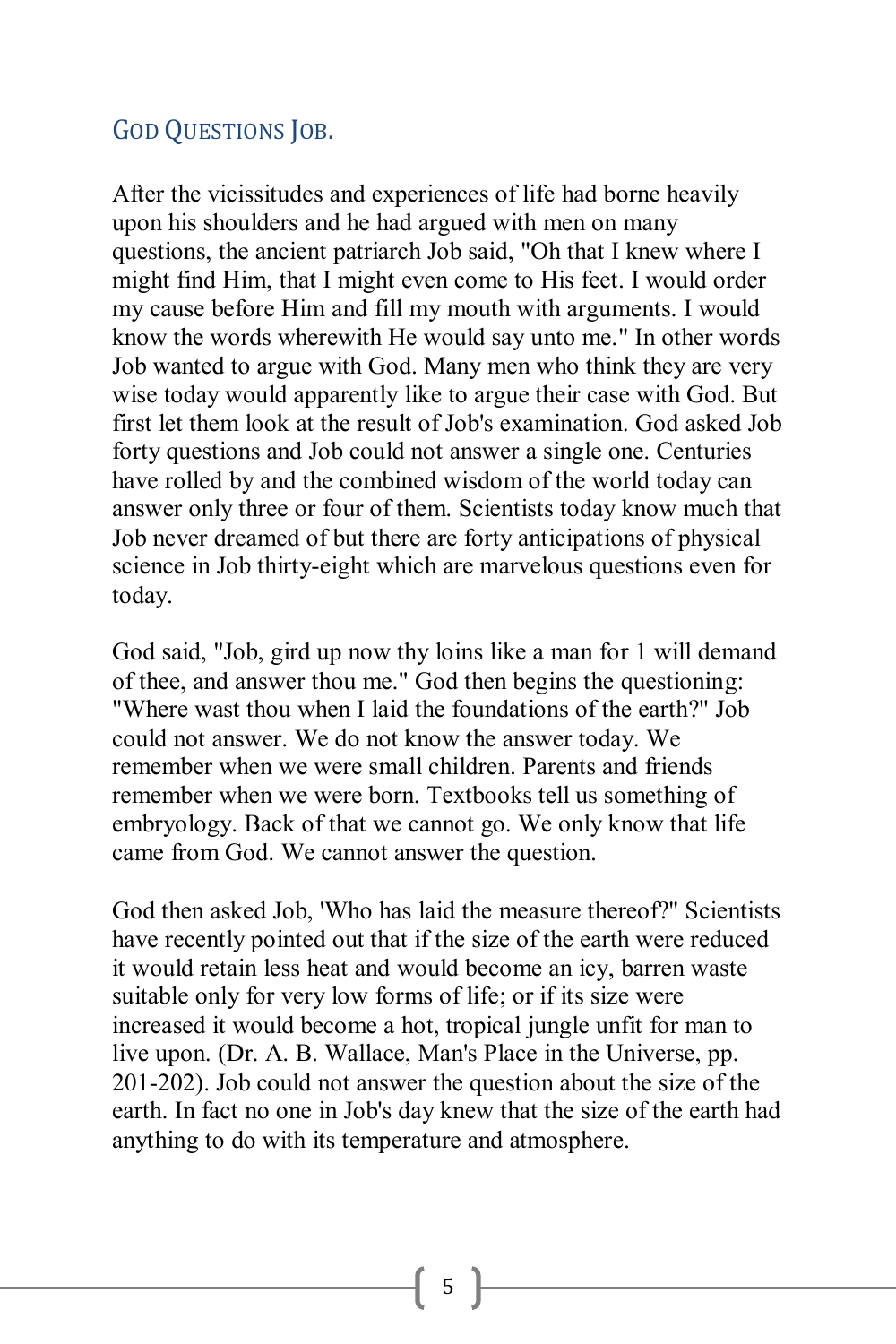Job was then questioned as to what holds the sea in place. He did not know. Men today have many theories but they still do not know why all the waters run into the sea and it is not full, why the sea is higher in the middle than the edges and yet does not run over.

In verse seventeen God asked Job if the gates of death had been opened to him. Job was silent. Millenniums have rolled by and we are still silent. Not one of us can pierce beyond the veil of death. The scientist confesses his inability to tell what happens beyond death and only the benevolent wisdom of the Heavenly Father gives us any idea of life "beyond the valley of the shadow of death".

God asks Job, "Hast thou entered into the treasures of the snow?" Job did not know there were any "treasures" in the snow. But Dr. Frank T. Shutt of the Canadian Department of Agriculture has recently shown that the action of snow and hail centrifuging through the air collects nitrates, free ammonia and albuminoid ammonia. These are all valuable fertilizers. He explains that an average winter's snow and hail is worth about fifteen dollars per acre to farm land.

In Job 38:34 God asks Job if he can lift up his voice to call down the rain. Job could not do it and we have not been able to do so.

Then God asks, "Cant thou send lightnings that they may go and say unto thee, here we are?" Job could not do this but we are able to do so today as we talk on the telephone and radio and send our messages by telegraph. Truly the lightning goeth and saith for us.

These questions are selected at random from Job thirty-eight. That chapter contains forty examples of scientific foreknowledge. Shall we not say that these are forty reaons for believing the Bible to be the word of God?

THE NUMBER OF THE STARS.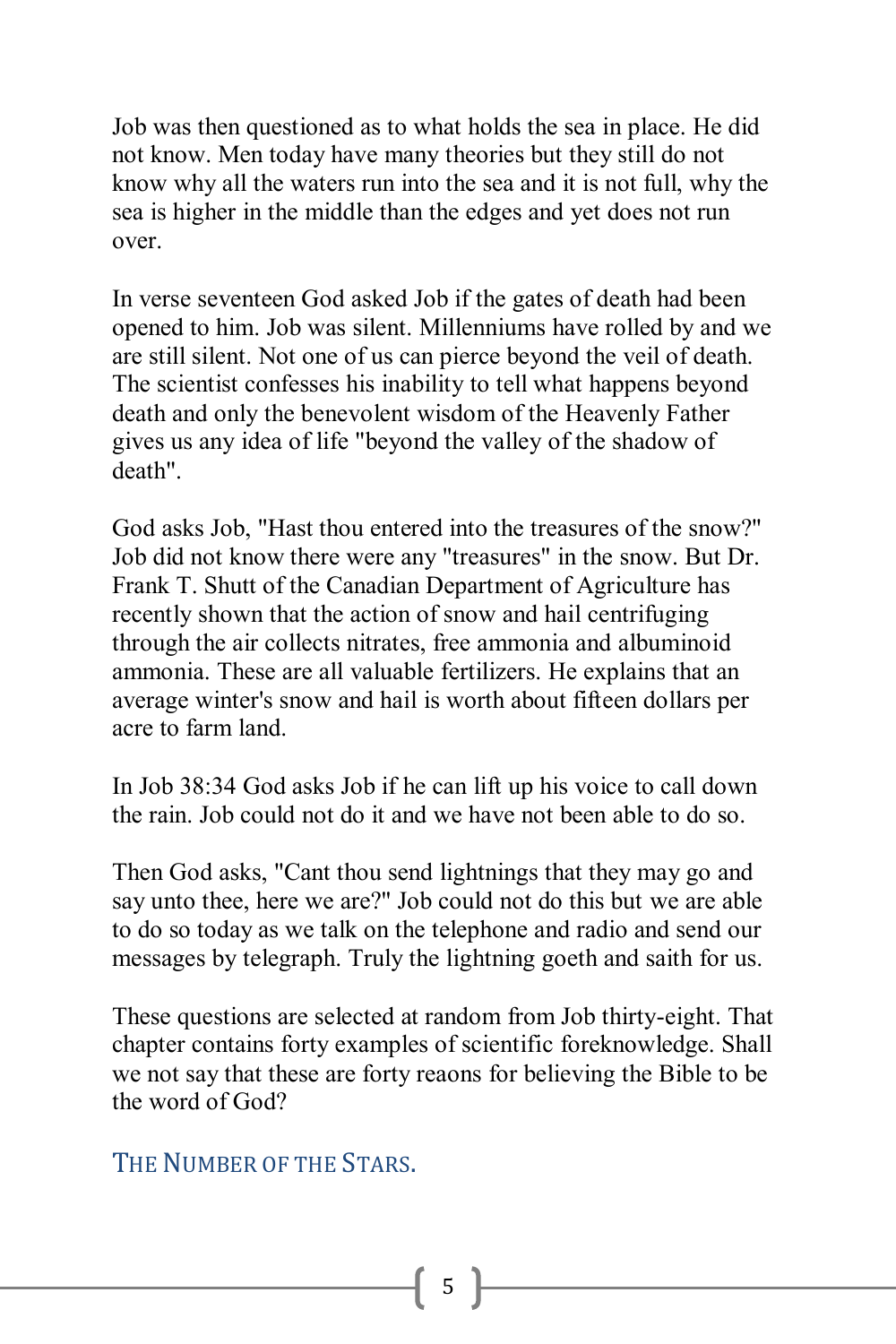The ancients believed that there were only a very few stars in the heavens. In 150 B.C. Hipparchus said that there were less than three thousand. In A.D. 150 Ptolemy said there were not more than three thousand. This was considered a high estimate. After the middle ages and the invention of the telescope, men discovered that the stars are innumerable. Yet all the time Genesis 13:16, Genesis 13:5, Jeremiah 33:22 and other verses of the Bible declared that the stars of the sky are like the sands of the seashore "innumerable". How did these ancient writers know that the stars are innumerable? There can be but one answer: God told them what to write!

#### THE MOON A WITNESS.

Ps. 89:27 declares that the moon is a faithful witness in heaven. Now what does a witness do? He sees and testifies to others concerning that which they cannot see. The moon does exactly that. When the sun has gone down and we cannot see it shining on the other side of the earth, the moon, high up in the sky, sees and reflects the light back to us. Truly a witness! But the fact the moon sends out only reflected light was not known to men in the days of David; yet David wrote it. None would presume to suggest that David discovered it. It must be that God told David what to write.

#### THE SEED OF THE WOMAN.

In Genesis three and other places in the Bible we have a striking reference to the seed of the woman. This is truly a remarkable instance of scientific foreknowledge for R. C. Punnett tells us: "Few if any of the more primitive peoples seem to have attempted to define the part played by either parent in the formation of offspring....The production of offspring by men was then (the time of Aristotle) held to be similar to the production of a crop from seed. The seed came from the man, the woman provided the soil. This remained the generally accepted view for many centuries....After more than a hundred years of conflict lasting until the end of the eighteenth century, scientific men settled down to the view that each of the sexes makes a definite material

5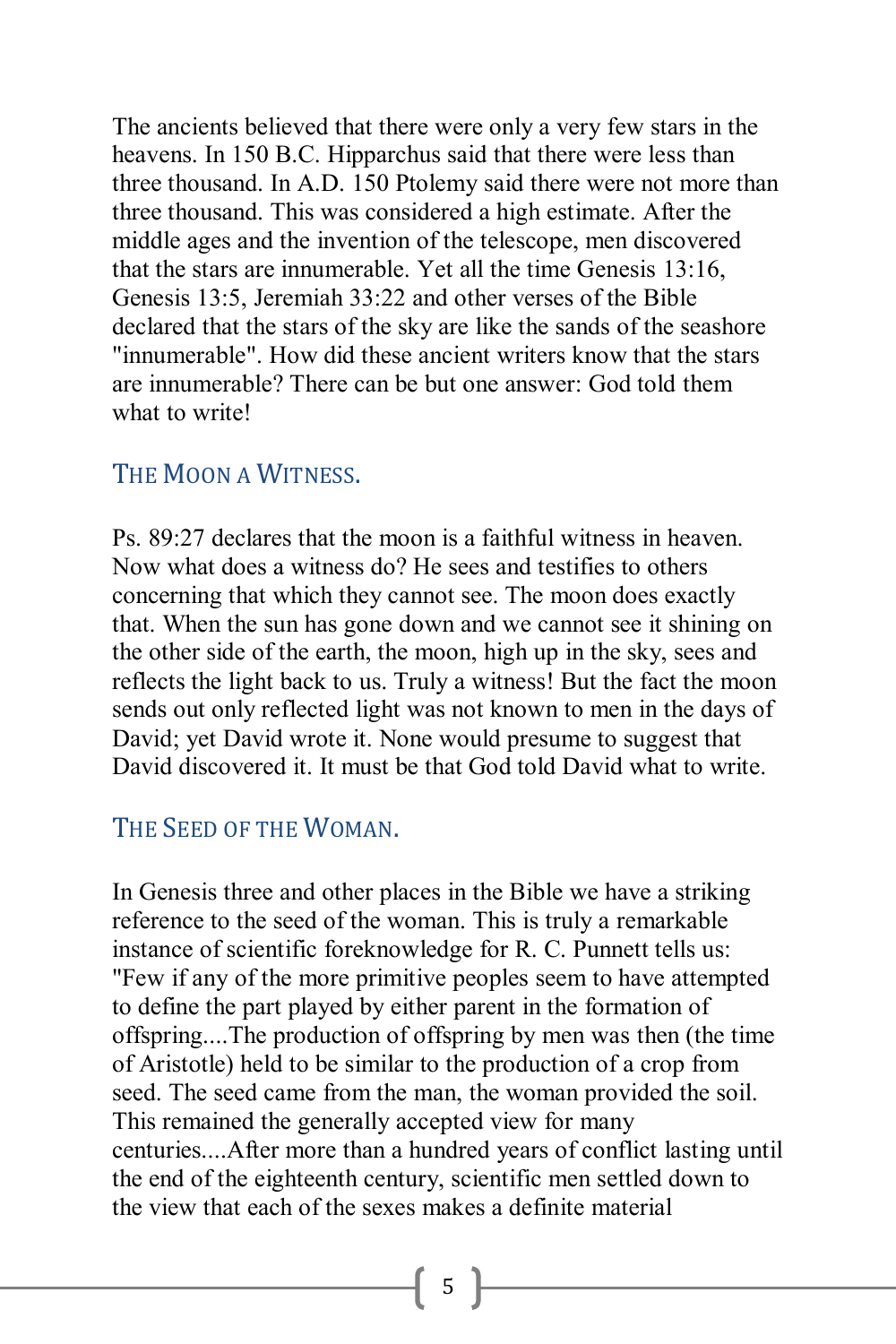contribution to the offspring produced by their joint efforts" (Mendelism, 4th edition, pp. 1-2.) Thus until the end of the eighteenth century all human science and philosophy opposed the idea of the "seed of the woman". But when the facts were finally known, as is always the case, the Word of God triumphed over the theories of man.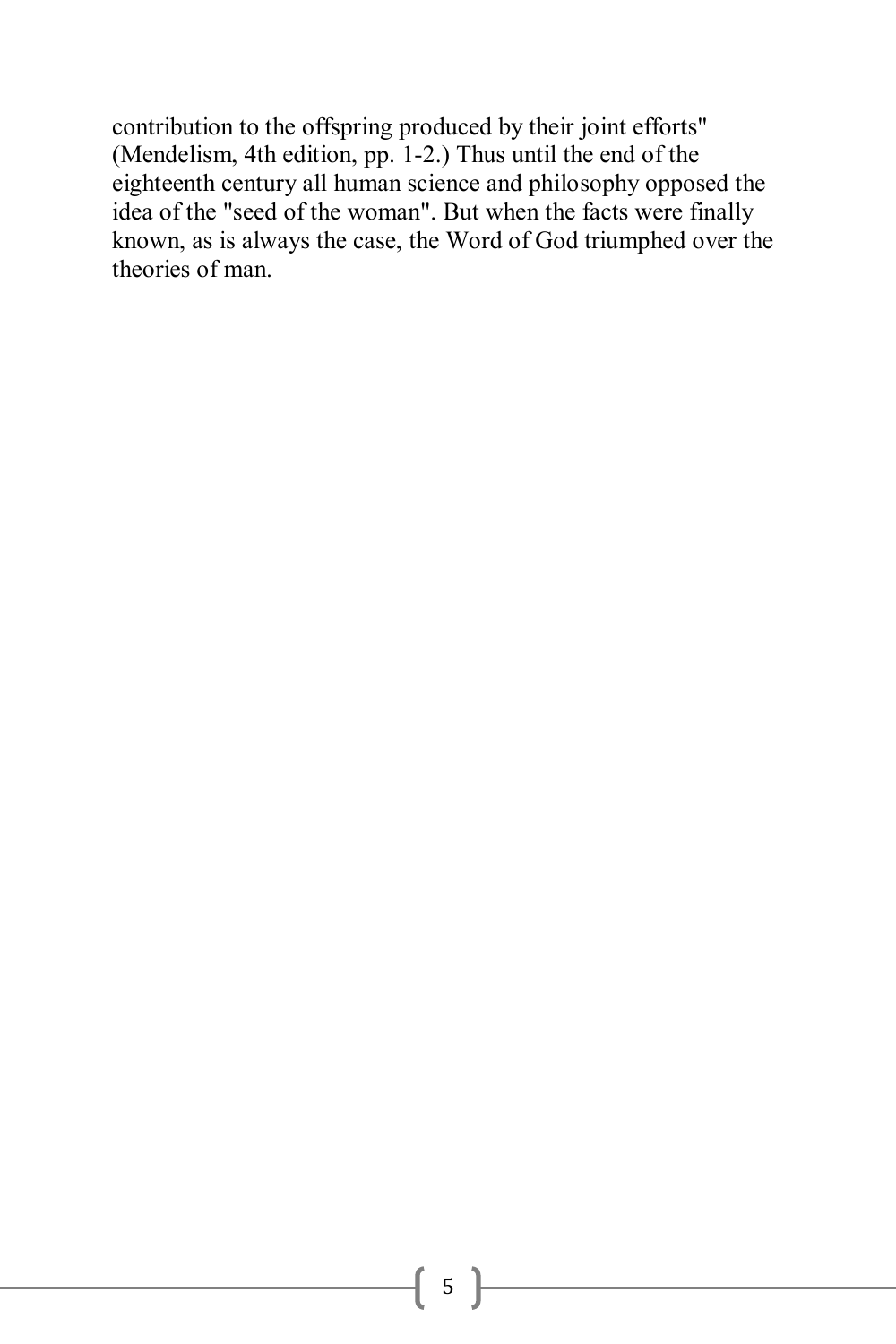#### THE VALUE OF DUST.

In Isaiah 40:12 we read that God has comprehended the dust of the earth in a measure. All people have detested dust, yet here it is spoken of along with things made for our good. Dr. Wallace in his book (op. cit.) uses seven pages to tell of the value of dust (pages 205-211). He refers in the main to the fine dust of the upper atmosphere. Evidently this is what the Bible calls "the highest part of the dust of the world" (Prov. 8:26). Dr. Wallace shows that if this dust did not exist we would have less rainfall, abnormally heavy dews and a greater prevalence of fogs. He says vegetation would be greatly reduced, our blue skies would be gone and our gorgeous sunsets and sunrises would be no more. Stars would appear at midday as at midnight owing to the absence of the light reflecting elements in the air. The sun would not be reflected into houses and its light would not appear anywhere except where its rays fell directly upon the earth. Dr. Wallace suggests that it is difficult to account for this "upper dust" but that it perhaps comes from deserts and volcanoes of the earth. (Now there ought to be some red faces among those who have criticized God for making deserts and volcanoes on earth!) This authority has pointed out that without this fine dust of the upper atmosphere the earth would be uninhabitable. I simply raise this question: Why did the writers of the Bible refer to the dust as being beneficial and then why did Solomon especially point out that it is the upper dust?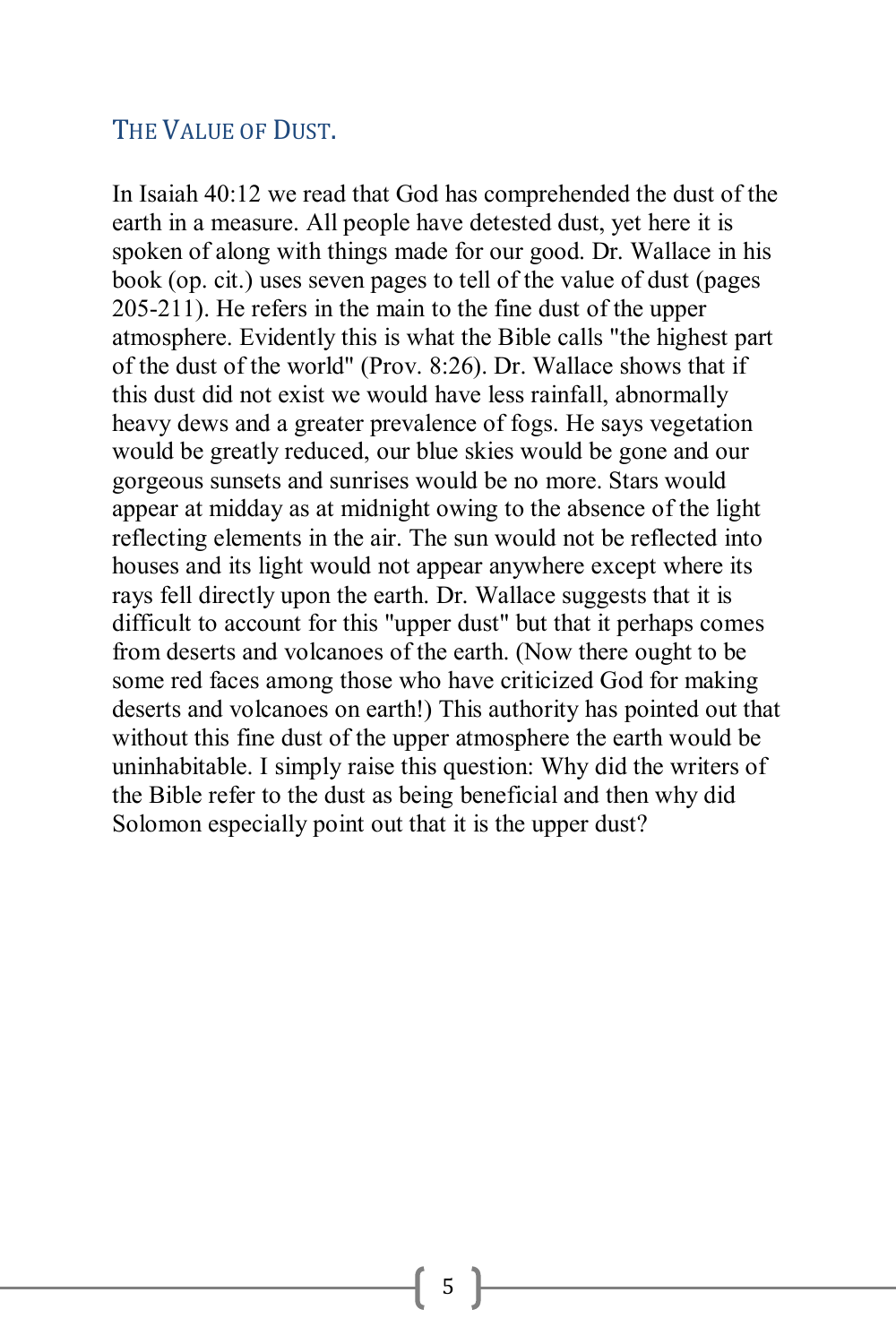# ARCHAEOLOGY AND THE BIBLE

THE discovery of ancient records, written on stone, clay, parchment, paper and wax carries us back to the very time when the Bible was written. It is as if Nebuchadnezzar, Cyrus, Rameses and others mentioned in the Bible should speak from the stillness of the tomb and confirm the accuracy and credibility of the Word of God. If our Holy Bible were destroyed we might restore every institution of Christianity and much of the Book itself from the findings of archaeology.

#### THE CODE OF HAMMURABI.

During the months of December, 1901, and January, 1902, the great French archaeologist, M. de Morgan was making excavations in Susa, in Persia (the Shushan of Esther). He discovered a mass of black diorite eight feet high, six feet in circumference at the base and five feet at the top. Upon this monument are nearly 4,000 lines of inscriptions giving 248 laws formulated by Hammurabi, King of Babylon about 2250 B.C. He is the Amraphel of Genesis 14:1 who helped to capture Sodom and from whom Abraham wrested the spoils of battle. These laws were written in a very systematic way and show that courts and a high state of civilization existed in Babylon long before he was king. Skeptics once held that Moses could not have written the first books of the Old Testament because, they said, writing did not exist in his day. The finding of this monument shows a high state of civilization existing long before the days of Moses. There is some similarity between the laws of Moses and the laws of Hammurabi. The laws of Hammurabi, however, regard only the external act while the laws of Moses take into consideration the motives, thoughts and feelings back of every action. The laws of Moses deal with man's relationship to God as well as to his fellowman. The laws of Hammurabi deal only with man's relationship to man.

#### THE TEL EL-AMARNA TABLETS.

5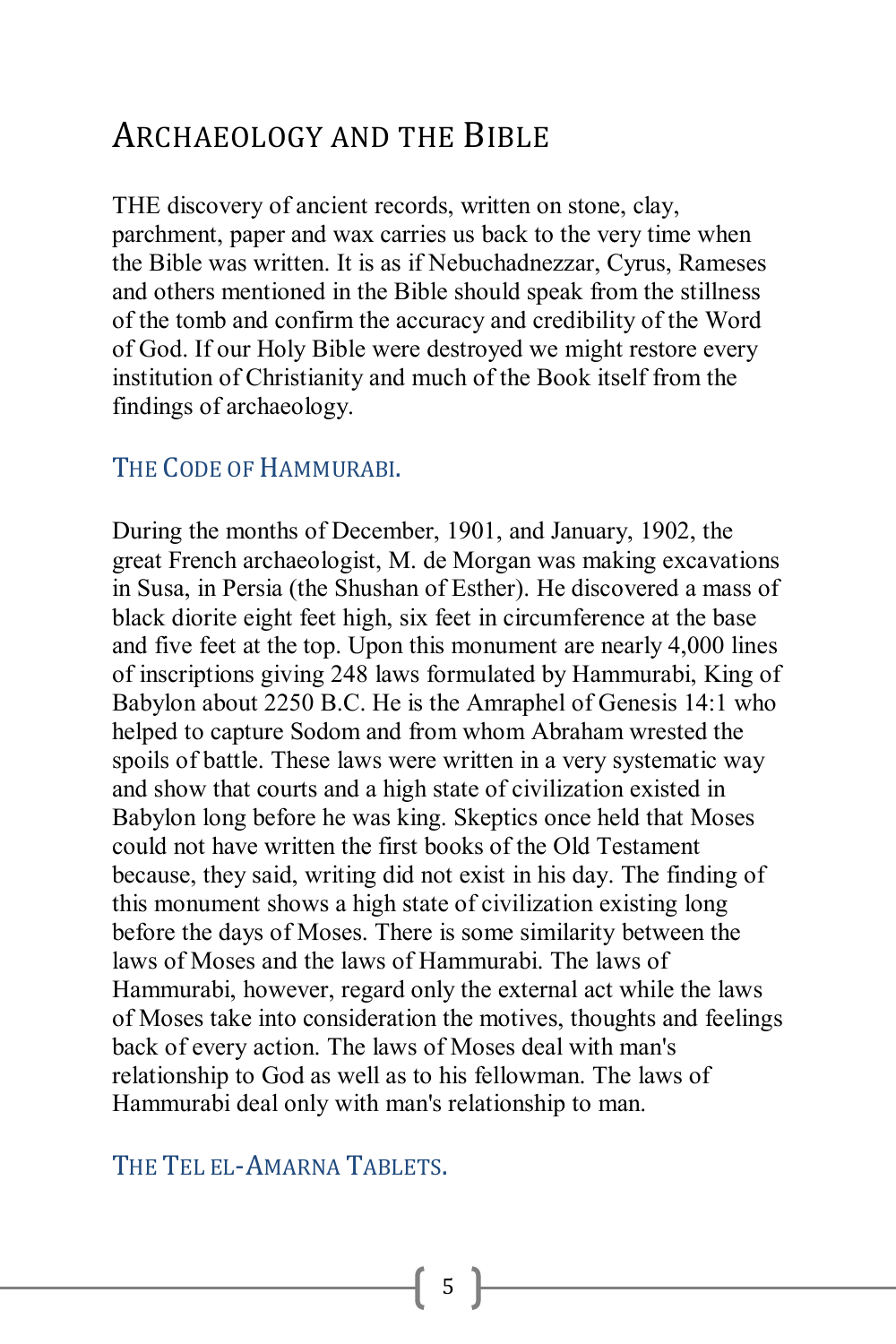At the village of Tel el-Amarna on the Nile River about 175 miles south of Cairo, Egypt, a peasant woman found in 1887 three hundred tablets of baked clay. These tablets are now in the Louvre at Paris, France. Each tablet is covered with cuneiform inscription in the Babylonian language. They are a series of letters written about 1400 B.C. by the governors of Palestine, Phoenicia, Syria and Philistia and by the kings of Babylon and Assyria. Just as men file away important letters today for safe keeping, these letters, written in clay and baked into permanency, speak as a voice from the remote past--three thousand, five hundred years ago.

These tablets show that Palestine was a province of Egypt and had been for a long time a province of Babylon. They were written when the Hebrews were captives in Egypt and show that Palestine was in a greatly disturbed condition at the time. These letters refer to the Canaanites and to their enemies, the Hebrews. They refer to the city of Jerusalem which name was not until the finding of these tablets known to have been in use at that early date.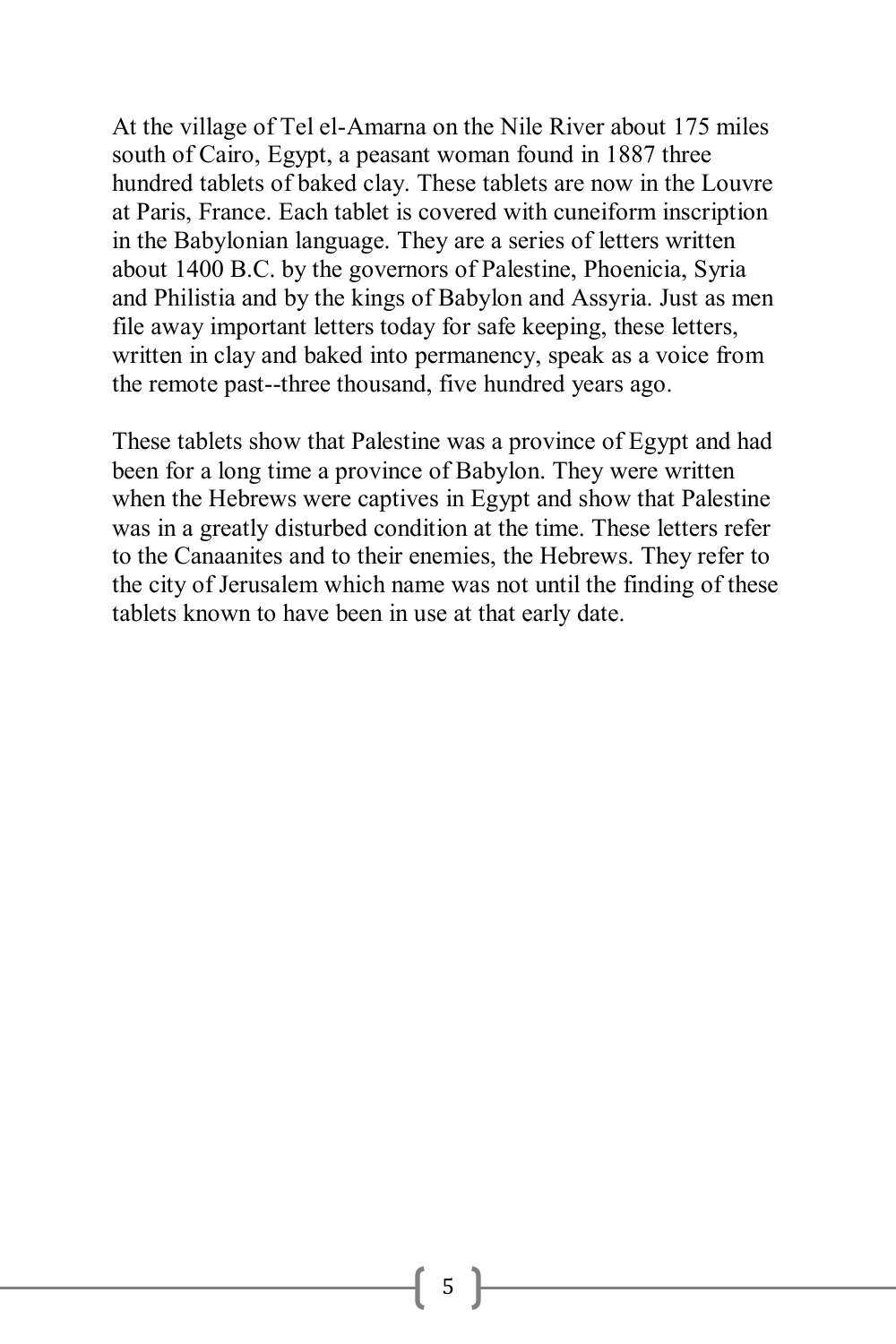## THE BLACK OBELISK.

In the British museum may be seen a famous monument of black marble which was cut in the reign of Shalmaneser II, King of Assyria 860-825 B.C. This stone is covered with a series of sculptured pictures showing men of many nations bringing tribute to Shalmaneser. Among them is a file of Jews who, the inscription says, came from Jehu the King of Israel (2 Kings 9, 10). This and many other monuments of Assyria describe the wars waged between Assyria and Syria and tell how Syria was a buffer state for Israel.

They show how the Assyrian defeat of Syria left Israel free to expand and thus explain many things in the history of the Northern Kingdom.

## THE MOABITE STONE.

The Moabite Stone is a large slab of black basalt and is now in the Louvre at Paris. Found in ancient Moab just east of the Dead Sea, this stone was cut in the reign of Mesha, King of Moab, about 850 B.C. and is a tribute to Chemosh, the Moabite deity. It tells how Chemosh became angry with his people and allowed Omri, King of Israel, to conquer them and force them to pay tribute. It tells of the Moabites winning back their independence after the death of Ahab. The inscriptions from this stone read like a chapter from Kings. Reference is made to Jehovah, many details of the Bible are illustrated and the relations between Moab and Israel are correctly pictured.

## EGYPTIAN DISCOVERIES.

Rameses II was the Pharaoh of the Egyptian bondage. His mummy has been found and every schoolboy has seen pictures of the great statue of him which lies in ancient Egypt. The city of Pithom has been discovered, the actual storehouses built by the Hebrew slaves have been found, the lower portions made of brick containing straw and the upper portions made of brick without straw.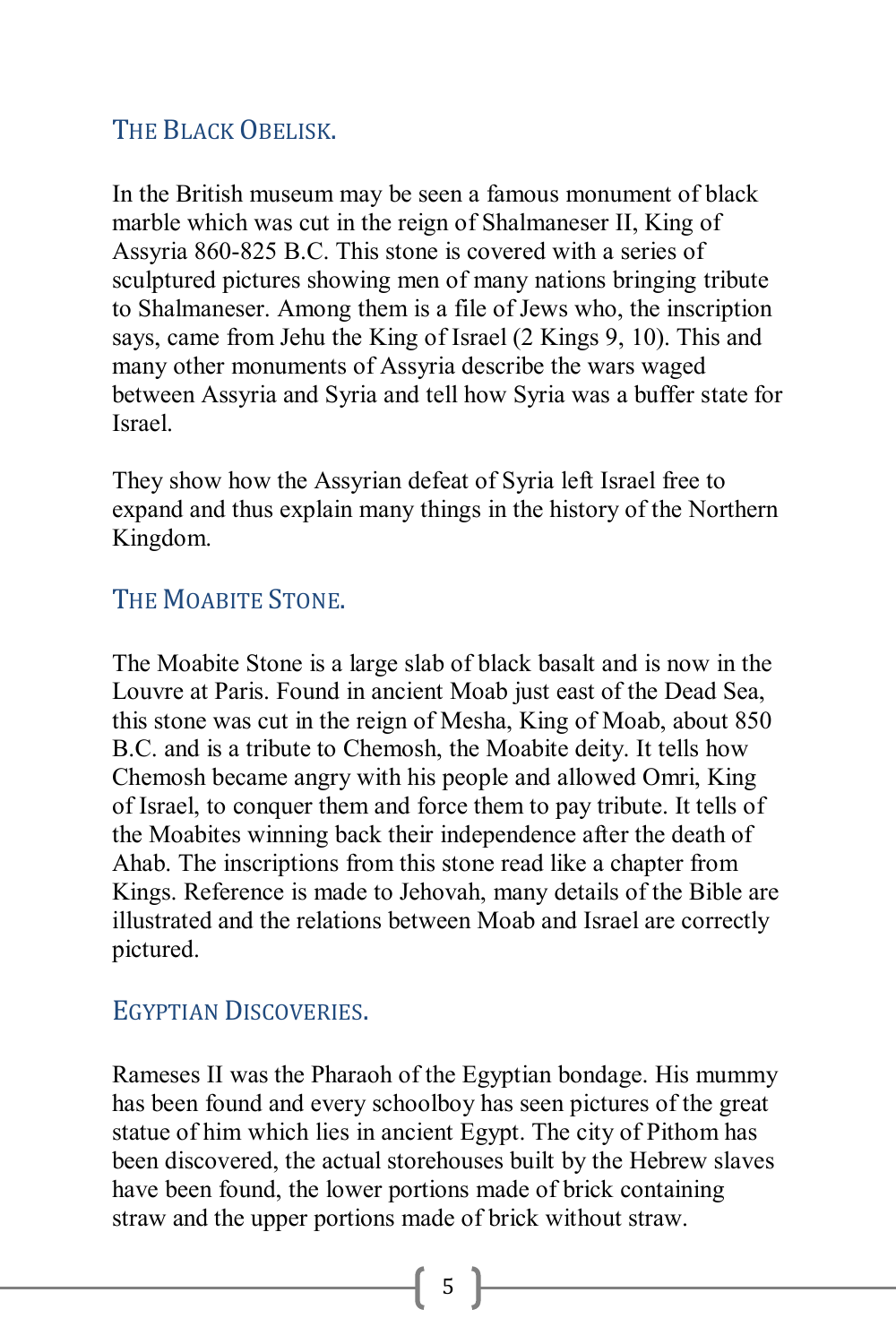Meneptah II was the Pharaoh of the Exodus and his mummy has likewise been found. A hymn of victory addressed to him mentions Israel and the inscription tells of the death of his young son possibly in the last of the plagues. Other researches show the location of Goshen. The more the archaeologists dig in ancient Egypt, the stronger must our faith in the Old Testament become.

## THE OXYRHYNCHUS PAPYRI.

These are very ancient manuscripts found about the close of the last century in a small mound near the Nile River in the Libyan desert of Egypt. Among them is a fragment of a book of sayings of Jesus evidently written about A.D. 150. These sayings are in the gospels of the Bible. Other manuscripts refer to many events which are also recorded in the Bible.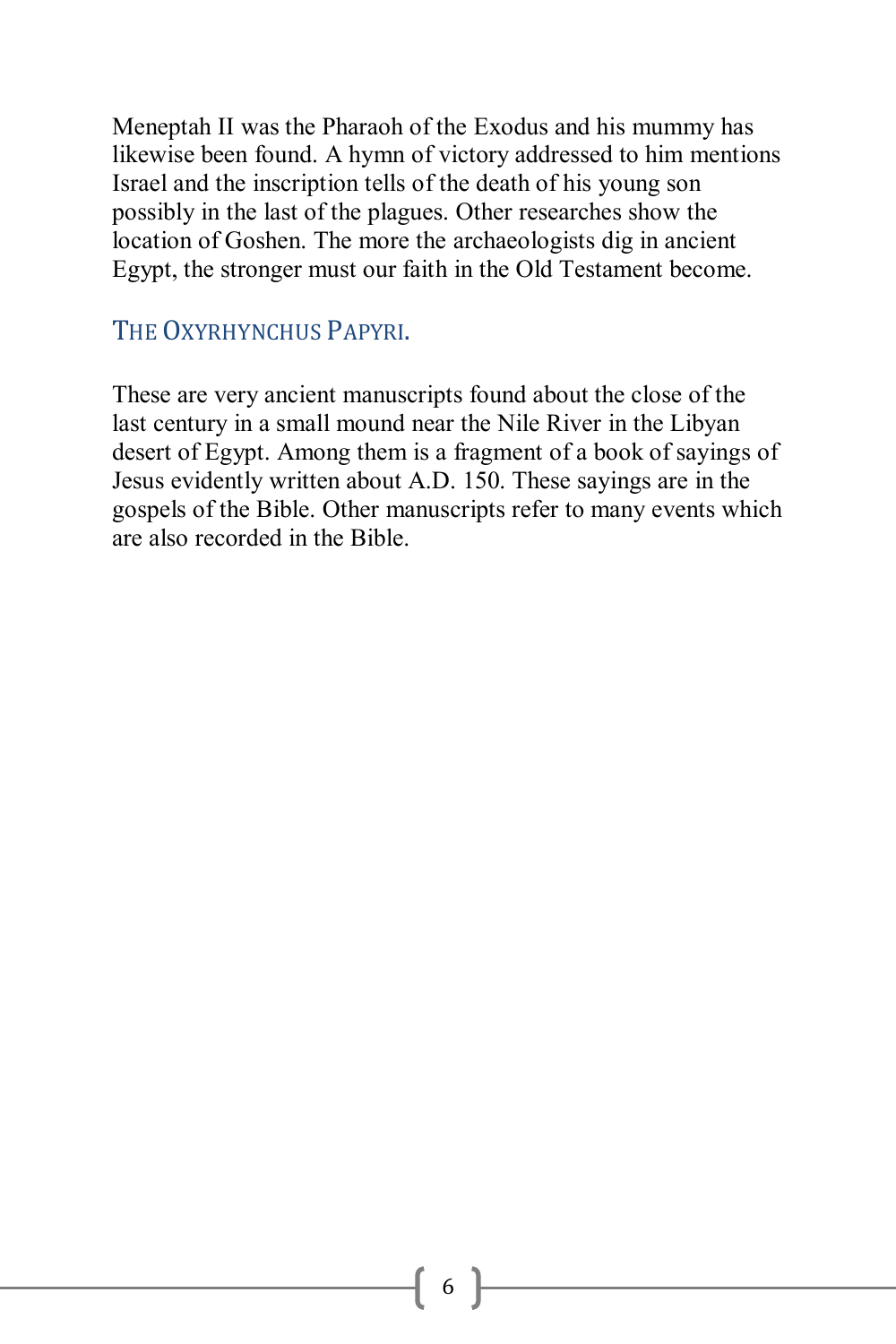## RECORD OF THE HITTITES.

The skeptics once claimed that no such nation as the Hittites ever existed since they were mentioned only in the Bible. Records of Egypt and Assyria have now been found which show that the Hittites for nearly seven centuries occupied northern Syria and southern Asia Minor and were one of the greatest nations on earth. Many ruins of Hittite buildings have been found, their rock carvings have been discovered and much of their hieroglyphic work is now being deciphered. What must be the chagrin of those who once insisted that no such nations ever existed and the joy of those who "by faith" accepted the account given in Holy Writ? Truly "the rocks and the stones cry out."

### OTHER DISCOVERIES.

The ruins of Abraham's birthplace, Ur of Chaldees, have been found. Portraits of the Canaanites whom Joshua fought have been found, as well as Shishak's sculptured account of his campaign against Rehoboam. Those images bear the names of Gaza, Adullam, Adjallon, Gibeon, and Jerusalem. Tiglath-pileser's record mentions Uzziah, Ahaz, Menahem, Pekah, Hosea and five kings of Judah and Israel. We have Sargon's account of his capture of Samaria and Sennacharib's history of his invasion of Palestine mentioning King Hezekiah. Manasseh is mentioned in an Assyrian list of tributaries. Belshazzar is mentioned in the Babylonian inscriptions as being the son of Nabonidus. The excavations of Susa, Persia, have confirmed the book of Esther. The city of Nineveh has been unearthed. Hundreds of other equally interesting discoveries have been made.

## CONCLUSION.

These discoveries strengthen our faith. They help us to know that the writers of the Bible "spake with authority." In the wise providence of God, the spade of the archaeologist has confounded the skeptics.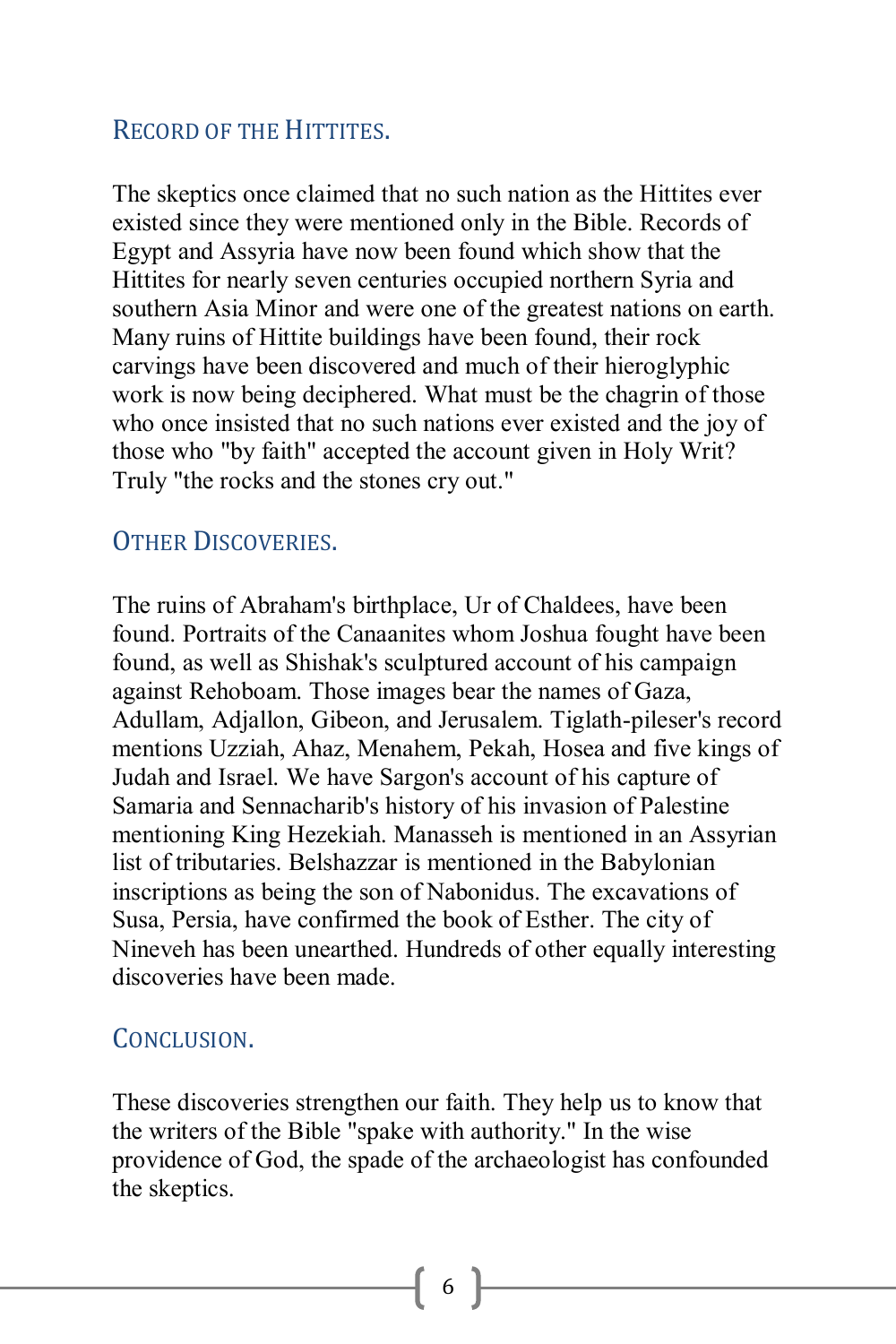$\left( 6\right)$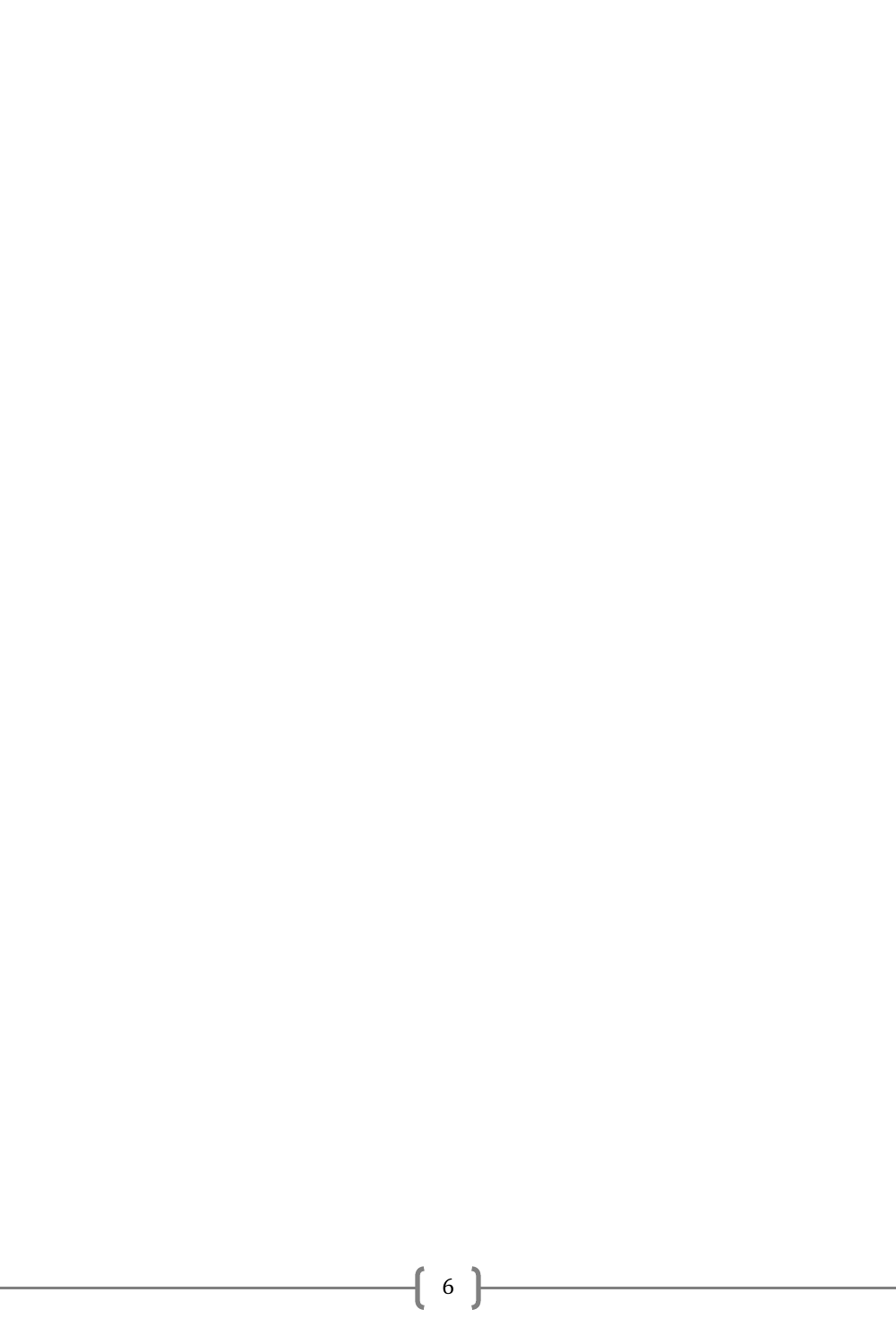# THE INFLUENCE OF THE BIBLE

A TREE is known by the fruit it bears. When we pluck the luscious fruit from the branch year after year we do not need to be convinced of the goodness of the tree we have the evidence in hand. Christians do not need to be convinced that the Bible came from God--they have seen the fruit it bears. No other book has ever had such an influence. It has always championed the right in every controversy and has never done despite to the individual who studied it. Because of its great influence, Christians believe that the Bible is a revelation from God.

## MORAL INFLUENCE SPREAD ABROAD.

"Did you ever hear a man say, 'I used to steal, lie, drink, swindle, abuse my family, gamble, break up homes, beat my debts and was an immoral citizen but I was finally induced to read some books on infidelity, atheism and doubt and now I go to church, treat my family decent, pay my debts, live a moral life, try to be a good neighbor and a good citizen as the result of the influence these books had on me'? No, and you never will for the Bible is the only book that has such an influence on men." As long as the Bible has such an influence, Christians may declare with confidence, "The Bible is God's Word" and they may point with pride to its fruit.

### HUMAN FREEDOM ADVANCED.

In the days of the Old Testament all nations. except the Hebrews, were built on slavery. The Hebrew nation, even when it permitted slavery surrounded it with many alleviations and held no one in servitude more than seven years. The Roman nation with a population of about one hundred and twenty-five million held more than sixty million in the basest sort of slavery. Overworked, underfed and killed at the pleasure of their owners, these slaves were indeed "without God and without hope" in the world. But lo, the Christ came and died, and from the very beginning slaves were received into the churches of Christ on the same basis as their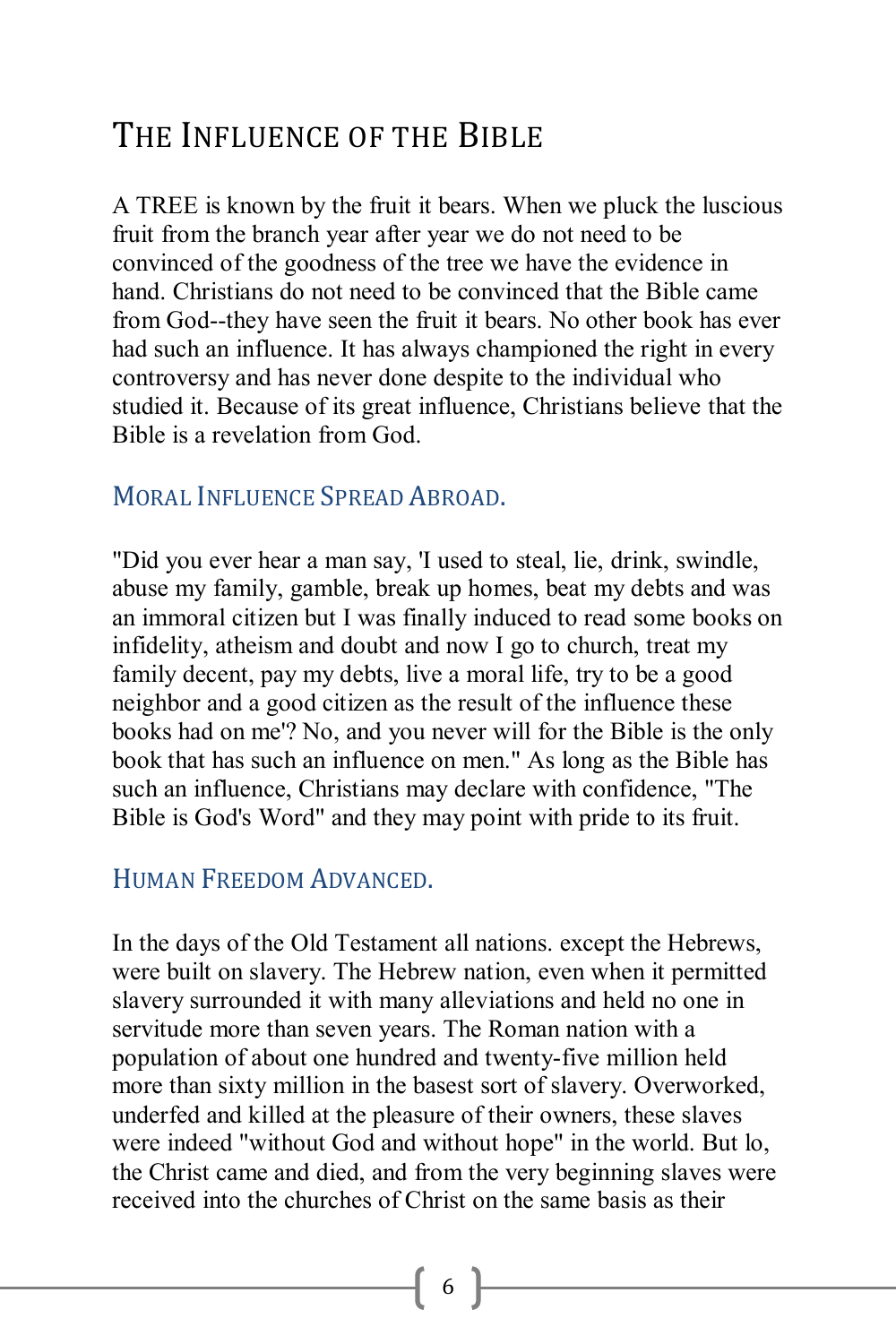masters. The New Testament teaches the universal Fatherhood of God and the universal brotherhood of man. Where Christianity has gone, slavery has either retreated or been destroyed. While Mohammedanism has enslaved millions, Christianity has freed millions.

## THE POSITION OF WOMEN CHANGED.

In ancient times women held a degraded place among all nations except the Hebrews. In Rome a man might put his wife to death without a trial; in Greece the women who ministered to the lowest passions were highly honored. The Hebrews honored their wives and sisters. Who has not heard of Rebekah and Rachel, Ruth and Hannah, and Deborah and Esther? And time would fail us to tell of the woman who was once the virgin Mary, Mary and Martha of Bethany, Mary Magdalene, Dorcas, Lydia, Priscilla and a host of women who are highly honored in the Bible. The position of women in many eastern countries today is lower than that of the Hebrew women in 1,000 B.C. It is only in Christian lands that men and women stand side by side in doing the work which the Heavenly Father gave them to do.

#### WORKING MEN HELPED.

Manual labor is scorned in lands where the Bible has not gone. The Bible and its influence has given a dignity to labor which it never enjoyed before. Plato and Aristotle taught that labor was degrading. The Emperor Augustus ordered the execution of a senator who lowered his dignity by working in the garden to assist some friends. In the Old Testament every man was compelled to learn a trade. David was a shepherd boy; Amos, a farmer; Christ, a carpenter; some of the apostles, fishermen; and Paul was a tentmaker. It is a direct influence of the Bible which has permitted laborers to gain their rights and has given us cooperation instead of exploitation in industry. In view of these facts is it not disgusting to hear so-called labor leaders criticize the Bible?

### CIVIL GOVERNMENT HELPED.

6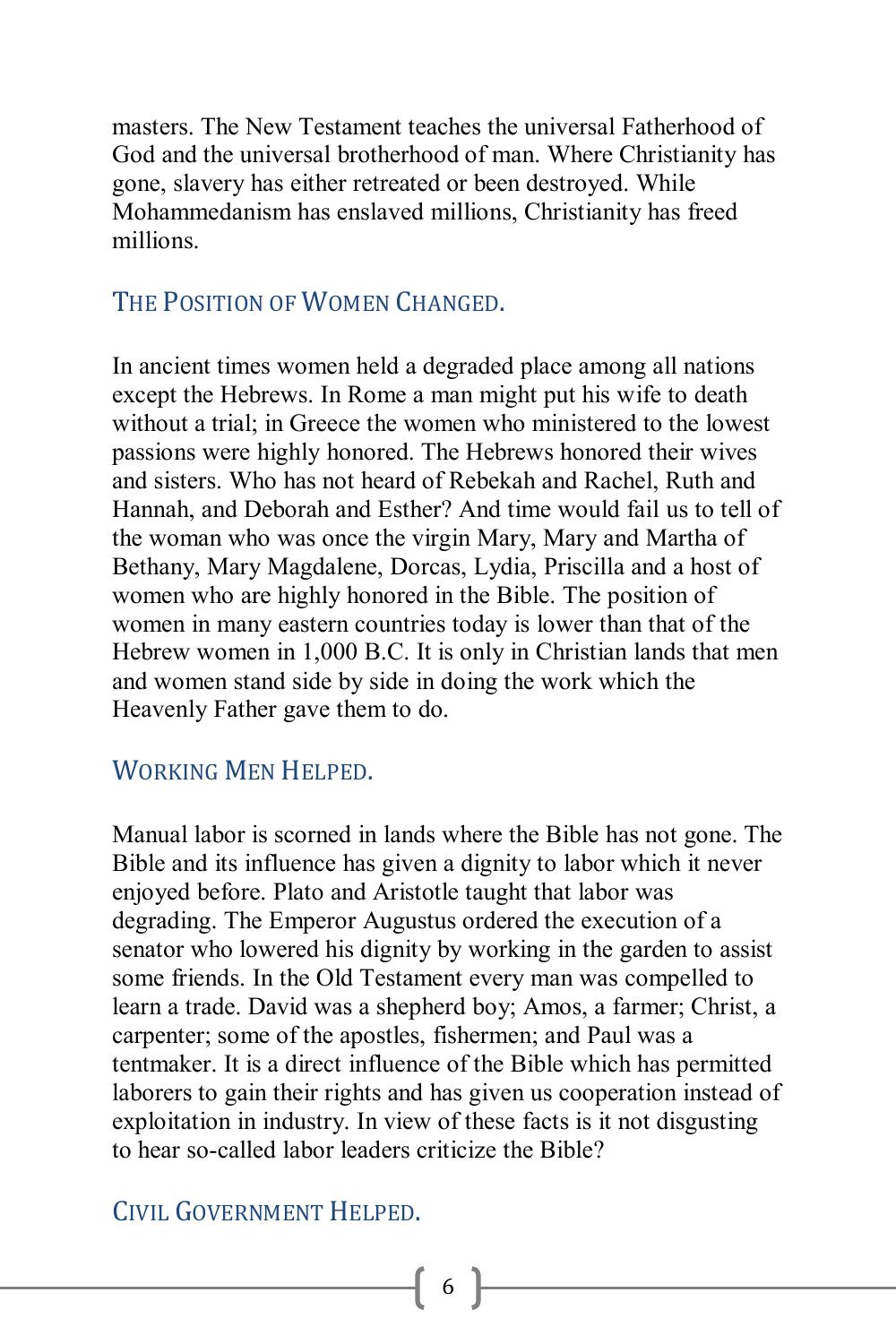The greatest statesmen and lawmakers of all time have been influenced by the laws of Moses. Grecian and Roman law was influenced by Christianity. King Alfred based his famous laws on the Ten Commandments and the book of Leviticus. Blackstone exalts the influence of Christianity on our law. Sir Matthew Hale said, "Christianity is parcel of the common law." Daniel Webster said, "It seems to be a law of our human condition that Christianity and civilization can live and flourish together." The statesmen of the world have been unable to improve the laws given by Moses more than three thousand years ago. A prominent attorney once told me, "When I am inclined to be skeptical, I read the laws given by Moses and my skepticism vanishes."

The teaching of the Bible has advanced the cause of political liberty. Christian missionaries have carried the Bible into such countries as Turkey, Persia, China, Korea and Japan, and Western civilization has followed with more liberal laws. The founders of the United State were Bible men and believed that our government should be founded upon that Book. Where the Bible is best loved and most freely read, the liberties of the people are most freely granted. When a tyrant seeks to take away the liberty of the people, one of his first acts is to take, away the Bible and attempt to close or regulate the churches. The fountainhead of Bible translation has been Geneva, Switzerland and it is no accident that it has also been the home of the World Court, the League of Nations, the World Red Cross, and the fountainhead of European emancipation. The rights of the common people are freely granted where the Bible is freely circulated.

#### LITERATURE INSPIRED.

English literature began with the translation of the Bible. Shakespeare filled his writings with Bible ideas and Bible phraseology. Milton and Dante borrowed freely from the Bible. Addison, Steele, Browning and Tennyson are filled with allusions to the scriptures. Sir Walter Scott called the Bible "The Book". "Pilgrim's Progress" and "The Imitation of Christ" have been perhaps the most widely read of any books among men save the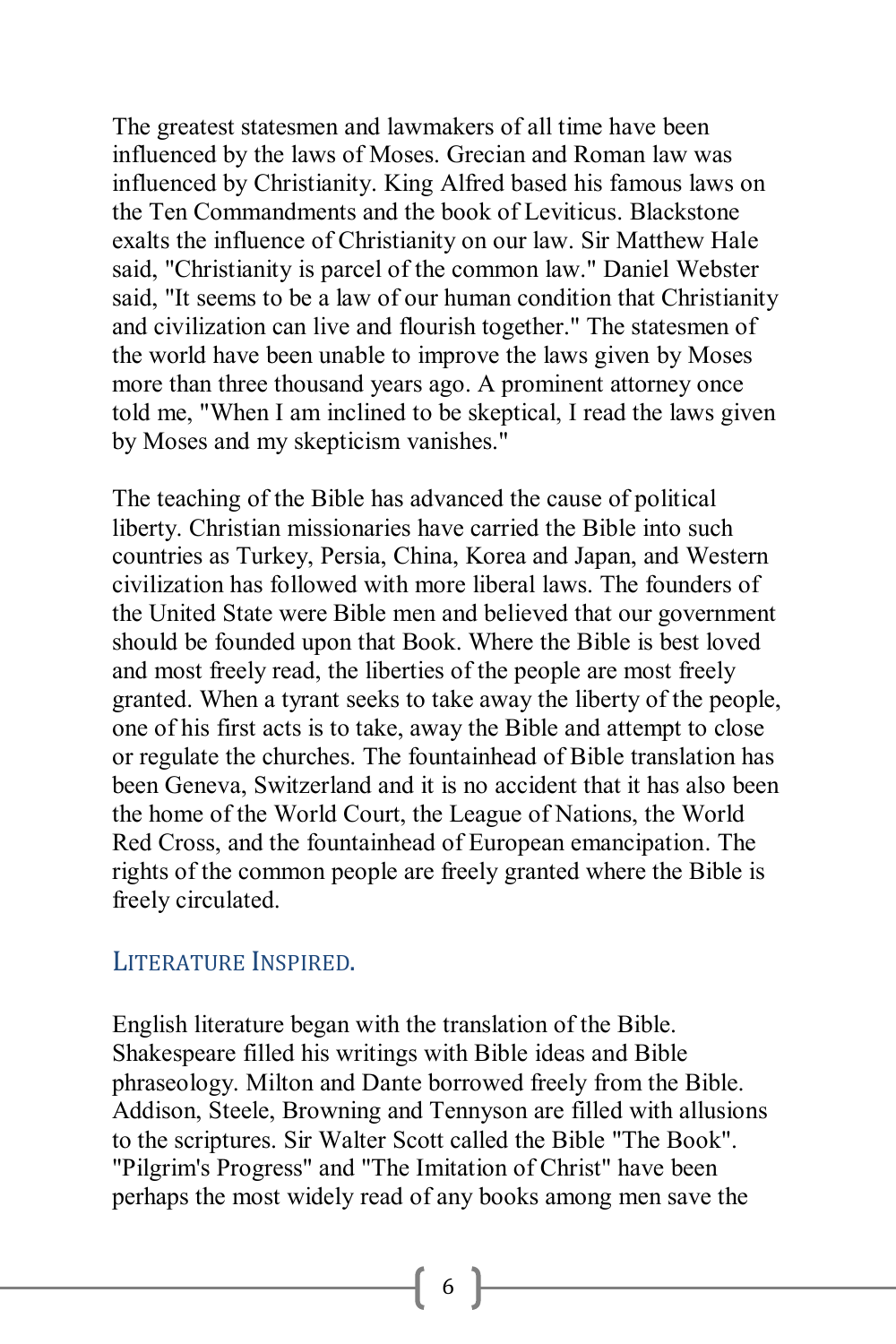Bible and they closely follow the Bible in spirit. Daniel Webster established his wonderful oratory upon the Bible and read the Bible through once a year. Most literature that is enduring, and permanent has been inspired by the Bible. What great literary productions have been inspired by the books of infidels

#### EDUCATION PROMOTED.

The most fundamental and necessary truths of modern scholarships are taught in the Bible. Men who believe the Bible have founded practically all our colleges and universities. Infidelity plants no schools. Ignorance is the lot of the people where the Bible has not gone. Our own system of free schools for everybody owes its origin and growth to the principles of Christianity. The Bible is counted as the outstanding influence for education by many leading educators of the world. No other book so completely sounds every depth and touches every shore of human intellect and emotion. When the question "If you were cast on a desert island and could have only one book, which would you choose?" was asked students at George Peabody College, Nashville, Tennessee, they were almost unanimous in their choice of the Bible. If one were interested only in literature what other book could he choose? If he believed in the inspiration of the Bible what other book would he choose? Well did Sir Isaac Newton say, "I count the scriptures of God to be the most sublime philosophy."

Skeptics have frequently charged that Christians seek to "bootleg" their religion into the public schools. Bootleg, indeed! The Christians have founded practically all our schools and are responsible for our school systems. The men who pay the bills have a right to say what shall be taught in their schools. If skeptics want to teach the various phases of infidelity let them build their own schools and stop "bootlegging" their doctrines into the public schools.

THE ARTS PROFOUNDLY INFLUENCED.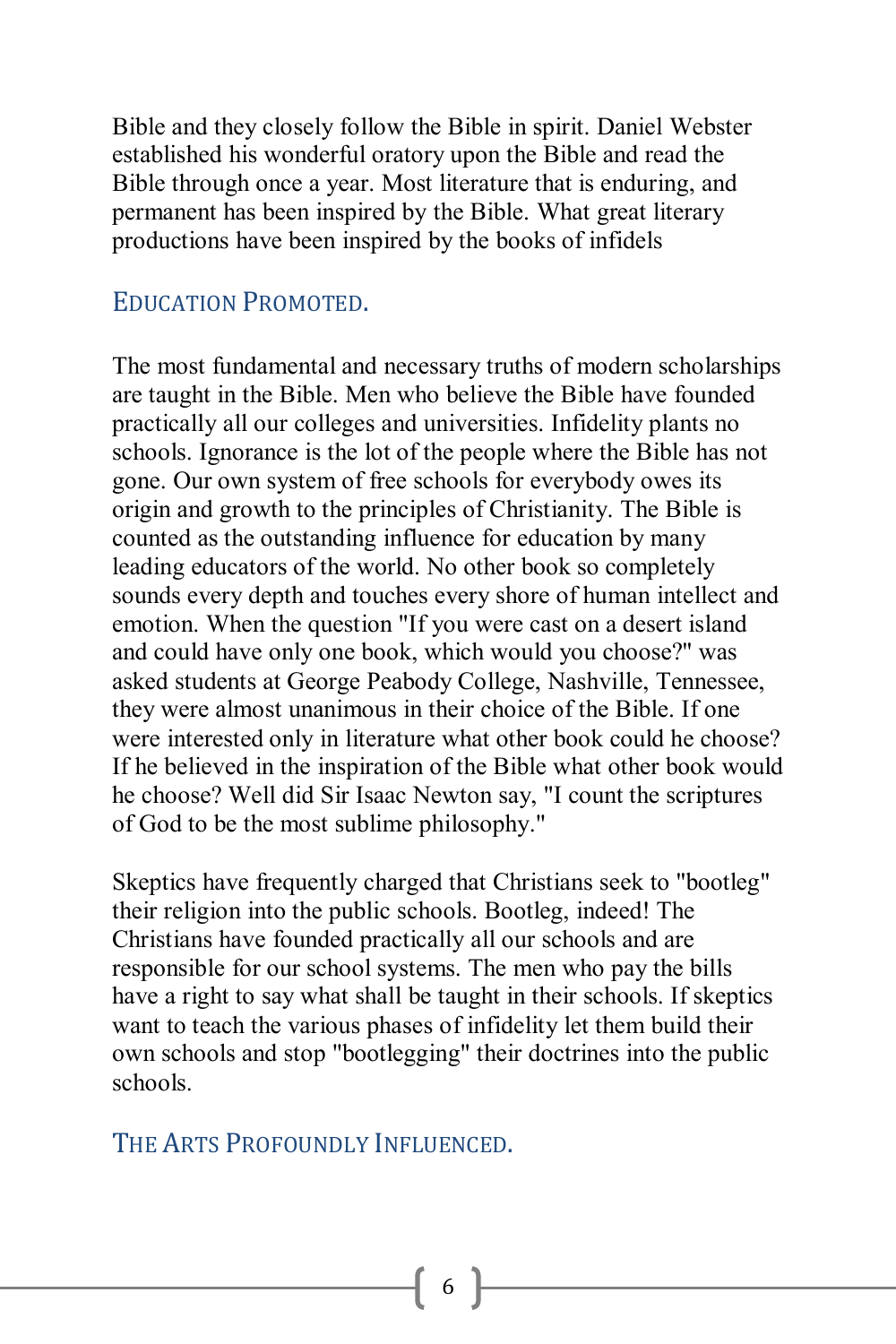The influence of the Bible has enriched and exalted architecture. It has inspired not mysterious caverns, dark passageways and heathen temples trod by the feet of the few but the building of simple and beautiful buildings in every corner of the earth where the common people may go to hear the Word of Life.

The world's masterpieces of painting have been inspired by the Bible. Michelangelo's "The Bible"; da Vinci's "The Last Supper"; and Raphael's, "Sistine Madonna" together with paintings by many masters of the Madonna, the child Jesus, the crucifixion, and the ascension are all, of course, inspired by the Bible.

The Bible is filled with inspiring poetry. The Psalms are the world's noblest songs. The best of the world's music, "Samson" and "Messiah," Haydn's 'Creation", Mendelssohn's "St. Paul" and "Elijah"; the passion music of Bach-all were inspired by the Bible.

## CONCLUSION.

Women have been exalted, slaves freed, working men given their rights and civil government helped; education has been promoted, literature inspired, and the best of the world's music and painting inspired all by the influence of one Book--the Bible. No other book has had such an influence. Homer and Plato did not do as much for Greece, nor Cicero and Virgil for Rome; Confucius did not do it for China nor the Koran for Arabia. The "sacred books" of the East have not even begun to bear such fruit. Why has the Bible been the fountainhead of civilization? Is it not because the eternal Spirit of God inspired the writing of its pages?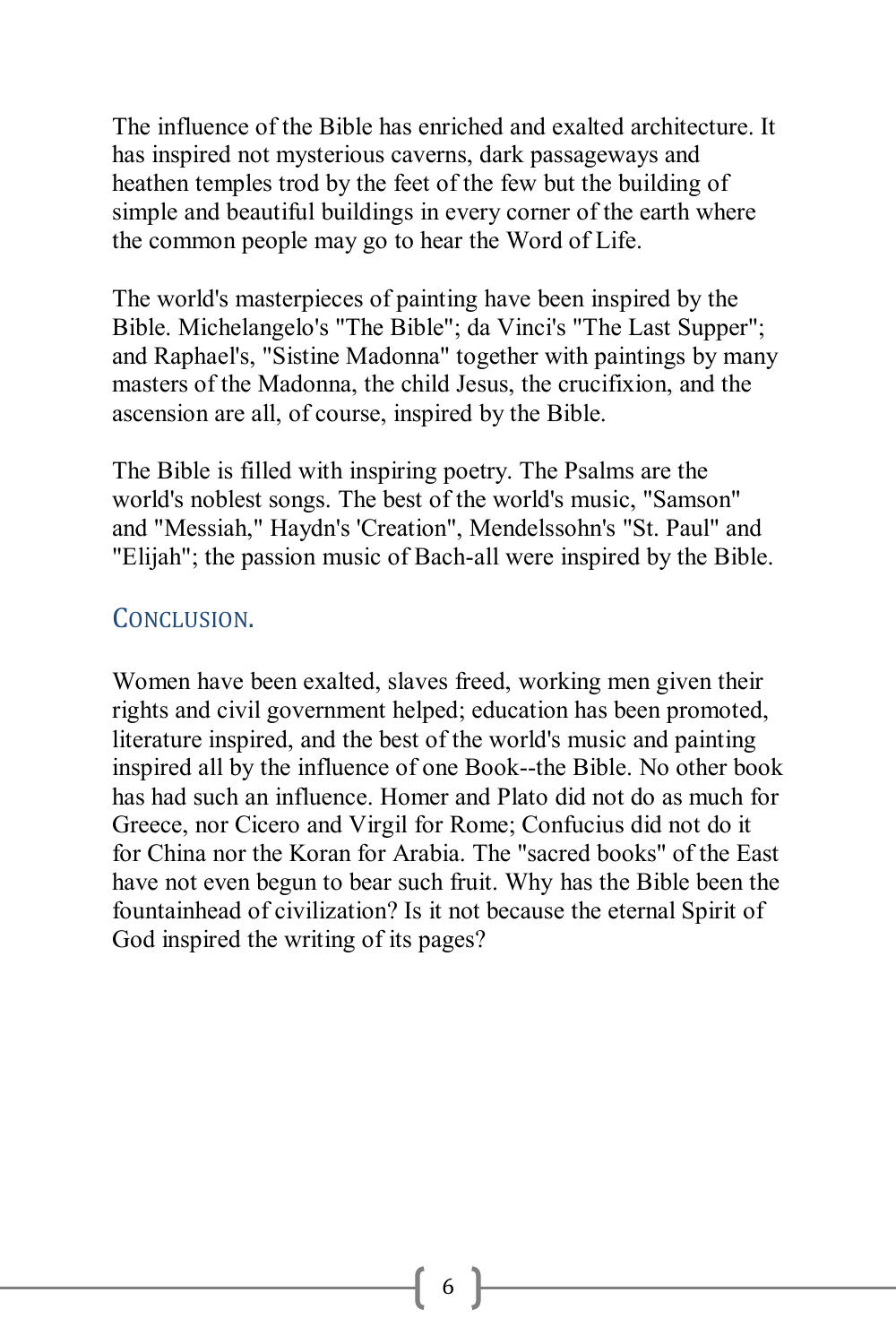# PROPHECY AND ITS FULFILLMENT

The Bible contains many remarkable prophecies which were written hundreds of years before the events described occurred and which have been accurately and minutely fulfilled. It is as if a man should now write a history of the nations which shall inhabit the earth and the wars they shall fight a thousand years hence and at that time those very things should come to pass. No stronger proof not only of the truthfulness but of the inspiration of the writers of the Bible can be found than prophecy and its fulfillment.

The criteria of true prophecy has been listed as the following: The event must be beyond the power of man to foresee; it must not be a vision of hope nor a result of fear; it must not be a scientific or political forecast. The prediction must be written before the event occurs and must be applicable to it. The language of the prophecy must be clear and the fulfillment plain. I here give some prophecies which meet all these requirements.

## THE PROPHECY OF NOAH.

Noah was chosen to be the second father of the human race and from him have come all people who dwell on the earth. lie uttered a prophecy in Genesis 9:25-27 which sketches the grand outline of all history as it is given in the lives of his three sons and their descendants. These three sons of Noah were Shem, Ham and Japheth.

"Cursed be Canaan (or Ham); a servant of servants shall he be." A curse has always rested upon the nations of Hamitic origin. The Canaanites were cursed with the most abominable idolatries. Sodom and Gomorrah, Phoenicia, Tyre and Sidon were destroyed. Egypt is black with ruins, Africa is the dark continent. "Most of the slaves of the world have come from this continent. "A servant of servants shall he be" was, I think, a simple statement of what was to be rather than a judgment from heaven. At any rate, it is truth.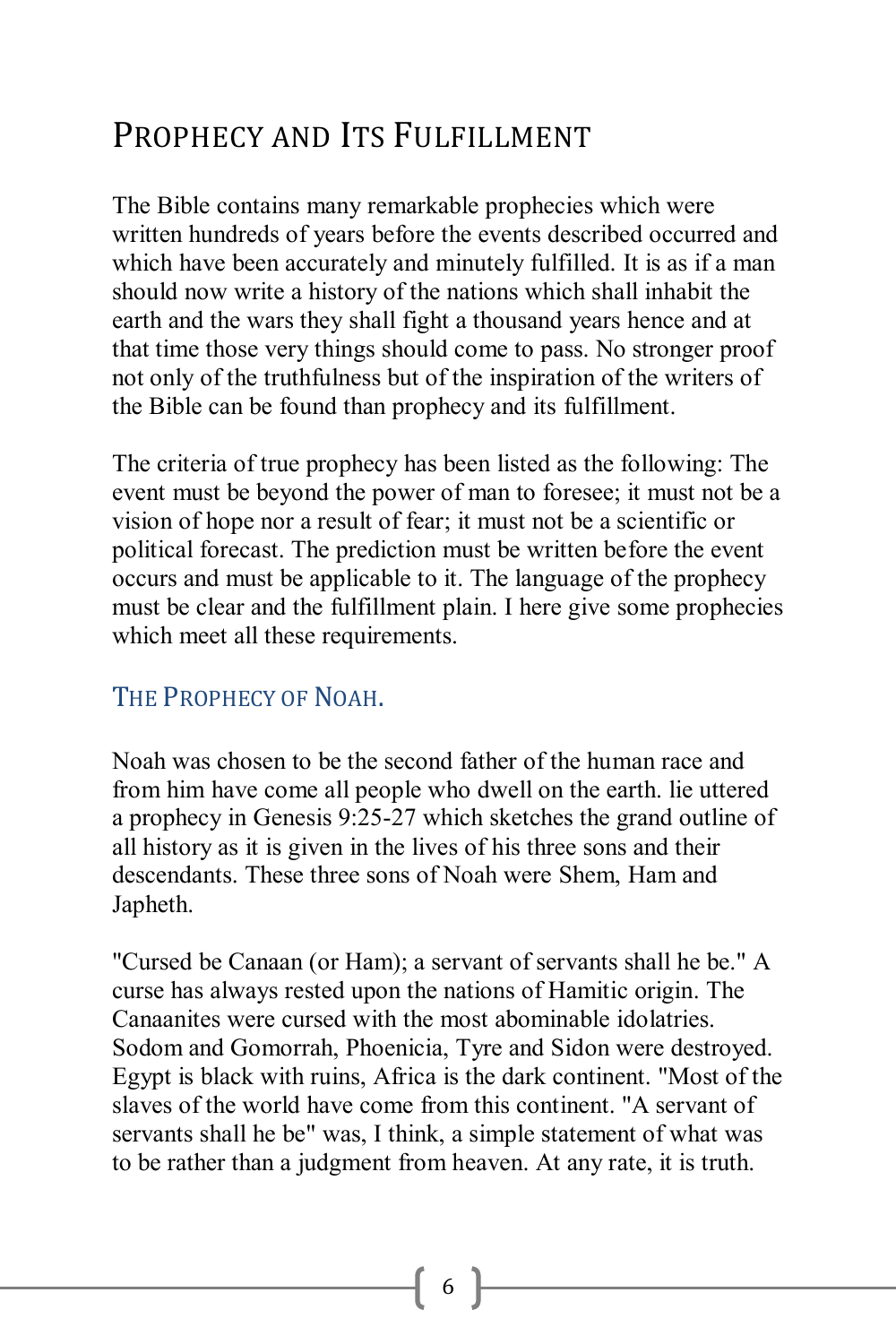"Blessed of Jehovah, my God, be Shem." The descendants of Shem were blessed in that God providentially cared for them, committed the Old Testament scriptures to their care, sent the Messiah from their race and started the Kingdom of Heaven among them.

"God shall enlarge Japheth and he shall dwell in the tents of Shem; and Canaan shall be his servant." Japheth had seven sons; Shem, five; and Ham, four. The races which have come from Japheth have always ruled the largest territory and have scattered throughout the world and ruled it. In numbers, art, science, commerce and in many other ways the descendants of Japheth have been "enlarged." This prophecy is conclusive and there could be no other application.

## PROPHECY CONCERNING ISHMAEL.

Abraham was not only the father of the Jewish nation but was the father of the Ishmaelites also. The prophecies concerning both Jews and Ishmaelites are abundant in the Old Testament. Let us study the prophecy concerning Ishmael.

"Twelve princes shall he beget" (Gen. 17:20). Moses names these princes in Genesis 25 and Eusebius, writing about A.D. 350 speaks of the twelve Arabian princes of his time.

"I will multiply thy descendants exceedingly." (Genesis 16:10-12). This was God's promise to Hagar. During the time of Joseph the Ishmaelites carried on an extensive trade with Egypt. The Nabatheans, Arabs, Itureans and Saracens are Ishmaelites.

"And he will be a wild man." What better description could be given of the Arabs as they roam the desert?

"His hand will be against every man and every man's hand will be against him." The Arab has always lived by robbery and plunder. This is literally fulfilled today.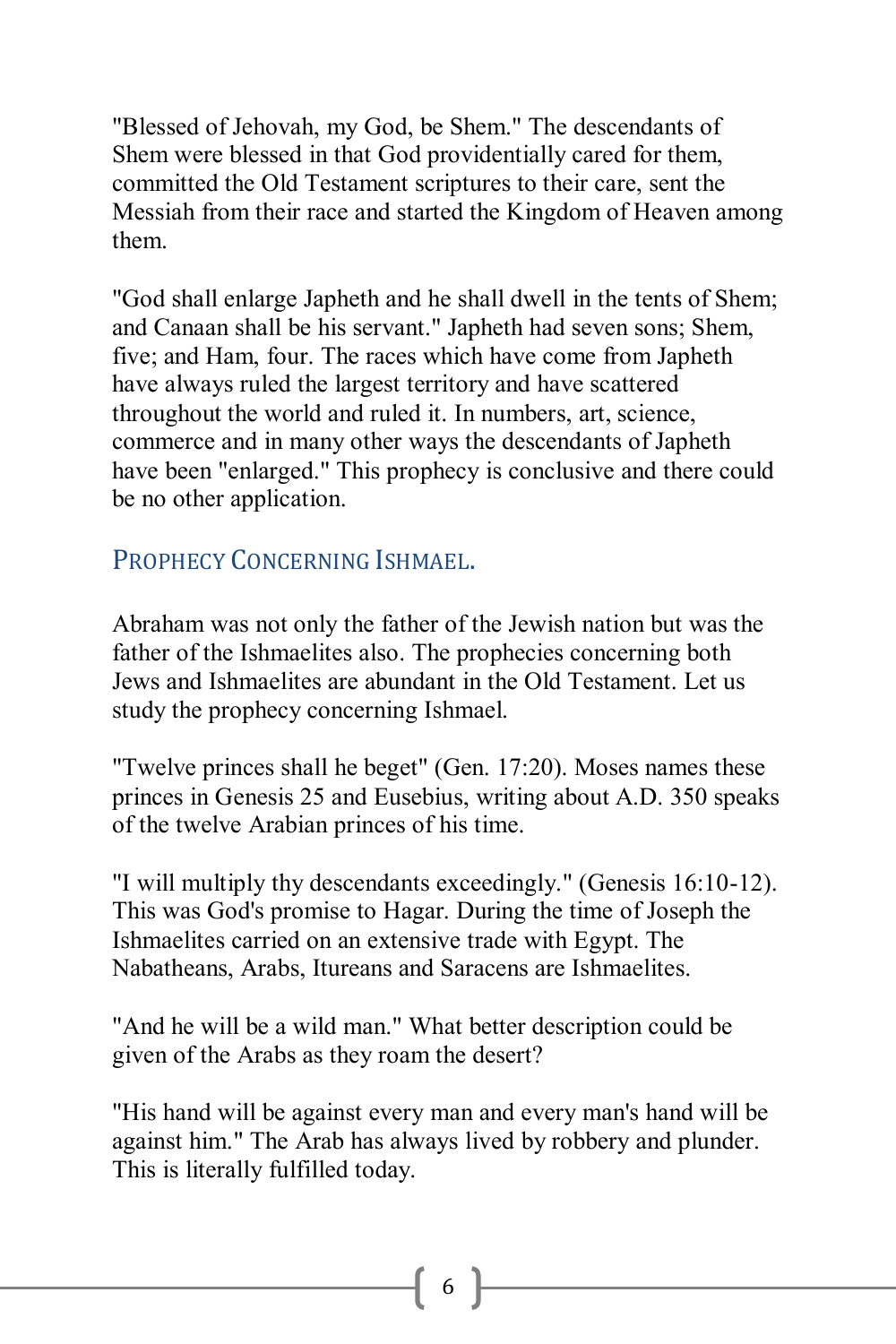"And he shall dwell (tabernacle) in the presence of his brethren." For four thousand years the Ishmaelites have dwelt in the presence of their brethren, the descendants of Abraham and Lot. Other nations have changed but they remain as a witness for the inspiration of God's Word.

## MOSES' PROPHECY CONCERNING THE JEWS (DEUT. 28).

One of the most remarkable and minute prophecies ever uttered is found in Deuteronomy 28. This prophecy was written by Moses and was fulfilled fifteen hundred years later.

This prophecy was that God would bring against the Jews a nation from afar as swift as the eagle flieth, with a fierce countenance caring for neither young nor old and speaking a language which the Jews would not understand. Moses said that this nation would besiege Jerusalem until the high and fenced walls should come down, that the people would suffer untold horrors; that they would devour human flesh and a woman would eat her own child. He prophesied that Jews would be sold into Egypt as slaves until no purchaser could be found and others would be scattered throughout the nations of the earth. He said that they would become a hiss and a byword, that they would find no rest and would be oppressed and despoiled evermore, that their plagues would be of long continuance but that God would not utterly abhor them nor utterly destroy them.

The fulfillment of each prediction of this prophecy is well known to all. In A.D. 70, a nation from afar, the Romans, speaking a strange language, besieged the city of Jerusalem. They were fierce men of battle having the swift eagle for a standard and they regarded neither old nor young. Josephus, the celebrated Jewish historian, has given a wonderful account of the destruction of Jerusalem. He says, "They did not so much as spare young children, but everyone at that time, snatching up many, and casting them down from the citadel." He says that a mother ate the flesh of her own child, that the number slain was 1,240,490 and that 99,200 were taken prisoner. These were sold into Egypt until no buyer

7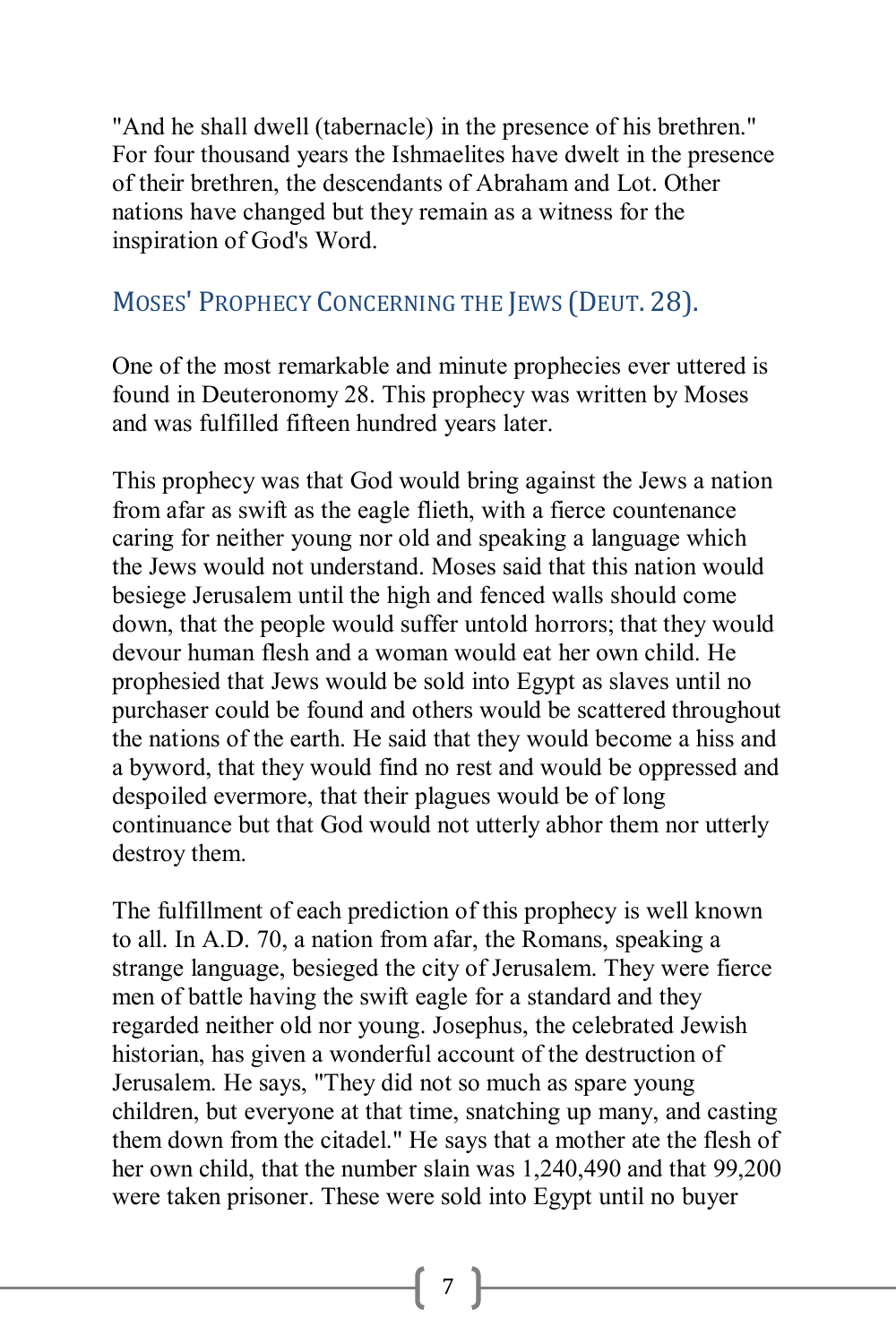could be found and many were slaughtered while others died of disease. Jews are now found in every nation. Where have they not been oppressed and despoiled? Since they rejected their Messiah where have they found rest? Murdered by Russian mobs under the Czar, persecuted by modern dictators and driven from nation to nation, the Jews are today living monuments to the inspiration of the Bible.

## THE DESTRUCTION OF BABYLON (ISA. 13:19-22, ISA. 14, JER. 50).

These prophecies refer to things which have happened to the ancient city of Babylon since the Old Testament was completed. The city was to be destroyed as Sodom and Gomorrah and should never be inhabited nor dwelt in from generation to generation, the Arab would not pitch his tent there nor would shepherds spend the night there with their flocks and herds. Wild beasts should dwell there, owls and doleful creatures should infest it and the cry of the bittern would be heard from its many pools of water. This city was to be plundered until the walls and foundations were overturned, the sower and harvester cut off and even the people passing by should be astonished at the desolation.

Founded in 2234 B.C., Babylon was one of the outstanding cities of ancient times. It had walls fifteen miles square, 350 feet high, and 87 feet thick, a hundred gates and towers; it had hanging gardens and splendid palaces. It was built in the fertile valley of the Euphrates and was the capitol of the great Babylonian Empire. When Babylon was at the height of her glory these prophecies were written. Twenty-five centuries have looked down upon the great city since that time. It now lies in ruins. The valley is not fertile, the farmers no longer reap and sow, the Arab and the shepherd do not live there. Pools of water now stand where once great palaces stood and the hunter pursues the wild boast and doleful creatures where once the great streets were filled with commerce. Even Volney, a skeptical historian, expressed astonishment at the desolation of the city.

7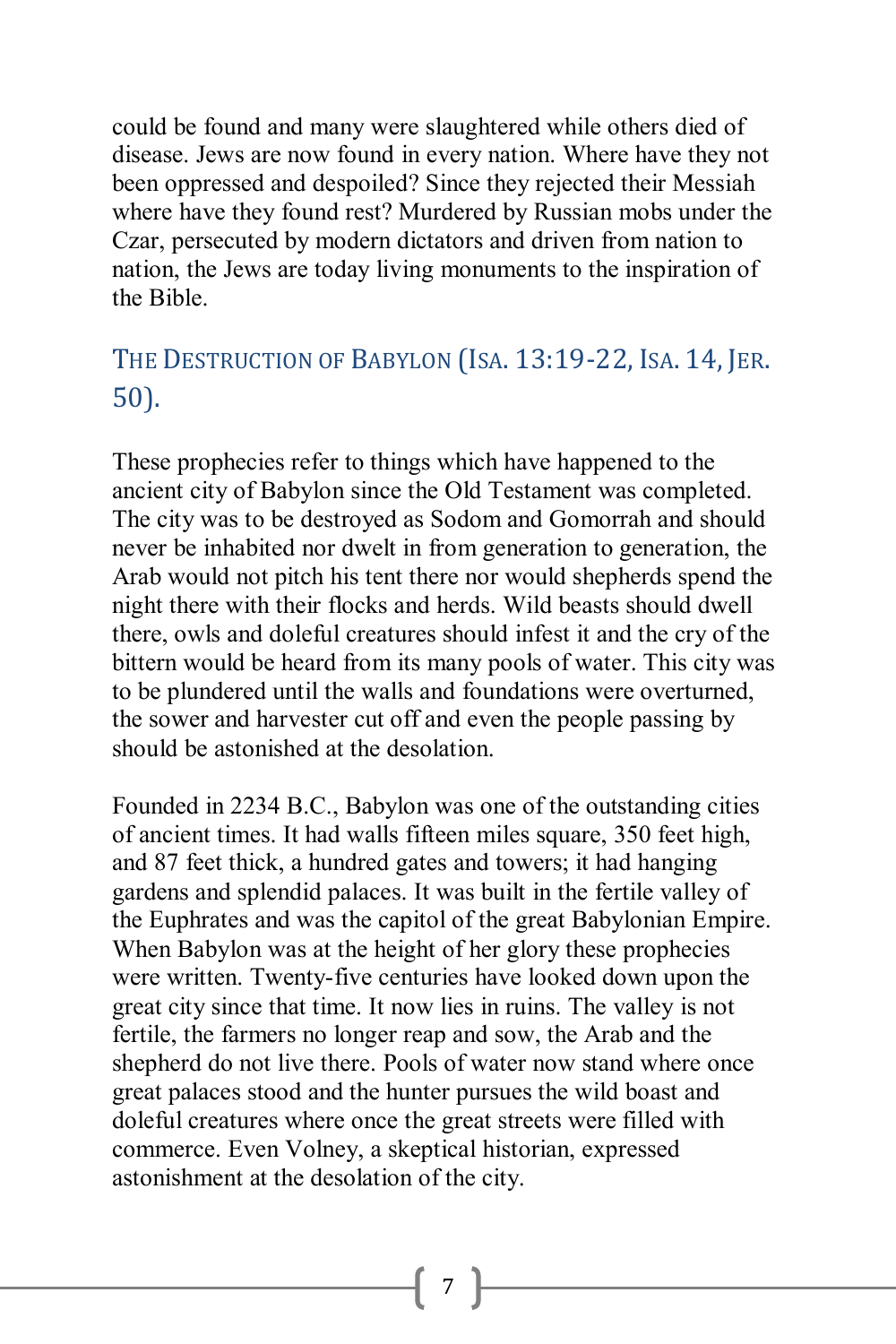## THE DESTRUCTION OF NINEVEH (ZEPHANIAH AND NAHUM).

This great city was to be destroyed when its rulers were drunken, it was to be destroyed by fire, water and the armies of the enemy. It should become like a wilderness or a desert. Flocks and herds should not lie there and all who came that way would hiss and wag the head in sympathy.

Dozens of travellers have described the desolation of Nineveh. It was captured by the Medes and Persians, the floods ail fires assisting them. Diodorus, the ancient historian, tells how its rulers and defenders were too drunken to cope with the enemy. The city is now a dry wilderness though much of its charred remains have been excavated, it has not been rebuilt.

## PROPHECY CONCERNING TYRE.

Located on the Mediterranean Sea between the trading centers of East and West, Tyre enjoyed much of the world's commerce. It was one of the greatest cities of ancient times and at the time of the prophecies given by Isaiah and Ezekiel was at its height.

Tyre was to be taken and destroyed by the Chaldeans. (Isa. 23:13, Ezek 26:7-11.) Nebuchadnezzar was to destroy it. Its inhabitants were to pass to other lands and find no rest. After seventy years the city was to be rebuilt. Tyrian history recorded by Menander says Nebuchadnezzar besieged the city for thirteen years, the Tyrians escaping in boats to Africa, Spain and the Islands of the Mediterranean. Finding no rest, they returned seventy years later and rebuilt the city.

Tyre was to be taken and destroyed the second time. (Isa. 23:6, Ezek. 27:32, Zech. 9:3-4.) The ruins of old Tyre were to be cast into the sea, fire and sword were to destroy the new city and the inhabitants were to be sold into slavery. This prophecy was fulfilled when Alexander the Great destroyed the city. New Tyre was built off the shore on an island in the sea. Alexander used the ruins and soil of the Old Tyre to build a causeway, marched into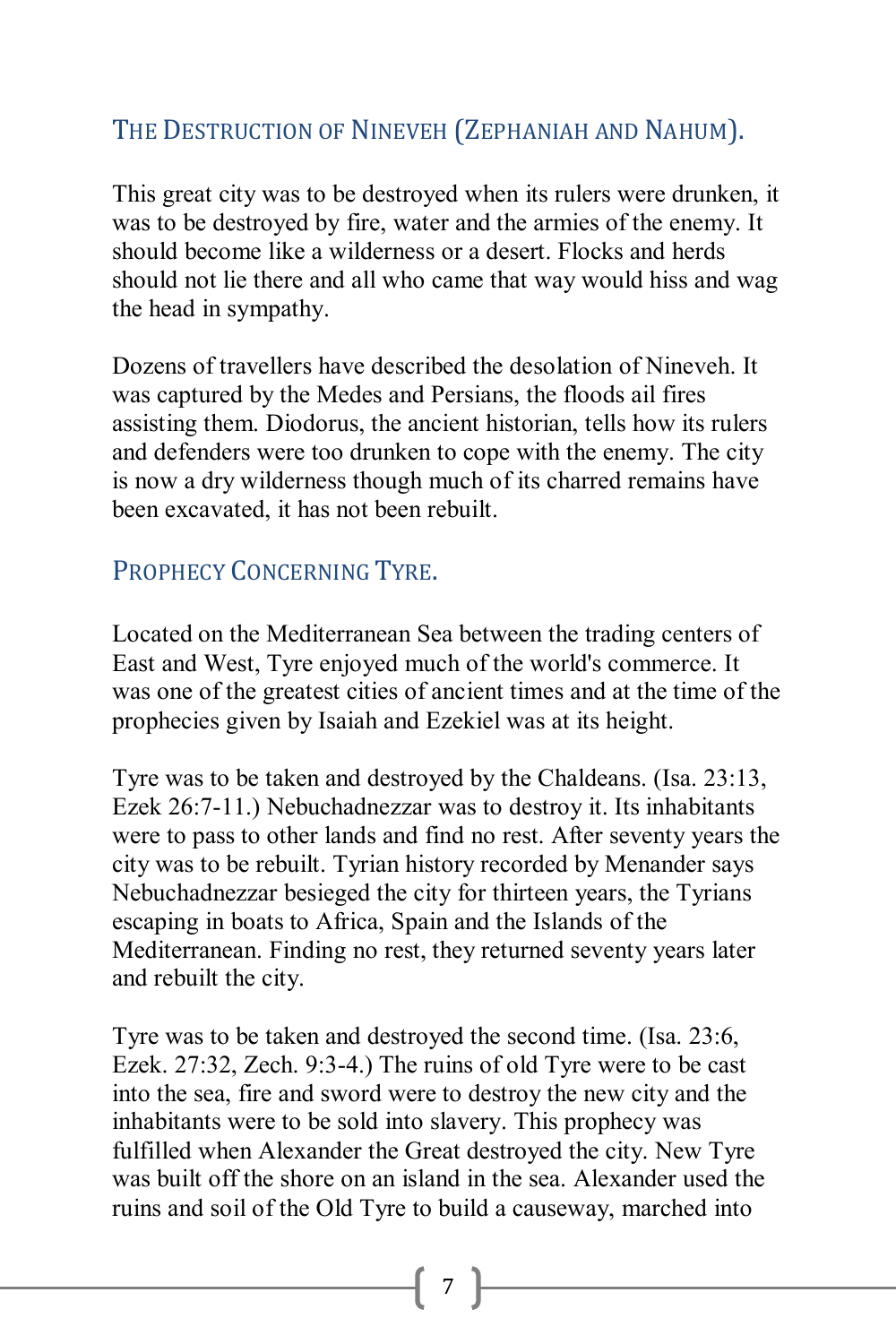the city and destroyed it. Fifteen thousand were saved and thirty thousand were sold into slavery.

The people of Tyre were to forsake idolatry and accept the true word of God. (Ps. 45:12, Zech. 9:1-7, Isa. 23:18.) Multitudes came from Tyre and the sea coast to hear Jesus. Jesus preached in the cities nearby and Paul found a church there and tarried seven days. Eusebius says these prophecies were fulfilled in his day.

This city was to be finally destroyed and become a place where fishermen would spread their nets. "Thus sayeth the Lord, Behold I bring against thee, O Tyrus, and I will cause many nations to come up against thee, as the sea causeth her waves to come up. And they shall destroy the walls of Tyrus and break down her towers; I will also scrape her dust from her, and make her top like a rock. It shall be a place for the spreading of nets in the midst of the sea; for I have spoken it, saith the Lord." (Ezekiel 26:3.) "Thou shalt be no more." (Ver. 14.)

This is the present condition of Tyre. Brother J. W. McGarvey in his "Lands of the Bible" gives a striking description of this desolation. Another traveller long ago wrote, "This city, standing in the sea, upon a peninsula, promises at a distance, something magnificent. But when you come to it you find no similitude of that glory for which it was once so renowned in the ancient times. On the north side is an old broken Turkish garrison, besides which you see nothing but a mere Babel of broken wall, pillars, vaults, etc., there being not so much as one entire house left; its present inhabitants are poor wretches, harboring themselves in the vaults and subsisting chiefly upon fishing, who seem to be preserved in this place by divine Providence, as a visible argument how God fulfilled his word concerning Tyre, viz., that it should be 'as the top of a rock, a place for fishers to dry their nets on'."

#### PROPHECY CONCERNING EGYPT.

The ancient prophets said that Egypt would become desolate in the midst of desolation; that there would no longer be a prince of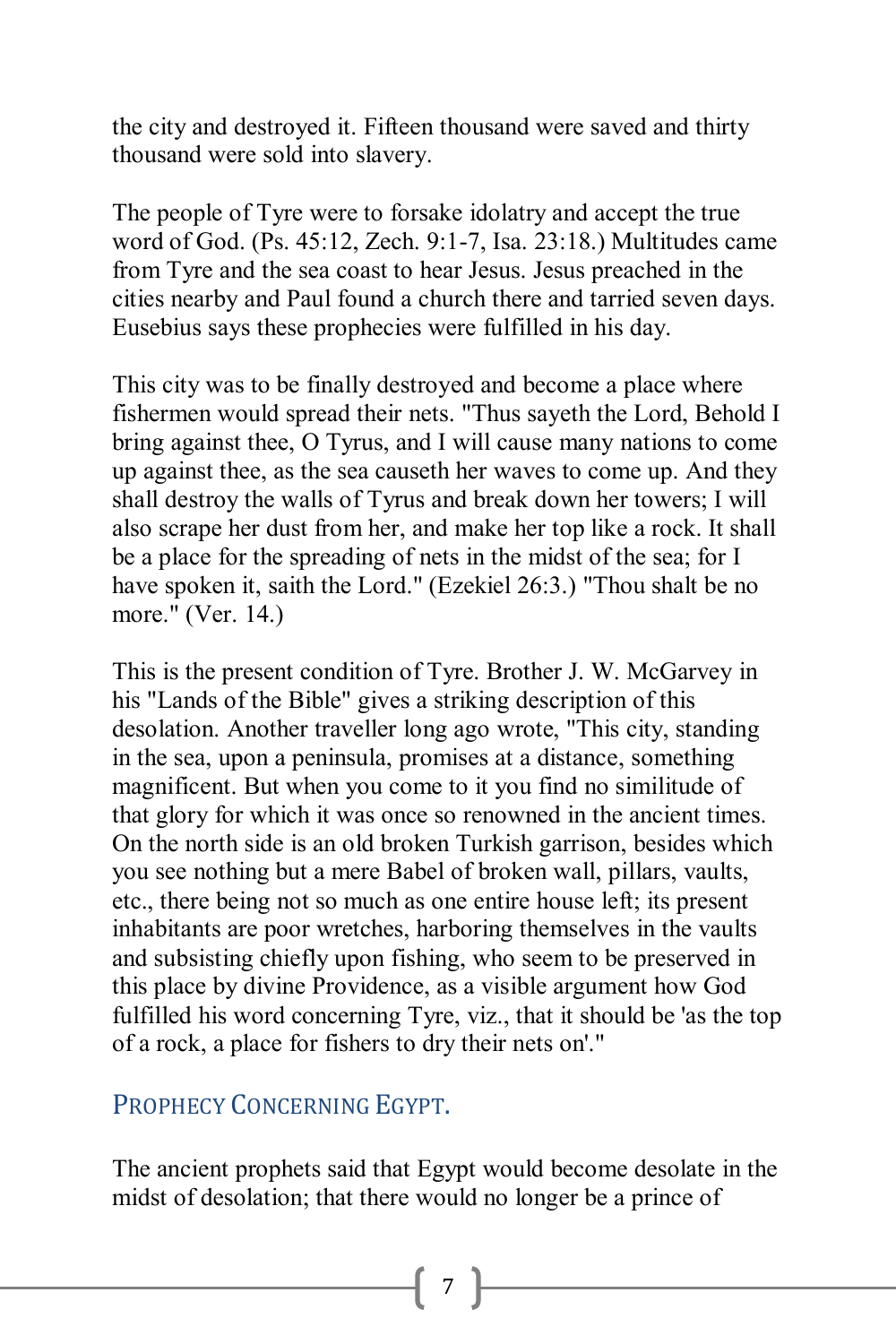Egypt but that the country would be ruled by strangers. It was to become a base kingdom but idolatry was to be destroyed and the country finally redeemed. (Isa. 19:19-25, Ezekiel 29:3-20.)

This country has literally become desolate. The valley of the Nile is strewn with the monuments of departed glory. The pyramids, temples, and deserted cities of ancient Egypt are silent witnesses to the inspiration of the prophets. Since 350 B. C. Egypt has been ruled and oppressed by the Persians, the Greeks, the Romans, the Saracens, the Mamelukes and the Turks. In later years it has been ruled by England. It became a base kingdom--its people, its rulers, its government and its barbarism. Yet idolatry was destroyed by the false prophet (Mohammedanism) as predicted. There are signs that Egypt is now waking from her long sleep and she may yet hold an important place in the history of the world.

#### THE UNIVERSAL EMPIRES OF THE EARTH.

The second chapter of Daniel predicts that there would be five and only five universal, world-wide empires. These were to be the Babylonians, the Medo-Persian, the Grecian, and Roman and the Kingdom of Christ. The fulfillment of these prophecies is verified in every outline of the history of the great empires of the world. Daniel said Babylon was represented by the head of gold on the great image which he saw showing that it was first and lasted longer than any of the other kingdoms. The Medo-Persian Empire was inferior to Babylon and was represented by the breast and arms of silver. These two arms represented Media and Persia. This empire was rich in silver. The Grecian Empire was represented by brass. The soldiers of Alexander the Great were called the brazencoated Greeks. The Roman Empire was represented first in its two divisions, then in its ten divisions, by the iron legs and the feet of iron mixed with clay. The kingdom of Christ is represented by the little stone cut out of the mountain without hands showing that it was a divine institution and not a political kingdom. The civilized world is now so large and so divided that there could scarcely be another world-wide empire, hence Daniel was correct in his outline of the empires of the world.

7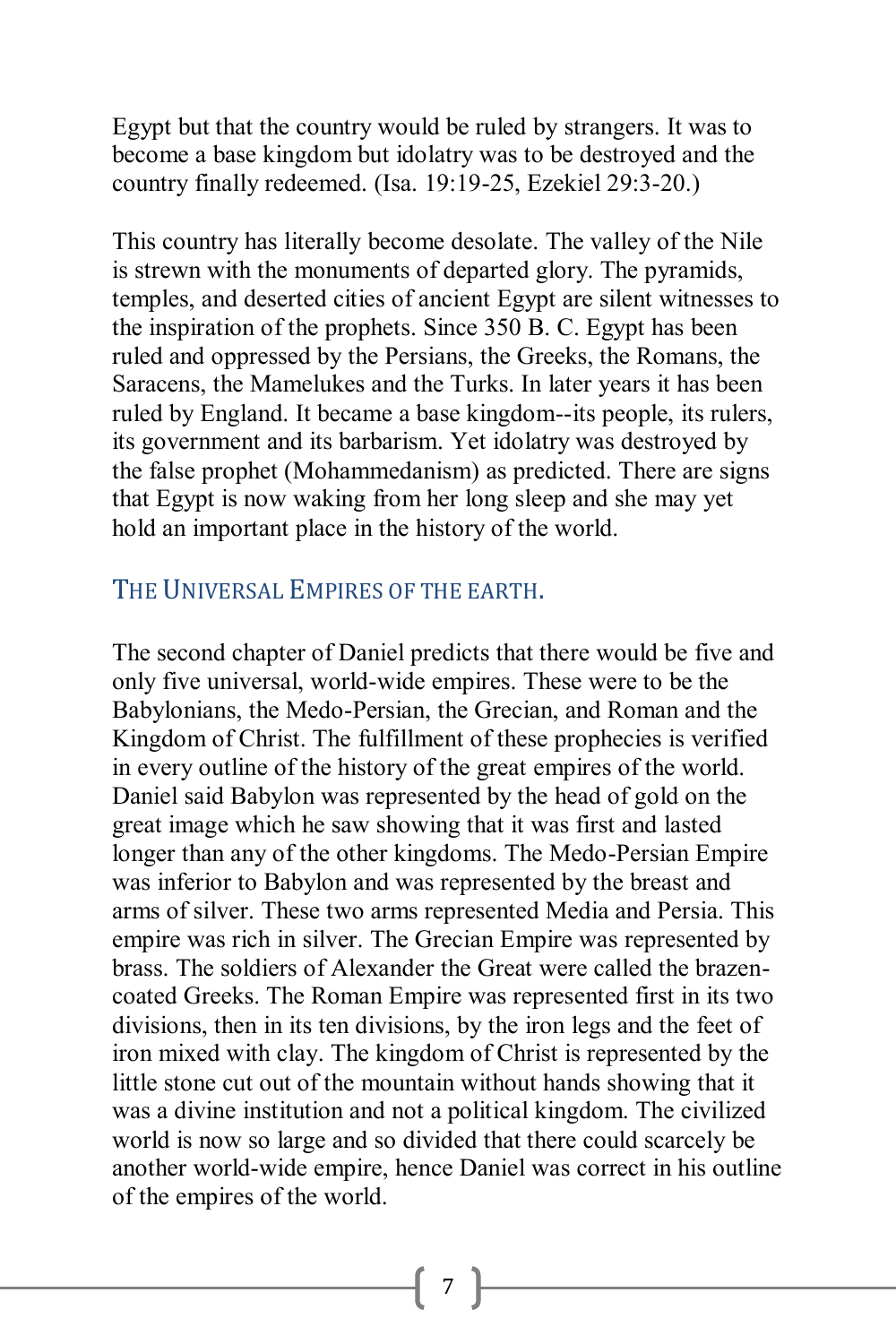## THE RISE OF MOHAMMEDANISM.

The rise of the false prophet, Mohammed, and his system of religion is clearly foretold by Daniel in chapter seven. He sees two animals on the banks of the river Ulai. The ram represents the Persian power and the he-goat, with a horn between his eyes, represents the Grecian power under Alexander the Great. The single horn is broken off and four others come in its place. This represents the death of Alexander the Great and the four-fold division of his kingdom into Greece, Thrace, Syria, and Egypt. Out of one of these horns grew the little horn representing the Mahometan power. These points of history are well known. The items of prophecy were that it should rise in a division of Alexander's empire after Greece had lost her power, that it should be peculiar in cunning and skill. It was to make war on the Holy Land and be broken without hands. All this exactly fits the rise of Mohammedanism and its continual war on Christianity.

## CONCLUSION.

These prophecies are examples from the Sacred Scriptures and scarcely "touch the hem of the garment". The history of dozens of nations and cities may be found in prophecy in the Old Testament. The prophecies given are clear and hundreds of years intervene between the prophecy and its fulfillment. In every case the agreement is perfect. The divisions of the human race, the fate of specific peoples, the rise and fall of cities and the course of universal empire are predicted with startling clearness. Chance, mathematical calculation, and ingenious interpretation cannot account for these remarkable prophecies and their fulfillment. "Holy men of God spake as they were moved by the Holy Spirit."

This outline of prophecy was used half a century ago by H. W. **EVEREST**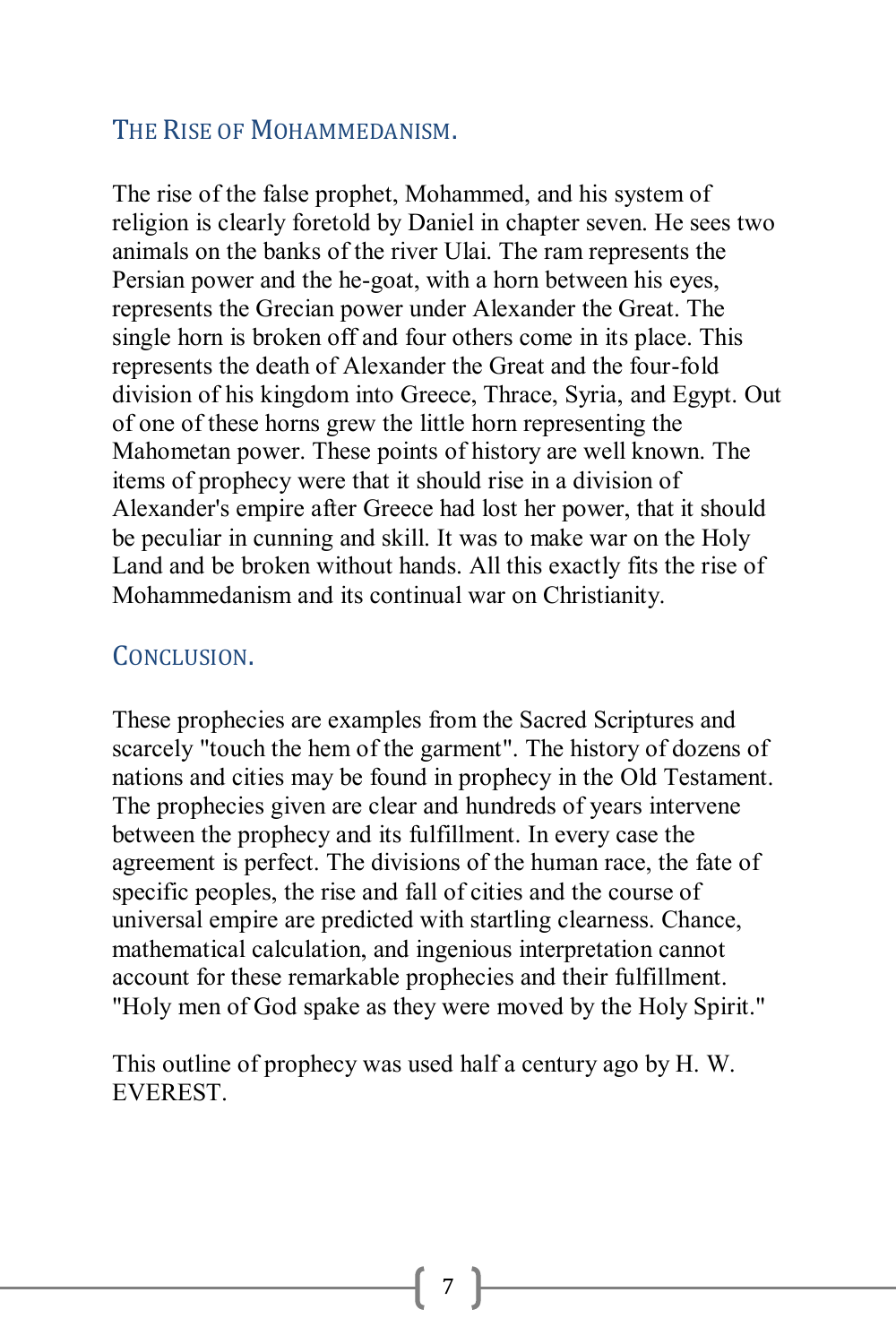# THE MESSIANIC PROPHECIES

A complete history of the life of Christ was written more than eight hundred years before he was born. This detailed account of His life could not have been written in advance unless the Creator of the universe had guided those who wrote.

# COMING OF MESSIAH FORETOLD.

The first promise of the coming of Christ was made after the first sin when God said to Satan, "I will put enmity between thee and the woman, and between thy seed and her seed; it shall bruise thy head, and thou shalt bruise his heel." The "Seed of the woman" is Christ and the serpent is the devil. Satan was to inflict a wound but not a fatal one--Christ would be crucified but would rise from the dead. He was to bruise Satan's head. The promise to Abraham (Gen. 12:3) "In thee shall all families of the earth be blessed" refers to the coming of Christ. God promised David (Jer. 23:5-6) "Behold, the days come, saith the Lord, that I will raise up unto David a righteous Branch, and a King shall reign and prosper, and shall execute justice and judgment on the earth. In his days Judah shall be saved and Israel shall dwell safely; and this is the name whereby he shall be called, The Lord our Righteousness."

Isaiah (9:6) prophesied, "For unto us a child is born, unto us a son is given; and the government shall be upon his shoulders; and his name shall be called Wonderful, Counsellor, the Mighty God, the Everlasting Father, the Prince of Peace." These titles could be applied only to Christ. Malachi closes the Old Testament with a promise of the Lord's coming.

Hundreds of Old Testament prophecies relate to the coming of Christ. These are sufficient to show that in every age the promise of His coming was kept alive in the heart of man.

TIME OF CHRIST'S COMING FORETOLD.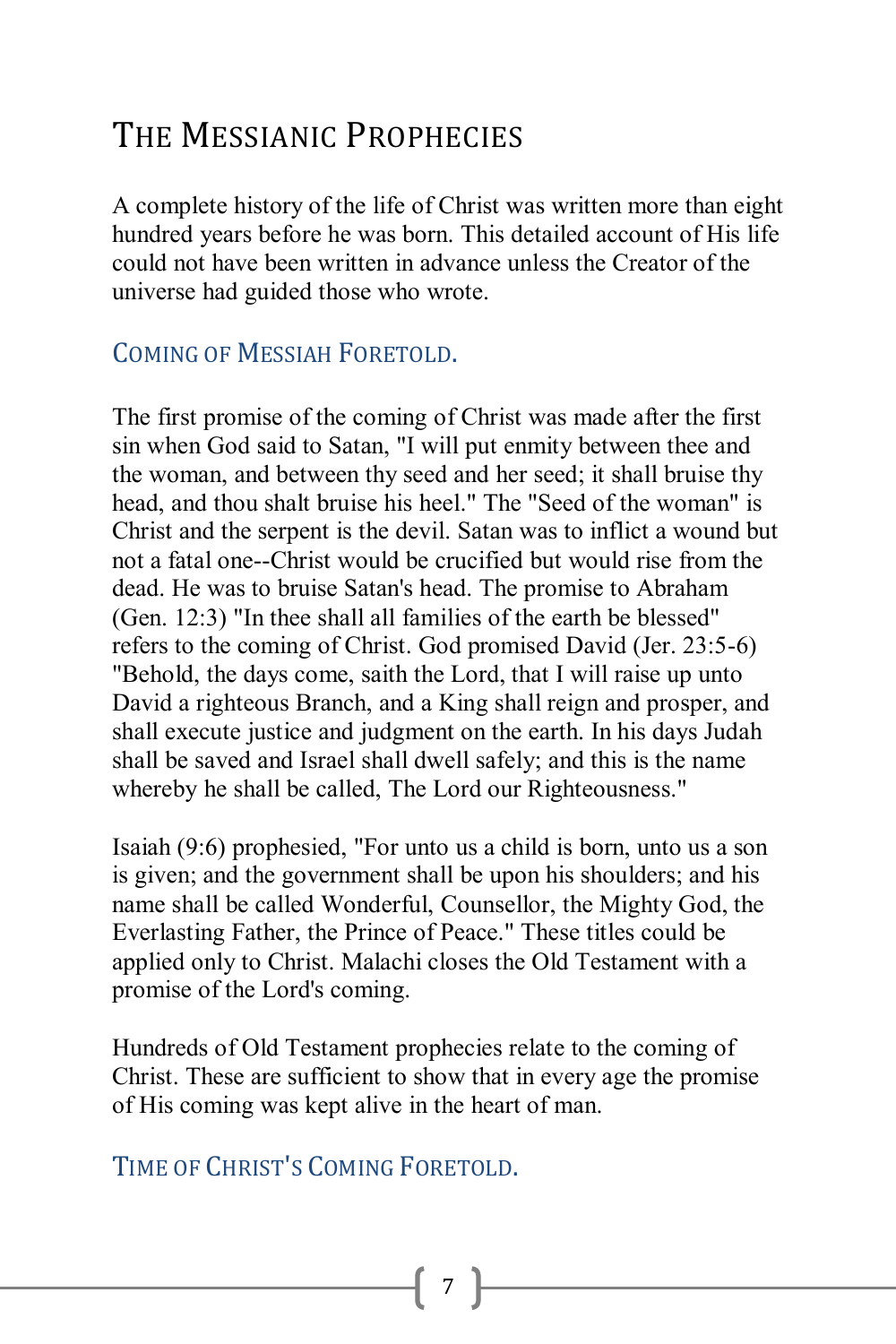Christ was to come in the "last days". (Isa. 2:2, Joel 2:28.) Peter quotes this as being fulfilled in the second chapter of Acts. He was to come during the fourth universal empire -- the Roman Empire. (Daniel 2:44.) "And it came to pass in those days there went out a decree from Caesar Augustus that all the world should be taxed." (Lk. 2:1.) "Now in the fifteenth year of the reign of Tiberius Caesar, Pontius Pilate being governor of Judea, and Herod being tetrarch of Galilee...Annas and Caiaphas being high priests..." Thus the coming of Christ and of John, His harbinger, was during the days of the Roman Empire.

Christ was to come while the temple was yet standing. "...and the Lord whom ye seek shall suddenly come to His temple." (Mal. 3:1.) "I will fill this house with glory saith the Lord." (Hag. 2:7.) Christ often went into the temple. Soon after he left the earth the temple was destroyed.

Christ was to come before Judah ceased to be a distinct and ruling tribe. "The sceptre shall not depart from Judah nor a lawgiver from between his feet, until Shiloh come; and unto him shall the gathering of the people be." (Gen. 49:10.) The "sceptre" was the standard of the tribe of Judah and a symbol of the tribe itself. It signifies a ruler and a lawgiver. This prophecy simply means that before Judah lost its tribal distinctness and rulership the Christ would come. Only one Jewish tribe remained distinct in the days of Christ and this still maintained a high priest or ruler. In the destruction of Jerusalem, A. D. 70, both tribe and priest disappeared. Today no Jew knows from what tribe he comes.

The very year of Christ's coming is foretold by Daniel in Daniel 9:25, "Know therefore and understand that from the going forth of the commandment to restore and build Jerusalem unto the Messiah the Prince, shall be seven weeks, threescore and two weeks." According to the usage of Daniel, a day represents a year. The decree for rebuilding Jerusalem was in 457 B.C. Beginning at this time the 483 years bring us down to the personal ministry of Christ.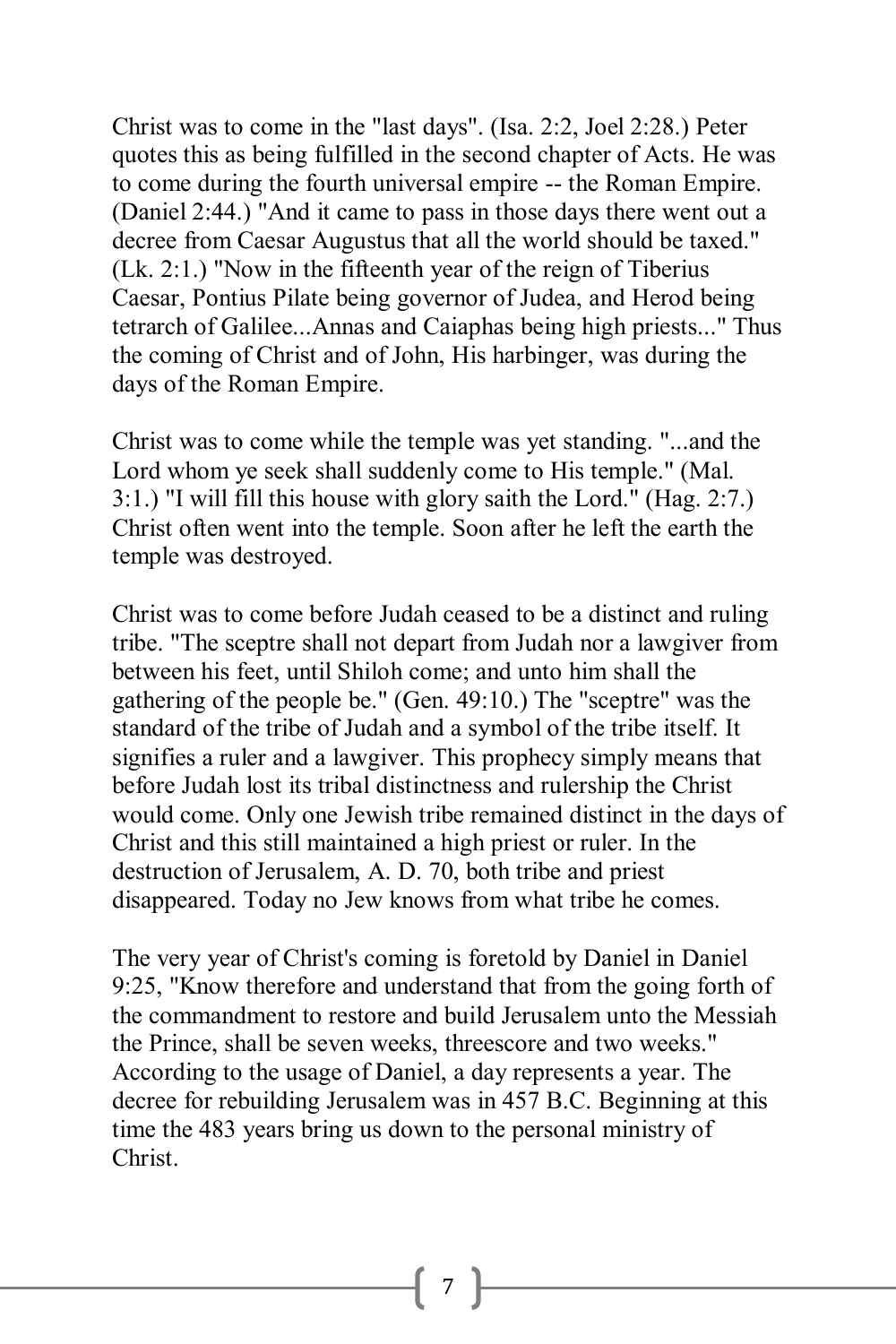Just as the astronomer predicts the eclipse of the sun and it comes to pass, so the prophets told the very time Christ would come and, lo, He appeared!

## PLACE OF CHRIST'S BIRTH FORETOLD.

It was predicted that Christ would be born in "Bethlehem Ephratah" and that his "goings forth have been from of old, from everlasting." (Micah 5:2.) This statement is clear. Christ was born in Bethlehem Ephraith--not Bethlehem in Galilee. "Now Jesus was born in Bethlehem of Judea." (Matt. 2:1.) Joseph and Mary lived in Galilee, yet when Christ was born they were in the south of Palestine in Bethlehem of Judea just as the prophet predicted

# CHRIST'S LINEAGE FORETOLD.

He was to be a descendant of Abraham. (Gen. 12:1-3, Gal. 3:16.) And of Isaac (Gen. 21:12, Heb. 11:18) and David (Jer. 23:5, Acts 13:23, Rom. 1:3.)

Christ was to be of the tribe of Judah. Gen. 49:10 says that "Shiloh" would come from this tribe and Heb. 7:14 says, "it is evident that our Lord sprang out of Judah."

Christ was to derive His human nature from the woman and his divine nature from God. (Gen. 3:15, Gal. 4:4, Lk. 1:35.)

# CHRIST'S CHARACTER FORETOLD.

The prophets said that Christ would be meek and lowly, a man of sorrows, unpopular, persecuted; that He would be a King and desired of all people. Only in Christ do we have contradictory features manifested. He was to love righteousness, gentleness and tenderness. He was to obey the Father in all things. It was predicted that He would save others but not Himself. All these things were true in every respect.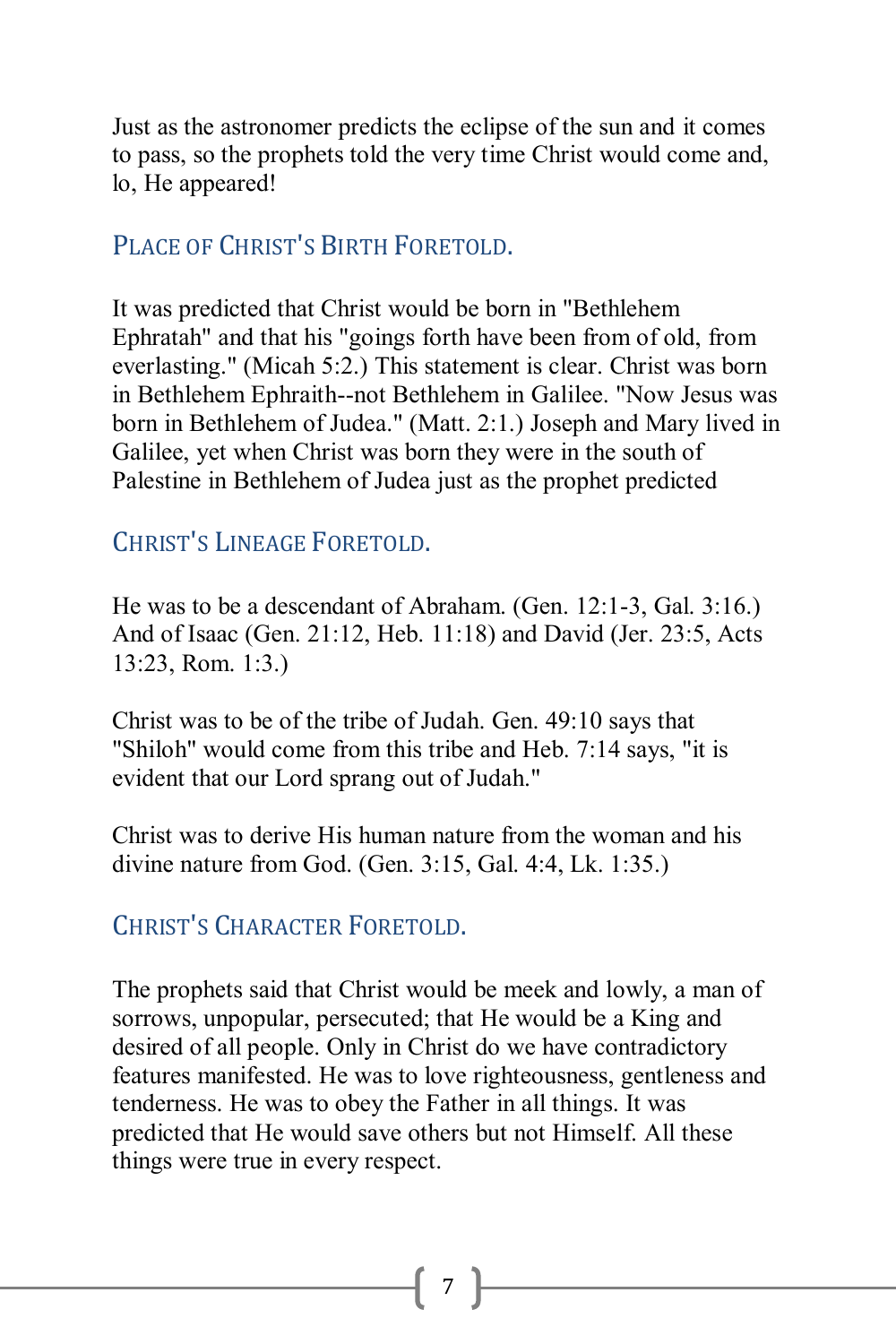$\begin{array}{c} \begin{array}{c} \begin{array}{c} \end{array} \end{array}$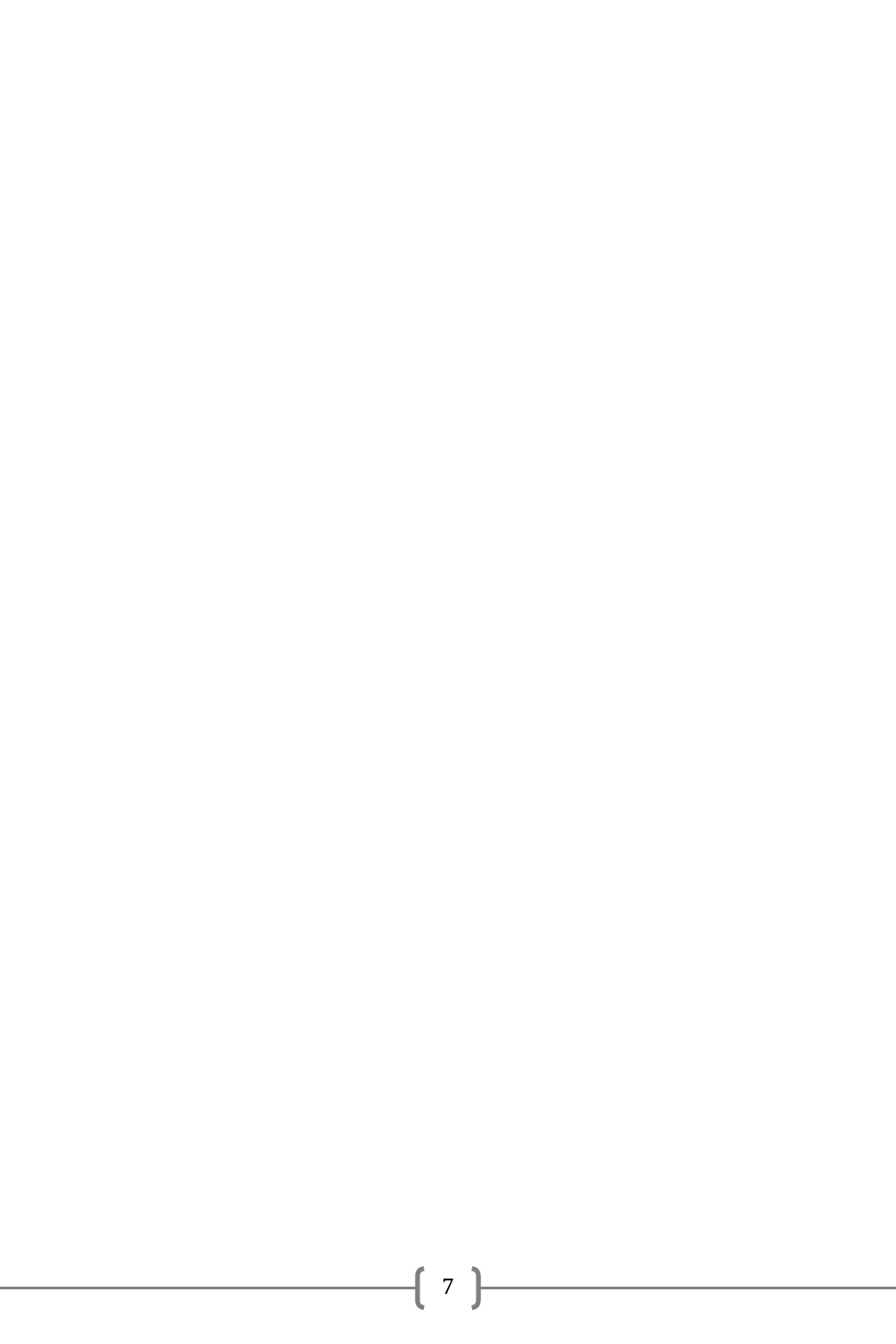## EVENTS IN CHRIST'S LIFE FORETOLD.

It was divinely prophesied that a harbinger would go before Christ to prepare the way for Him. He was to go in the power and spirit of Elijah. This, of course, refers to John the Baptist who prepared the way for Christ. (Mal. 3:1, Lk. 1:17, Isa. 40:3, Matt. 17:10-13.)

The Messiah was to confirm His message with miracles of healing the blind, deaf and lame. (Isa. 35:5-6.) This He did abundantly during the whole of His personal ministry.

He was to be rejected by His brethren and hated by the Jews. (Ps. 69:8, Jno. 1:11, Jno. 15:24.)

Christ was forsaken by His disciples (Zech. 13:7, Matt. 26:31) and sold for thirty pieces of silver. (Zech. 11:12, Matt. 26:15.)

Hundreds of other events in the life of Christ have been foretold but these are sufficient to show that the prophets wrote a complete history of His life before He was born.

## CRUCIFIXION AND BURIAL FORETOLD.

Christ was to die under a judicial sentence and not at the hands of a mob. "He was taken from prison and from judgment and who shall declare his generation for he was cut off out of the land of the living." (Isa. 53:8.) Though Christ did not receive a just trial yet He died under a judicial sentence.

He was to die by crucifixion. "He shall be cut off out of the Land of the living" seems to indicate a violent death. "For dogs have encompassed me: the assembly of the wicked have enclosed me: they pierced my hands and feet." (Ps. 22:16.) Only in crucifixion were the hands and feet pierced.

He was to be scourged before His crucifixion. (Isa. 50:6.) Soldiers were to gamble for His Clothing. (Ps. 22:18.) "Then when the soldiers had crucified Jesus, they took His garments and made four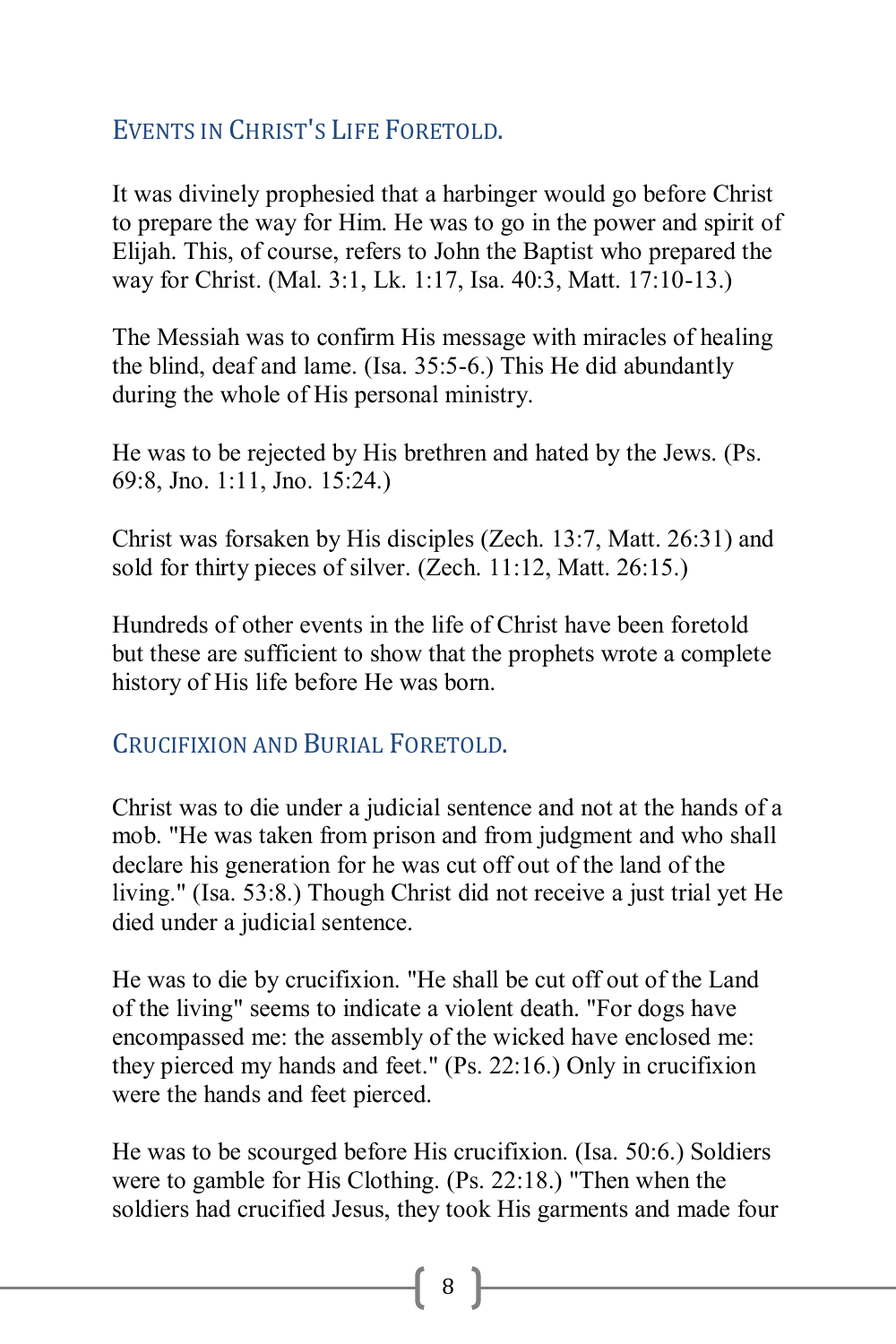parts, to every soldier a part; now the coat was without seam, woven from the top throughout. They said among themselves, let us not rend it but cast lots for it, whose it shall be." (Jno. 19:23- 24.)

Christ was to perish among His enemies and in the midst of cruel mockings. (Ps. 22:6-11.) His side was to be pierced. (Zech. 12:10, Jno. 19:34.)

Those who killed Christ expected to bury Him with the wicked criminals but the prophet had written, "And he made His grave with the wicked and with the rich in his death," hence we see Joseph of arimathea, a rich man begging the body of Jesus that he might bury it in his new made tomb. (Isa. 53:9, Matt. 27:57-60.) Nicodemus, another rich man, helped to embalm the body. He brought about a hundred pounds of myrrh and aloes and linen clothes. Surely it was intended to bury Jesus with the paupers and criminals but He was "with the rich in His death"!

#### RESURRECTION, ASCENSION, AND CORONATION PREDICTED.

Christ was to rise from the dead. The Old Testament scripture foretold this and the disciples of Christ heard Him predict it when He was with them. No other religious teacher ever risked His claims on His own resurrection from the dead. (Isa. 53:10, 11, Matt. 20:18-19, Acts 2:29-32.)

The ascension of Christ was foretold. He was to conquer death and ascend on high. (Ps. 68:18.) This He did. Picture the solemn occasion as Jesus stands on the hilltop of Judea and bids goodbye to His disciples. He leaves upon them the burden of spreading His kingdom and goes with the clouds toward that home from whence He came. As He draws near heaven there is great rejoicing. A Son who has been gone from home for thirty-three years is returning. He has been to earth, suffered, died and finished the work His Father gave Him to do. Now He returns and angels meet Him singing, "Lift up ye gates and be ye lift up ye everlasting doors and the King of glory shall come in." Christ is ushered into the

8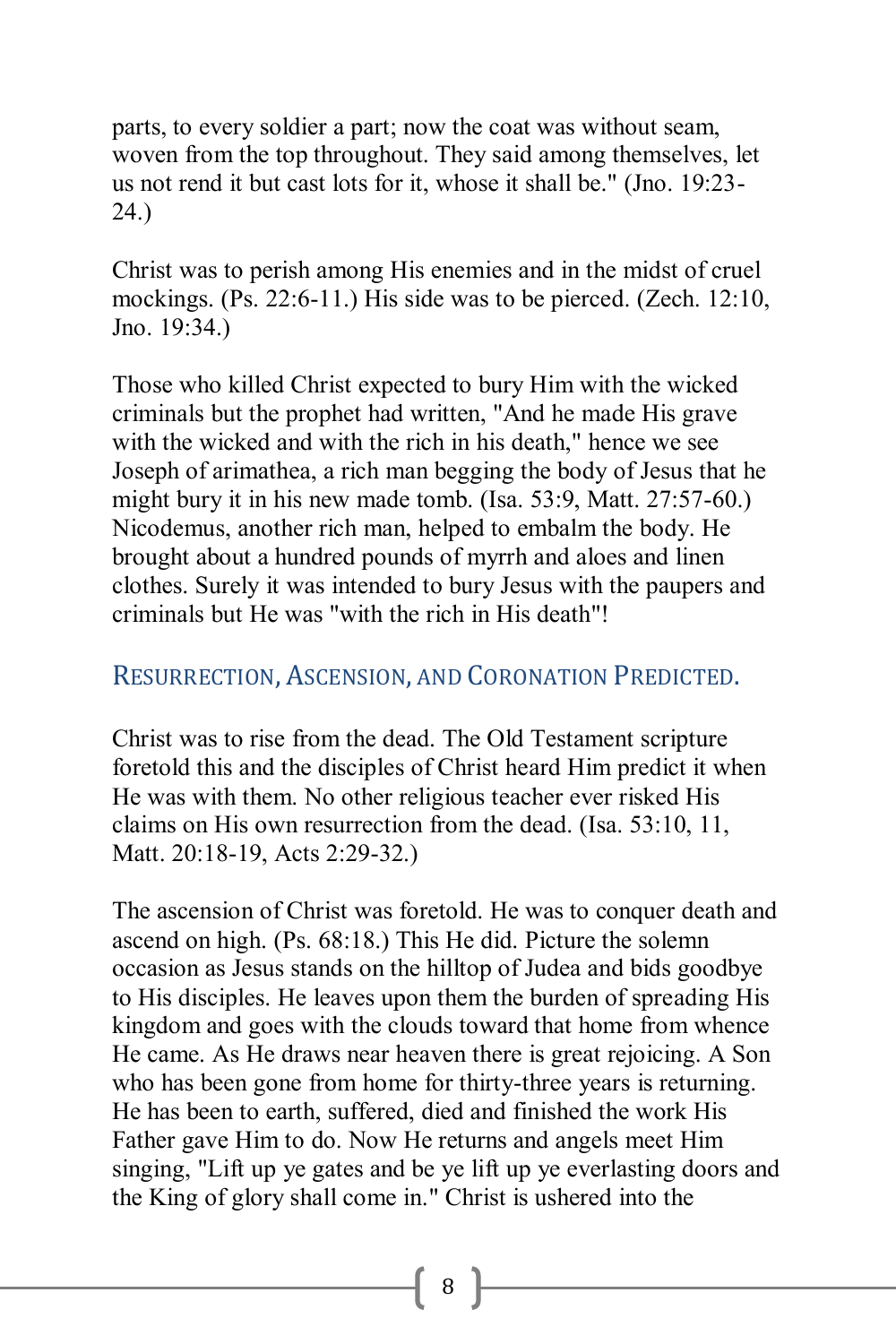presence of God. He is crowned Lord of Lords and King of Kings. He is seated on David's throne and there is given Him "dominion and glory and a kingdom, that all peoples, nations and languages should serve Him: His dominion is an everlasting dominion which shall not pass away, and His kingdom that which shall not be destroyed." (Acts 1:9, Eph. 4:8, Dan. 7:13-14, Ps. 24:7-10.)

## CONCLUSION.

All these prophecies were written more than five hundred years before the death of Christ. They constitute a storehouse of information to strengthen our faith and to convict the gainsayer. They cannot be the result of fortunate guessing or blind chance. The hundreds of prophecies in the Old Testament concerning the Christ and their minute fulfillment as recorded in the New Testament simply prove to the candid and thoughtful person that the Bible is the inspired Word of God.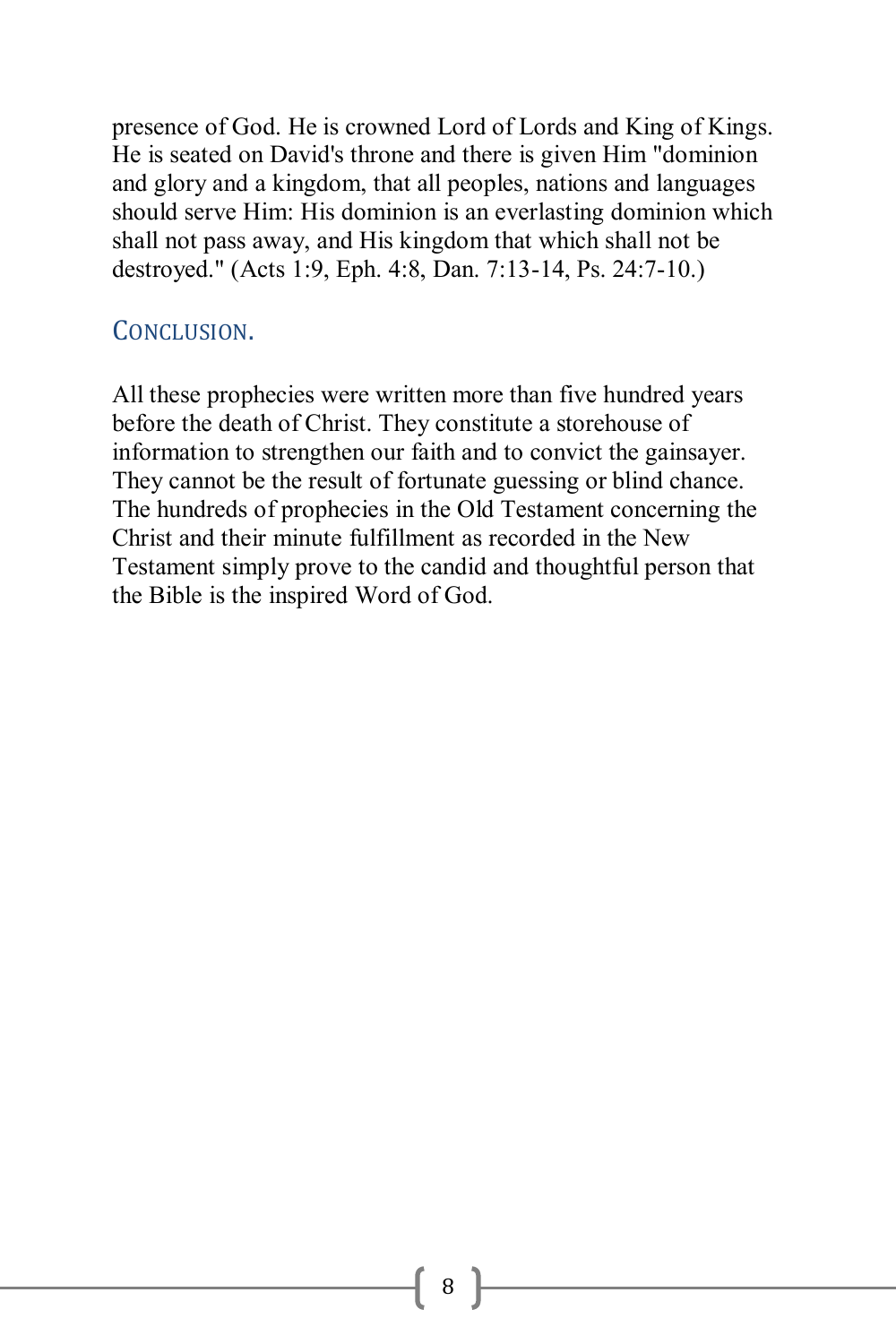# PROOF FROM SECULAR WRITERS

# CHRISTIAN WRITERS

AN UNBROKEN Chain of secular writers who have quoted from the New Testament and attributed its books to their reputed authors reaches from the present back to the apostolic age. The integrity and genuineness of the New Testament does not depend upon these secular writers but if the entire New Testament were destroyed we would be abundantly able to reproduce every verse from the writings of these early writers commonly called "church fathers".

# THE FIRST CENTURY

#### **Ignatius**

Ignatius, Bishop of Antioch, was born about A.D. 37 and was martyred at Rome in 108: He served as Bishop of Antioch until 95. Of his works we have seven short epistles which are conceded to be genuine. These contain nine-teen quotations from the New Testament. When Ignatius was being taken to Rome to be put to death he was permitted to preach to Christians along the way. Just before his death he wrote to the church at Ephesus thanking them for their kindness to him. He mentions that Onesimus comforted him in prison as he had previously comforted Paul and others and quotes from Paul's letter to the Ephesians. His letters to Polycarp, to the church at Smyrna and to the church at Philadelphia also contain quotations from the New Testament.

#### **Barnabas.**

Barnabas, the travelling companion of the apostle Paul, wrote a famed work usually called "The Epistle of Barnabas". This work was completed about A.D. 98. The genuineness of this epistle was questioned until 1859 when Dr. Tischendorf found a complete copy of the Greek text in the Convent of St. Catherine. Since that time the critics have been silent. In this epistle Barnabas quotes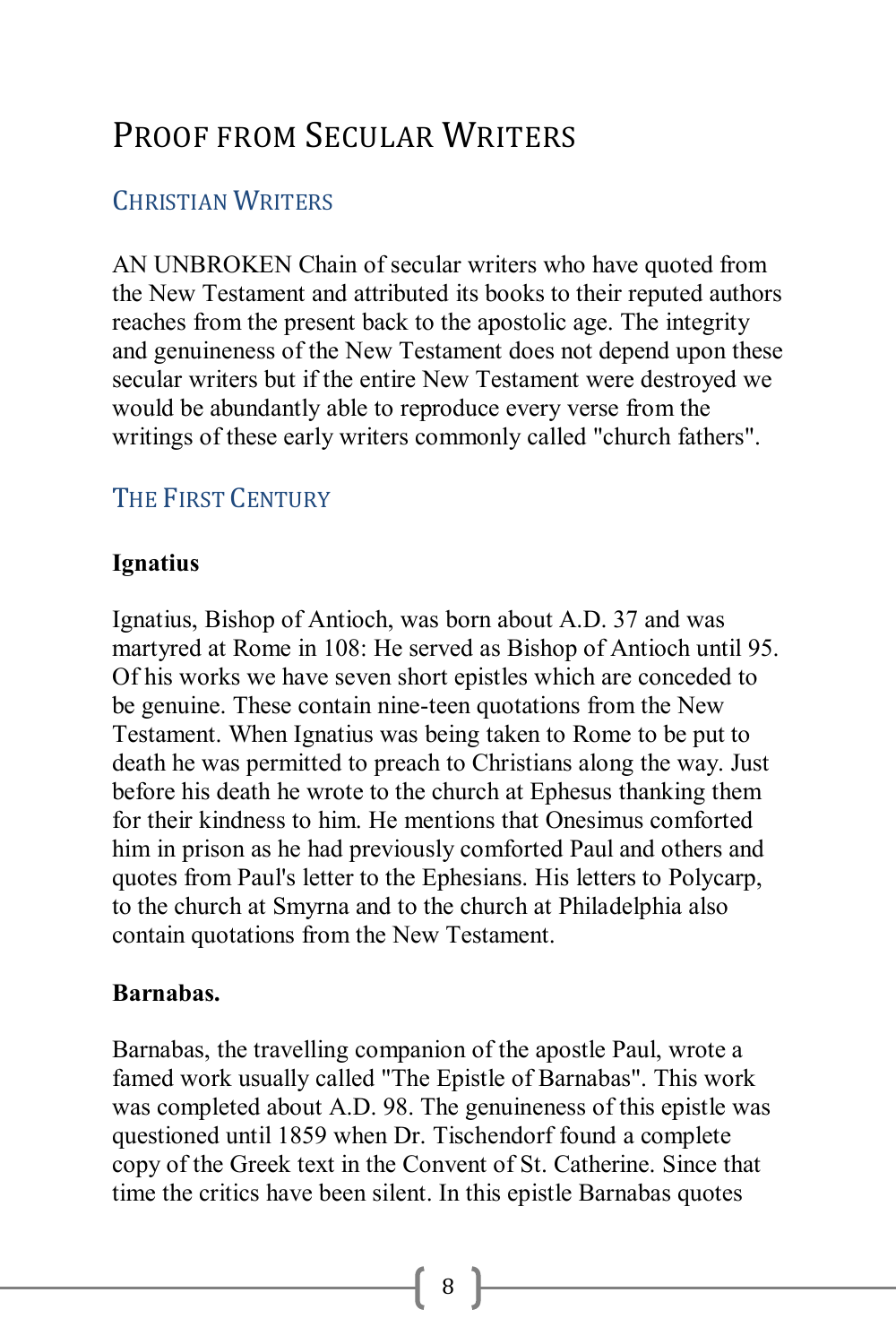Jno. 3:14, Jno. 6:58, Jno. 8:58 and notably Matt. 22:14 which is introduced with the phrase "It is written". He refers to Matt. 9:13, Matt 20:16, Acts 4:32 and at least ten or twelve other passages from the New Testament. He writes a passage which is strikingly similar to Romans 6:1-4. He refers to the Judaising tendency of the time, the worship of the Lord's Day, the commandment of baptism, and many other facts of the New Testament.

#### **Polycarp.**

Polycarp was born prior to A.D. 70 and was martyred in A.D. 155. When called upon to recant his faith in the Lord Jesus or be put to death this venerable Christian said, "Eighty-six years have I served Him, and He never did me any injury; how then can I blaspheme my King and Savior?" Polycarp was a student and convert of the Apostle John. He wrote a long letter to the church at Philippi which is genuine beyond all question. He refers by name to Paul's letter to the same church and quotes forty times from eleven other New Testament books.

#### **Clement of Rome.**

Clement of Rome died about A.D. 120. He wrote several epistles of which the one to the Christians at Corinth, written about A.D. 80, shows him to have been familiar with the writings of Peter and Paul and John's gospel. He alludes to many things found in the Hebrew epistle. He quotes thirty-one times from seventeen books of the New Testament.

## **Hermas.**

The "Shepherd of Hermas" is a very ancient document written about the close of the first century. It is sad to contain twenty-three quotations from fourteen books of the New Testament.

# SECOND CENTURY

## **Irenaeus.**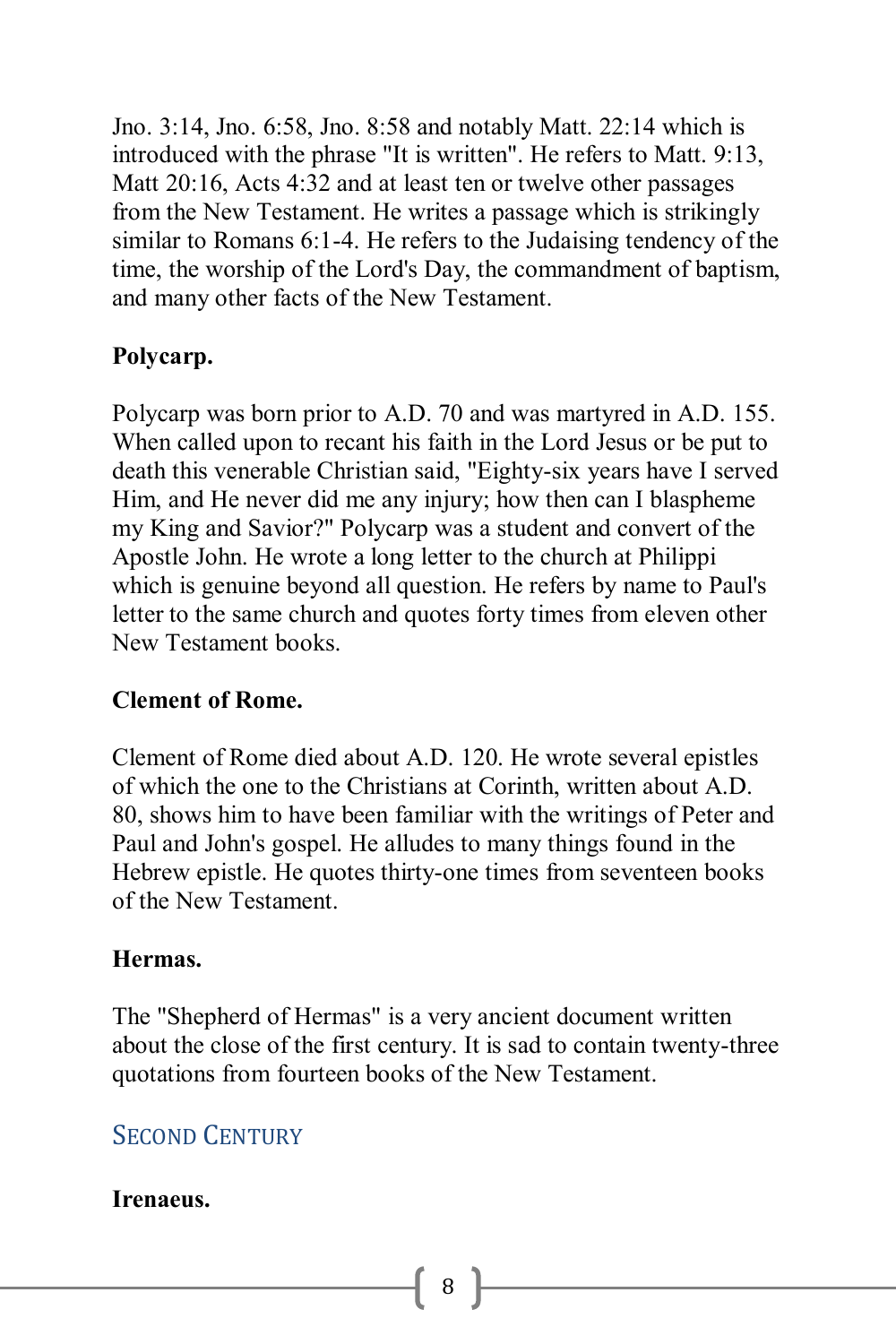Irenaeus was born at Smyrna and lived between 120 and 202. He was a pupil of Polycarp and became Bishop of Lyons in 178. He was martyred for his defense of the gospel and his five books "Against Heresies" remain to this day. He quotes from every book of the New Testament save one and these quotations in all number 767.

## **Justin Martyr.**

Justin, the martyr, was born at Neapolis about the close of the first century and was put to death at Rome under Marcus Aurelius in 167. He was an outstanding student of Philosophy and Greek and was so well known that the manner of his death has become a part of his name. He was a copious writer and many of his works are preserved. The outstanding are two Apologies and a Dialogue with Trypho, a Jew. He quotes about 125 times from Matthew, Mark, Luke, John and other New Testament books. In giving an account of the last supper he says, "The Apostles, in the Memoirs composed by them, which are called Gospels, have thus informed us." "On the day which is called Sunday we all, whether dwelling in cities or in the country, assemble together; when the Memoirs of the Apostles or the writings of the Prophets are read, as long as time permits." Justin gave the following as an outline of Christian worship: Scripture lesson from the New Testament, Sermon, Prayer with the congregation standing, the offering, Holy Communion celebrated every Sunday. "He being dead yet speaketh".

## **Tertullian.**

Tertullian lived in Carthage between 160 and 220. He was a pagan and a Roman lawyer. Later he became a Christian and a defender of the faith. He recognizes the four gospels as written by Matthew, Mark, Luke and John. His greatest work is "Against Marcion". He gives 1,802 long quotations from twenty-four books of the New Testament. For himself and for Christians of all ages he gives strong evidence of the existence, genuineness and credibility of these books.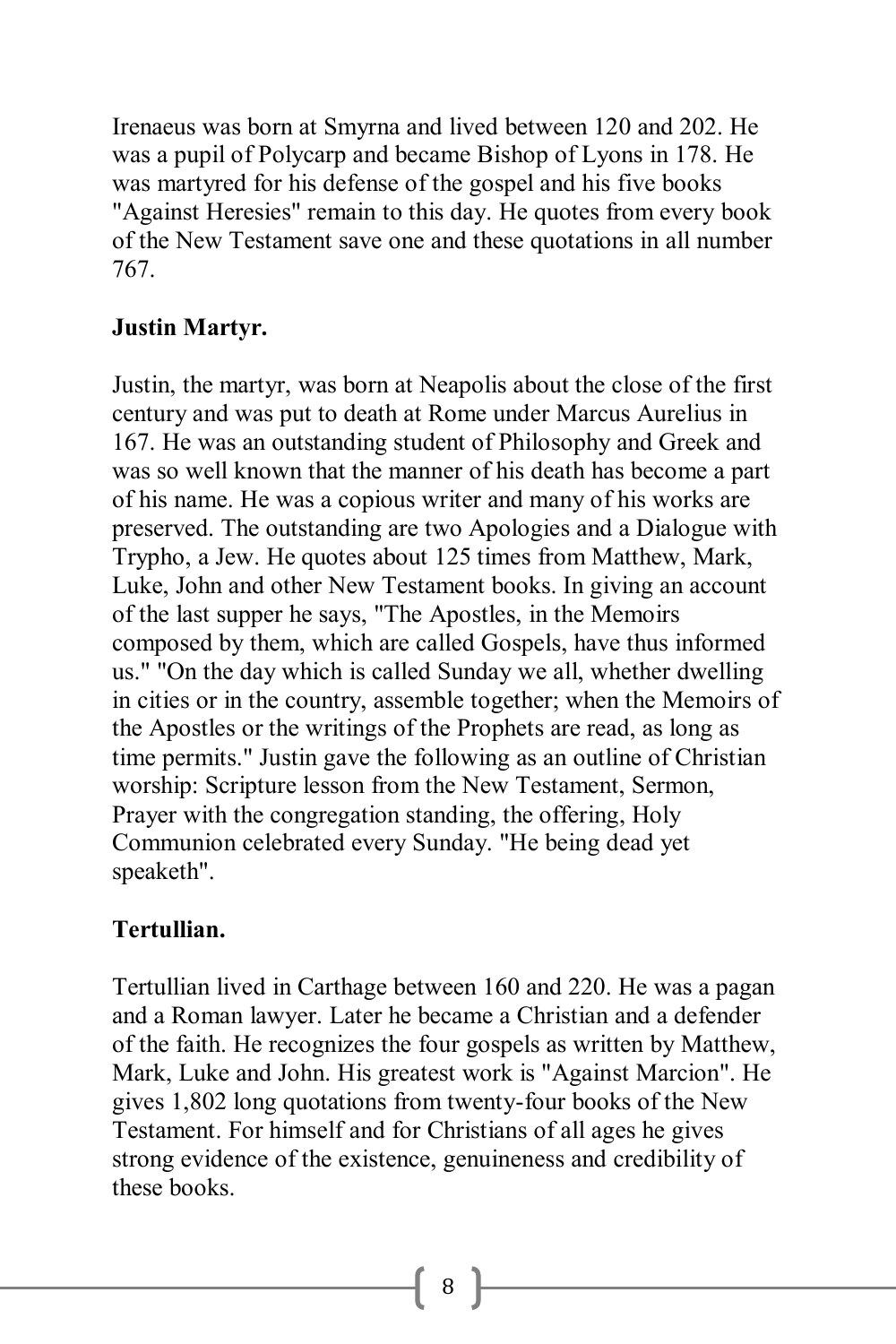$\left(8\right)$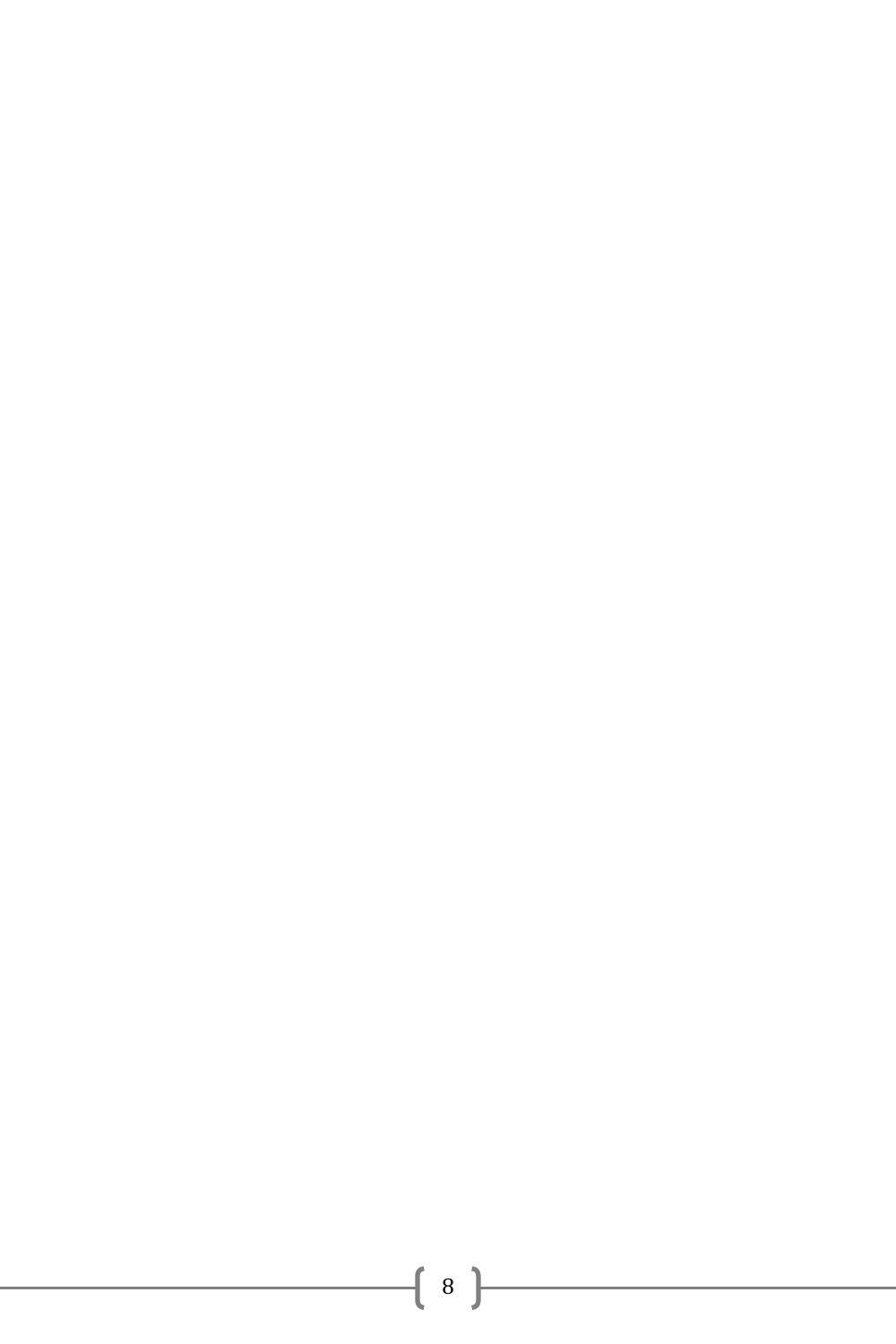## **Clement of Alexandria.**

Clement of Alexandria was born about 160 and died in 220. He was a man of great ability and much learning. He calls the scriptures divinely inspired and says that the existence of one God is proved by the Law, the Prophets and the "blessed Gospels". In his works he quotes so much from the Bible that he refers to every book in the Old Testament except Ruth and the Song of Solomon and all books in the New Testament save James, Philemon and Second Peter. He refers to Matthew, Mark, Luke and John and names them in that order. In all nearly four hundred quotations from the New Testament are found in the writings of Clement of Alexandria.

#### **Papias.**

Papias was a contemporary of the disciples of the Apostles and was Bishop of Hierapolis in Phrygia. He wrote a book on Christ's teaching in which he tells how Mark wrote his gospel from information given him by Peter and how Matthew at first wrote in Hebrew and the people translated it as best they could.

## **Basilides.**

Basilides lived about 130 and wrote a 24-volume commentary on the gospels. He quotes also Rom. 8:22 and 2 Cor. 12:4 and alludes to Romans, Ephesians, Colossians, I Timothy and I Peter.

# THIRD CENTURY

## **Origen of Egypt.**

Origen of Alexandria, Egypt, was a son of Christian parents and trained in the faith from childhood. He was born in 186 and died in 253. His father was martyred when Origen was sixteen years old and from that day forward Origen wrote a steady stream of books on the Christian religion. Ambrosius, a wealthy man, was converted through his teaching and put his entire fortune at the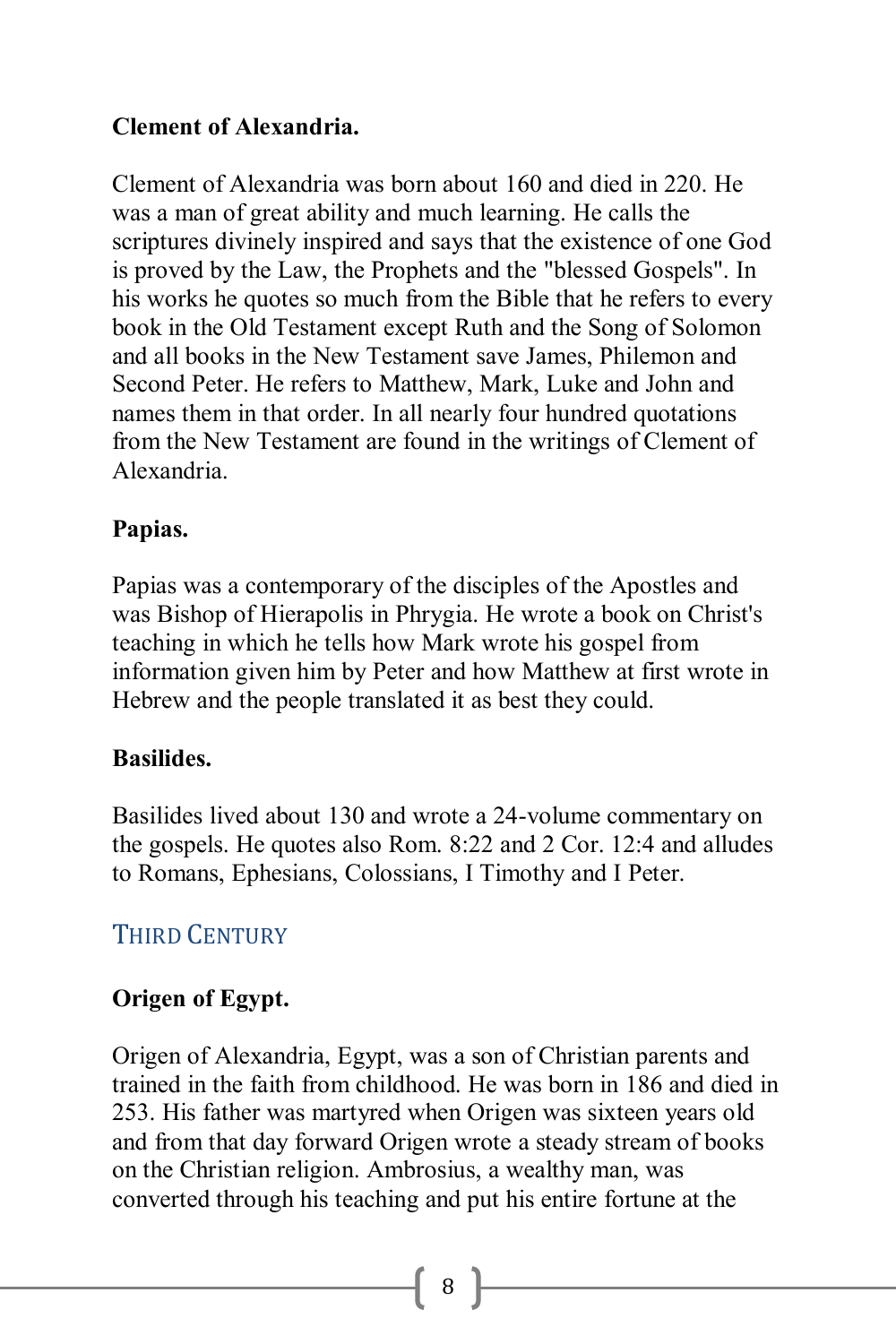disposal of Origen. With about thirty clerks and shorthand writers, Origen wrote commentaries on every book of the New Testament and most books of the Old Testament. He arranged in six parallel columns the whole Bible consisting of the six outstanding texts and versions of his day. His books contain thousands of quotations from all parts of the Bible. When death stilled his pen in A.D. 253 he had completed, perhaps, the greatest amount of work ever done by one man in defense of the Christian religion against paganism.

## **Cyprian and others.**

Cyprian was Bishop of Carthage and wrote from 230 to 256. He wrote a commentary on 2 Timothy and makes more than fifty quotations from various books of the New Testament. Hippolytus wrote many books near the beginning of the third century. He urged Christians to build on the entire New Testament and not on isolated texts. Athanasius, Basil the Great, Ammonius and others wrote many volumes in defense of the New Testament in the third century.

## FOURTH CENTURY

Augustine and Eusebius together with a score of other writers wrote so much during the fourth century that the entire Bible might, if lost, be restored from their writings.

Eusebius was born in Palestine about 260. He was Bishop of Caesarea and wrote an Ecclesiastical History in ten volumes. When he wrote there were only four gospels: Matthew, Mark, Luke and John. He says these gospels together with the other books of the New Testament were accepted by the churches everywhere as being genuine and authentic.

It is useless to cite authors who refer to the Bible since the fourth century. Since that time the whole Bible has taken such a part in both civil and religious affairs that its existence and wide distribution would not be questioned by any sane man.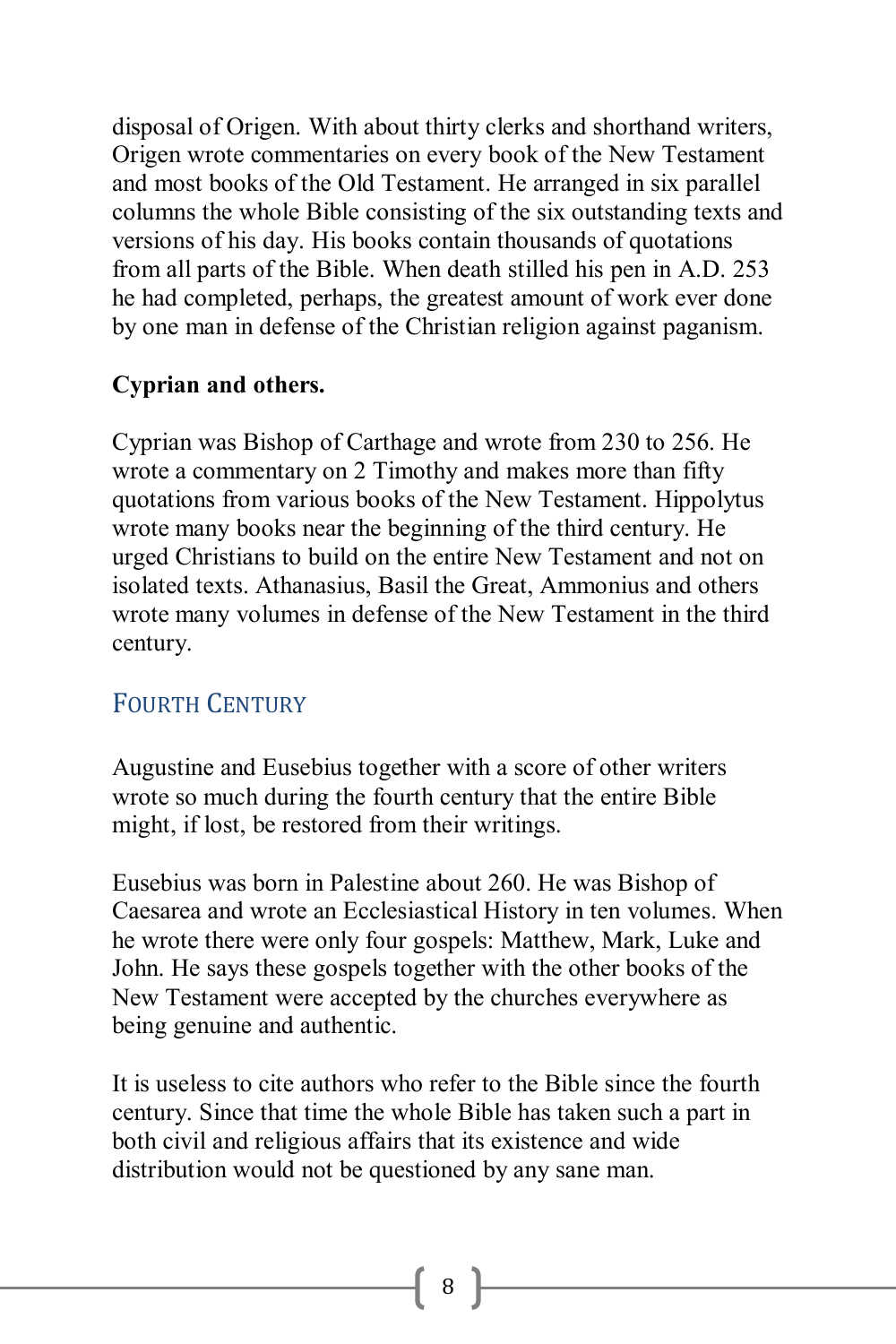# CONCLUSION.

We conclude that the New Testament if lost could be restored from the writings of the "church fathers" in any century back to the first one; that the New Testament as we now have it has existed and been accepted as genuine and authentic in every century since the apostles lived. Many of us have heard some of our college professors parade before their classes and say, "The New Testament was not written until the third or fourth century". This study leads us to conclude that they were either woefully ignorant or willfully dishonest.

## NON-CHRISTIAN WRITERS

By a plain and independent path--that of non-Christians we are able to trace our Bible back to the days of the Apostles and thus establish its genuineness. Indeed, if all the Bible were destroyed and all the writings of the believers should perish we would be able to restore the Bible from the quotations found in the writings of its enemies.

#### **Josephus.**

Josephus, the celebrated historian, was born at Jerusalem four years after the ascension of Jesus. He was present at the destruction of Jerusalem in A.D. 70 and wrote his history of that destruction shortly afterward. He finished his history of the Jews near the close of the first century Josephus refers to the Pharisees, Sadducees and Herodians and makes several references to John the Baptist. His account of the death of Herod is similar to that given in Luke 12 and his reference to Felix, Drusilla and Bernice confirm the account. From his "Jewish Antiquities." 28, chapter 3, section 3, we quote, "Now there was, about this time, Jesus, a wise man, if it be lawful to call him man; for he performed many wonderful works. He was a teacher of such men as received the truth with pleasure. He drew over to him many of the Jews and also of the Gentiles. This was the Christ. And when Pilate, at the instigation of the principal men among us, had condemned him to the cross,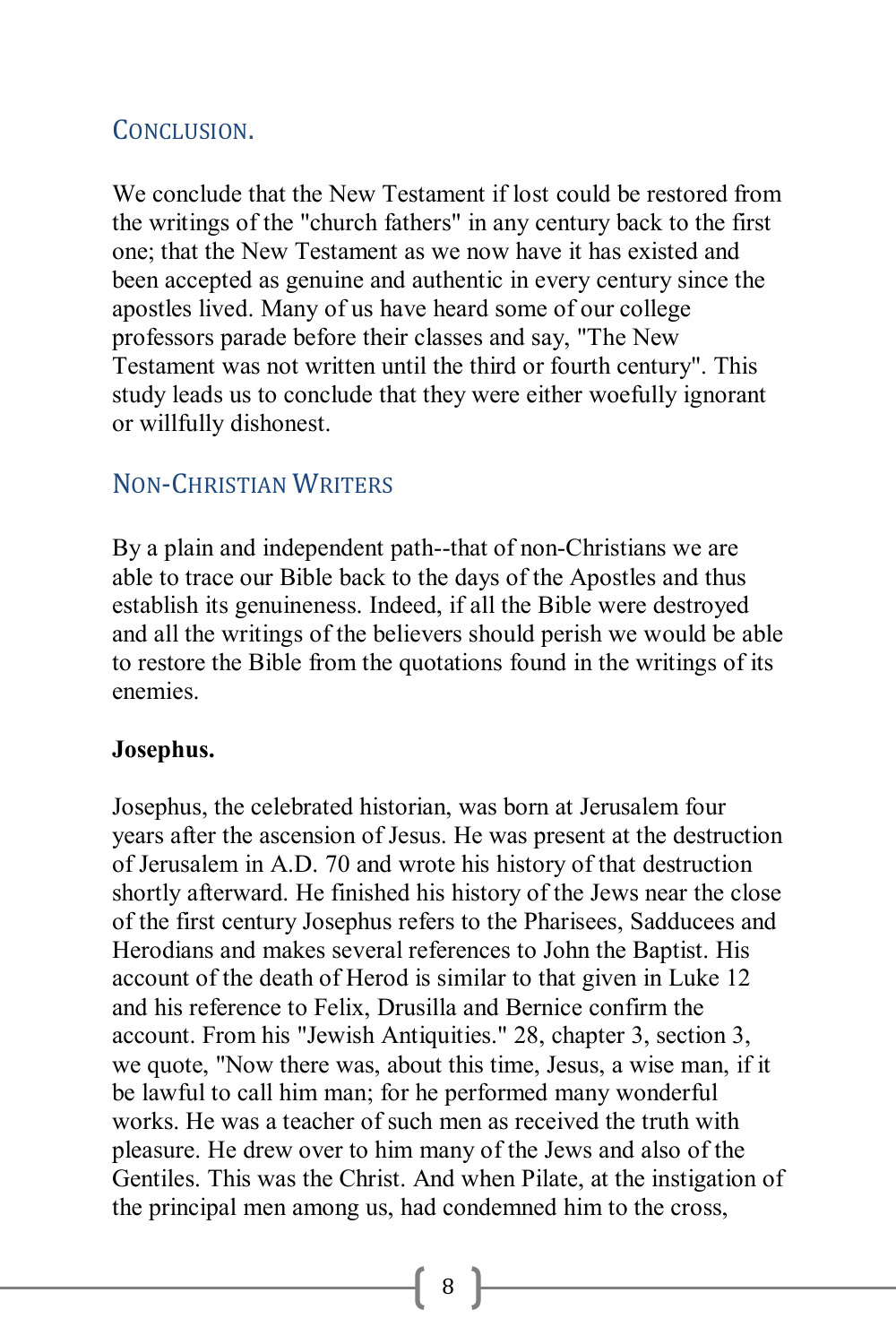those who had loved him from the first did not cease to adhere to him. For he appeared to them alive the third day, the divine prophets having foretold these and ten thousand other wonderful things concerning him. And the tribe of Christians so named for him subsists to this time." Modern critics have constantly argued that this passage is an interpolation, but it is found in all the Josephus manuscripts and is written in the style of the Jewish historian.

## **Tacitus.**

Tacitus, the masterly Roman historian, was born in A. D. 59, twenty-five years after the crucifixion, he wrote that Nero charged Christians with his own crime of burning Rome. He also says that Christ was put to death by Pilate as a malefactor, that Christianity arose in Judea, took its name from Christ and spread from there to Rome. He says that there was a great multitude of Christians in Rome and that they were made to endure horrible sufferings; that they were torn to pieces by animals, crucified and burned to death. This account is confirmed by many other writers and even Gibbon admits that it is the truth.

#### **Suetonius.**

This historian was born about A.D. 70 and in his work on the life of Claudius, who reigned from A.D. 41 to 54, he says that Claudius "banished the Jews from Rome who were making disturbances, Christus (a heathen name Christ) being their leader." This fact is referred to in Acts 18:2, the emperor not making the proper distinction between Jews and Christians.

#### **Pliny.**

Pliny was governor of Pontus and Bithynia and a contemporary of Tacitus. From his letter to the emperor we learn that Christ was a real person, that He was worshipped as divine, that His followers were accustomed to meet on a stated day for worship, that there were many Christians and they were terribly persecuted by the Roman authorities.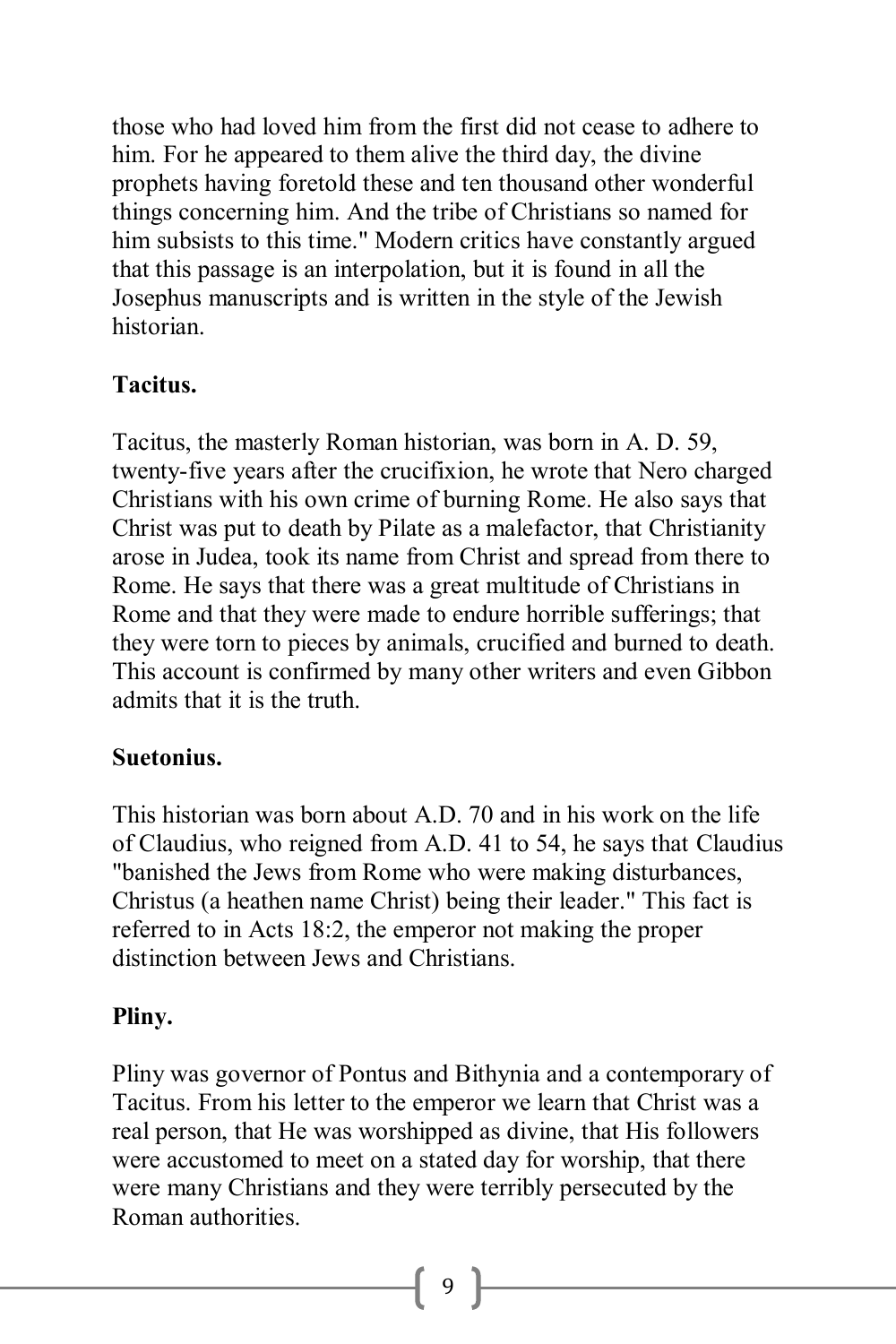## **Hegesippus.**

Hegesippus in writing of Domitian who reigned between 81 and 96 says, "There were at that time yet remaining of the kindred of Christ the grandsons of Jude, who was called his brother according to the flesh. These some accused as being of the race of David, and Evocatus brought them before Domitianus Caesar; for he, too, was afraid of the coming of Christ, as well as Herod." Gibbon accepts this and puts it into his history.

#### **Lucian.**

Lucian, the Grecian "Mark Twain" who was born in A.D. 124, pictured the unwavering faith and calmness of Christians when being tried for their faith.

#### **Edicts of Roman Emperors.**

The edicts of the Roman emperors from Nero to Constantine commanding the persecution of Christians are governmental recognition of Christianity as existing and causing commotion. They bear testimony to its rapid spread, the purity of its morals and the heroic endurance of its followers.

## **Porphyry.**

Porphyry wrote about A.D. 270. He was a severe critic of Christianity and made many plain references to Matthew, Mark, Acts and Galatians. He did not question the genuineness of any New Testament book though he did attack the genuineness of Daniel in the Old Testament.

#### **Celsus.**

Celsus wrote about 75 years after the death of John the apostle. He gives more than eighty quotations from the New Testament.

## **Hierocles.**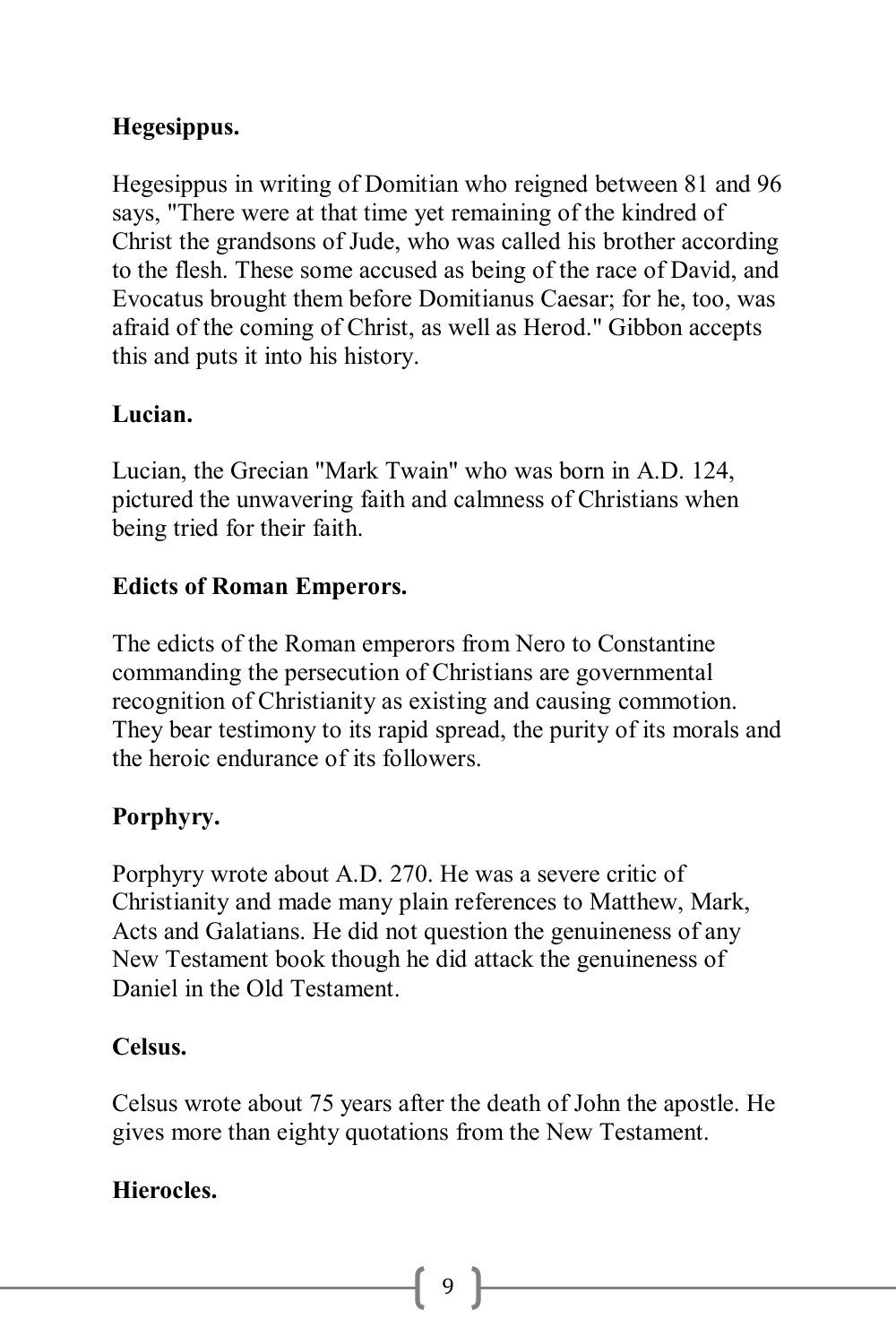Hierocles was President of Bithynia, a cruel persecutor and a sarcastic writer. He wrote in A.D. 303 in criticism of the "internal flaws" of the New Testament and mentioned six of the eight authors of the Book.

#### **Julian.**

In 361 the Emperor Julian composed his work against Christianity. He united learning, power and zeal in attacking the New Testament. He bore witness to the genuineness of the gospels and Acts of Apostles. He concedes their early date and accepts them as being written by their reputed authors. He quotes from Romans, Corinthians and Galatians.

# CONCLUSION.

These bitter enemies are made to bear unwilling but decisive testimony to the existence of the Bible in all ages since the first century and to the authorship of the very books they criticized. Someone has well said, "The more the truth is rubbed, the brighter it will shine."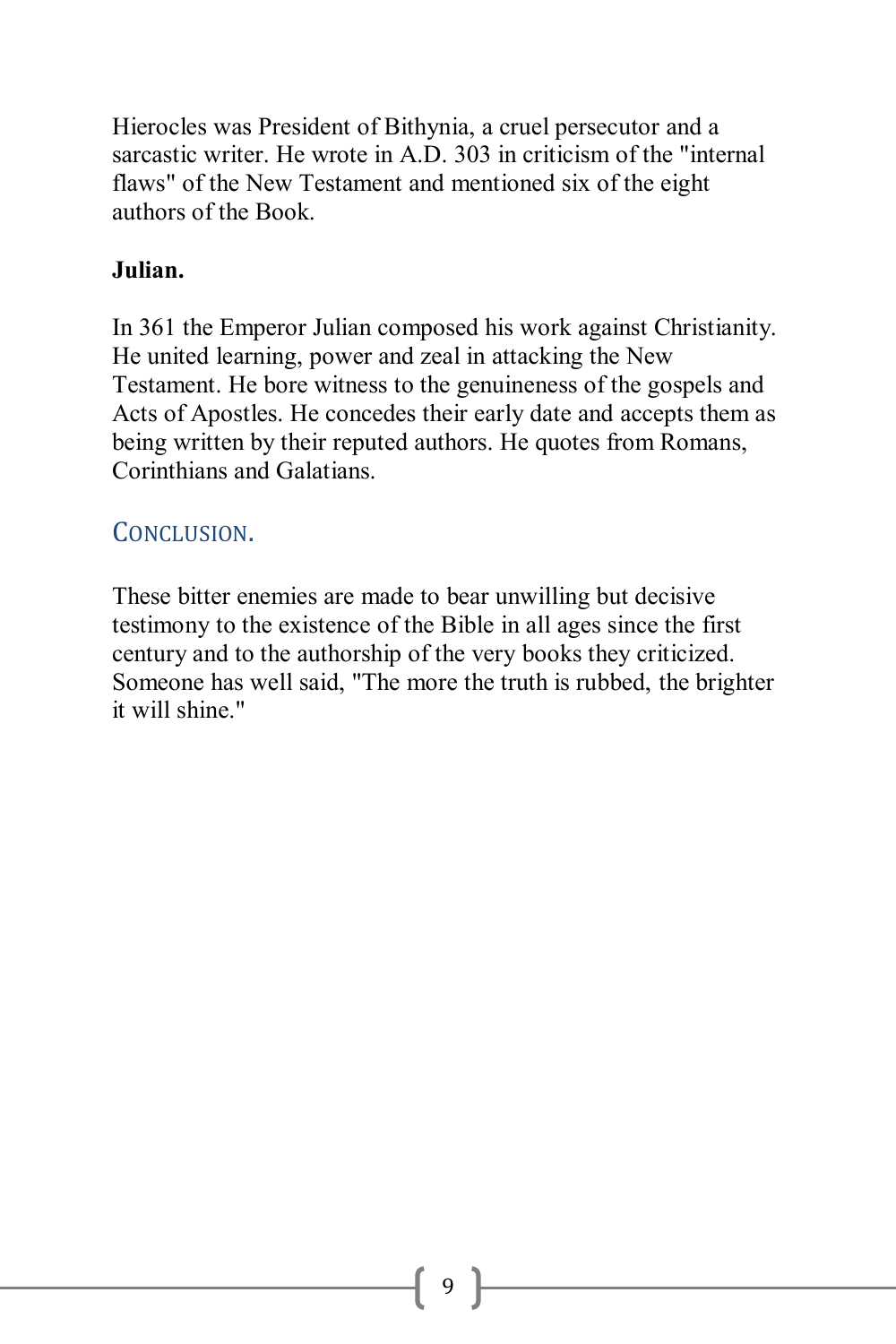# THE OTHER SACRED BOOKS

Are there not other sacred books in the world? How do we know that our Bible is the truth and these books are false? Could it not be that we are wrong and they are right? Are not all sacred books on the same level anyway?" These and similar questions are asked sometimes by honest inquirers and many times by those who desire with this quibble to evade the force of what is known to be the truth. There are no sacred books which may be compared with the Bible. There are many, however, which may be contrasted with it.

## THE HINDU WRITINGS.

Hinduism arose in Northern India about 2,000 years before Christ and has produced a steady stream of literature from then until now. Its principal writings are: The Veda (or Rig-Veda) consisting of 1,028 hymns, teaching a simple and nearly monotheistic worship of nature; the Brahmas, which is a ritualistic enlargement of the Veda, formed to support the caste system and its arrogant exaltation of the priesthood; the Upanishads, a philosophic unfolding of the Veda; the Laws of Manti, a complete setting forth of the Hindu system; the Darsanas, or writings of the six philosophic sects of Hinduism--one being the worship of the very words of the Veda, another pantheism, etc. The epic poems, Ramayana and Mahabharta, are now included in Hindu sacred scripture and the hero of each poem is deified.

The real authors of these Hindu writings are unknown but they were arranged in their present form about 1,000 B.C. They contain absurdities of the worst sort as for example the idea that Brahma, the "universal spirit", hatched out of a golden egg and from it formed heaven and earth, or that, Mahabharta, one of their gods, has sixteen thousand wives and one hundred and eighty thousand children.

Of the teaching of the Veda this is the sum: "Your diseased condition proceeds from ignorance--ignorance that your real nature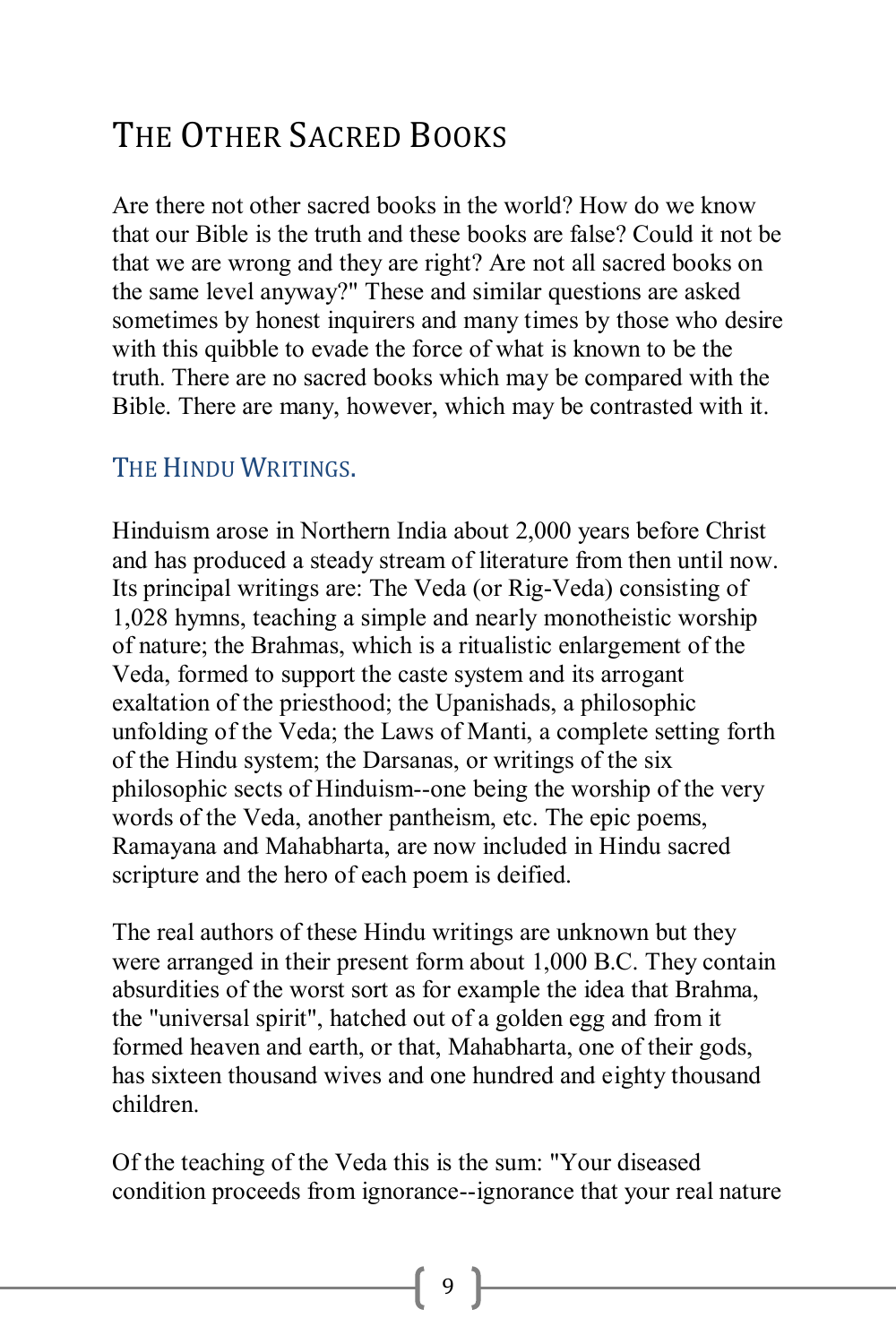is one with God's nature; that your soul is part of the one selfexistent soul of the universe--is a portion of the one infinite Essence (Brahman) which delights in infinite manifestations of itself, yet imposes a kind of self-ignorance on every separate soul proceeding out of itself. Your only cure is to get self-knowledge; but, to gain it, you will go through countless penances, fastings, pilgrimages, purifications, in this life; and, after this life, to expiate your evil deeds in eight million, four hundred thousand forms of subsequent existences--in men, animals, and even plants. Then, at the end of long ages of discipline, you will become fit for reunion with the one self-existent Being whence you proceeded, and with whom you are really identified!" (Sir M. Monier-Williams.)

Snakes, antelopes, cows, monkeys and other animals are worshipped in India. Indeed, they are the reincarnations of human beings. Snakes may bite and kill and monkeys may strip bare the fields without fear of molestation. The deadly cobra is especially venerated. All travellers report the sacred cows to be a nuisance. This is but the growth of that background of darkness and superstition which Hinduism has brought. The foulest forms of obscenity are practiced in imitation of like deeds ascribed to their deities. There is no brotherhood of man in India. The goal of each individual is annihilation. Womanhood is degraded and child widows are the pity of the world. Until outside influence stayed its hand, Hinduism murdered female infants and burned widows on the funeral pyre of their husbands. There is scarcely anything barbarous which cannot truthfully be said about Hinduism. About the only good which can be found is the recognition that a Supreme Power exists and that He can reveal Himself to man. There is no evidence that the writings of Hinduism are inspired nor do they in any way compare with our Holy Bible.

#### THE ZEND-AVESTA OF THE ZOROASTRIANS.

Zoroaster, celebrated sage of ancient Persia, was the supposed founder of the religion embodied in the Zend-Avesta. This religion is practically gone from its Persian home but lives with the Parsees of India who say that Zoroaster lived about 500 B.C. If he lived at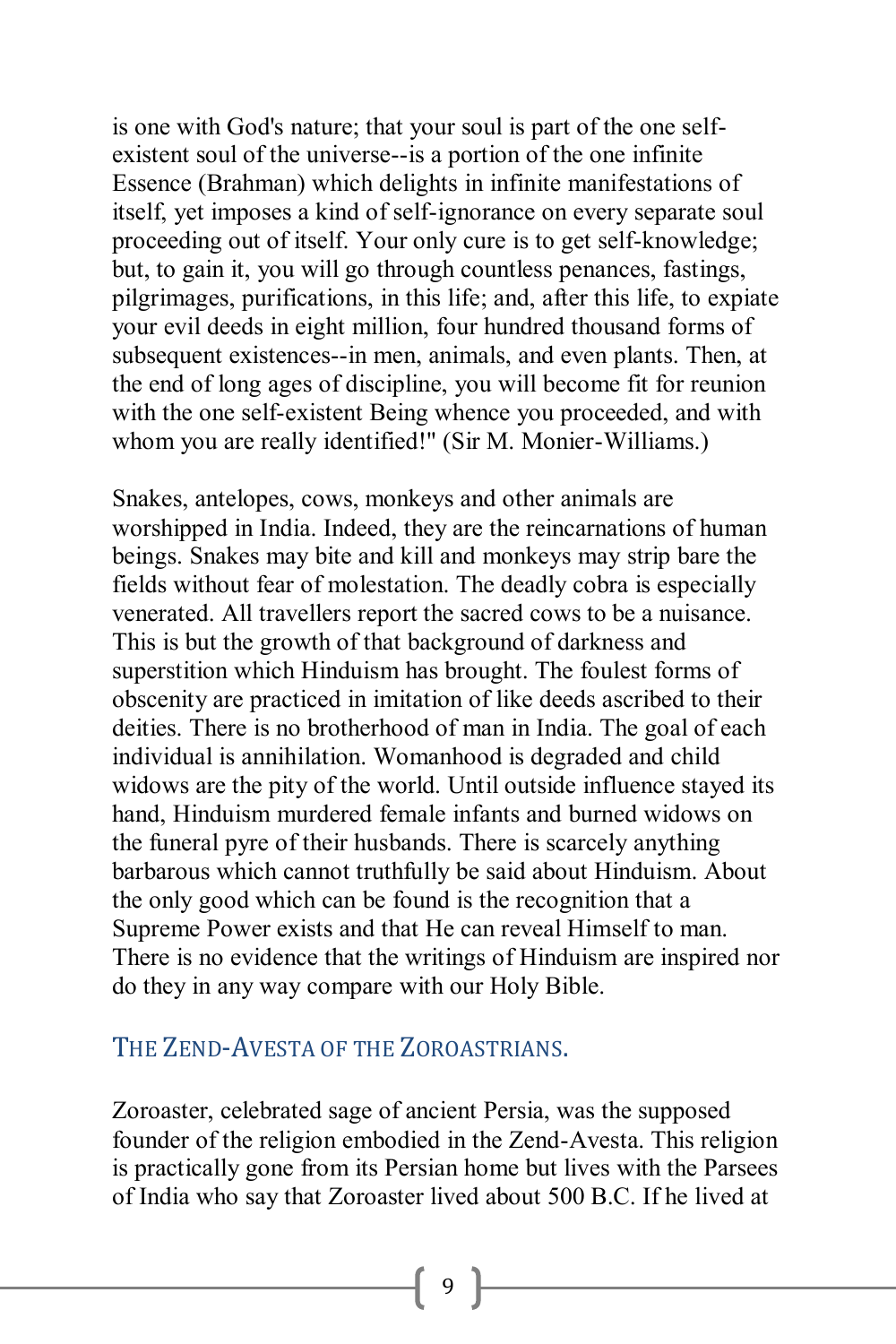all he probably lived much earlier. His very existence is a matter of doubt. Some of the oldest writings of the Zend-Avesta are said to date from 700 or 800 B.C. Originally there were about twenty-one books which flourished in Persia, India, Media and nearby regions. From the time of Alexander the Great these declined until now only about thirty or forty hymns remain. There are, perhaps, not more than 100,000 adherents of this religion remaining today.

The Zoroastrians worship fire, water, the sun, the moon, and the trees. They teach that there is a perpetual conflict between good and evil, life and death, and a countless number of demons and angels contending for the mastery of the world. The faithful are said to pass over the "narrowed bridge" and "encouraged by their consciences" to enjoy unending bliss while the unfaithful fall off the bridge and are lost. Countless superstitions are encouraged. The whole religion is simply a "heap of rubbish" which indicates that once the founders of the religion may have had an idea of the truth but which shows that the depravity and superstition of man has corrupted it.

## THE CONFUCIAN TEXTS.

Confucius, the Chinese philosopher, was born in 551 B.C. and lived until he was 72 years of age. He began to teach ancient literature, history and the principles of human duty when he was twenty-one years old. He compiled--not originated--the confucian texts in his old age and commentaries have been added by Mencius and other sages,

Confucius claimed to be only a man. His writings give a system of morality but can hardly be called a religion. He stated the golden rule in a negative form, viz., "What you do not wish done to yourself, do not do to others," but said he was unable to obey that rule. Confucius was never actually deified until the twentieth century but sacrifices and offerings have been made to him for many centuries. There is a Confucian temple in every district of China and most Chinese are Confucians. (In fact, most Chinese are adherents of two or three religions.) The idea of God is absent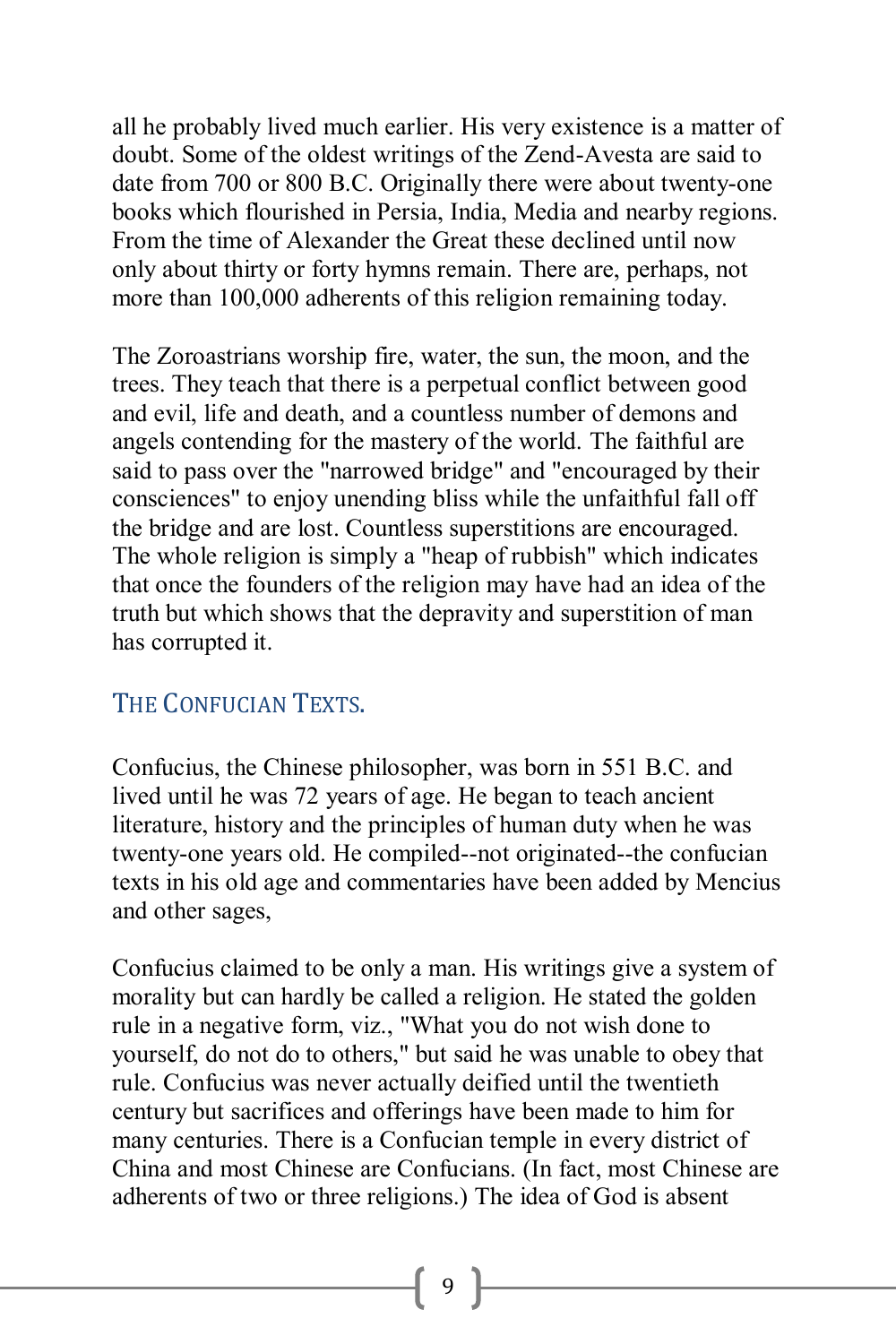from the writings of Confucius, worship of emperor takes the place of God, women are placed in an inferior sphere, seven grounds for divorce are listed and polygamy is countenanced. A father is permitted to become a tyrant over his child. One of the tenets of Confucius--though seldom referred to--permits one to tell lies on certain occasions. This idea has left its mark on the 400,000,000 people of China, many of whom put it into practice. The system of Confucius, while it contains some good moral teaching, offers no hope beyond the grave and prevents no superstition or idolatry in this life.

# THE BUDDHIST WRITINGS.

Gautama (the Buddha) lived about 500 B.C. He was a member of a small military tribe in India but was of Persian origin. Early in life he claimed to have discovered that life offers nothing but vexation and separated himself from his family and began a life of lonely contemplation. While sitting under a tree in Bengal he claims to have attained perfect wisdom by extinction of all desires and passions both good and bad. Buddhists think the spot where this tree stood is the center of the earth.

Buddha "the enlightened one" himself wrote nothing but his teaching spread among the Mongolian races in much of India, China, Asia and Japan. His followers committed his teaching to writing and these writings are known as the "Tripitka" or triple collection because there are three divisions--Vimaya, containing rules of discipline; Sutra, containing precepts and rules of moral conduct; and Abbidharma, containing largely explanations of the precepts.

Buddha taught that all existence is hopeless misery. That this misery can be extinguished by going out of existence. This going out of existence is "Nirvana" and may be attained by right belief, right speech, right means of livelihood, right memory, right aspiration, right conduct, right endeavor and right meditation. A translation of Buddha's first sermon is this: "Birth is suffering. Decay is suffering. Illness is suffering. Death is suffering. Presence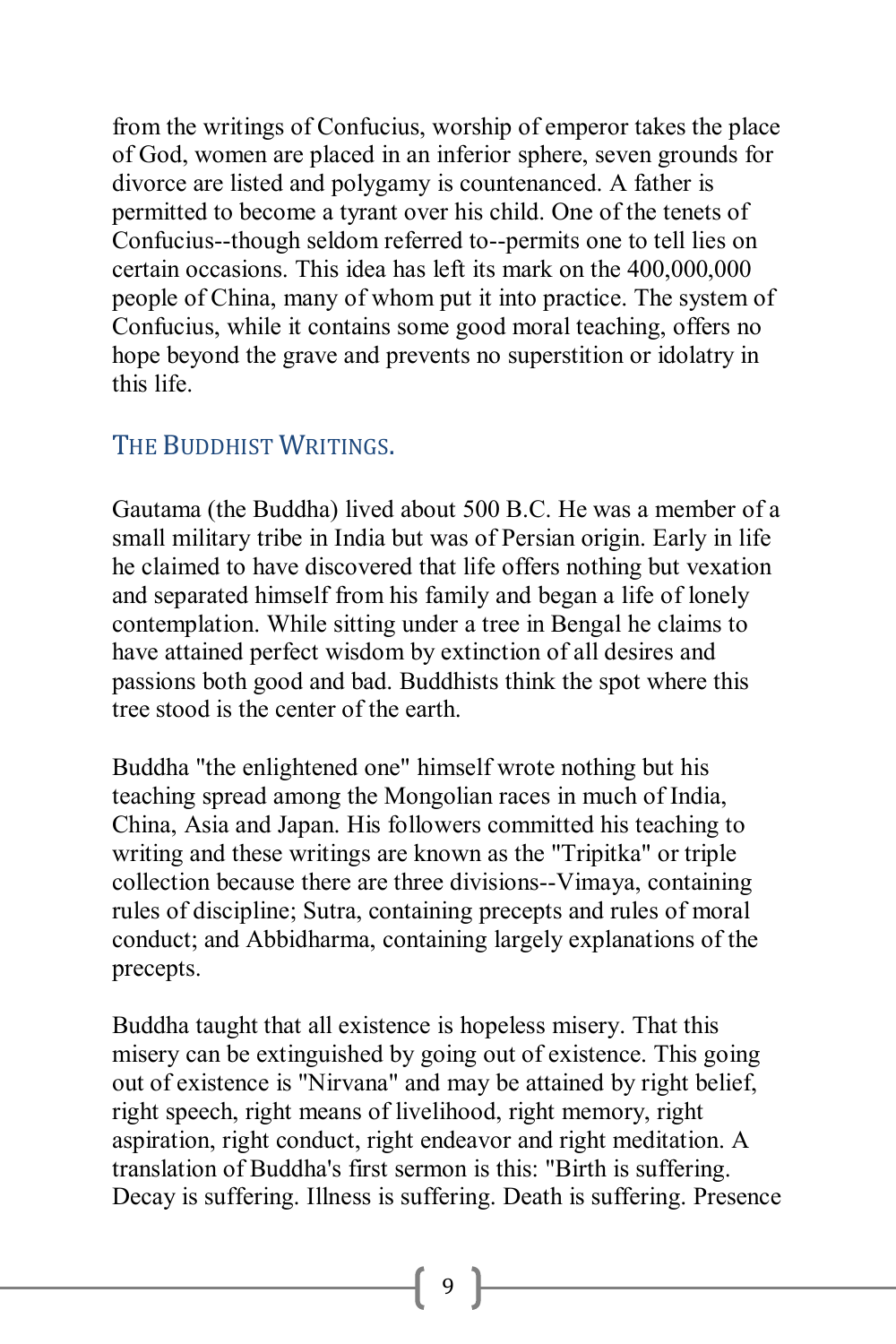of objects we hate is suffering. Separation from objects we love is suffering. Not to obtain what we desire is suffering. Clinging to existence is suffering. Complete cessation of thirst or of craving for existence is cessation of suffering." No one can write a more pessimistic speech!

Death is no escape from suffering according to Buddha as the spirit simply passes into a higher or lower form of existence as a clod of dirt, a toad, a plant, an animal, a slave, a woman, or a god, depending on the merit or demerit of the previous existence. The Buddha is said to have gone through every conceivable form of existence in water, in the air, in hell, on earth and in heaven. Buddha taught that finally one might be annihilated but that only three or four persons had ever attained this

Buddhism teaches that a soul set on attaining Nirvana should not converse with a female and "if his mother have fallen into a river, and be drowning, he shall not give her his hand to help her out, but if there be a pole at hand he may reach that to her; but if not, she must drown." Women are dishonored, marriage is scorned. Some passages in the Buddhist scriptures are so vile that they cannot be translated and printed in English.

While Buddhism has been enslaving the minds of millions with superstition and impressing them with the futility of existence, Christianity has been spreading hope and cheer and lifting people up to a higher plane of life in this present world and offering eternal late in the world to come.

The Buddhists have seen the rapidity with which Christianity has spread throughout the earth and have attributed this to the miracles which Jesus performed and to his miraculous birth. Consequently, since the sixth century they have been busy inventing miracles which they claim Buddha performed and they have now begun to claim that Buddha was born of a virgin!

THE KORAN, CODE OF ISLAM OR MOHAMMEDANISM.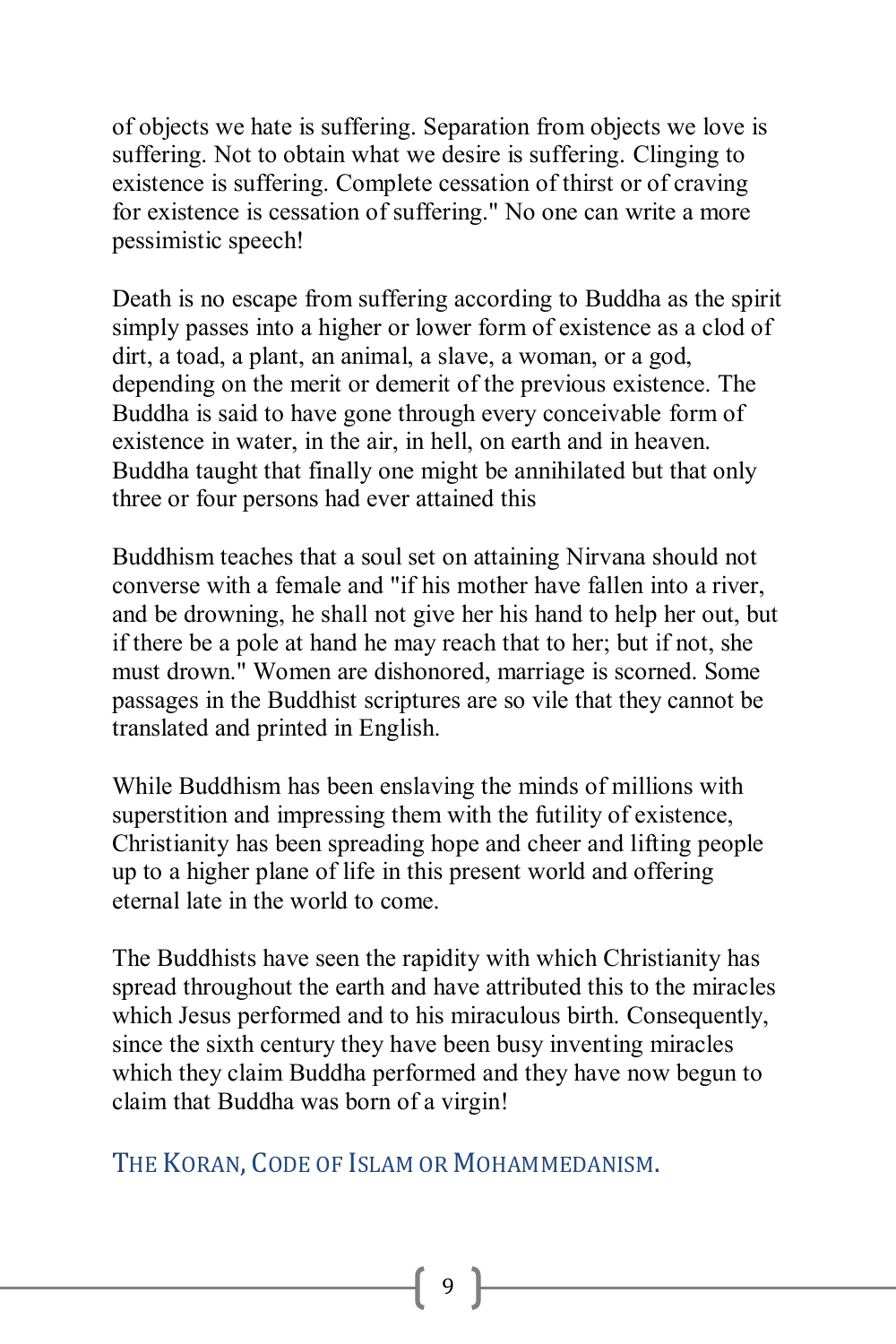Mohammed, the celebrated false prophet of Arabia, was born in A.D. 570. He claimed to teach his followers the resignation to the will of God and that he was a successor to Abraham, Moses and Christ and, of course, greater than any of them. When a child he suffered from epileptic fits and all through his life was subject to hysteria. His mind contained a strange mixture of truth and error and he sought to unite Christianity, Judaism and heathenism into one religion.

Mohammed claimed to have received the "revelations in the Koran" from God. He said, "There is no God but God and Mohammed is His prophet." The Koran is a little smaller than our New Testament, contains 114 chapters and was originally written in musical Arabic. It relates many stories from the Old Testament and some from the New Testament, opposes idolatry, teaches the resurrection and judgment of all peoples; it teaches that Christ was born of a virgin, credits His miracles and holds Him as a forerunner of Mohammed. It pictures heaven as a gigantic harem where the "black-eyed daughters of paradise are held out as a reward to the commonest inhabitants." This religion has spread with the sword and its devotees robbed, plundered and spoiled all countries within reach. They made religion an exterior matter and exalted sensualism. Moslems are fanatical, self-satisfied, proud, intolerant and lacking in any degree of humility. They believe in a degree of fatalism unheard of in the Western world and this has made it possible for them to fight their wars. They believe the Koran should be read only in the original Arabic and do not like to see it translated into any other language. What good there is in this religion is far outweighed by its bad.

## THE RIBLE CONTRASTED WITH THESE BOOKS.

None of these books offers relief from suffering, while the Bible tells man of "a city which hath foundations whose builder and maker is God" and that it is possible to attain this reward; the Bible accounts are based on historical fact while the other books deal with imagined occurrences; the Bible teaches an inward change, the other sacred books teach only exterior religion; the Bible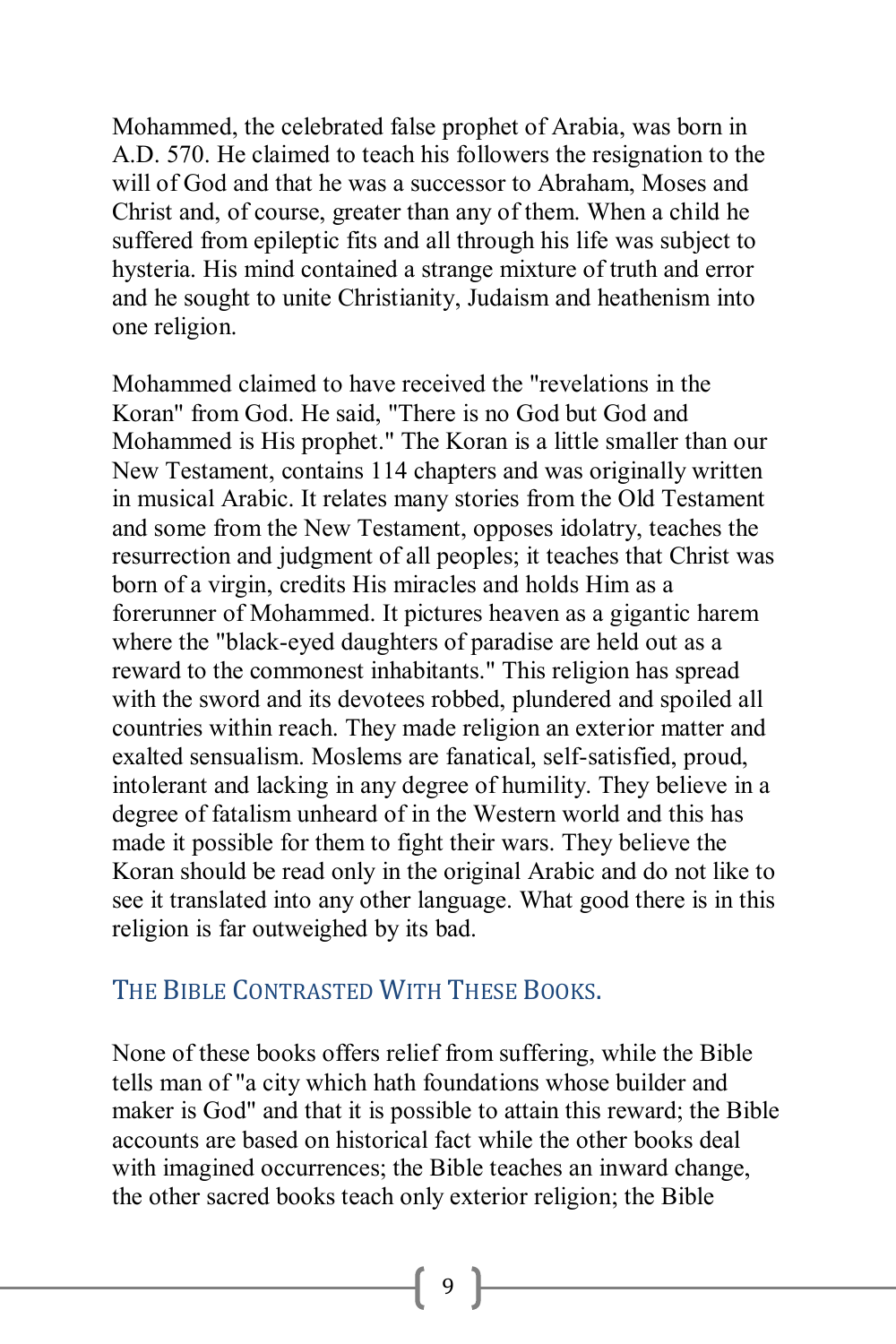blesses little children, makes men strong, makes women pure and chaste, honors the aged and offers eternal life to all.

## CONCLUSION.

The Bible is so far superior to these other books that there is no comparison. Its purity, consistency, lofty ethics, and profound philosophy; its quickening of conscience, presentation of a divine Savior and offer of comfort, hope and inspiration in every time of trouble eyen death itself--leads us to conclude that it is the Word of God and that all other "sacred books" are uninspired and whatever good they may have is borrowed from the religion which the Creator revealed to His servants.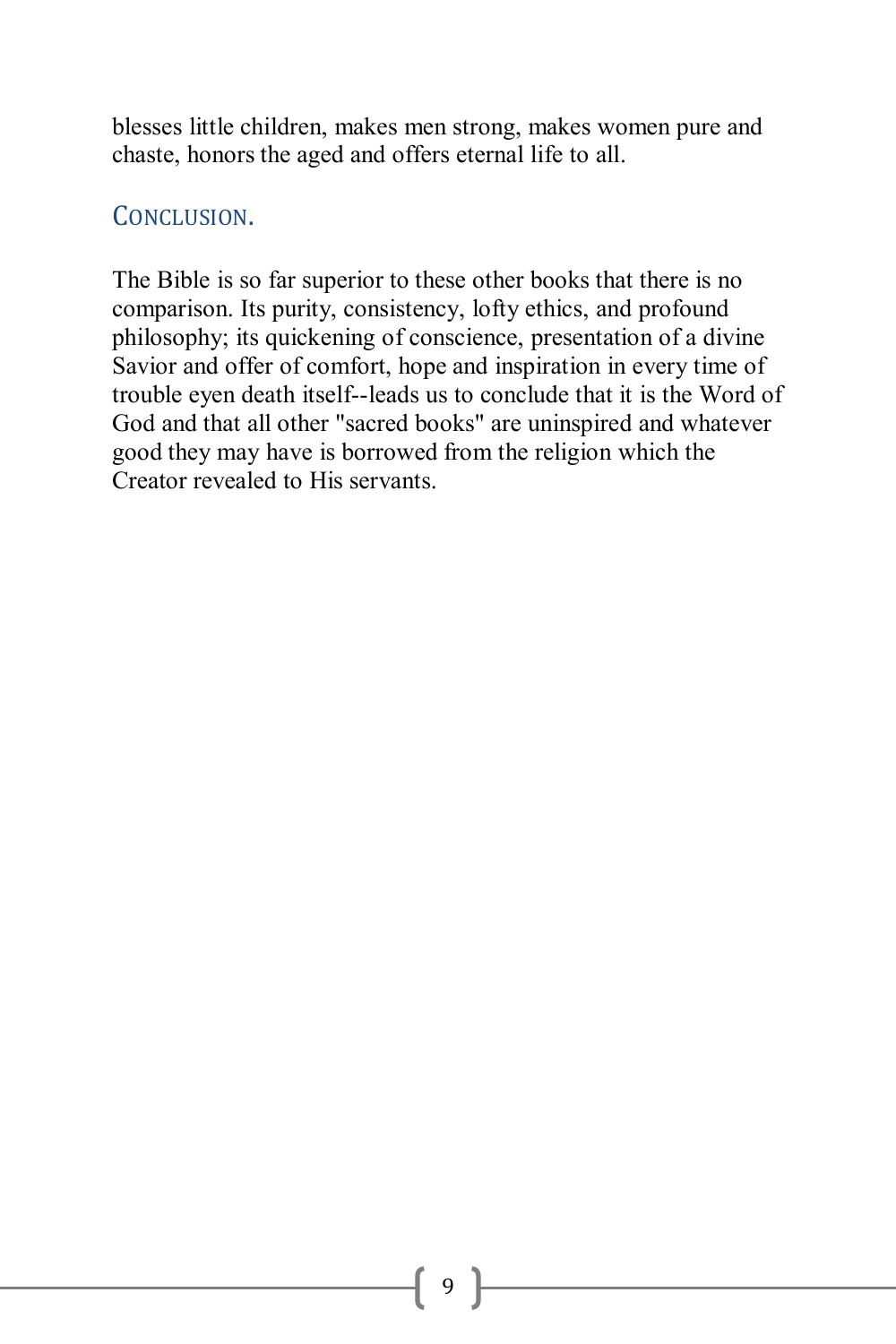# INTERNAL EVIDENCES OF INSPIRATION

The Bible contains its own proof of its divine origin. It vindicates itself. Frequently well-meaning but poorly informed people have said, "We cannot prove the truthfulness of the Bible by the Book itself", and "It will do no good to read the Bible to an infidel, as he doesn't believe it anyway. He must be convinced with outside evidence". There is an abundance of external evidence but it is not needed to establish the divine origin of the Bible. No stronger arguments are needed than those which lie within the Book itself. An infidel will come as near being convinced by this internal evidence as by any external proof.

## THE UNITY OF THE BIBLE

The Bible consists of sixty-six books written by about forty different men over a period of sixteen hundred years. It was written by kings, soldiers, shepherds, farmers and fishermen. It was begun by Moses in the lonely desert of Arabia and finished by John on the Isle of Patmos. Some of it was written in kings' palaces, some in shepherds' tents, some beside still waters and part of it was written in prison. Part of the Bible was written by highly educated men and part of it was written by unlettered fishermen. It was written in different languages and different countries. Yet, when all the books of the Bible are brought together they blend into one great whole. They are a unit, hence The Book. There are no contradictions; there is no discord. It is never necessary to rewrite the Bible and bring it up to date. It is always up to date and was free of errors from the beginning. These men could have written such a book only by divine guidance. Just as the materials for Solomon's temple joined perfectly together because they were prepared under the direction of a great architect, so the books of the Bible blend harmoniously because they were written under the direction of the Holy Spirit of God.

When one of the world's outstanding encyclopedias was published, the publishers had to bring out an additional volume the following

1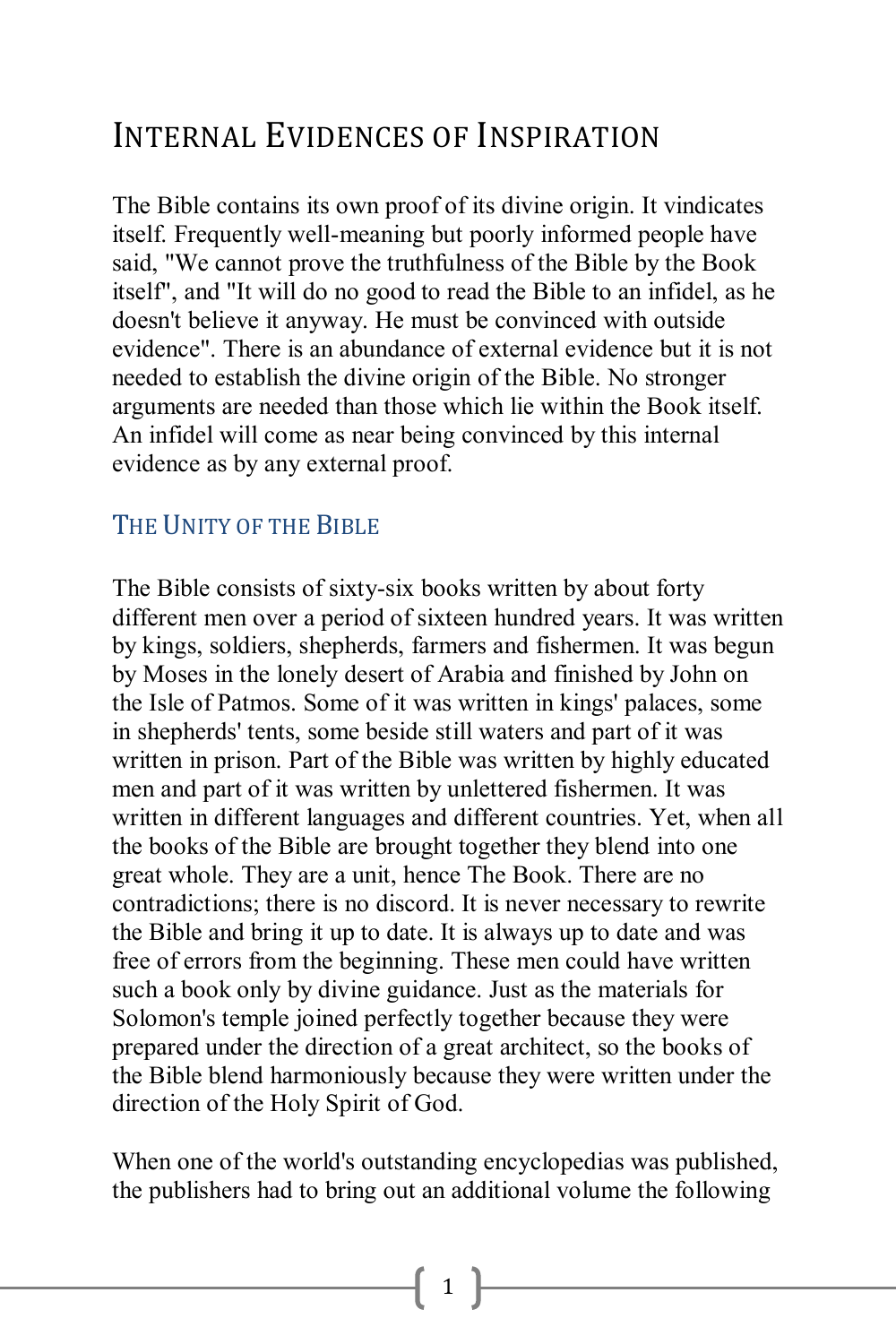year to correct the errors which got into the first edition. The great scholars of the world had worked faithfully but mistakes were found just as they are found in all human productions. Skeptics have been unable to find even one error in the Bible. There are no mistakes and contradictions. It must, therefore, be that God directed its writing.

> "Many years ago I entered the wonderful temple of God's revelation. I entered the portico of Genesis and walked down through the Old Testament Art Gallery where the pictures of Adam, Noah, Abraham, Isaac, Jacob, Moses and Joshua; Samuel and David and Daniel hung on the wall. I entered the music room of the Psalms where the Spirit swept the keyboard of nature and brought forth the dirgelike wail of the weeping prophet, Jeremiah; to the grand impassioned strains of Isaiah until it seemed that every reed and harp in God's organ of nature responded to the tuneful touch of David, the sweet singer of Israel. I entered the chapel of Ecclesiastes where the voice of the preacher was heard and passed into the conservatory of Sharon where the lily of the valley's sweet scented spices filled and perfumed my life. I entered the business room of the proverbs and passed into the observatory room of the prophets where I saw many telescopes of various sizes, some pointing to faroff events but all concentrated upon the Bright and Morning star which was soon to rise over the moonlit hills of Judea for our salvation. I entered the audience room of the King of Kings and caught a vision from the standpoint of Matthew, Mark, Luke and John; I entered the Acts of Apostles where the Holy Spirit was doing His office work in the forming of the church; I passed into the correspondence room where sat Paul, Peter, James, Jude and John penning their epistles. I stepped into the Throne Room of Revelation where all towered into glittering Peaks. I got a vision of the King seated upon His throne in all His glory, and I cried:

> > 'All hail the power of Jesus' name, Let angels prostrate fall,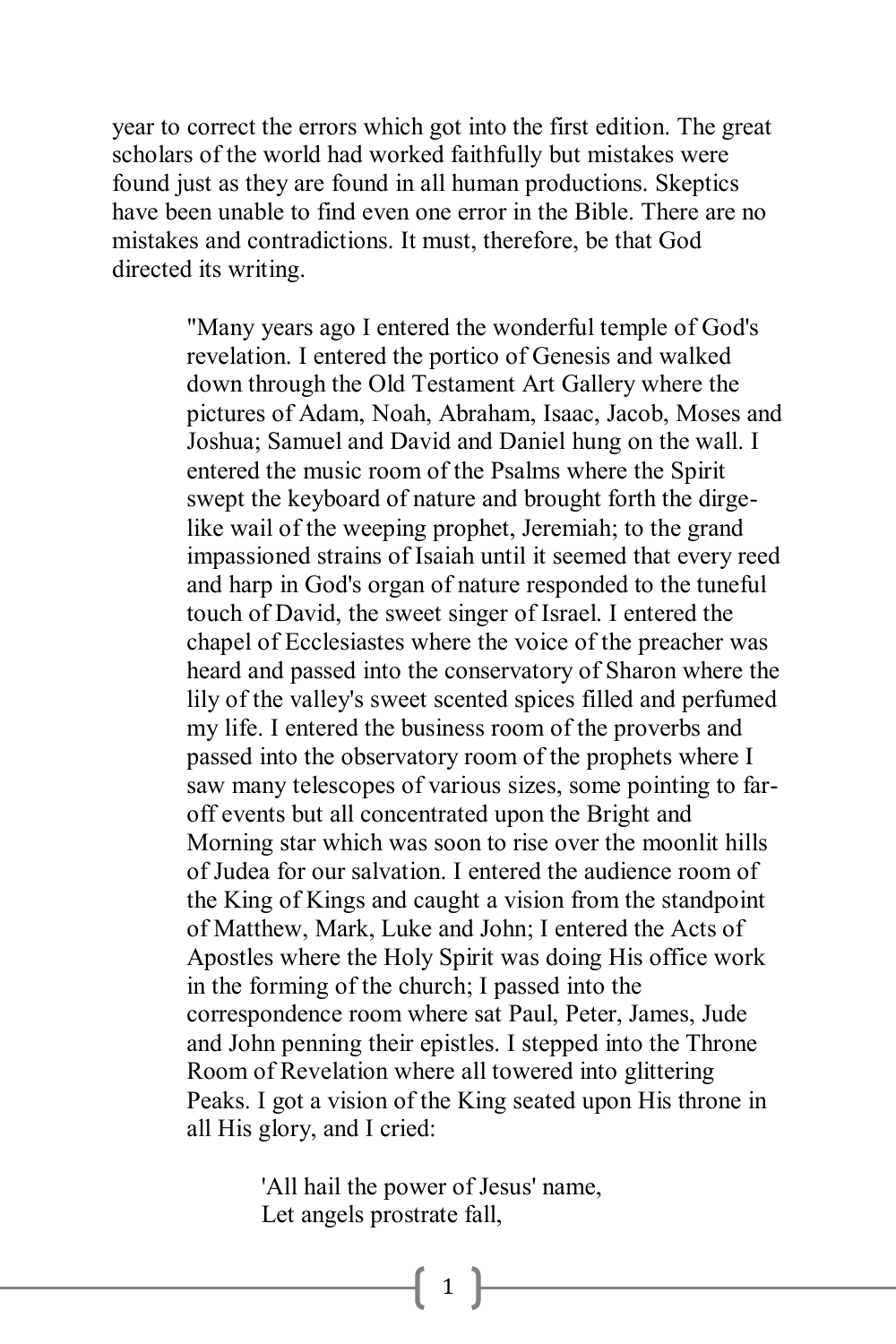Bring forth the royal diadem And crown Him Lord of All.'"

## THE STYLE OF THE WRITINGS.

#### **The Record of Doubt**.

If the books of the Bible had been forgeries they would not have recorded the fears and doubts of their heroes. We are told how Peter denied the Lord thrice, how, when in prison, John's faith was so weak that he sent to inquire if Jesus were really the Christ. We read that the brothers of Christ did not believe in Him at first and tried to prevent Him from preaching; we read that Jesus was twice rejected by the people of His home town. We read that the apostles fell asleep in Gethsemane and that they ran away when Christ was arrested. A false account would not have included these things. Every admission of doubt is an assurance of a correct account.

#### **The Record of Wrong-doing**.

False books exalt their heroes. Their follies and sins are not mentioned. But in the Bible the truth is told. Abraham is called the father of the faithful; yet, when he lied, God had that recorded. When Moses, after leading Israel for forty years, sinned and was prevented from entering Canaan, God said, "Tell it all". Aaron, the high priest made a golden calf for the people to worship; King Saul was cruel and sinful; Elijah ran from Jezebel and the apostles possessed human weaknesses. H. L. Hastings in telling how God reported the evil deeds of His servants says, "When the Lord undertakes to tell His story of a sinful man, He does not select a poor, miserable beggar, and show him up; He does not even give the name of the thief on the cross, nor the wretched outcast who bathed the Savior's feet with her tears; but He takes King David from the throne, and sets him down in sackcloth and ashes and wrings from his heart the cry, "Have mercy upon me, O God, according to Thy loving-kindness; according to the multitude of Thy mercies blot out my transgressions.' And when he is pardoned, forgiven, cleansed, and made whiter than the snow, the pen of

1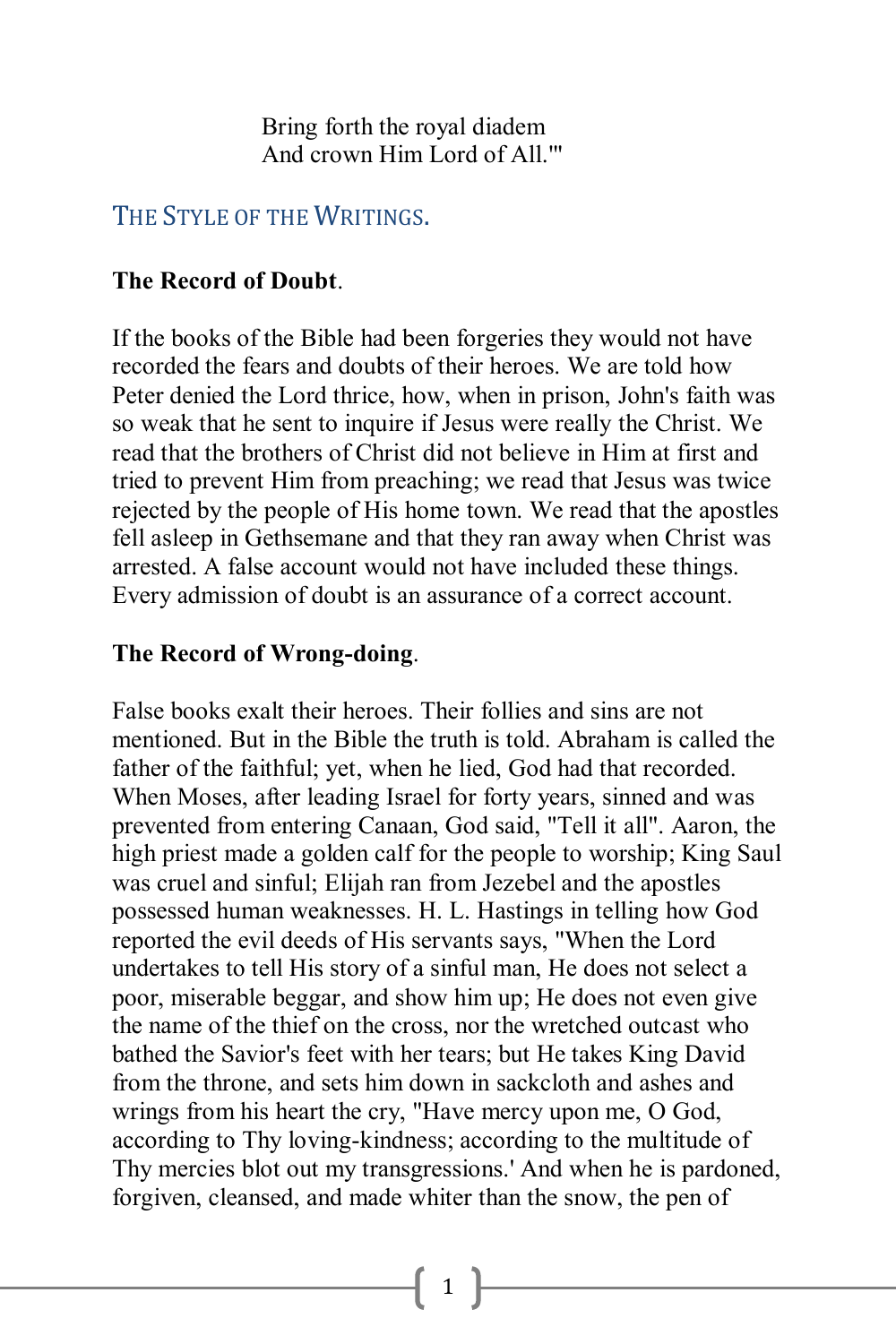inspiration writes down the whole dark, damning record of his crimes; and the king on his throne has not the power, nor wealth, nor influence enough to blot out the page; and it goes into history for the infidels to scoff at for three thousand years. Who wrote that?"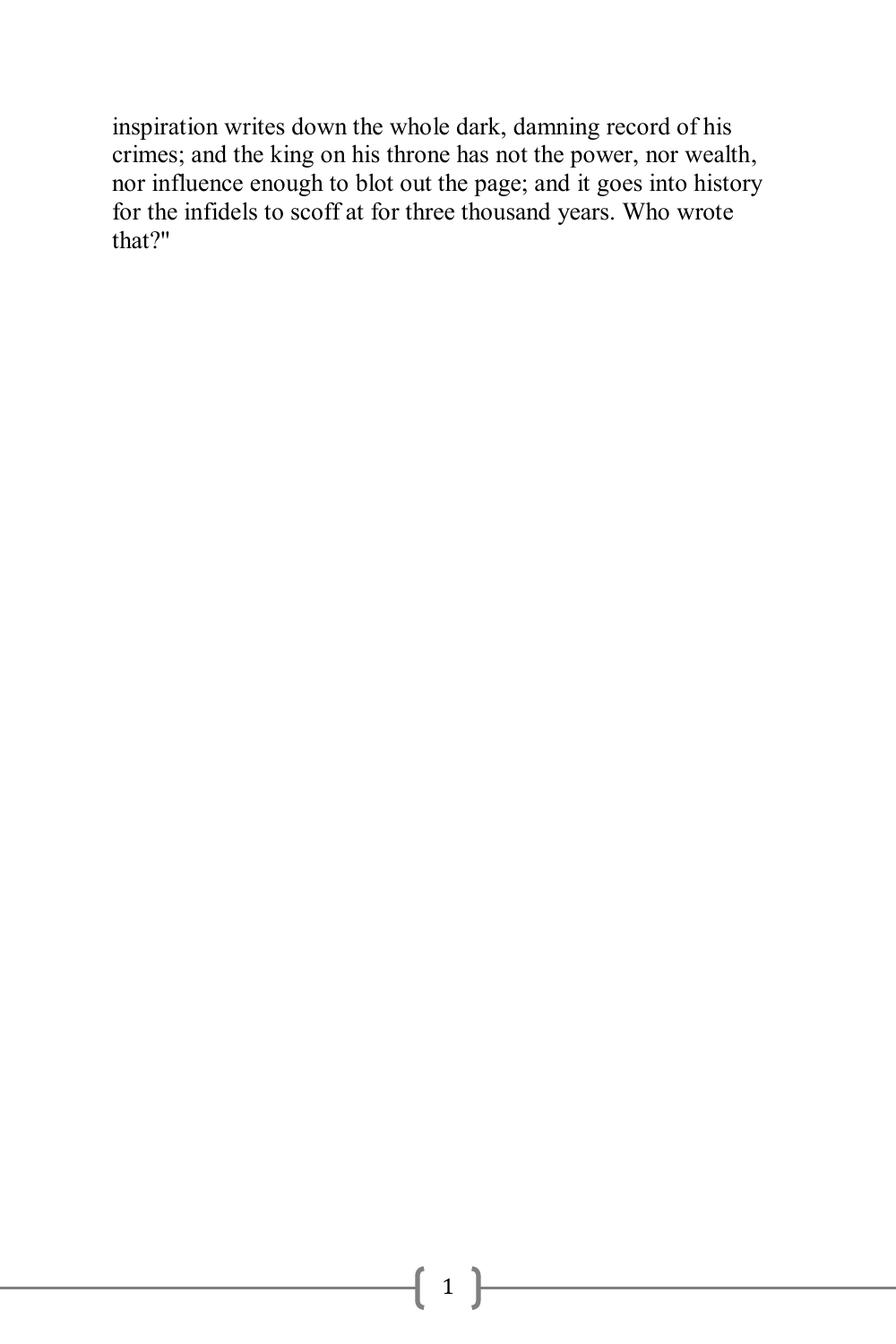#### **Familiar details**.

The Bible abounds in familiar details which a literary forger would never think to invent. The woman wiping Jesus' feet with her hair; John outrunning Peter to the tomb but waiting outside while the impetuous Peter rushed in; Rhoda running to tell of Peter's knock without first letting him in; Paul sending for his books and coat; the linen cloth that had been around the Savior's head lying apart from the shroud. These simple, personal details simply mean that we are reading an honest and truthful account of what really happened. The books of the Bible bear no earmarks of forged documents.

# THE PICTURE OF CHRIST.

How could a set of forgers paint such a picture of a God-man that the world has since worshipped Him? Did Shakespeare invent such a character? Did the combined wisdom of Goethe, Dante and Milton do it? How impossible that a set of forgers could picture a man with such wisdom, majesty and love that all the world would bow at His feet! No one could picture Christ as do the Bible writers save those who were close to Him in the flesh.

> "Here is a man who was born in an obscure village, the child of a peasant woman. He grew up in an obscure village. He worked in a carpenter shop until He was thirty, and then for three years He was an itinerant teacher. He never wrote a book. He never held an office. He never owned a home. He never had a family. He never went to college. He never traveled two hundred miles from the place where he was born. He never did one of the things that usually accompany greatness.

"He had no credentials but Himself. He had nothing to do with this world except the power of His divine manhood. While still a young man, the tide of popular opinion turned against Him. His friends ran away. One of them denied Him. He was turned over to His enemies. He went through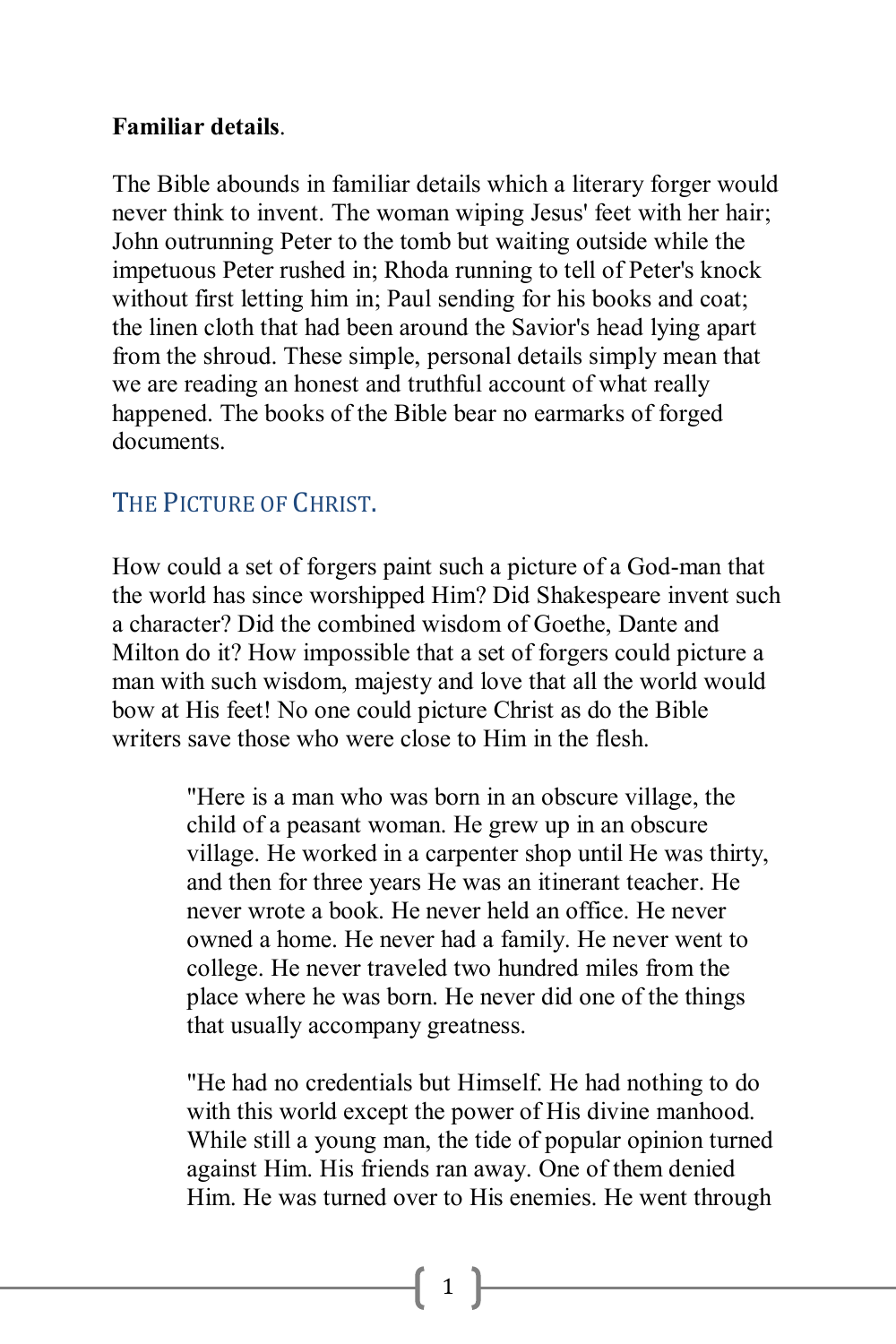the mockery of a trial. He was nailed upon a cross between two thieves. His executioners gambled for the only piece of property He had on earth while He was dying His coat. Then He was taken down and laid in a borrowed grave through the love of a friend.

"Nineteen wide centuries have come and gone. Today He is the centerpiece of the human race and the leader of the column of progress. I am far within the mark when I say that all the armies that ever marched, and all the parliaments that ever sat, and all the kings that ever reigned, put together, have not affected the life of man upon this earth as powerfully as has that one solitary life." (Phillips Brooks.)

What the Book Means to Human Hearts.

"This book contains...the mind of God, the state of man, the way of salvation, the doom of sinners. Its doctrines are holy, its precepts are binding, it histories are true and its decisions immutable. Read it to be wise, believe it to be safe, and practice it to be holy. It contains light to direct you, food to support you and comfort to cheer you. It is the traveller's map, the pilgrim's staff, the pilot's compass, the soldier's sword, the Christian's charter. Here paradise is restored, Heaven opened and the gates of Hell disclosed. Christ is its grand object, our good its design and the glory of God its end. It should fill the memory, rule the heart and guide the feet. Read it slowly, frequently and prayerfully. It is a mine of wealth, a paradise of glory and a river of pleasure. It is given you in life, will be open at the judgment and will be remembered forever. It involves the highest responsibility, rewards the greatest labor, and condemns all who trifle with its holy contents." (Anonymous.)

The Bible "Blessed Bible, how I love it! How it doth my bosom cheer!

1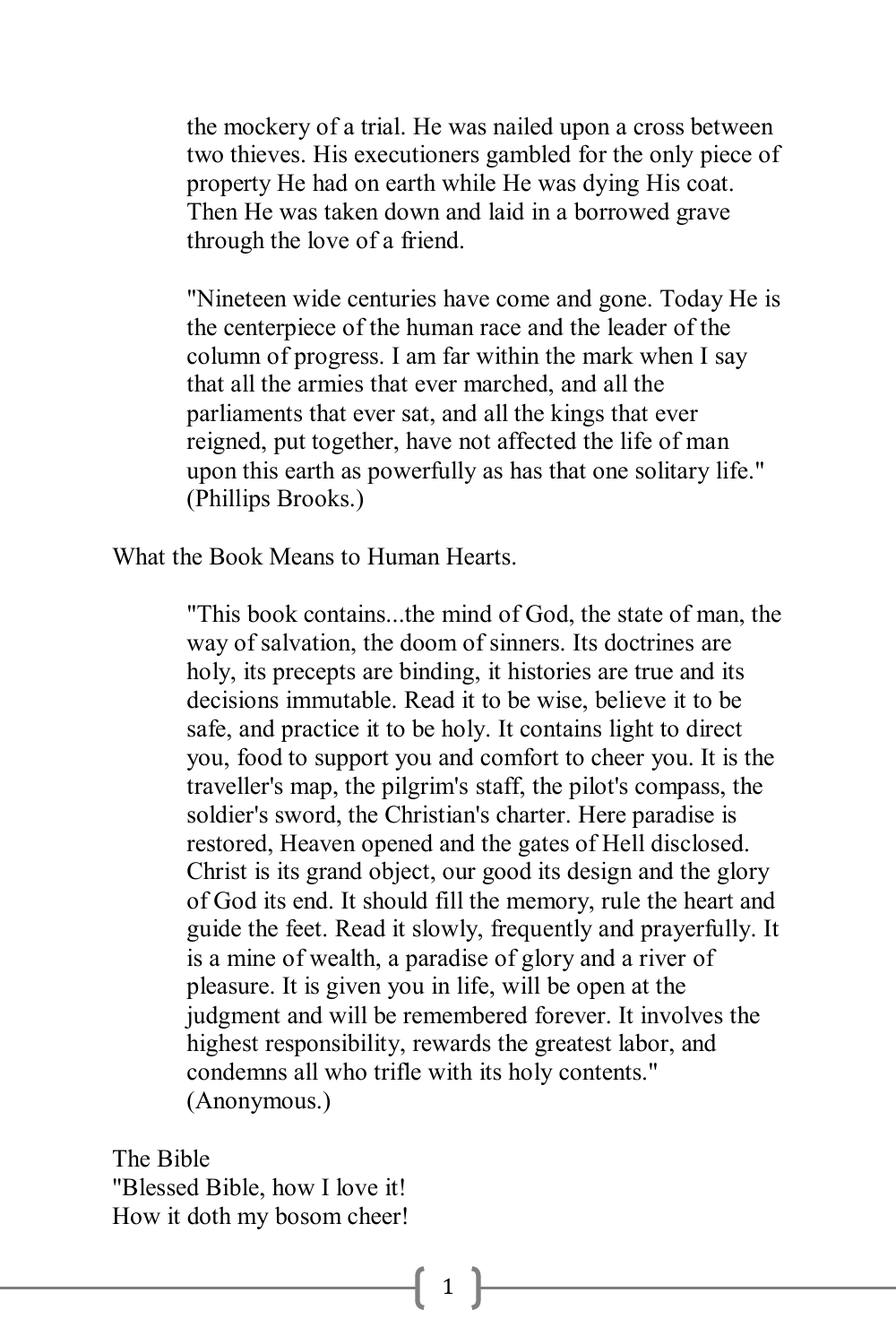What hath earth like this to covet? Oh, what stores of wealth are here!

"Man was lost and doomed to sorrow, Not one ray of light or bliss Could he from earth's treasures borrow Till his way was cheered by this.

"Yes, I'll to my bosom press thee, Precious Word, I'll hide thee here, Sure my heart will ever bless thee, For thou sayest 'Good cheer'.

"Speak my heart and tell thy ponderings, Tell how far thy rovings led, When this Book brought back thy wonderings, Speaking life as from the dead.

"Yes, sweet Bible, I will hide thee, Hide thee richly in this heart; Thou through all my life will guide me, And in death we will not part!

"Part in death! No, never, never! Through death's vale I'll lean on thee; Then in worlds above forever Sweeter still thy truths shall be." -Anonymous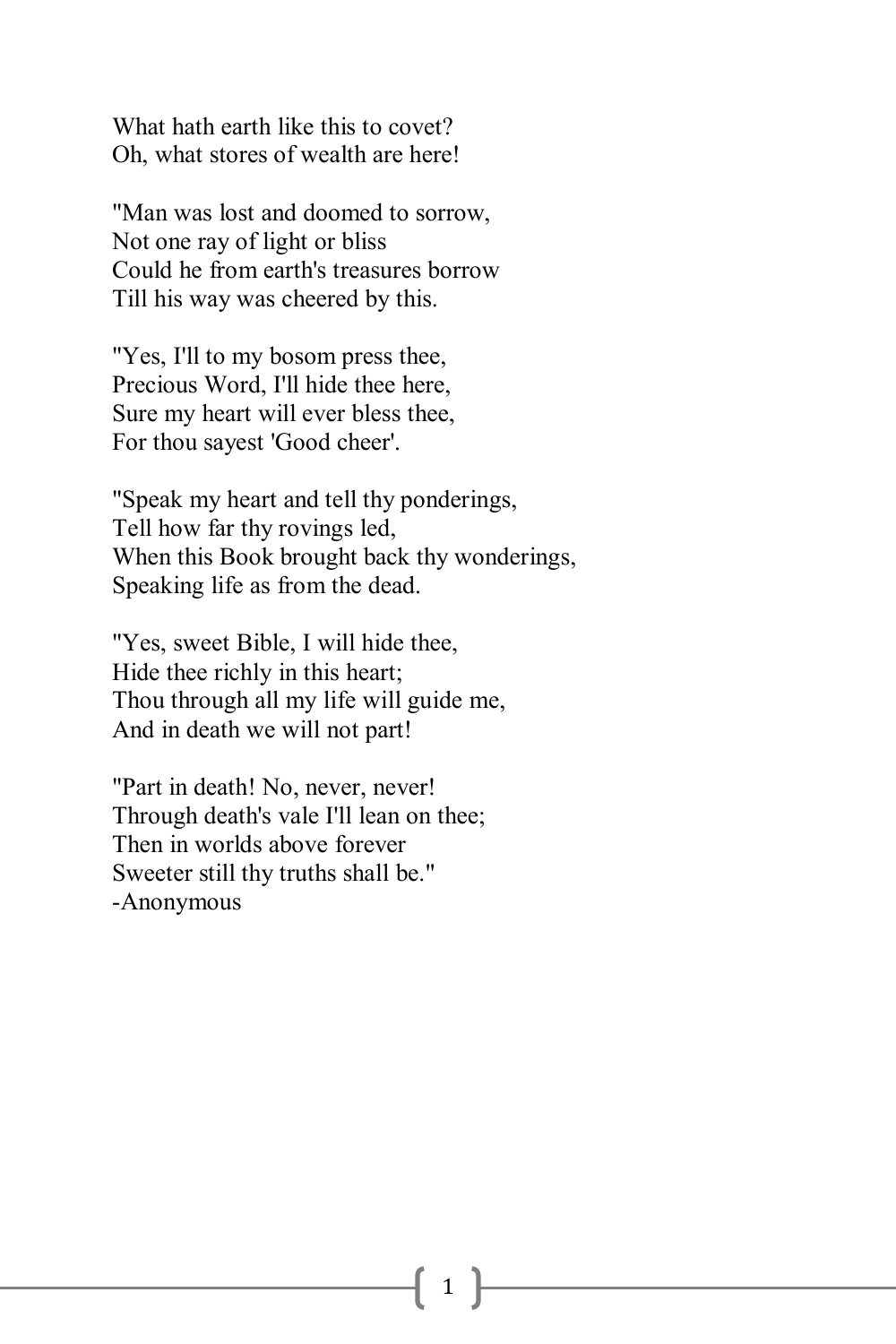# THE INDESTRUCTABILITY OF THE BIBLE

DOWN through the centuries enemy after enemy has come forth to war against the Book of God. It has been gloriously triumphant over everyone, therefore, we believe it to be God's Word.

## JUDAISM.

Throughout the Old Testament period the Book of the Lord suffered in the hands of its friends. Many times the Old Testament was openly attacked and often it was neglected. King Jehoiakim had part of Jeremiah's prophecy cut in pieces and cast into the fire. (Jeremiah 36.) Antiochus IV, in 100 B.C., gathered all the Testaments he could find and burned them. He put to death all who retained a copy. (1 Macc. 1:27-28.)

After the New Testament was written, Judaism fought a fierce battle with Christianity. The early disciples were Jews and it was difficult to get them to realize that the gospel must go to all nations. Paul rebuked the Christians for going back under the yoke of bondage; he withstood Peter and Barnabas. The church always had a tendency to Judaize.

Judaism was not only a force inside the church but a formidable enemy outside. Stephen and James, the brother of the Lord, were killed; Peter was imprisoned. Slaughter and threatening were breathed out against the disciples of the Lord and they were bound and cast into prison. Saul of Tarsus helped in the persecution but after his conversion he himself was stoned, starved, hated, persecuted, hunted, betrayed, imprisoned and beaten with thirtynine stripes on five different occasions.

Forty years after the crucifixion of the Messiah, Judaism itself was destroyed. The saber has long been rusty in its heart, its adherents are scattered throughout the world and are themselves the victims of cruel persecutions.

1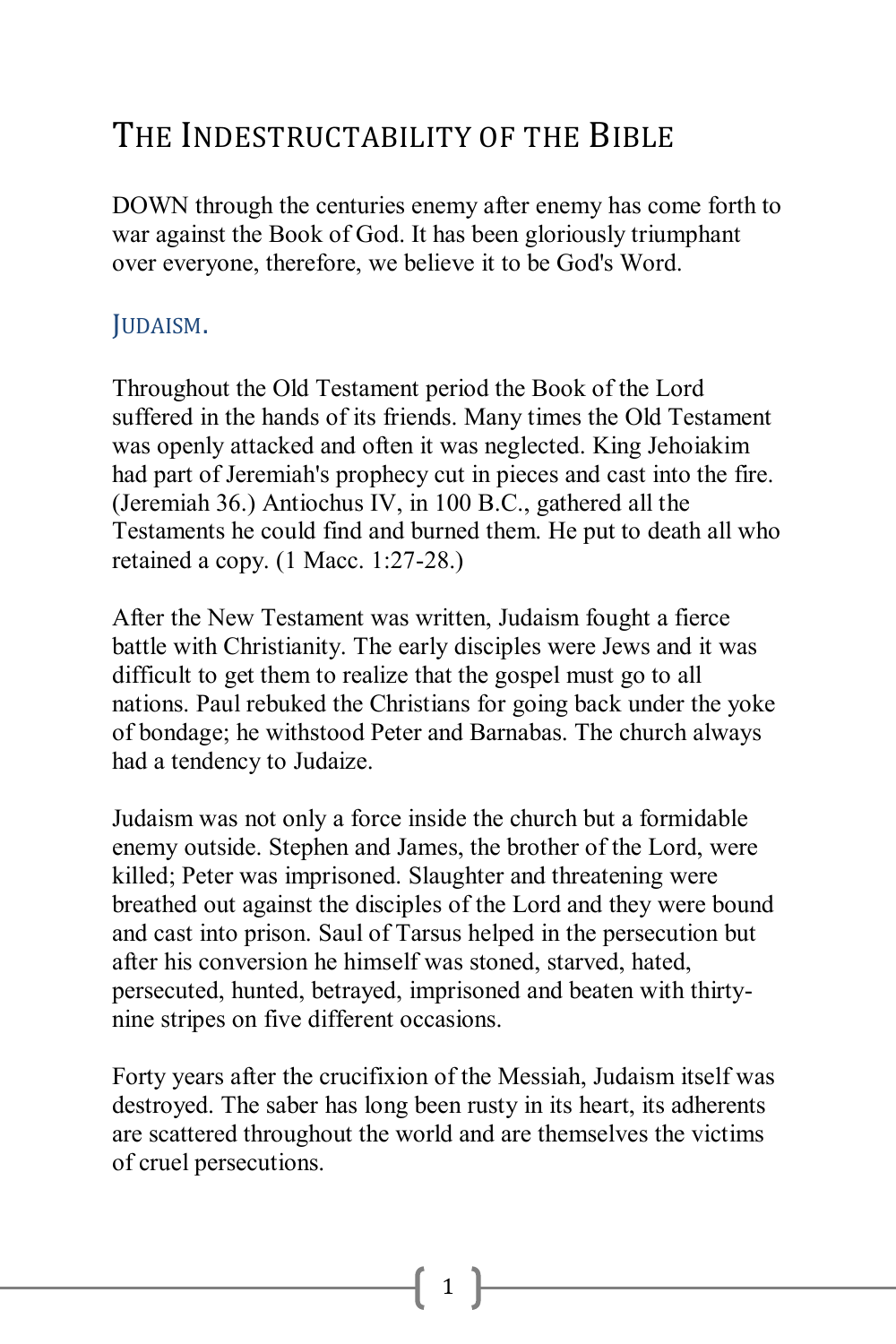#### HEATHENISM.

#### **PRIESTS**.

Heathenism was once a powerful force in the world. Hallowed by tradition and ennobled by patriotism; beautified by architecture and literature, it gripped the fancy of the nations. Heathenism became a religion for the people wherever it spread. "It adjusted itself to the beautiful in Greece, to the mysterious in Egypt, to the warlike in Rome, to the luxury of the East and did it as easily and naturally as the limpid waters of the sea adjust themselves to cliff and crag and sandy beach."

Rome became the center of heathenism. Hundreds of temples and chapels were in the city. Nearly every prominent man in Rome was a heathen priest or officeholder. To attack heathenism at Rome meant to strike at the tap root of it. Paul, the mighty soldier of the cross, went to Rome. He went not riding in a chariot with flaming steeds and captives chained to the wheels but as an old man suffering with disease and stricken with poverty. He was a prisoner chained to a rough, Roman soldier. But he conquered! Heathenism, the imperial mistress of the world, fell! From the time Paul entered Rome, the heathen temples began to close and today the glory of heathenism has departed. Heathen priests no longer control the world and grip the fancy of the nations.

#### **PHILOSOPHERS**.

The Roman sword captured Greece but the Grecian philosophers captured the minds of borne. Plato, Aristotle, Zeno and Epicurus divided among themselves the intellectual realms of Rome. "Whoever pretended to learning or virtue was their disciple; the greatest magistrates, generals, kings ranged themselves under their disciples, were trained up in their schools and professed the opinions they taught." (Lyttelton.) "From the Portico the Roman civilians learned to live, to reason and to die." (Gibbon.)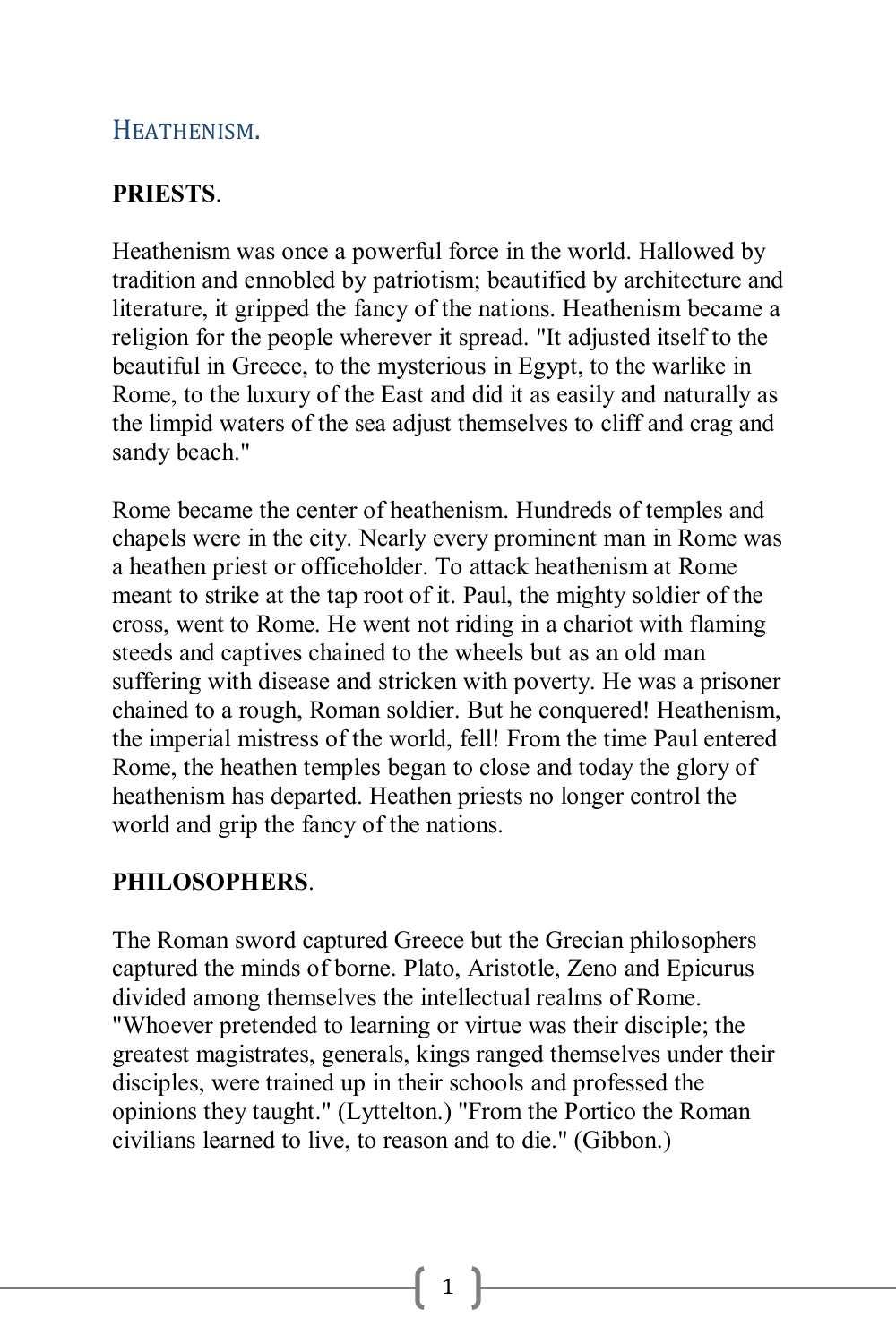The philosophical culture of the world arrayed itself against the Bible and attempted by argument and ridicule to refute it. Pliny, the Governor; Marcus Aurelius, the Emperor; Tacitus, the historian and dozens of others wrote argument, ridicule, sneer and merciless attack against the Bible. They tried to tell men that life is futile, that the problem of whence came man and whither he goes cannot be solved. But man had enough woes of his own without borrowing from these heathen philosophers. Their works were ably refuted by Christians living at the time and today their glory has departed. The Bible is absolute master of the field. It tells man of trouble, sin, sickness and sorrow but it reminds him that he has a glorious origin and that when all the battles have been fought and all the victories won he will not slumber in the cold embrace of death but that he has a glorious destiny. Every system of ancient philosophy is dead; the Bible lives!

> "It is true that a little philosophy inclines a man's mind to Atheism; But depth in Philosophy brings men's minds about to Religion: For while the mind of man looks upon Second Causes scattered, it may sometimes rest in them and goes no farther: But when it beholds the chain of them confederate and linked together, it must needs fly to Providence and Deity." (Bacon, Essay XVI.)

#### **EMPERORS**.

The kings and emperors of the world brought their combined influence and power to bear upon the Bible that they might destroy it and banish Christianity from the earth. Heathen priest and philosopher had failed to kill Christianity but, ah, wait for the power of persecution.

Claudius, A.D. 41-54, banished many Christians from Rome; Nero, in A.D. 64, sewed Christians in the skins of wild animals and had them torn to pieces by dogs, he crucified many, some he tied to high posts, their bodies covered with pitch, and set fire to them to light the streets while his friends drove merrily by; Domitian, 81-96, killed many Christians and even exiled his wife for becoming one.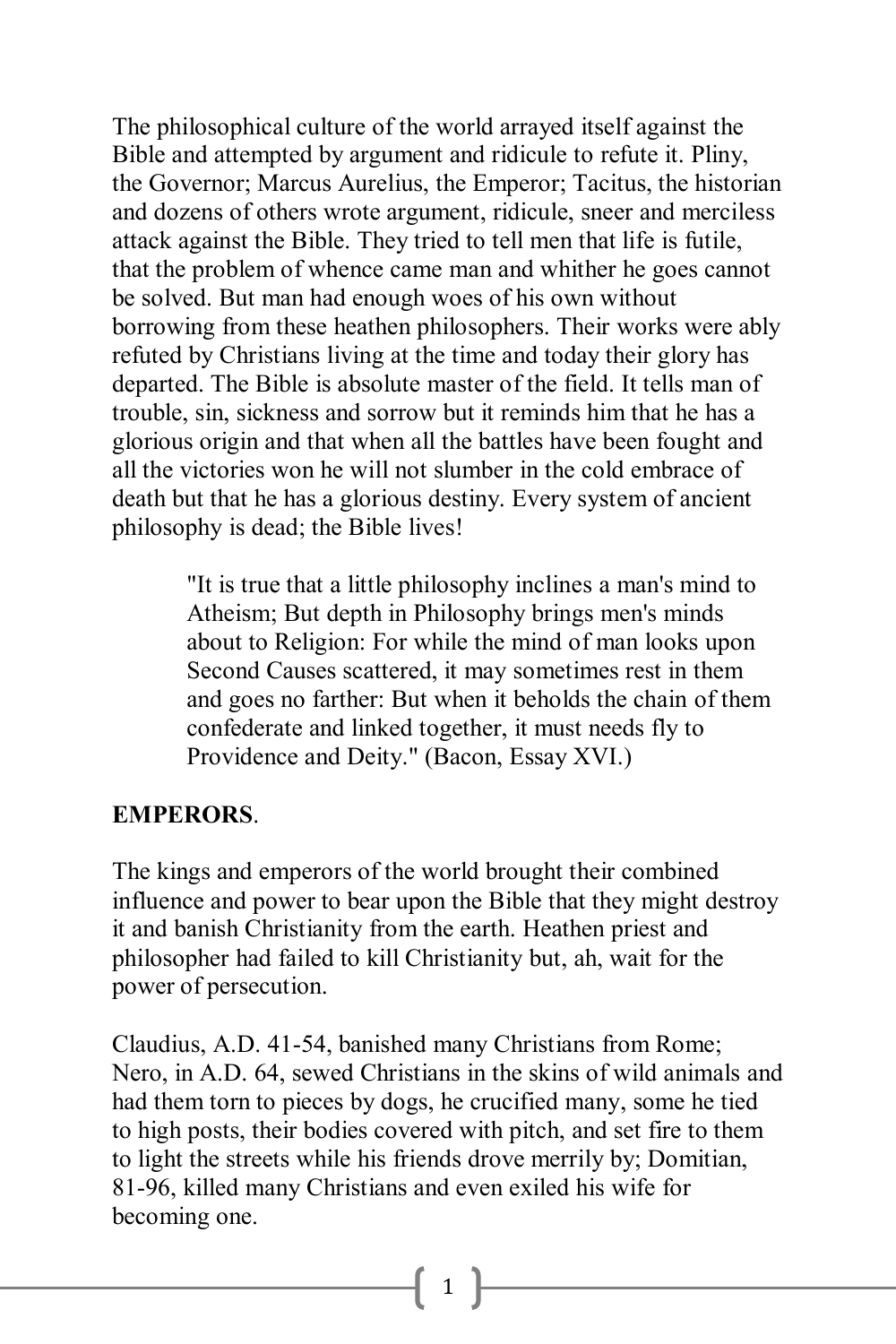Under Trajan, 98-117, Bishop Simeon was crucified at Jerusalem and Ignatius of Antioch was killed. Under Marcus Aurelius, Polycarp was burned to death for not denying the Lord whom he had served for eighty-six years. At Lyons, France, Bishop Pothinus, more than ninety years old, died in a loathsome prison from the effects of abuse. Many others were tortured and killed there.

Septimius Severus, 193-211, had Leonidas, father of Origen, beheaded at Alexandria. Ptaminea and her mother, Marcella, were slowly dipped in seething oil.

The story is the same under Decius and Gallus, 251-253, and Valerianus, 253-260. The latter made a specialty of killing preachers. At Carthage, Cyprian and Laurentius were commanded to bring forth the treasures of the church. They brought the poor, the infirm, and the orphans and were roasted alive for this affront to their ruler.

Diocletian, 284-305, had a Christian wife and daughter, yet he persecuted Christians. All churches were destroyed, meetings forbidden and the Emperor made a hobby of burning Bibles and killing their owners. Christians were accused of starting a fire in the Emperor's palace and all over the empire were tortured. Galerius continued this persecution in 305. Christianity grew! Finally, the emperor issued an edict in 311 tolerating Christianity and asking the Christians to pray for him.

Maximus renewed the persecution of Christians. He burned their buildings and killed their leaders. He published the Acta Pilati, a book slandering the sufferings of Christ and introduced it as a textbook in the schools that the minds of the young might be poisoned

When Licinius courted the favor of the pagans, his rival, Constantine, declared himself a Christian and took down the eagle to put up the cross. He declared himself in favor of Christianity because it had already conquered his people.

1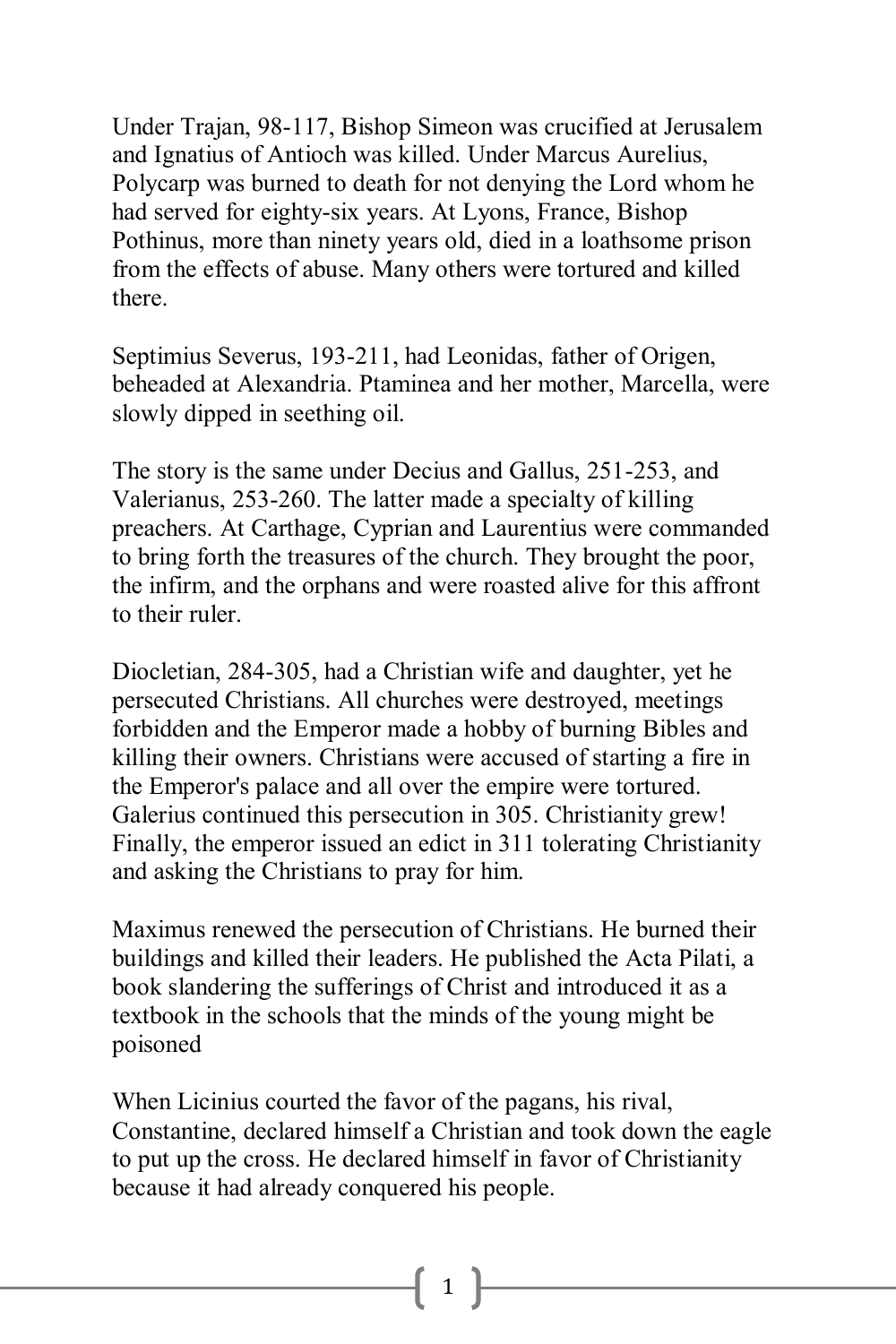It seems that with all this persecution, Christianity would have perished but it did not. God watched over it. Fifty days after the crucifixion of Christ, twelve unlettered men stood in the city of Jerusalem and with power from on high unfurled the blood-stained banner of Christ. Three thousand souls were added to the church that day. The number of the disciples "grew and multiplied". When the disciples were scattered abroad "they went everywhere preaching the word". Within five years there were churches throughout Palestine. Within eight years both Jews and Gentiles were Christians. Within forty years the gospel had been preached in every known nation. The world had been turned upside down. Throughout Asia Minor, Greece, Italy, the Isles of the Aegean and the sea coast of Africa there were thousands of Christians. No wonder, then, that Constantine declared himself in favor of Christianity!

Julian the Apostate, Constantine's nephew, renounced Christianity in 351 when he was twenty years old and ten years later openly championed heathenism. He ruled for a year and a half and wrote a Refutation of the Christian Religion in which he collected the arguments of the infidels who had lived before him. In attacking the New Testament he bears valuable testimony for it. In a war with the Persians, he died June 25, 363. His dying words were, "O Galilean, Thou hast conquered!"

### **HERESY**

The Bible has been betrayed in every generation by those who were supposed to be its friends. The Manichees, the Gnostics, the Donatists and others attacked the Bible. Arius, an elder at Alexandria, declared that Christ was not the true God. He led many Christians away from the truth. There have ever been apostate leaders and apostate sects but the church has lived and the truth has prevailed.

### BARBARISM.

1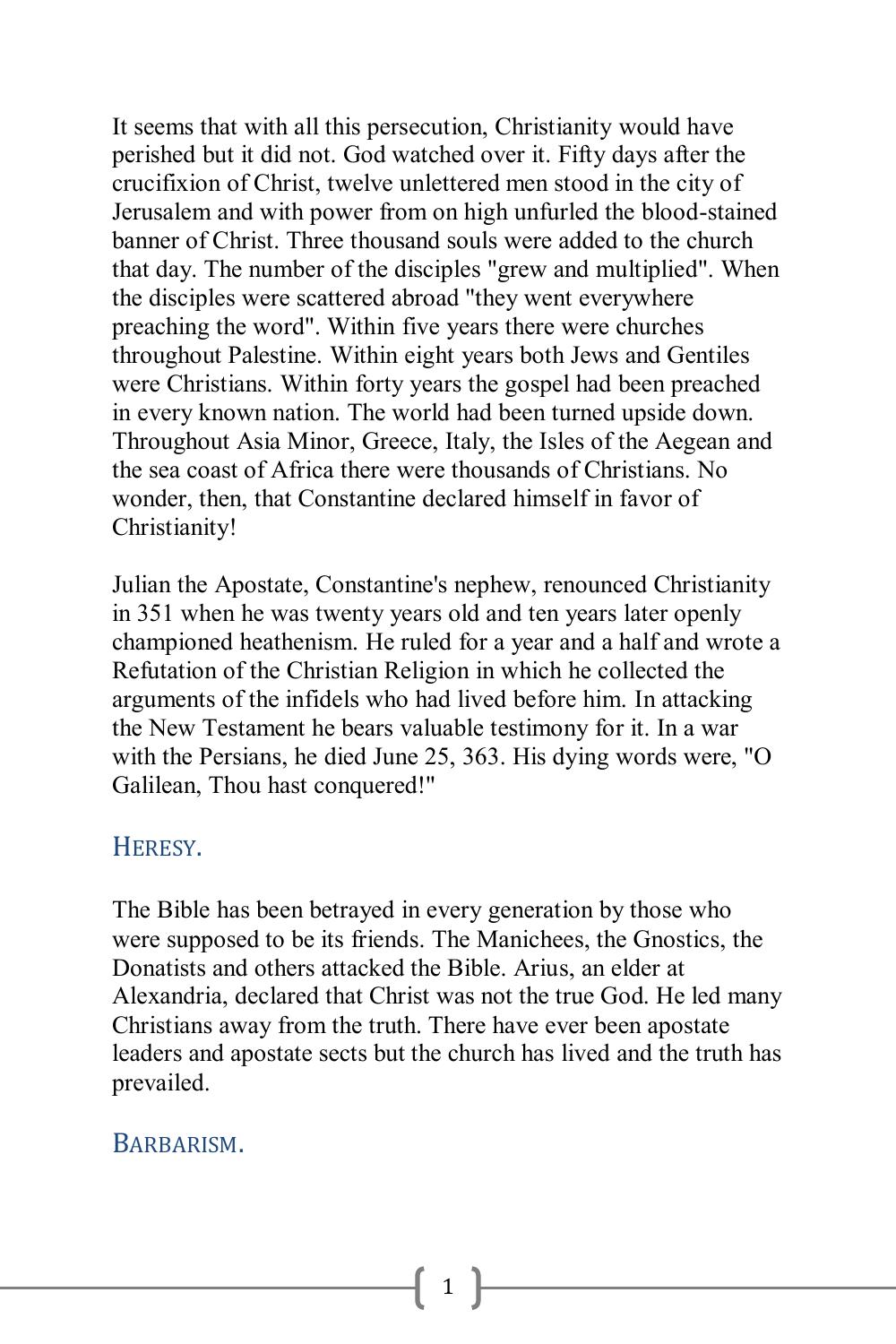Attila, the Hun; Genseric, the Vandal; Alaric, the Goth and the hordes with them surged over civilization and it seemed that the Bible would perish. Gibbon says, "The progress of Christianity has been marked by two glorious and decisive victories, over the learned and luxurious civilization of the Roman Empire and over the warlike barbarians of Scythia and Germany, who subverted the empire and embraced the religion of the Romans." (Vol. 3, p. 158.)

### MOHAMMEDANISM.

As a religion Mohammedanism is a gigantic plagiarism. It is a combination of heathenism, Judaism and Christianity with but little of the latter. It is Judaism adapted to Arabia, recognizing Jesus and Mahomet as prophets. The Koran is in no way comparable to the Bible but as a military theocracy the Crescent has always warred against the Cross. In 732 the Crescent was carried in battle to within a few miles of Paris and was beaten back by Charles Martel in the battle of Tours. Again and again the soldiers of Mohammedanism have tried to destroy all Bibles and kill all Christians. Today Mohammedanism is a force to be reckoned with but when the last chapter of history has been written, who can doubt but that Christianity will prevail?

### THE PAPACY.

At no time has the Bible been in greater danger than when the Popes of Rome held world-wide power Instead of spreading the Bible they suppressed it.

Pope Innocent III, in 1199, had the French Bibles burned at Metz and forbade the people to have more. The Council of Tarragona, in Spain, under Pope Gregory IX in 1234, ordered the people to bring in their Bibles so they might be burned. Ferdinand and Isabella, 1474-1516, forbade the people to have Bibles. Wyclif was condemned for heresy by the Synod of Oxford in 1383 because he translated the Bible. Clarks IV issued an edict against German Bibles in 1369. Pope Julius III was advised in 1553 by a number of bishops to permit the least possible reading of the Bible in order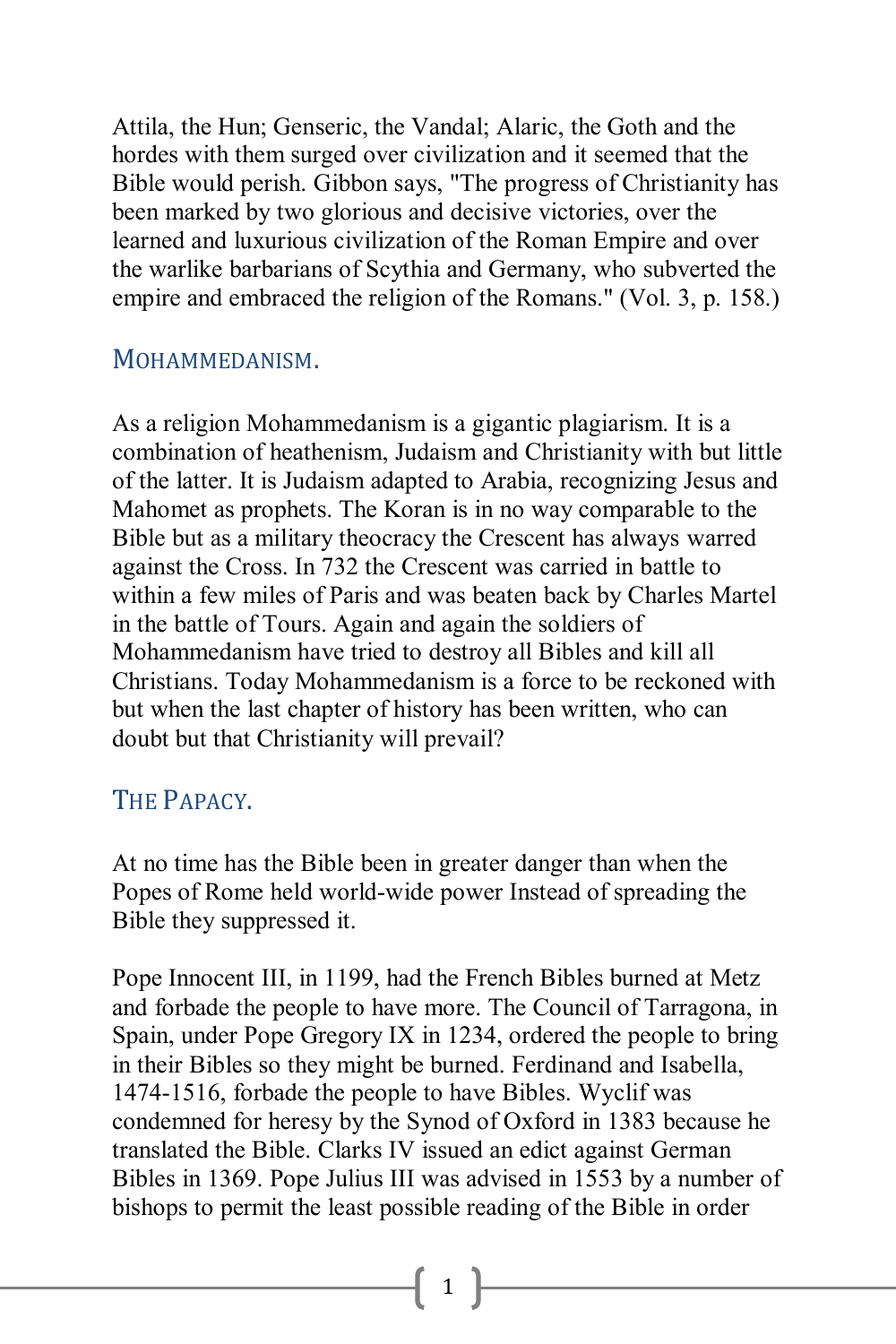that the Papacy might be strengthened. Cardinal Paul Vergerius later reported this when he became a Protestant.

Ten thousand Bibles were burned at Graez in Steiermark on August 8, 1600 by order of Ferdinand II, who had been emperor. The Jesuits boasted of burning 60,000 Bibles in a single year-- 1637--in Bohemia. Pope Clement II, in 1713, condemned Bible reading on the part of Christians. Pope Pius VI did likewise. Pope Pius VII called the Bible societies a pest in 1816. Pope Gregory XVI, on May 6, 1844, said those favoring Bible societies were guilty of the greatest crime before God and the church.

The Popes repeatedly condemned all reading of scriptures except in the Latin language and discouraged that. In the fifteenth century, priests became atheists and scoffed at the doctrines of the Bible; scholars filled their writings with blasphemy; immorality was abundant; Leo X jested with his secretary about the profitableness of the fable of Christ. Many church leaders denied the immortality of the soul.

But from the midst of darkness and degradation the power of God rescued the Bible and the Beacon Light shines on. In 1939 the Bible was translated into its thousandth language and already one of the Bible societies is putting it into fifteen more. Five hundred years ago the body of Wycliffe was dug up, burned and his ashes thrown into the brook Swift all because he had once translated the Bible. Tonstal, Bishop of London, had thousands of copies of Tyndale's English New Testament bought and burned at the cross of St. Paul's Cathedral. Tyndale used the money to print more and the Bishop decided that burning the Bible was only advertising it. Bishop Nikke wrote, "It passeth my power or that of any spiritual man to hinder it now, and if this continues much longer, it will undo us all." Yea, verily!

# MODERN INFIDELITY.

Modern infidelity is simply the same old foe--unbelief--which has always warred against Christianity. Is it not interesting that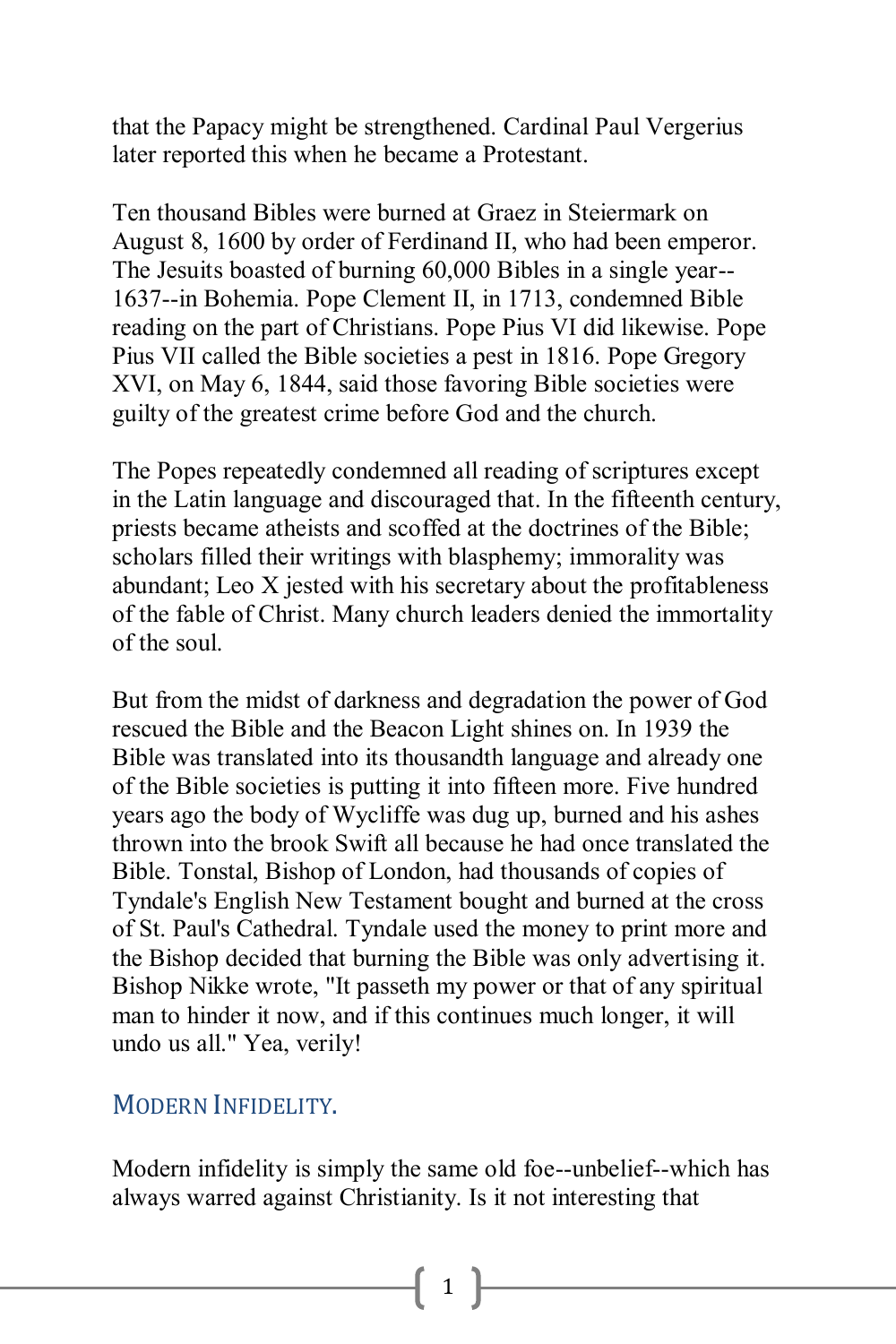Christianity and the Bible have been "destroyed" countless times and yet the process must be repeated every generation?

In the seventeenth and eighteenth centuries the Bible light was all but extinguished and the nations of Europe walked by what they called "reason". And are these pages from history a sample of the much boasted "improvement" which infidels want to give the world? In Prussia, Frederick II made his royal court a cesspool of infidelity and broadcasted it over the land. In England, Blackbourne, Archbishop of York, told Queen Caroline he had been talking to Walpole about the new mistress "and was glad to find Her Majesty was such a sensible woman as to like her husband should divert himself." Cave says, "I beheld religion laid waste and Christianity ready to draw its last breath, stifled and oppressed with the vice and impiety of a debauched and profligate age." In Russia, Catherine II was indeed "That foul woman of the North. The lustful murderess of her wedded Lord."

In France the kings let adulteresses influence the nation more than the profoundest scholars and wisest statesmen. The reign of terror came with Robespierre and Paine. The Christian religion was abolished by law and a harlot was proclaimed the Goddess of Reason. In 1793 the French passed a law legislating God out of existence but in 1794 they found it necessary to recall Him. Robespierre cried, "If God did not exist, 'twere well to invent Him."

Modern infidels have tried hard to bury the Bible but it will not stay buried. Voltaire, the French skeptic, (1694-1778), said, "In less than a hundred years the Bible will be discarded and Christianity swept from the earth." Time has proved him to be a false prophet. His writings have a modest circulation. His old printing press has been used to print Bibles and his house has been used as a depot by an international Bible society.

Thomas Paine, a Quaker preacher and a firm believer in God and the Bible while in America as shown by his own writings, went to France in 1787 and became an infidel. He wrote a book, The Age of Reason, which he said would destroy the Bible and Christianity.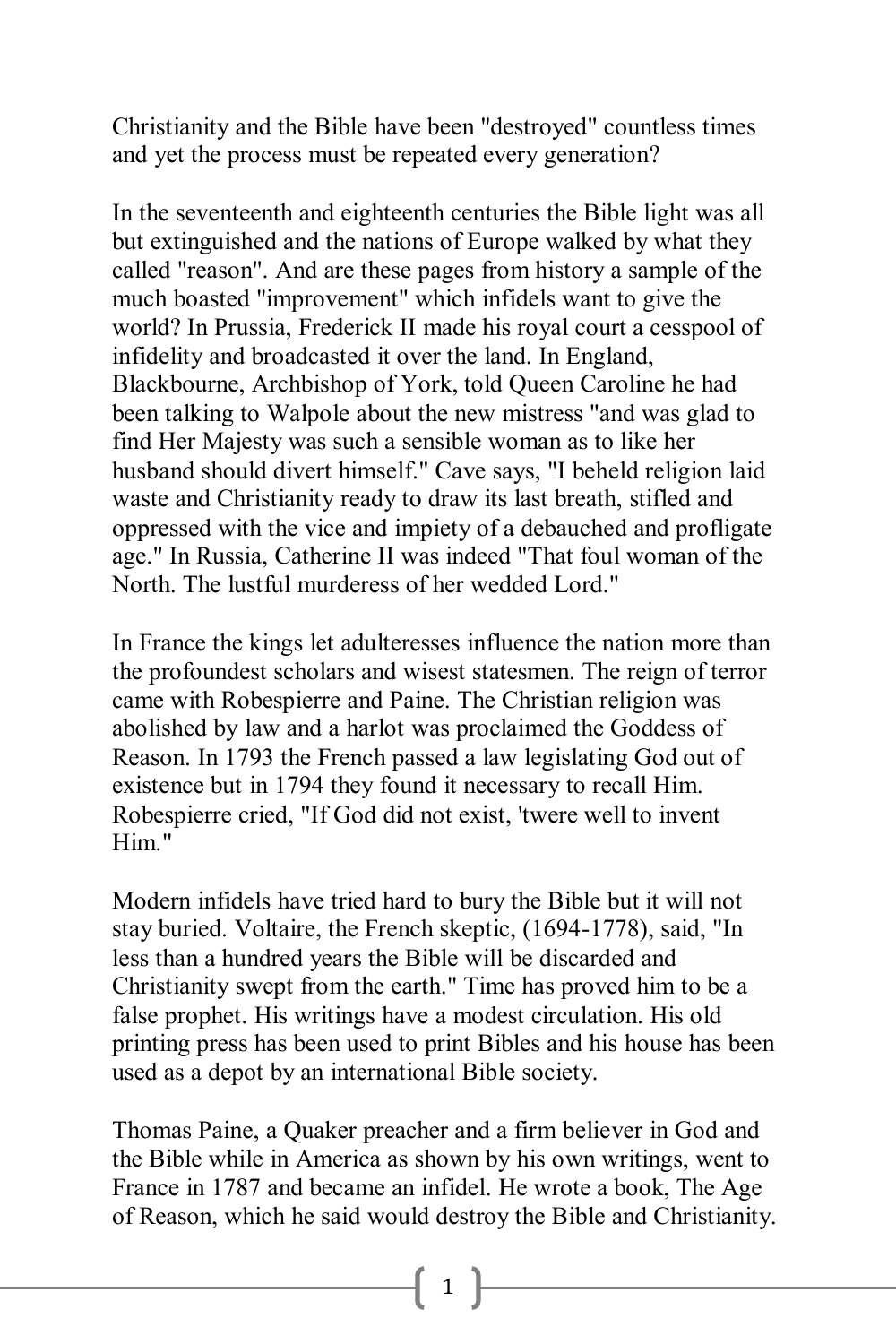If it had any effect on either it was never noticed. Paine died in 1809 and the Bible which he fought goes marching triumphantly on.

In America in 1885 Colonel Robert G. Ingersoll prophesied that in a quarter of a century no more churches would be built. He traveled over the country and lectured on "The Mistakes of Moses" but it would be far more interesting to hear Moses speak on "The Mistakes of Colonel Ingersoll". His career in the army would shame a coward. His morals may be compared to those of the French infidels whom he imitated. His speeches were taken from their books. Ingersoll was challenged to debate all over the country by dozens of reputable Christians and Jews but always refused.

## IT LIVES!

Christians believe the Bible is God's Word because it cannot be destroyed. Evil men have hated it from the beginning. Every doctrine in it has been hated and every verse has been attacked. Any human product would have perished long ago under such a withering attack, but the Bible lives and has a greater hold on humanity than ever before. Forty million copies are printed annually--forty thousand times as many copies of the Bible are circulated as any other book. When the Revised Version appeared on May 1, 1881, over a million copies were sold that day.

Every few years somebody demolishes the Bible, proves it "false" and completely "explodes it". Yet, the pieces come together and are stronger than ever. The Bible is like the Irishman's fence. He had put up the fence many times only to see it torn down. Finally, he built a fence of cement and stone, three feet high and four feet wide. When asked the reason for this strange fence, he said, "I built it three feet high, and four feet wide so it will be higher when it is turned over." Let the skeptics attack the blessed old Book. It will be higher when they finish! Aye, let them criticize. Christians are indebted to the attacks of skeptics for these attacks have called forth an ever-increasing number of arguments in favor of the Bible.

1